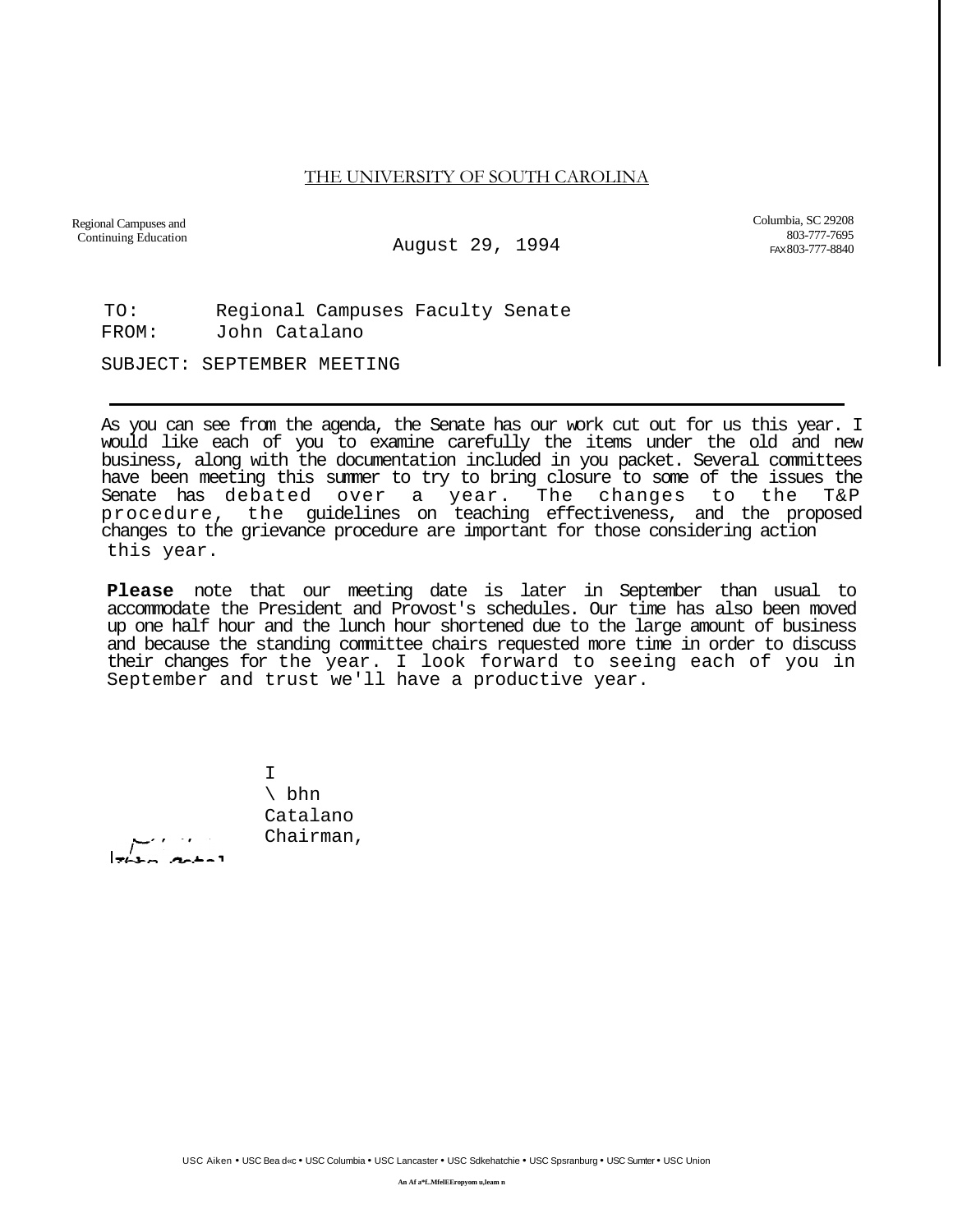THE UNIVERSITY OF SOUTH CAROLINA Regional Campuses Faculty Senate USC COLUMBIA Daniel Management Center

Friday. "September 23. 1994

Coffee **-------------------------------------------** 9:00-9:30 a.m. Faculty Lounge, Daniel Management Center Morning Session ----------------------------------- 9:30- a.m. Room 856, Daniel Management Center Welcome Deans Reports President Palms ---------------------------- 10.00- a.m. Provost Moeser Standing Committees ------------------------------------12:30 p.m. I. Rights and Responsibilities Room 857, Daniel Management Center II. Welfare Lumpkin Room, Daniel Management Center III. System Affairs Room K, Daniel Management Center Executive Committee ------------------------------- 10:30-12:30 p.m. Room 856, Daniel Management Center Deans Meeting ------------------------------------ 10:30-12:30 p.m. Room 802, Daniel Management Center Luncheon ----------------------------------------- 12:30- 1:30 p.m. Room 327, Russell House Afternoon Session ---------------------------------- 1:30- 4:00 Room 856, Daniel Management Center p.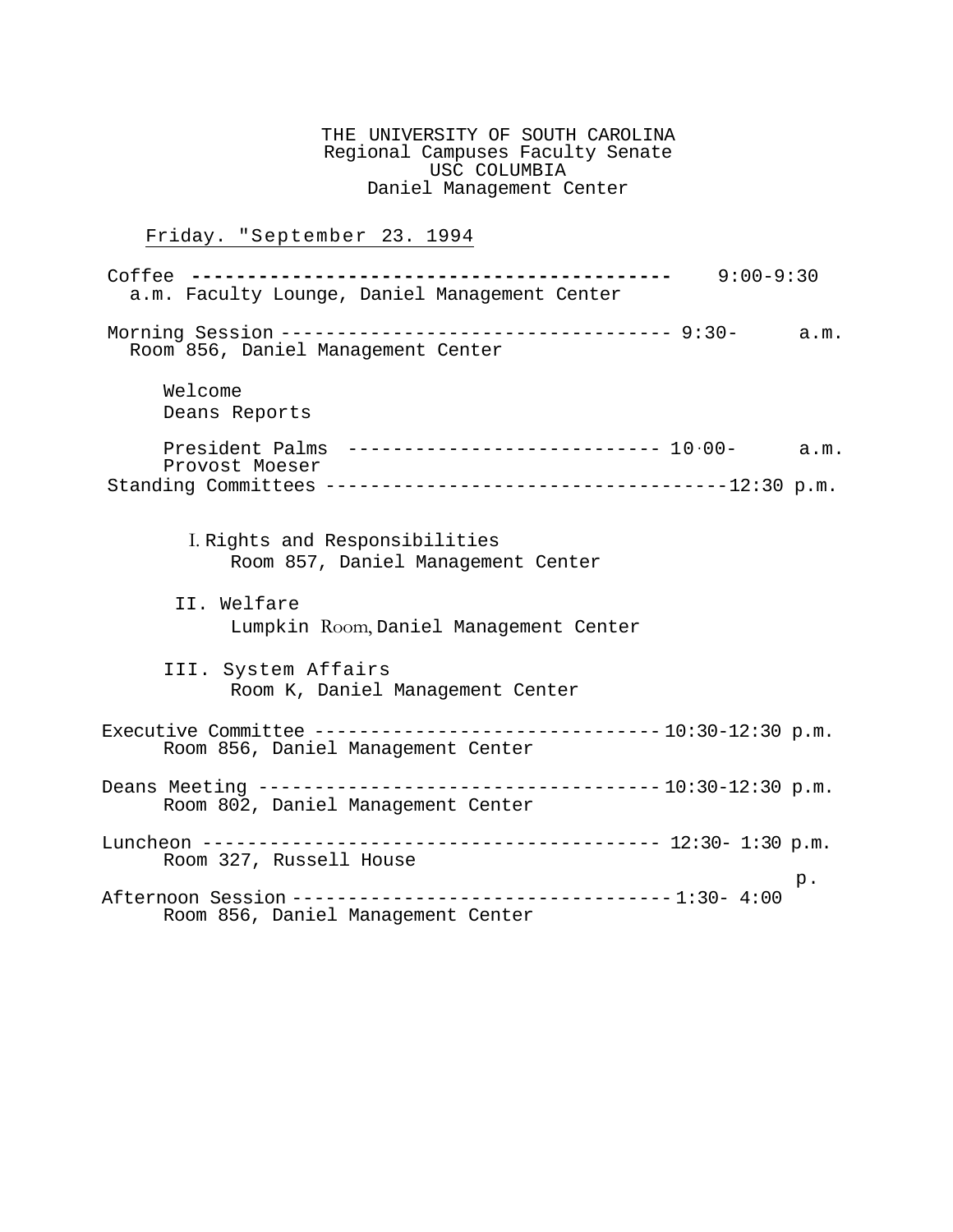AGENDA

- I. Call To Order
- II. Correction/Approval of Minutes: April 15, 1994

USC Beaufort, Beaufort, SC

- III. Reports from University Officers A. Dr..John J. Duffy, Vice Provost
	- B. Professor John N. Gardner, Associate Vice Provost
	- IV. Reports from Standing Committees
		- A. Rights and Responsibilities Professor Danny Faulkner
		- B. Welfare Professor Susan Pauly
		- C. System Affairs Professor Stephen Bishoff
	- $V_{\perp}$ Executive Committee - Professor Mike Schoen
- VI. Reports from Special. Committees

A. University Library Committee - Professor Bruce Nims B. University Committee on Curricula and Courses - Professor Robert B. Castleberry

- C. University Committee on Faculty Welfare Professor Roy Darby
- D. Faculty/Board of Trustees Liaison Committee Professor Deborah Cureton
- E. Academic Planning Committee (System Academic Advisory Committee) - Professor John Catalano
- F. Research and Productive Scholarship Committee Professor David Heisser
- G. Savannah River Site Committee Professor Dan Ruff H. Insurance and Annuities Committee - Professor Jerry Dockery
- I. Other Committees Conflict of Interest Committee Professor Tandy Willis Ad Hoc Committee on Teaching Effectiveness - Professor Susan Pauly
- VII. Special Orders A. Election of Secretary
- VIII. Unfinished Business A. Guidelines for Effectiveness as a Librarian **(see** April 1994 Minutes)
	- IX. New Business A. System Policy on Sexual Harassment (copy attached) B. Guidelines for Tenure and Promotion (copy attached) C. System Grievance Procedure (copy attached) D. RCFS Archivist
	- XI. Adjournment.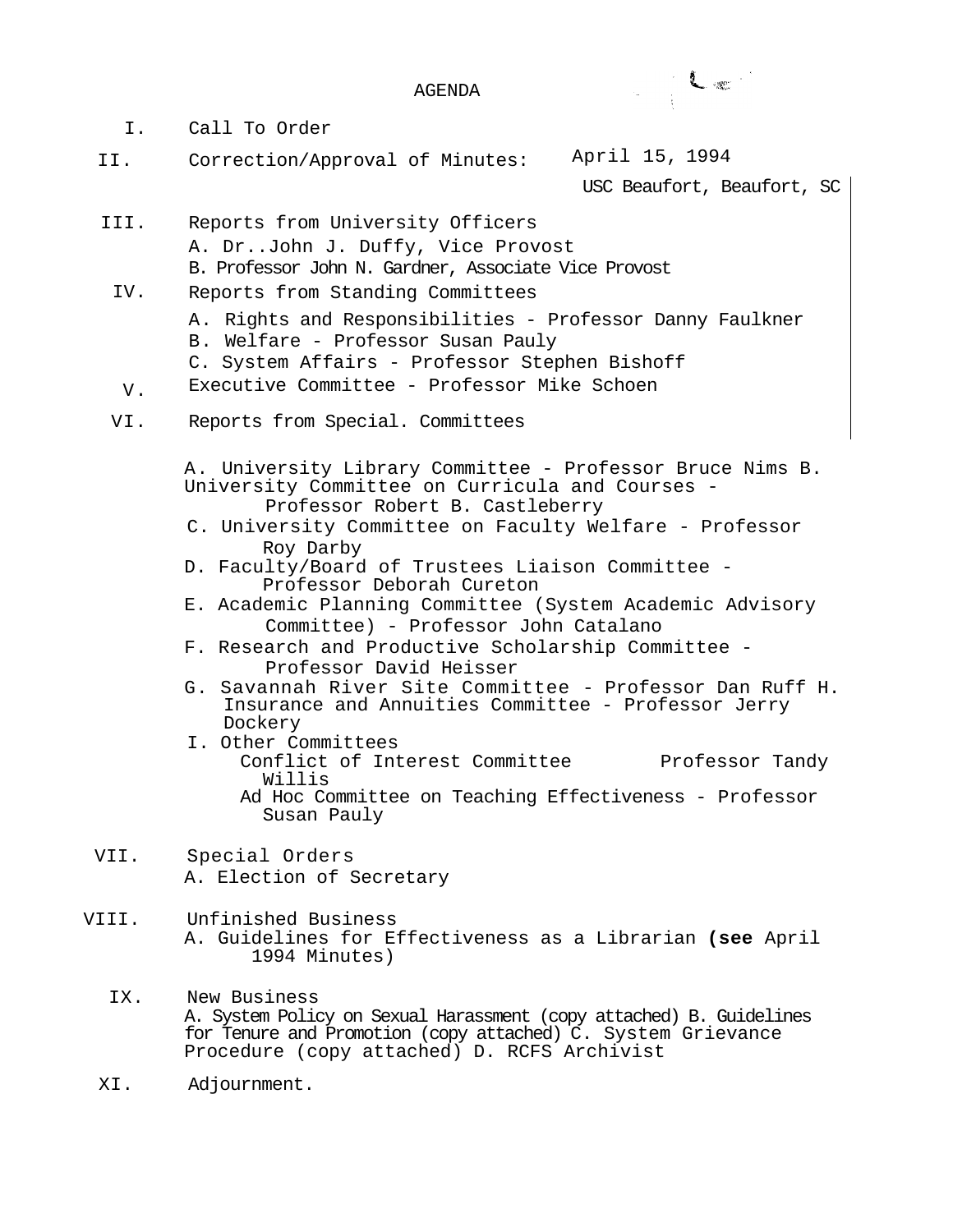### X. Announcements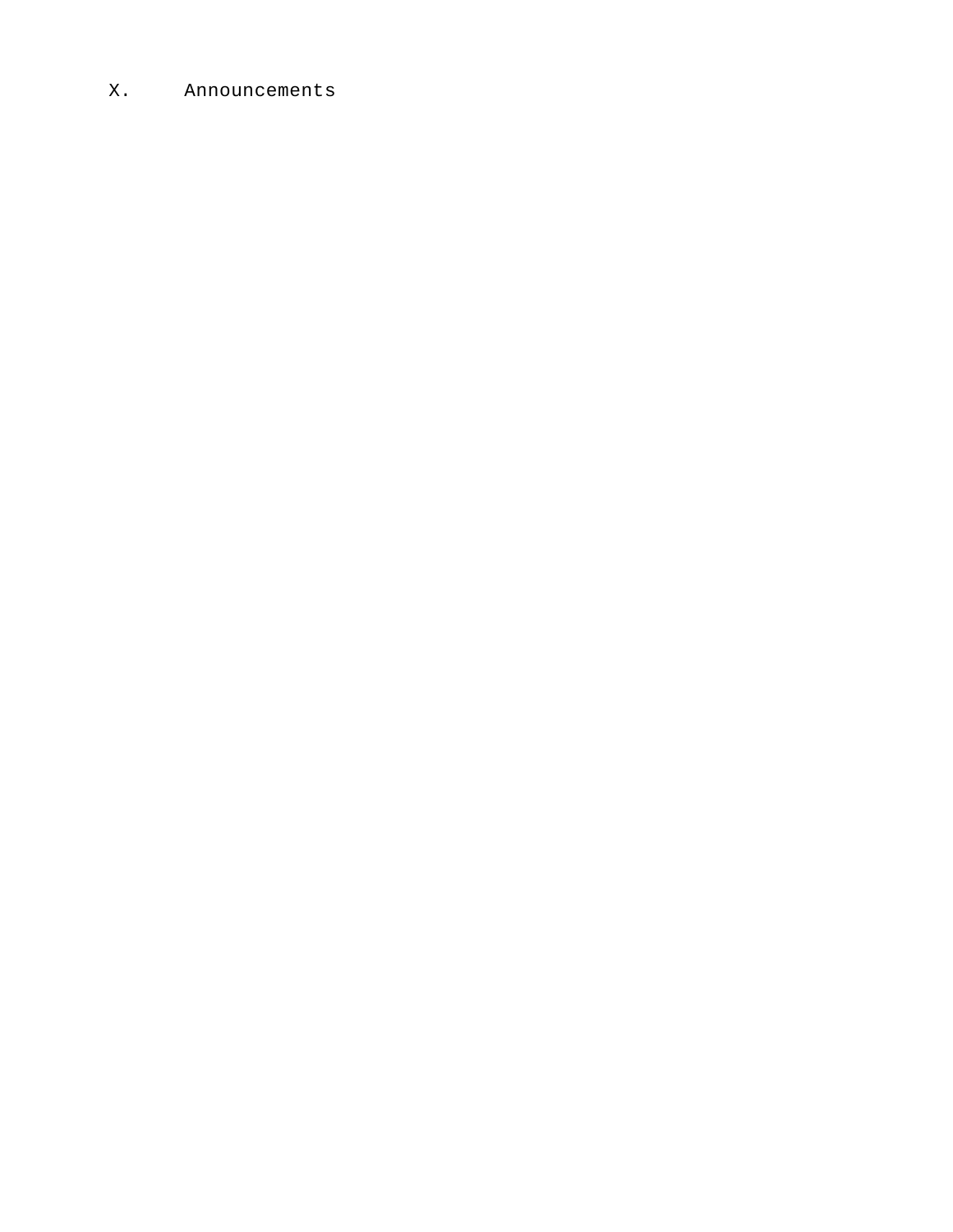# **THE UNIVERSITY OF SOUTH CAROLINA REGIONAL CAMPUSES FACULTY SENATE MINUTES USC - DANIEL MANAGEMENT CENTER SEPTRMBER.23, 1994**

#### **MORNING SESSION**

**CALL TO ORDER:** John Catalano, Chair

I. The Chair welcomed Senators from the Regional Campuses, and recognized guests of the Senate President John Palms, Provost James Moeser, Professor Marsha Welsh, Chair, Columbia Faculty Senate, Professor Henry Price, and the Deans from the Regional Campuses.

II. Deans Reports (Attachment 1)

Professor Catalano introduced President John Palms who addressed the Senate, and answered questions. (Attachment 2)

Professor Catalano introduced Provost Moeser who addressed the Senate and responded to questions. (Attachment 3)

### **STANDING COMMITTEES MET AFTERNOON SESSION**

#### **I. CALL TO ORDER**

- PET 대학생 (71, 승도 방)

**II. CORRECTIONS AND APPROVAL OF THE MINUTES OF April 15th** The minutes were approved as distributed.

#### **III. REPORTS OF UNIVERSITY OFFICERS**

<del>ng pinang kitabiga</del>.<br>Ng Kabigaya ng Mangkang Kabupat ng Kabupat ng Kabupat ng Kabupat ng Manahang Kabupat ng Kabupat ng Kabupat ng

- A. Dr. John J. Duffy, Vice Provost (Attachment 4)
- B. Prof. John Gardner, Associate Vice Provost (Attachment 5) John Gardner asked Prof. Cordray (Beaufort) to give the Senate an update on the purchase and availability of a brief statistics ("minitab") package for future faculty use on theregional campuses. In addition, it was announced that Dean-Sally Boyd and the regional campus
- deans participated in an interview of three candidates for the Associate, Provost for undergraduate studies while the standing committees met during:: the morning session. Prof. Gardner responded to -a question from -Professor Ell-en-Chamberlain `(:Beaufort) \_concerning the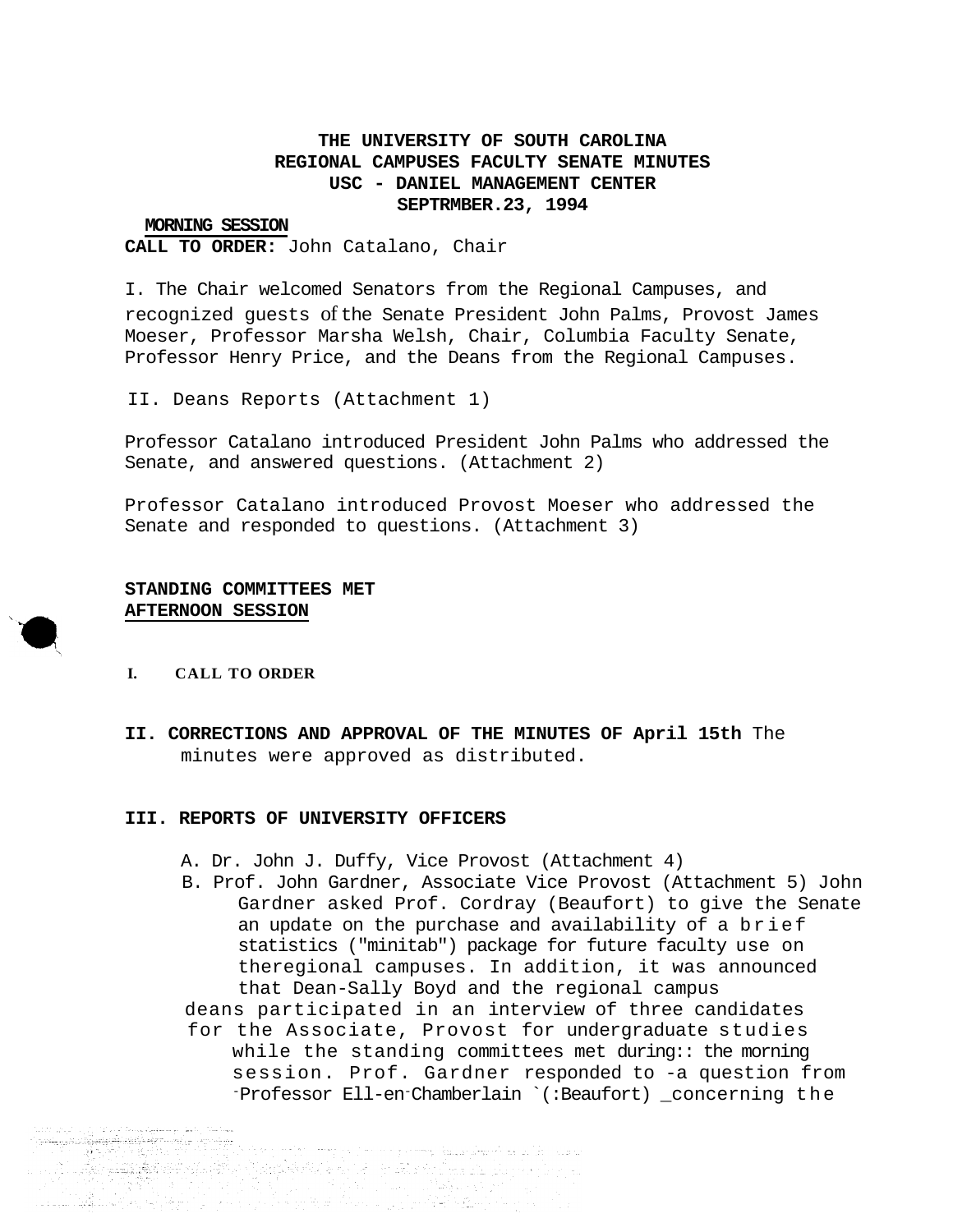status of the USC FIPSE grant. **IV. REPORTS OF STANDING COMMITTEES**

- A. Rights and Responsibilties Professor Danny Faulkner (Attachment 6). Motion #1 to approve Grievance Policy was passed. Motion #2 was passed to approve the two pages of T&P Guideline revisions with a change to page 5 (under D) item 1 of the T&P revisions: Prof. Castleberry suggested that "full professors" be replaced with "faculty" in two places on page 5. Motions #3 and #4 were ruled substantive by the chair, to be discussed under old Business at the November meeting.
- B. Welfare Professor Nora Schukei (Attachments 7, 7a) Following a recommendation from the committee, the chair appointed the following senators to an Ad Hoc Conflict of Interest Committee: Tandy Willis, Noni Bohonak, Jerry Dockery, and faculty to be'named later by the-chair from the other unrepresented regional campuses. A motion-from the committee to accept the systemwide sexual harrassment policy was tabled. (see New Business for subsequent action on this motion).
- C. System Affairs Professor Stephen Bishoff (Attachment 8)

#### **V. EXECUTIVE COMMITTEE**

Professor Mike Schoen (Attachments , 9A)

#### **VI. REPORTS OF SPECIAL COMMITTEES**

- A. University Library Committee Professor Bruce Nims (Attachment 10)
- B. University Committee on Curricula and Courses Professor Robert B. Castleberry directed faculty to the minutes of the Columbia Senate meeting for recent changes in courses and curricula. The English Department has sent a number of items'to the Committee for consideration at our October meeting. A copy of the proposed changes has been sent to a representative from each campus (Attachment 11).
- C. University Committee on Faculty Welfare Professor Roy Darby (Attachment 12)
- D. Faculty/Board of Trustees Liason Committee Professor Deborah Cureton (Attachments 13,13A)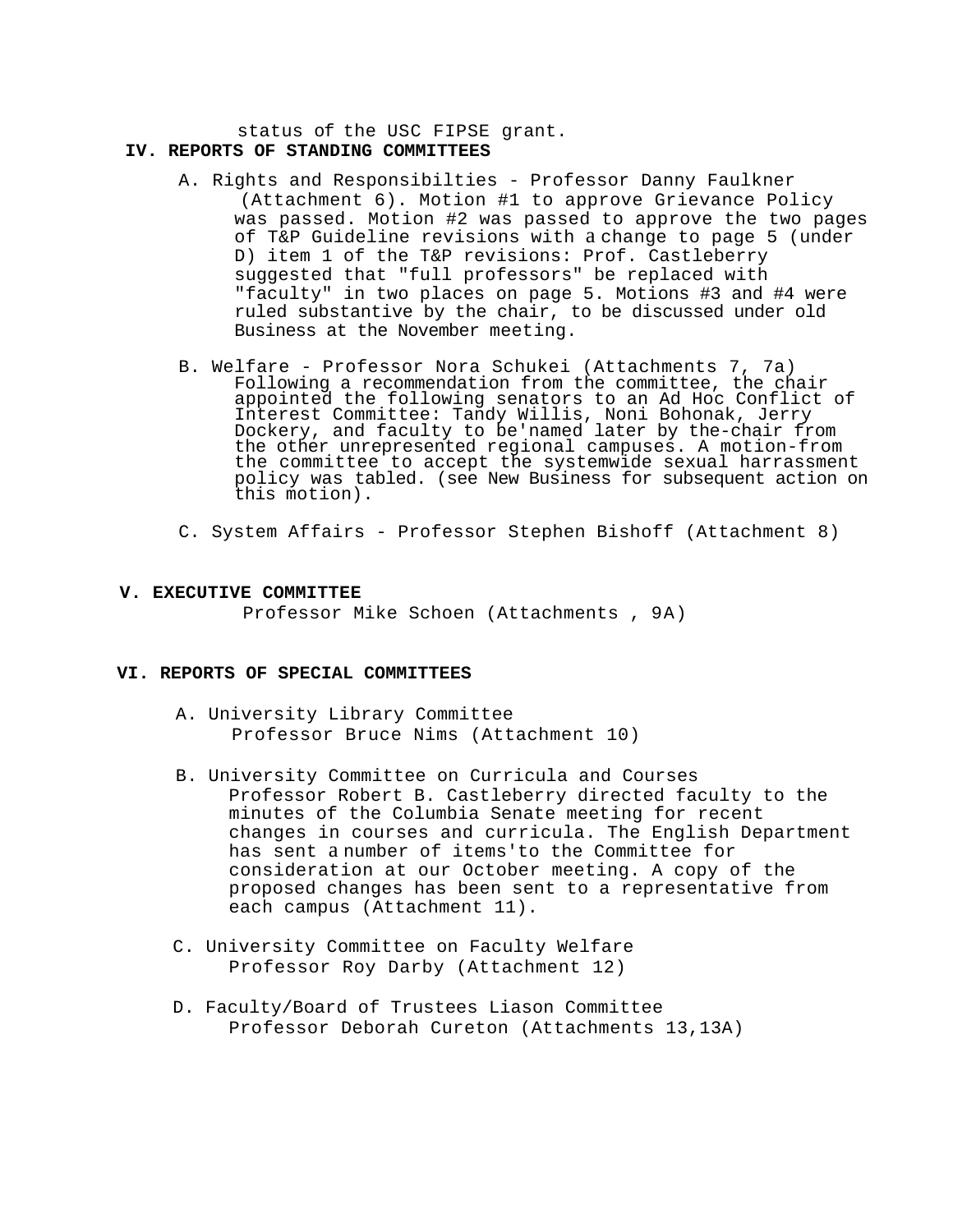

- E. Academic *Planning/System* Academic Advisory Committee Professor John Catalano reported that this committee has met once since last April, and finalized the system grievance procedure. Professor Ellen Chamberlain is now the second regional campus representative to the SAAC, and will be reporting to RCFS.
- F. Research and Productive-Scholarship Committee Professor David Heisser - no report, committee has not met.
- **G.** *Savannah River Site Committee Professor* Dan Ruff - no report
- H. Insurance and Annuities Committee Professor Jerry Dockery reported that Merastar Insurance Company was endorsed by the I&A committee last Spring, since it out-performed all other companies that submitted bids. Invitations were sent out this summer to all insurers licensed in the state prior to the endorsement.
- I. Other Committees
	- Conflict of Interest Committee

Professor Tandy Willis reported that he was appointed to a three year term tc this new university committee. President Palms approved a new policy for university faculty concerning outside professional activities. The policy stipulates that each T&P unit produce two documents a) outside professional activities of it's own,-and *b)* and a reporting format. The Ad Hoc committee (see Welfare Report) will draft both documents.

Ad Hoc Committee on Teaching Effectiveness Professor Susan Pauly (Attachment 14)

### **VII. Special Orders**

A. Elections: The Chair reported that the Senate needed to elect a new-secretary to fill the vacany created by Cleta Dunaway's departure from the Executive Committee. Mike Schoen was nominated, no other nominations were received from the floor, Professor Schoen was elected by acclamation.

### VIII. Unfinished Business

Guidelines for Effectiveness as a Librarian *The chair asked for =discussion of* **the** *guidelines*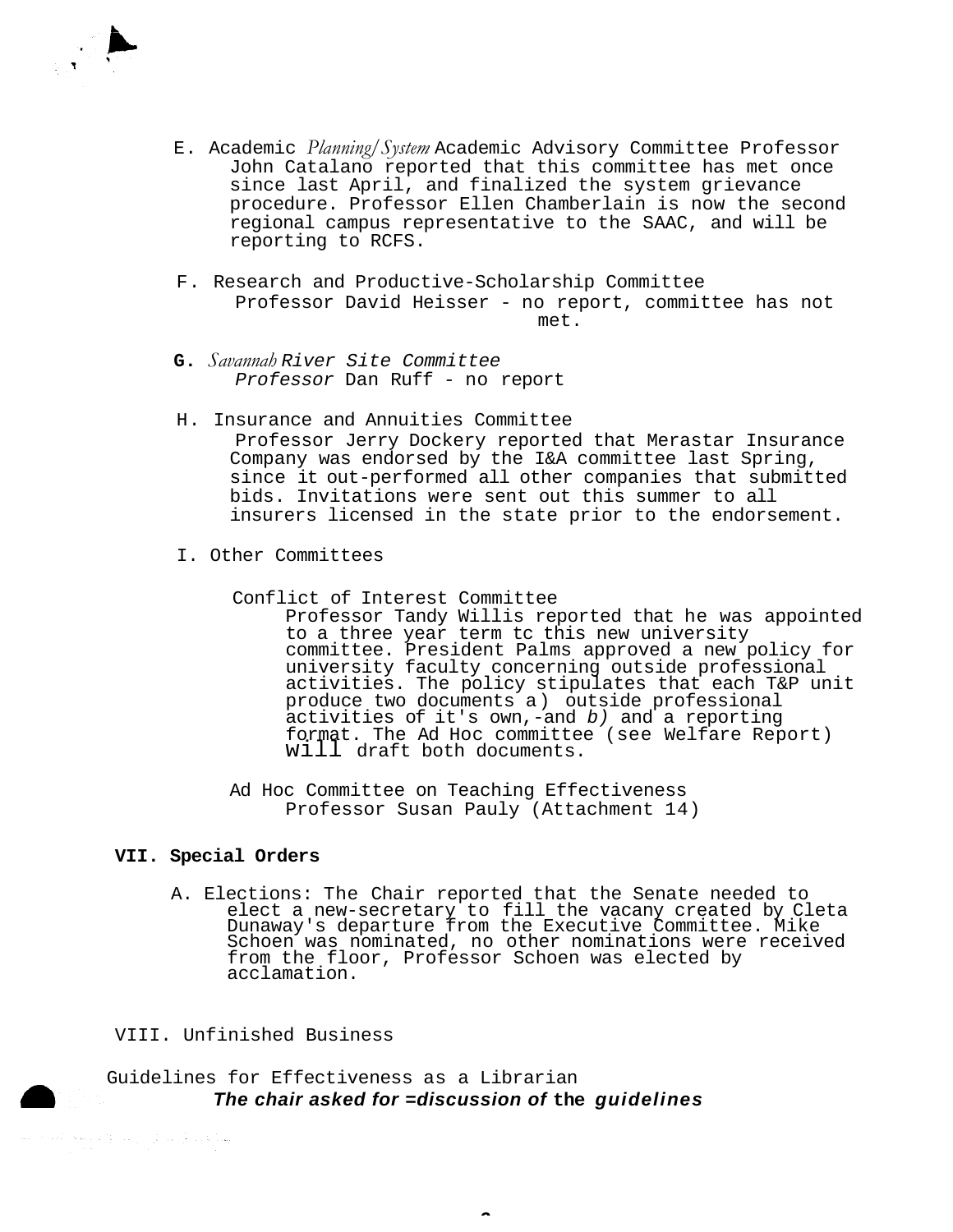distributed at the April 1994 meeting. There was -no discussion, and the guidelines were approved unanimously.

#### **IX. New Business**

- A. System Policy on Sexual Harrassment
	- A motion to untable the motion from Welfare Committee was introduced by Professor Chamberlain following a question from Professor Gardner to Professor Macias concerning parlimentary procedure. Following discussion, a second motion passed sending the proposed university-wide sexual harrassment policy back to the RCFS Welfare Committee for further consideration.
- B. Guidelines for Tenure and Promotion (see Rights and Responsibilities Report, Motion #2). In response to a question from Prof. Logue, the chair indicated that a set of (recently revised) T&P guidelines will be sent to each regional campus faculty member. John Gardner reviewed the major changes in procedure (i.e., revisions recently approved in the RCFS handbook) for preparing files for T&P.
	- C. System Grievance Procedures (see Rights and Responsibilites Report, Motion #1).
- D. RCFS Archi~r\_st

The chair announced tha a need exists to fill the vacant position 'Left by Professor Washington as the RCFS archivist. Faculty are encouraged to discuss this opportunity **with their colleagues.**

#### **X. Announcements**

**Professor Susan Pauly** *announced* that a new publication entitled "The Professor as Publisher". The first issue is coming out in November, and will be published (see Attachment 7a). Professor Chilcote asked each campus delegation to give' him the name of the members of the 1994-95 *nominating* **committee by the November meeting. Professor Castleberry announced that on October** 12th the SC Psychological Association will be sponsoring an academic day for faculty and students at Columbia College. Professor Cordray thanked the RCFS members of the ;rie7ance committee for a job well-done. Professor Jerry Dockery will chair that

**committee this year. Professor Catalano** *announced* that the Ada B. Thomas Scholarship Fund has a current balance of \$3,863.00, and encouraged Family Fund donations. Professor Roy Darby asked for comments and criticisms of the proposed sexual harrassment policy from faculty prior to the 10/06/94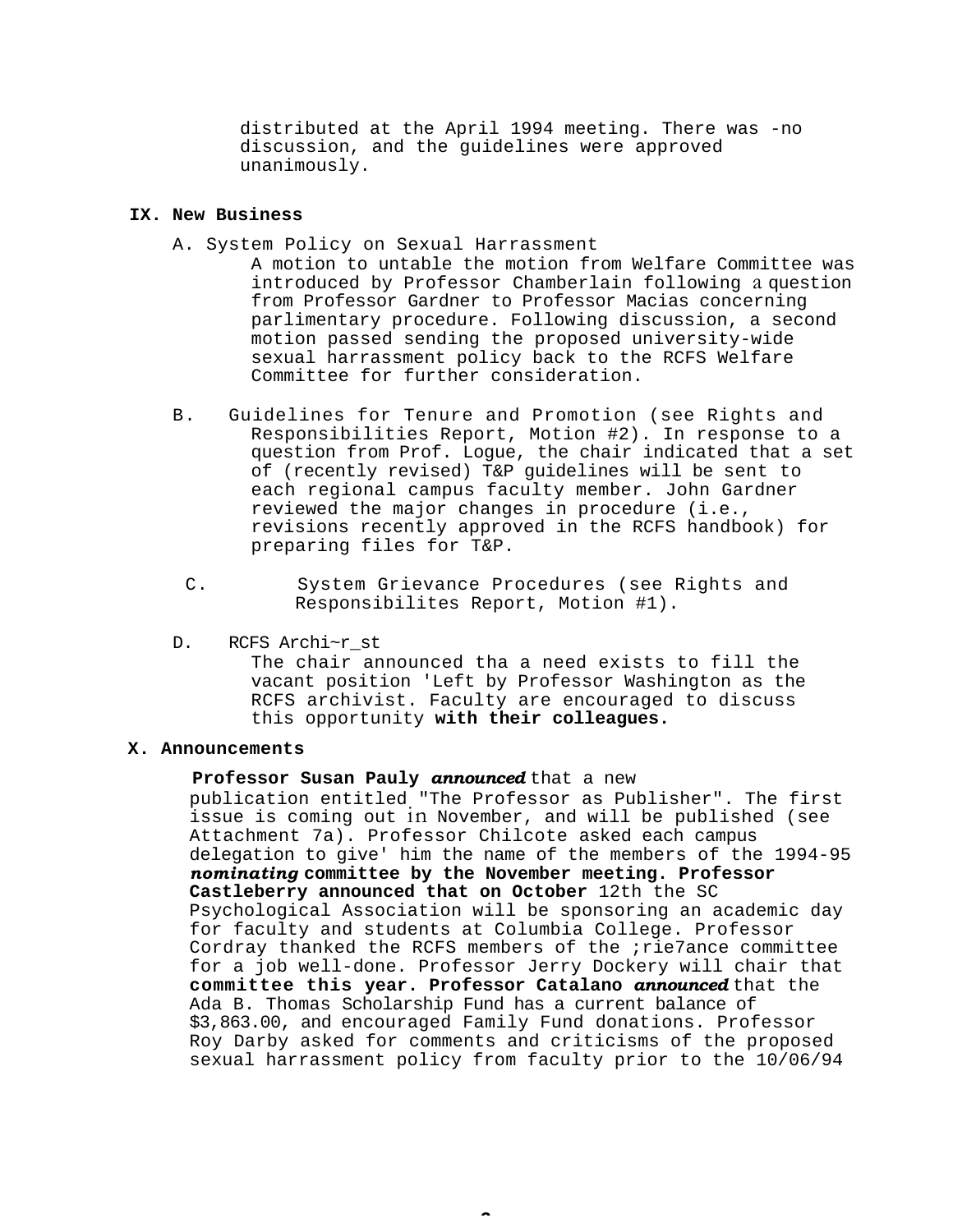**meeting.**

**XI. The Senate adjourned**

Respectfull ubmitted,

Michael Schoen, Secretary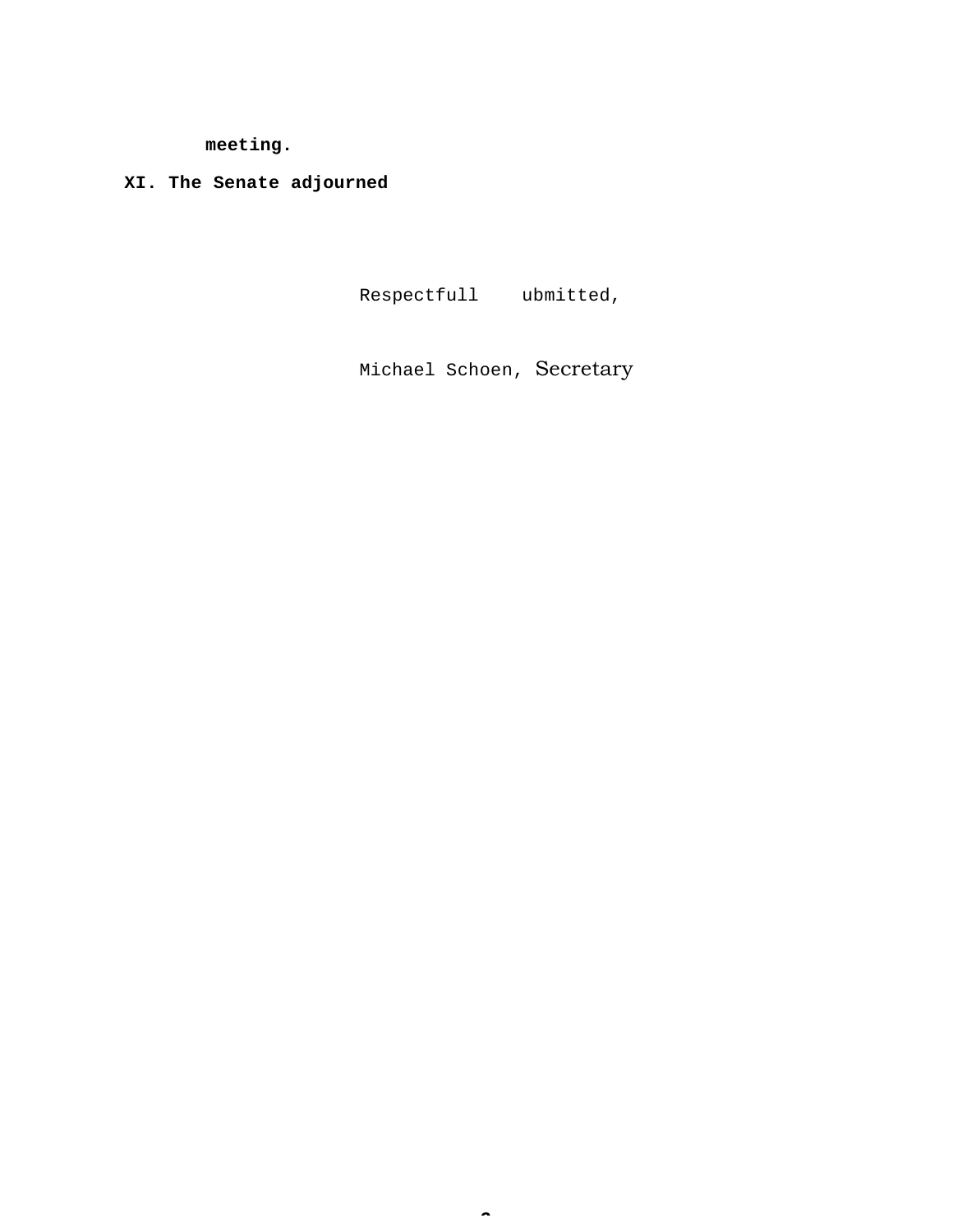#### **Attachment #1**

#### **Deans' Reports to the Regional Campuses Faculty Senate September 23, 1994**

**Beaufort Dean. Plyler: Glad to be back this academic year-- first I'd like to introduce to "you your senators from the Beaufort Campus: Gordon Haist, Roy Darby, Nora Schukei, Billy Cordray, Jane Upshaw, Ellen Chamberlain, and John Blair. We are excited about the 1994- 95 academic year, the theme this year at Beaufort is, "They are here, more are coming what are you going to do about it?" We have an opportunity with our Union Camp Land donation that was announced last March to begin the process of master planning... which is brand new to me, and new to most of our faculty, staff and students at the Beaufort Campus. So we will be consumed this•year with, first of all, our academic plan-- projecting that fifteen years into the future-- to be followed by facilities, financial, and maintenance plans. A very comprehensive process, we feel like we are sort of going through. another self study-- which is exciting for some and sort of dreaded by others, but it will be a wonderful exercise for all of us. We are making plans to renovate our present campus-- the physical facilities**  those buildings have not been upgraded since the mid-1960's. That will **take a lot of time this year. We are delighted to welcome into our faculty three new additions: Brad Wagner from the University of Nebraska, Randy Cross from the University of North Carolina will be. teaching biology-- Mr. Wagner will be teaching business management, management science-- Juanita Alvarez in foreign languages, specifically Spanish and French. We're glad to be back.**

**Lancaster - Dean Pappin: I'm glad to be on board. We are moving gradually into our new year. I would like to introduce our senators here today: Susan Pauley, Noni Bohonak, Bruce Nims, Danny Faulkner, Dianne Evans, Carolyn Starnes, and John Catalano. I would also like to introduce a new person-- I think she is our first new member in six years. We \_are grateful to have her. It is a significant appointment, and I'd like to introduce Ruth Clements- would . you please stand? She has just received her Ph. D. from the University of Southern California-- kind of brings that Southern Californian glow with her, and also she has an interesting specialty which brings together both English and philosophy. So, we welcome Ruth. We have also just appointed a new Interim Associate Academic Dean who will be Deborah Cureton. She will assume her new duties--.yesterday, I think. We have tried to do something different to try to stimulate some intellectual interest and I have talked to some other faculty at other campuses, and we have started a faculty colloquium and we have focused on a particular book this year-- "The Ethics of Authenticity," and we**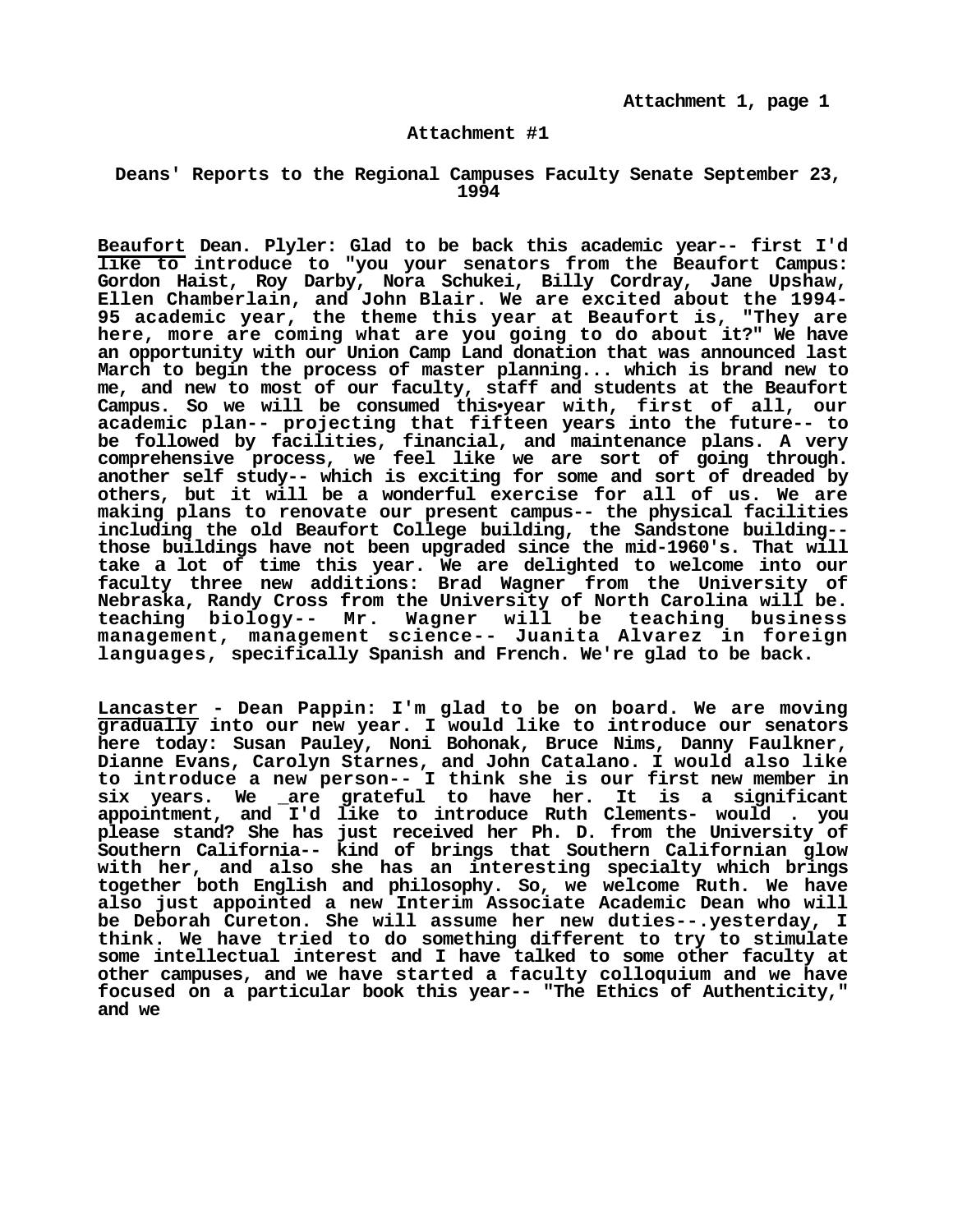**Attachment 1, page 2**

**i would-be anxious to talk about how we could talk about this topic regionally among the campuses. Also, we have begun to draw up specs on a new fine arts building. I had a meeting yesterday** *morning* **with representative Billy Boan and he asked if wecould draw up those** *specs* **in two weeks. Since they don't exist, I had a** *meeting with Charlie* **Jeffcoat and he said-they could be ready in January-- so, we compromised. We will have those. specs in, three weeks. So, I think I**  *understand* **how things proceed. It is good to be here.** *Thank* **you for the opportunity.**

> **Litvlgna Learninq - Dean Boyd: I'd like to introduce the senate members fromLifelong Learning: Buddy Dunlap, Jerry Dockery, David**  *Bowden,* **and Mike Schoen. It is nice to be here with you today and to welcome you to the Columbia campus of USC. Chris:Plyler asked** *me* **on the,. way** *in* **here today how I was doing-- I said I was not bored- and I don't think** *anyone in* **Lifelong Learning is bored. I** *see* **a lot of energy. I see a lot of busy people doing a lot of things- I'm**  happy to report that at a time when we are paying a lot of attention to enrollment trends and what is happening to *them-***attention to enrollment trends and what is happening to** *them-- enrollment* **in Lifelong Learning is not showing a decrease at this point, and .I think-.that tells us that we need to continue to put even more of our attention towards the adult students who, we can attract to this campus-- and those efforts really are where our energy is going as far**  very exciting project that was begun by the College of Business working **with DistanceEducation at Blue Cross/Blue Shield. Lifelong Learning is participating in that project by providing some live instruction on- site in the**

**workplace-- and by, providing assistance to students looking for courses in, the Columbia area which will assist them with their career goals. We are also exploring other initiatives to bring new** *adult*  **students, part-time students, to this campus. The workload is very large, so I hope the energy level holds** *out. Thank-you.*

**Salknhathiie\_ - Dean Clayton: Good morning. Greetings from Salkehatchie.. I have some very good news for you. Riding up this morning** *in* **the van with the representatives from Salkehatchie, I had a list of probably fifteen items to present-- they censored my list, but a few items remained-- with ::the two** *gentleman* **to my -left I may need to eliminate a few more \_items. I would like to introduce our members and ask then to raise their hands: Wayne Chilcote, Marvin Light, Susan Moskov,- Paul -Stone, and. Dan Ruff. I'd also like to introduce our two new members to the, Senate: Professor Jeff Strong who teaches mathematics, and Professeur Jennifer Visreck who teaches English.\_ Congratulations on your selection and being here today. We had our eighth annual convocation a couple of weeks ago, and I think it was probably the best-convocation Salkehatchie has experienced since starting the**

**program about, eight years ago. Dr. Lester Lefton was our speaker this year-**<br>- and I'm glad he is not here because if you need an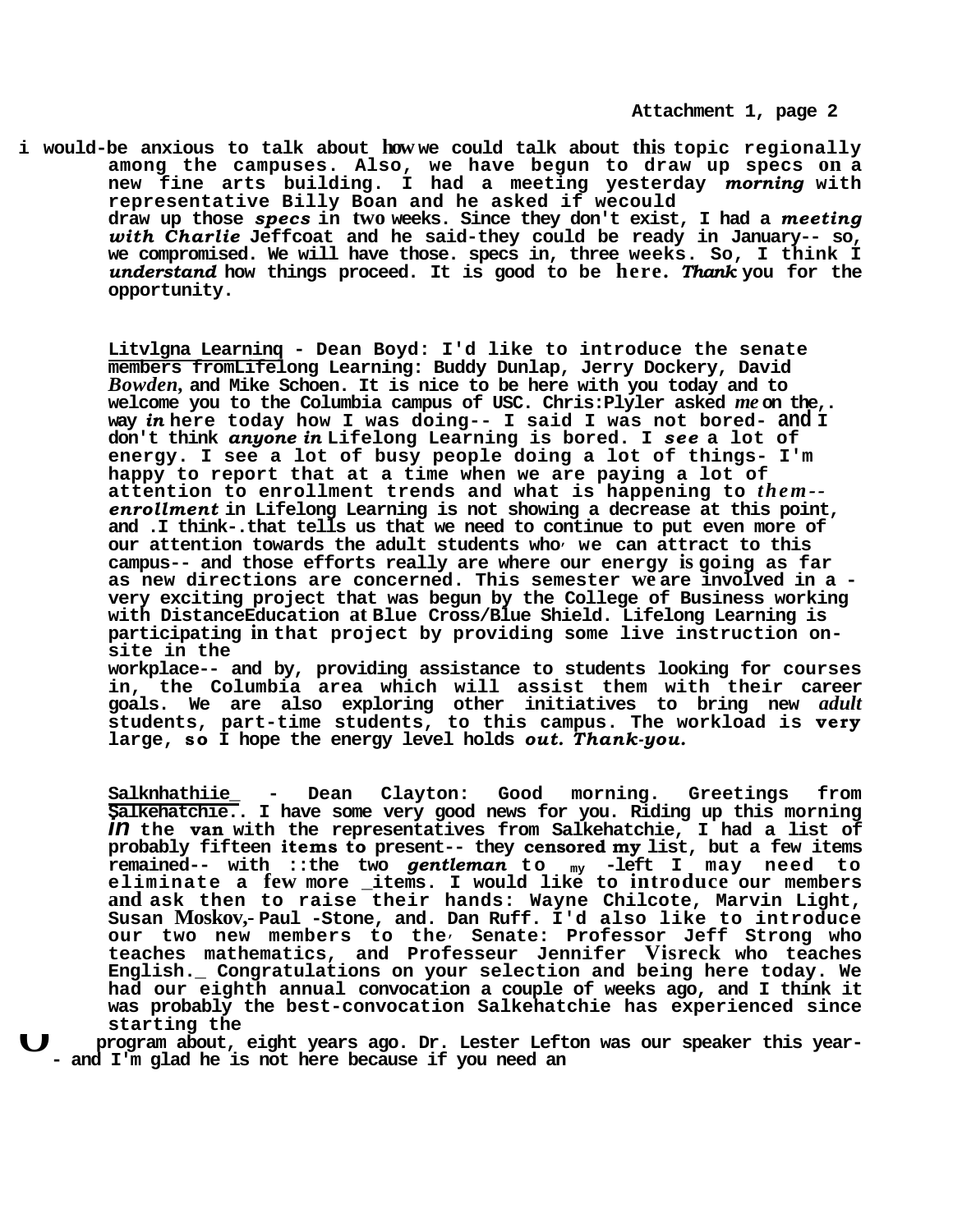**excellent speaker for an important** *function--* **his remarks were excellent. We thoroughly enjoyed having him at Salkehatchie. For a number of meetings we have talked about the new Salkehatchie Library at Walterboro- I am happy to report that this summer the library was occupied in Walterboro- I'd like to thank Marvin Light, and in thanking him I would like to also thank practically everyone** *in* **the town of Walterboro - it** *was* **a community effort. So. I would like to thank everybody. I have one item of bad newsour Academic Dean who has served six years as an excellent Academic Dean has submitted his** *resignation* **effective this July-- and I believe you all know Dr. Frank Shelton. For me personally, and for. our faculty,-this is a tremendous loss. We were talking about it on the way up this** *morning--* **we were talking about putting the right spin on it-- but I think we are losing a good administrator- but we are** *gaining* **an excellent faculty member and English teacher. The first ad has appeared in "The Chronicle"-- we encourage you if you know individuals who would be interested in making an application to please encourage them to do so. We have two new faculty members-- they are not here-- Larry West who teaches business and economics, and David Kingney who teaches computer science and serves as our Director of Continuing Education. Aren't you glad I eliminated the other fourteen items? Thank you.**

**Sumter - Dean Carpenter: Thank you very much. I would like to introduce our senators from Sumter: Carolyn West, John Logue, Joanne Klein,,. Mait.land Rose,. Steve Bishoff, Robert Castleberrry, Bob Costello, and. our three new senators: Kwame Dawes, Susan Hendley, and Sal Macias. Certainly delighted to have that group of people representing Sumter. I would like to also let you know that we have three new tenure-track faculty members** *who* **started this fall** *in*  **Sumter: Christine Borycki in the discipline of management, Hemant Kher-- management science, and David Decker in history. We also have a recently announced departure-- Dr. John'McDavid announced that he would be retiring at the end of this semester-so, we will be beginning a search to fill that vacancy during this year. As youmay know already, we are conducting a search for our own Associate Dean for Academic Affairs position-- that will be getting underway shortly. And we have a newly created position-a faculty position in education-- which we will be starting a search for this fall. What's happening in Sumter?. I am very pleased to** *announce* **that at the August meeting of the State Commission on the Higher Education we finally received, approval to begin the** *renovation* **and expansion of our student union building. If you heard a roar from the Sumter area-- it was our students-they were very excited to hear that. I think you** *will* **find two major initiatives this year-- we are going to be working to improve and increase our efforts of working cooperatively with the technical colleges next door to us. That report from the Blue Ribbon Committee to CHE was finally accepted with no changes-- it does call for these increased efforts, and we will be working very**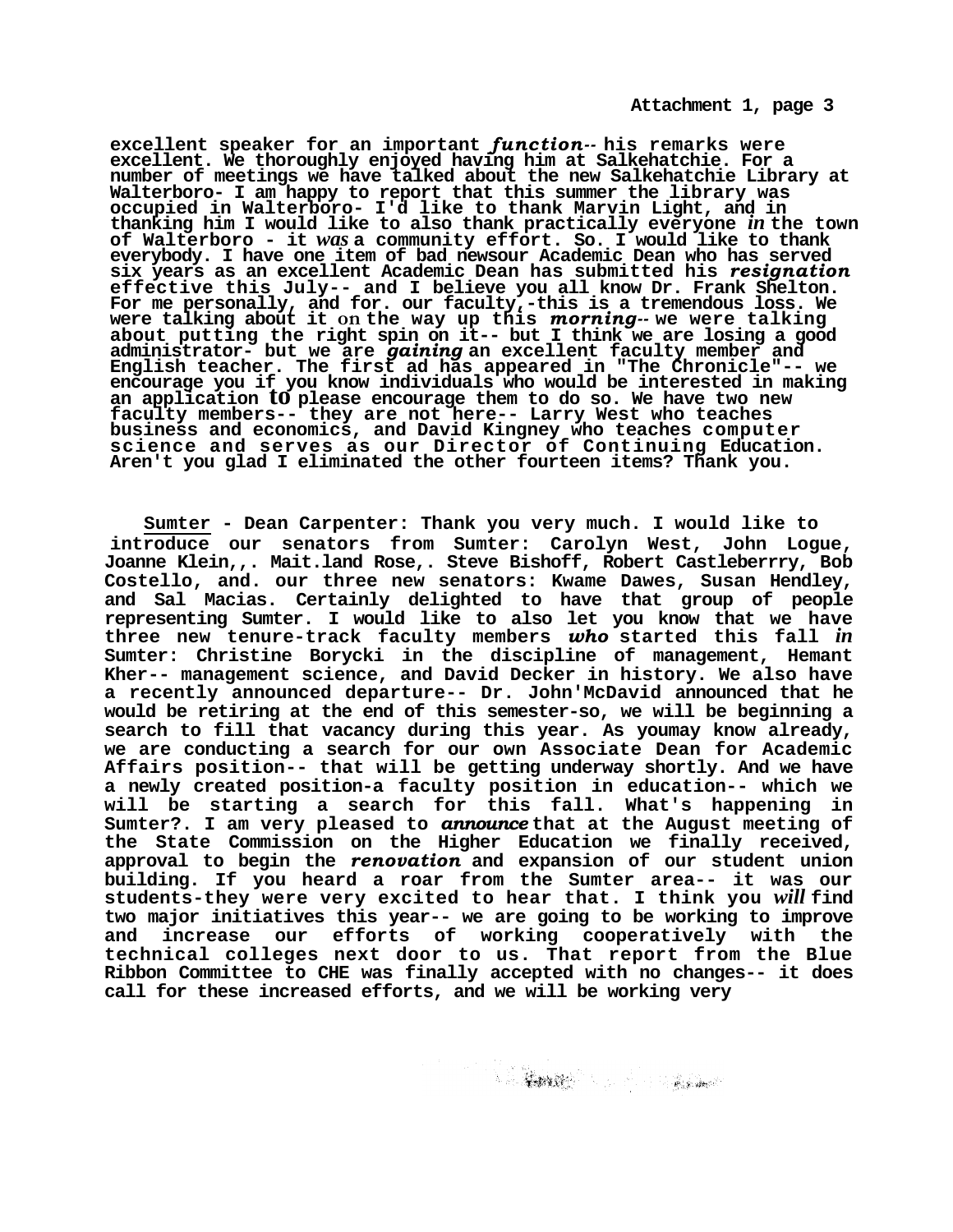**Attachment 1, page 4**

**I t**

**hard in that direction. The other thing is our re-negotiations with our agreement with Coastal Carolina University. We have had most, but not all, of the elementary education -degree in Sumter, as offered by Coastal Carolina-for a number of years. They have indicated a willingness- and we are eager-- to bring all of that course work for that degree to Sumter-- we anticipate these negotiations, being finished: by December to January. That's 'what will be [happening. in](http://happening.in/) Sumter. Thank you.**

**MAw - Dean Edwards Last, but certainly not least...all of you, Ilk sure,; already know all of our senators, but I would like to introduce them anyway,: Mary Barton, Steve Buchanon- but in his place**  labyak. I'll break the comments into several areas-- first, of all in **personnel-- we are presently searching for a faculty member to join us in January, and we are also advertising for a development position. Also, many of you know Jean Denman who has been serving as an adjunct professor of sociology working out of the Laurens branch-- she is now the Continuing Education Director for our campus-- and will continue to teach sociology. Facilities ...uh, we, of course,\_ have the nicest facilities in the system ... but we are in the process of landscaping- and getting everything inorder there. As far as the cooperative spirit-- we have been working** 

**with Piedmont Tech-- have for a long time-- and • will continue that operationas we offer the liberal arts, courses in Laurens and they will continue to offer some of the technical programs-- and that has** been an agreement with them for **at** least 34 years now. We have been **talking** to USC Spartanburg about doing some programs together-their new chancellor and vice-chancellor have already come to our **campus and we have a group of their faculty coming in the next week who will meet their counterparts-so, we are working with Spartanburg in that context. As far as major efforts for the coming year-- we are disappointed in one aspect-- that is our students, the mature students that is, have dropped in numbers-- we have several theories about why. The good news is we have twice the number of traditional**  *freshman this* **year compared to \_ last year and 'our SAT average score from that group has increased by 50 points. So, we have increased the**  number and quality of our traditional student group. However, we do feel the *need* to increase our recruiting efforts-- so, we are Working very **the** *need* **to increase our recruiting efforts-- so, we are working very** *closely with* **the counselors** *in the area* **high schools and the population base is growing. We have done** *one* **other thing. We have done quite a lot of restructuring in the past year on our campus-one more thing has happened since our last meeting-- Financial Aid and Admissions has been split. So, they each have a director of their own and we plan to put a lot of emphasis on the admissions program.** *Thank you.*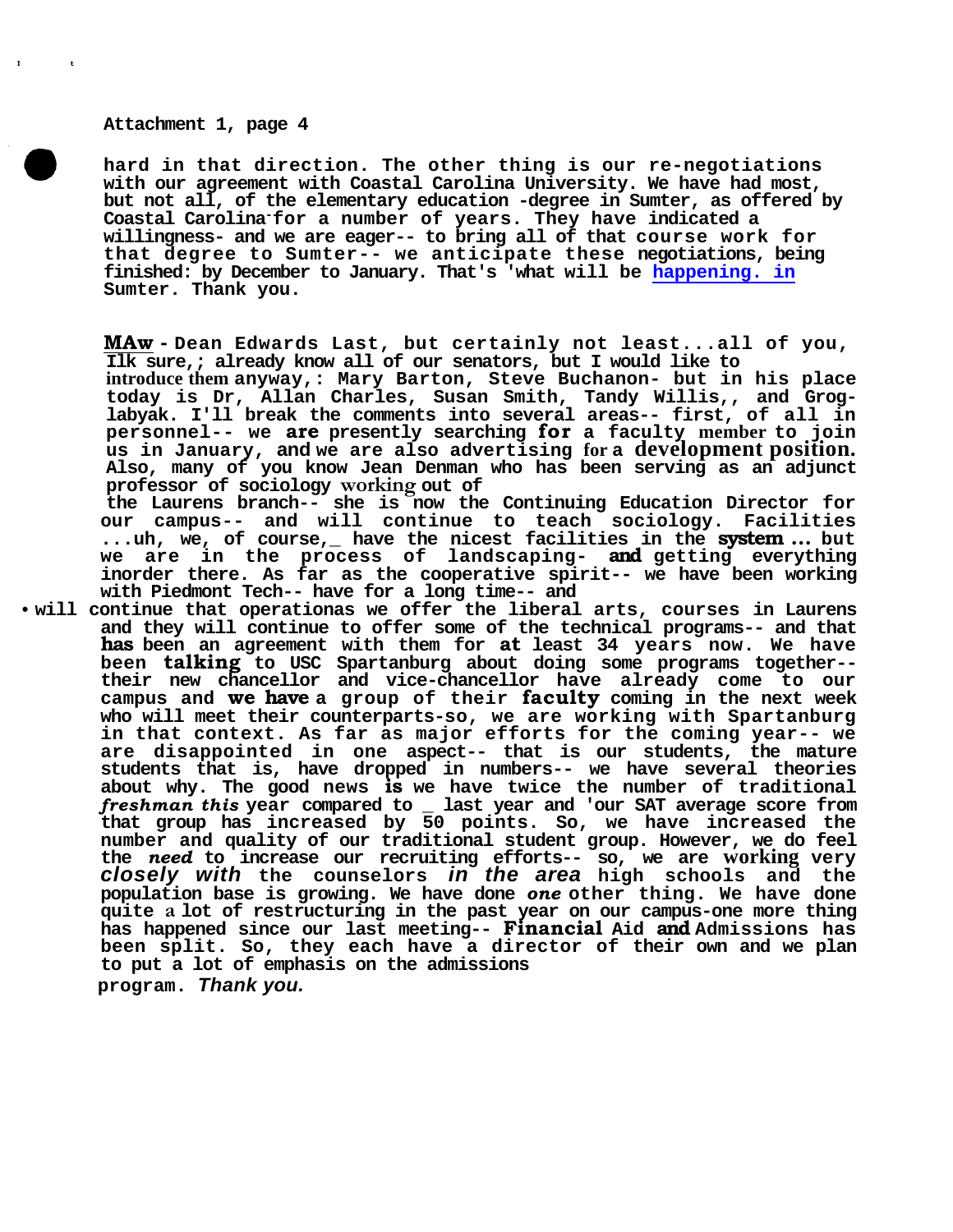#### **Attachment #2**

#### **Dr. John Palm's Comments to the Regional Campuses Faculty Senate September 23, 1994**

**Good morning. I want to tell you.that I feel better about starting an academic year this year than I have any year since I've been here. There are so many good things happening in this universityand I am not going to use the word system-- I am trying to get rid of the word system anywhere in our documentation-- I feel good about the university as a whole. I think the mood in the state has improved immensely and I think that getting some financial assistance so we could give some raises helped with the morale and with the hope that the future will be even better this year to make our salaries equitable and fair. I think the adjustments that were made on this campus with gender equity said a lot about our intentions tq have a fair and systematic and more formalized review of our faculty.**

**Our enrollment is down, a little bit all over the university-- but I think our new efforts in recruiting and the tone we are setting in the state will help that a great deal-- we will have our challenges. It helps to win a few football games- I know that also. A lot of good things have happened in the last 3 or 4 years in spite of the fact that our economics have been pretty level. Those of you who have heard the speech I've been making to friends of the university before football games and also several rotaries-some of the things that have been happening are very encouraging-we hired almost 350 new faculty in the last 3 years. At a time when there was no new money-- this is from early retirement, people just leaving-- but 350-- and as you can see-- including some people in this room-- we are getting some of the most outstanding new faculty available in the country. We are really building for the future.**

**If you were at our Columbia Campus faculty meeting and listened to Deans introduce their faculty-- which I think is a wonderful way to start a new year-- to have Deans stand up and announce who their new faculty are-- and to listen to these credentials and the institutions from where they came. It is very encouraging to think that they have picked this university to initiate their careers-they have a tremendous amount of hope and trust in this university.**

**I think that our relationship with the Board of Trustees is better than I have known 'it to be. Also, finishing the two year study last year and getting the CHE to adopt it-- a new mood in the Commission on Higher Education-- with a new chair, some new members. You can sense this mood, this hope of better cooperation. And even the commissioner is sensing this himself-- he is also sensing the elections coming up in November I think. I think we can take advantage of that.**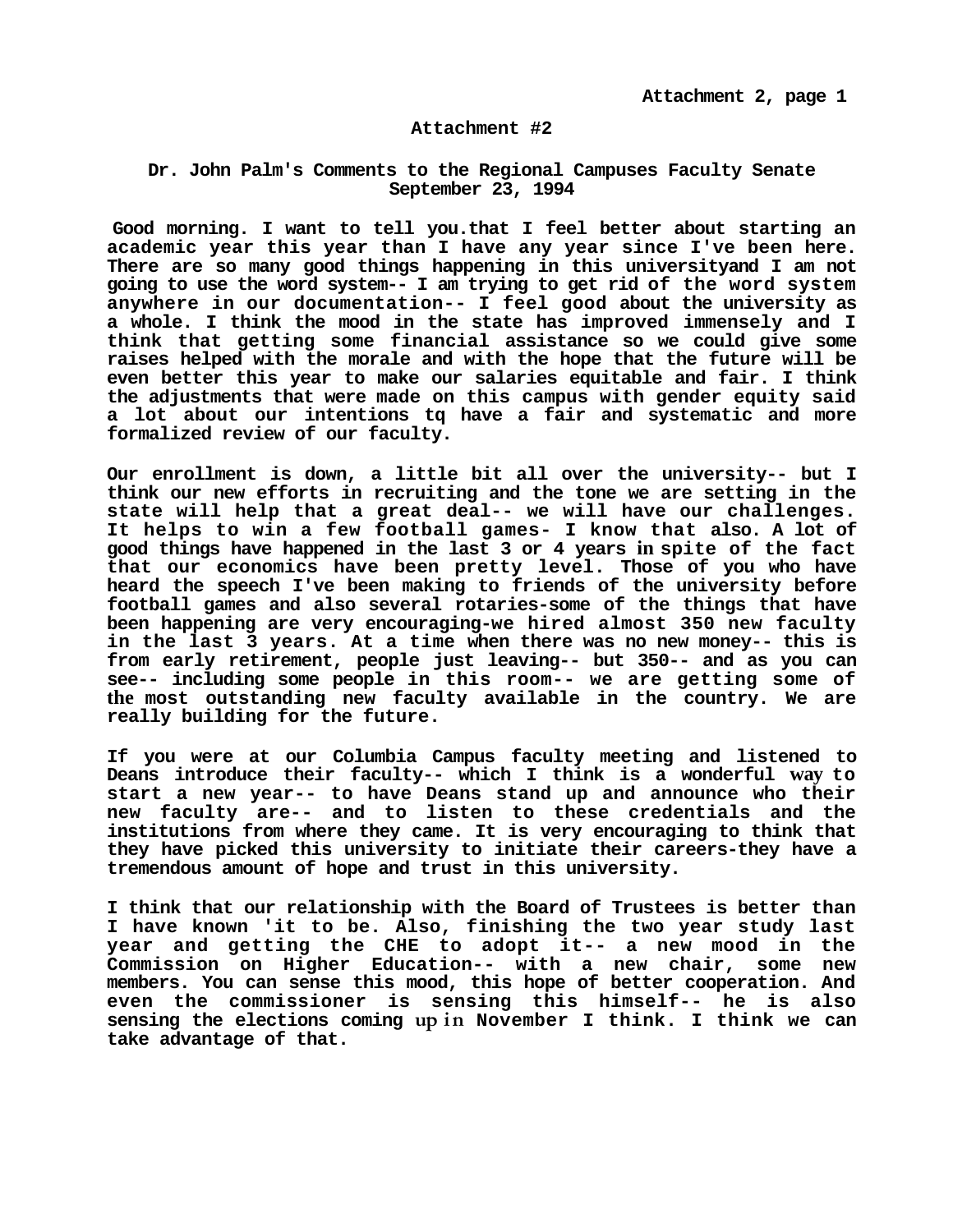**Attachment 2 , page 2**

**We have challenges in the legislature. Still there are people in .that national mood of bashinq.higher education. There are still people who believe that higher education is a, business that has a market, awl, markets have to be .-Maximized- •maximized+- and costs - need to be**  *minimized,* **and, efficiency and effectiveness maximized-- and they have lost the concept of what the difference is between what we do at the University of: South.Carolina and what takesplace in other kinds of educational programs-- including the tech schools or**

**business, or in government. So, one of the themes that I tried to focus on this year is to try to elevate the concept philosophically about what the university really does. It's** original intention *when* **it was chartered... The. roles that\_ it: plays to provide people for leadership roles--- the** character. **and--credibility aspects. of the university. And I think that is being well-received-- and that it what needs to be done to get the kind of support and understanding. of why university, life in this state ought to be much better** supported than **it has in the past.**

**The Commission .and us are working together to try to restore**  *funding* **to the full formula over a five year period. And working withtthe leadership in the Senate and the House to accept' the philosophy of doing that. We are. going to have continued pressures on us to. stabilize tuition for our students. I think there is a general feeling certainly;** *in* **the country that tuition cannot continue to rise in double digits-- even the higher education consumer price index is something that is being attacked** *constantly.* **Of course, the demands, as you know, continue to increase for what we offer. And the technologies are changing-the -sophistication- is changing. I spent three, one hour and fifteen minutes periods yesterday. sitting** *in* **class as a student-if you wanted a raise you should have called the president's office yesterday. But as I sat there listening to the presentations and watching the students• and talking to them afterwards and just evaluating-- what are we doing different? What should we be doing different in imparting** wisdom and knowledge, to **our students? What other sources are there of knowledge in the country today? I sat in one lecture, and I got information right out of the book- I mean I could have sat home and read the book. And I 'm asking. what**

**is the competitionn for this.: Information going 'to** *be in the* **future? Is the faculty the sole person. now who has information for the** students-- and **you know .t ~ answer--' the,** answer is I could *have*  bought a videotape and **watched some :of this** *information--* <sup>I</sup>

could have gotten ,an *encyclopedia on* CD *Ron* and gotten some of this **information. Mat is it- that : we impart to our students** *that is*  **?different than just transmitting information?**

*In* **another class I was energized-- by the presentation-- this was third year Spanish.- I told them, that my~languages were French, German, and Dutch-- but I** learned' Spanish in **third year Spanish**

Yesterday! This, - is the dynamic: way this stuff was- presented. And **you could see that this could** not be transmitted **by tape or** by **piece of paper- the way he engaged students and got the**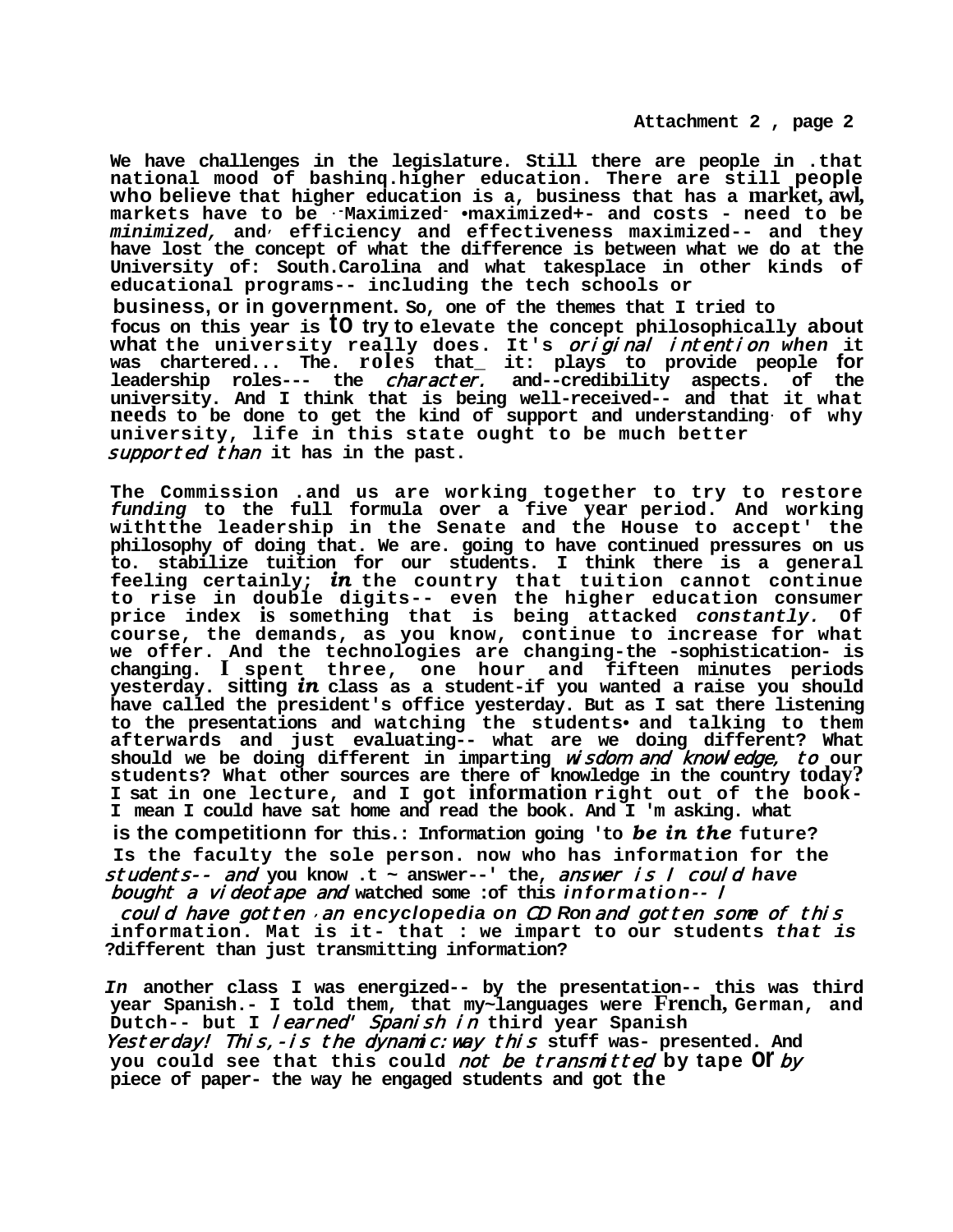**Attachment, 2, page 3**

**interactions and excitement of it. The pedagogy was really, really outstanding. I have said this is what we need to do to enhance instruction to make what we do absolutely unique. Because you see what's happening... if you are not engaged in that kind of creativity and imaginative teaching-- then you will be compared with... hey, I can go down the street-- you've got 9,000 students right down here at Midlands Tech taking organic chemistry thinking they are getting the same thing we're offering. I can assure you they are not. They aren't getting a Kary Mullis coming over here and talking about PCR, and the excitement of the imaginative process of creative research and how important knowledge is. You just don't have that in that kind of classroom setting. We must continually evaluate ourselves- and be very, very aware of what is going on in the outside world.**

**We spent 4.5 million dollars on this campus this summer-- we have 15 miles of fiber optic cables, we connected 180 buildings. So, we have 5600 outlets for work stations. We are serious about getting into the information highway. We want all the, campuses to be connected. But what is this information highway? It's not just information... it is also an instructional highway. You are going to see commercial firms offering instruction for credit. We have companies asking us to offer courses inside the company. Is it the business school who has signed a contract to offer courses there? Your regional. concept of who you are going to serve is going to change. -People are going to come into your region offering competition for you.**

**I want you to think imaginatively about how the university can work together to provide the least possible knowledge skills.**

**The last half of my presentations has to do with this whole business of the intangibles of the university. I have given that a tremendous amount of thought. Some of that has evolved in the discussions at Lancaster about value systems, and what brings people together. And the original purpose of founding this university, and creating leadership for "enabling occupations"-people who will build communities. I ask at the end that we should focus on things that give us particular credibility and particular character. We need to collectively, it**  that we don't just look at our particular self interest. The **university is. supposed to have a kind of moral authority about itself. It is supposed to be producing people who are exceptional-- that are elite in the finest sense of what elitism is supposed to be-- elitism committed to a sense of service and virtue.**

**When I talk about these kinds of things in the communities it really does ignite people. They really feel that the university may be a place where there is hope for solving some of these tremendous problems that our society is facing now. How we incorporate that into what we do everyday-- in bodies like this--**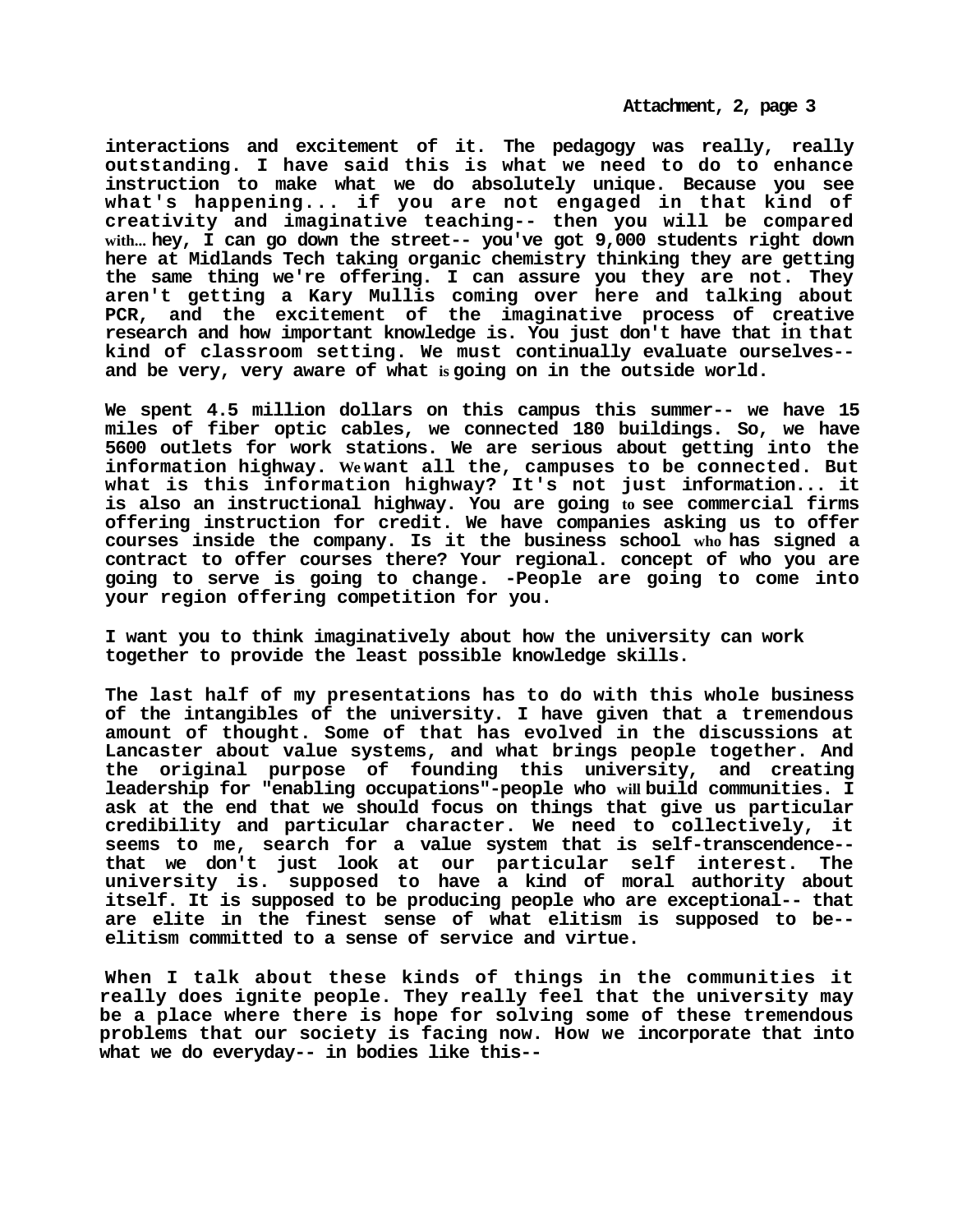**Attachment 2, page 4**

**in the way we work** 

**together and, trust each other-- and the way we are-gpen together and share** *together* **is an important** *message.*

**I spoke to a Higher Education Leadership class the other-day-with stt dmnts--- and ;they asked me how do** *you get this in the curriculum*

**do you impart this kind, of message? This commitment to**  *virtue,* **that** *education* **is. really a privilege because it** *has* **a**  *mandate for service after :you achieve* **it. We,talk about the kind** *of people that we hire, and the way they operate the university.*

**kind of coaches we have,** *and* **the way they conduct themselves.** *Paople*  **feel good about. Brad Scott, it is** *not* **just his technical expertise of**  coaching-- it is what he says everyday. You read something and you feel good., about' it-- what is it? Character and credibility is the most **difficult thing to define.** *You* **can define a lot of. other things that are, going on at the university-- SAT scores went up-54 points at Union, graduation rate went up. After Michigan and Virginia we are third in the country in graduating minority students. Our library holdings-are now 65th in the (country. These are all very understandable parameters and most people like to talk-about these; kinds of things. You go** *to* **those national** *;meetings and* **thatis what you hear. Managers talking about data. But not ,about imaginary leadership-- talking about the** *intangible* **things- much. more difficult.** *And* **we** *have* **gotten** *away*  **from it. Everything is quantified these** *days.* **But yet these are** *the important things that* **are going** *on* **in our society. So, you do feel good about a Brad Scott,. 'or°'\* Mike** *McGse, or an* **Eddie Fogler-or people in your communities who work with you to build a better regional campus operation.**

**I'd, like to engage the university in** *continuing* **those kinds of discussions. If we are going to continue to elevate ourselves above the larger group-- if we are going to say the university is something special-- we change a little bit more, we have better faculty. What does it mean to have better faculty? Do they have more knowledge? Do you have more sophisticated skills-- they will be outdated in no time flat-- what is it that sets the university faculty apart? What would we like to have them be identified as having? What are these particular special qualities? I talk in these talks about the laws of the university-- that we are a place**

**that seeks truth for its own sake, that we have integrity and honesty, we have the Carolina Creed,, we share with each other, we postpone our self-gratification, we are patient, we avoid excesses on either extremes. We conduct ourselves that way and those are** *not*  **attributes to apply** *to* **your daily lives as'well. But the university particularly needs to commit itself to those particular laws of** *the* **university. The** *legislature* **is not necessarily the** *most*  **sophisticated place to get this message across-- I can tell you that. But they like to** *hear* **that-- and they want to see that.**

**I** *feel* **that they are getting a sense that the** *university is*  **operating at a higher plane than it has in the past. I think I hear faculty being more excited about things-- because I think**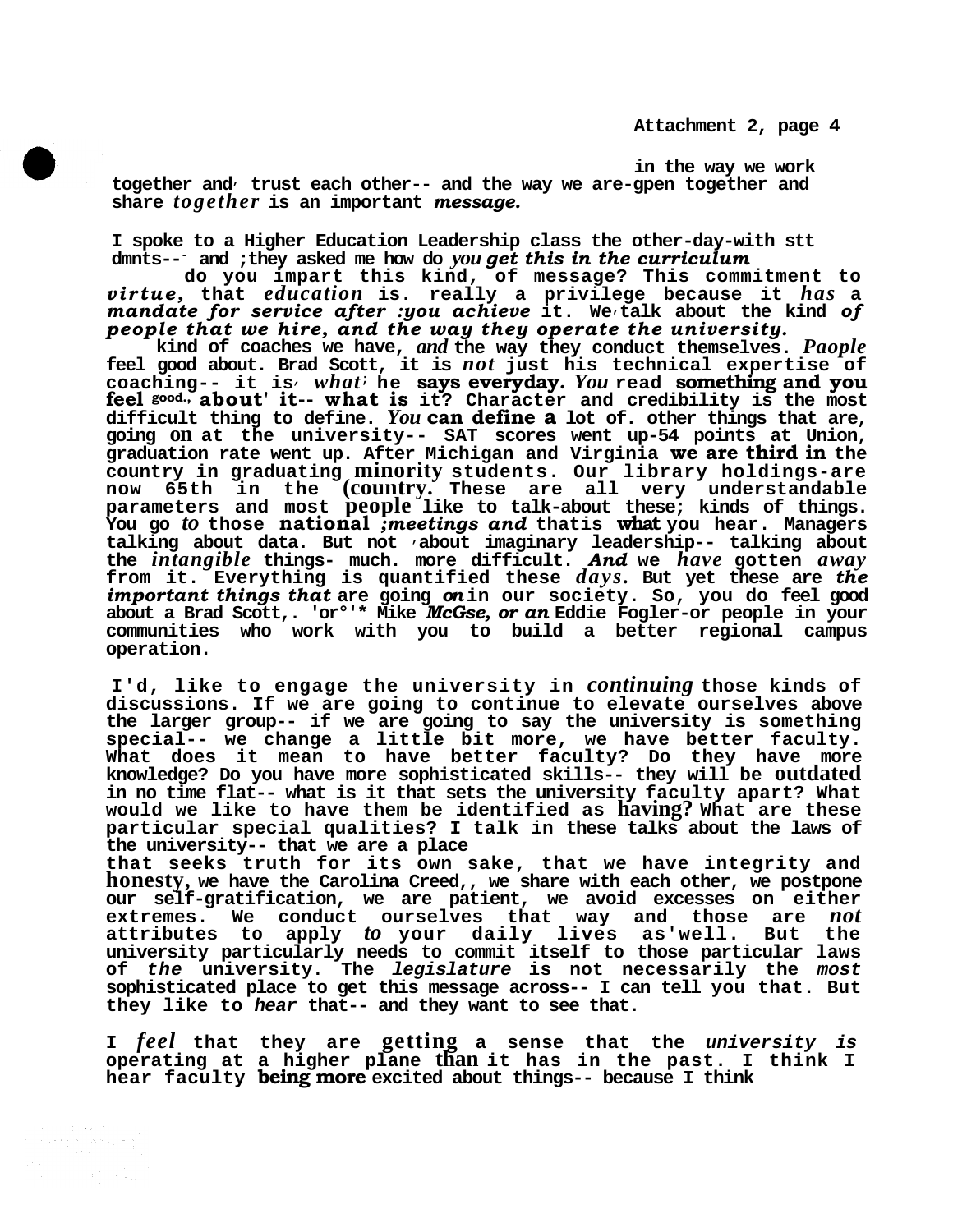**Attachment 2, page 5**

**there is more trust in what we are trying to accomplish. And there is more credibility, and more character among the administration and among the faculty. I see this in just the volunteering among the faculty to projects on-going throughout the university on all the campuses. There is excitement with new leadership on the campuses. There is excitement also with the process we used to bring in the new leadership-- the way we engaged campuses and support groups-- and searched nationally for these leaders. In some cases we appointed from within-- but no less excitement than if we had gotten people from the outside. In the announcements that James and I attended of deans on this campus from within, standing. orations. Even when we made temporary appointments-- John Duffy at Applied Professional Sciences-- he was shocked by the way. I think that is very important-- the laws of the university were applied in the processes of searching, and in the programs and the institutions for which we were seeking new leadership.**

**I appreciate that sense of commitment that you have made to my leadership' as the president, and to the provost, and to the trustees-- and they are sensing this also. This is a good opportunity for us this year. If the economy keeps going up, and we can get a fair show of new resources, and we can think creatively together-- this university will have its prominent place in this state and it deserves to have that.**

**I appreciate your commitment. Thank you very much.**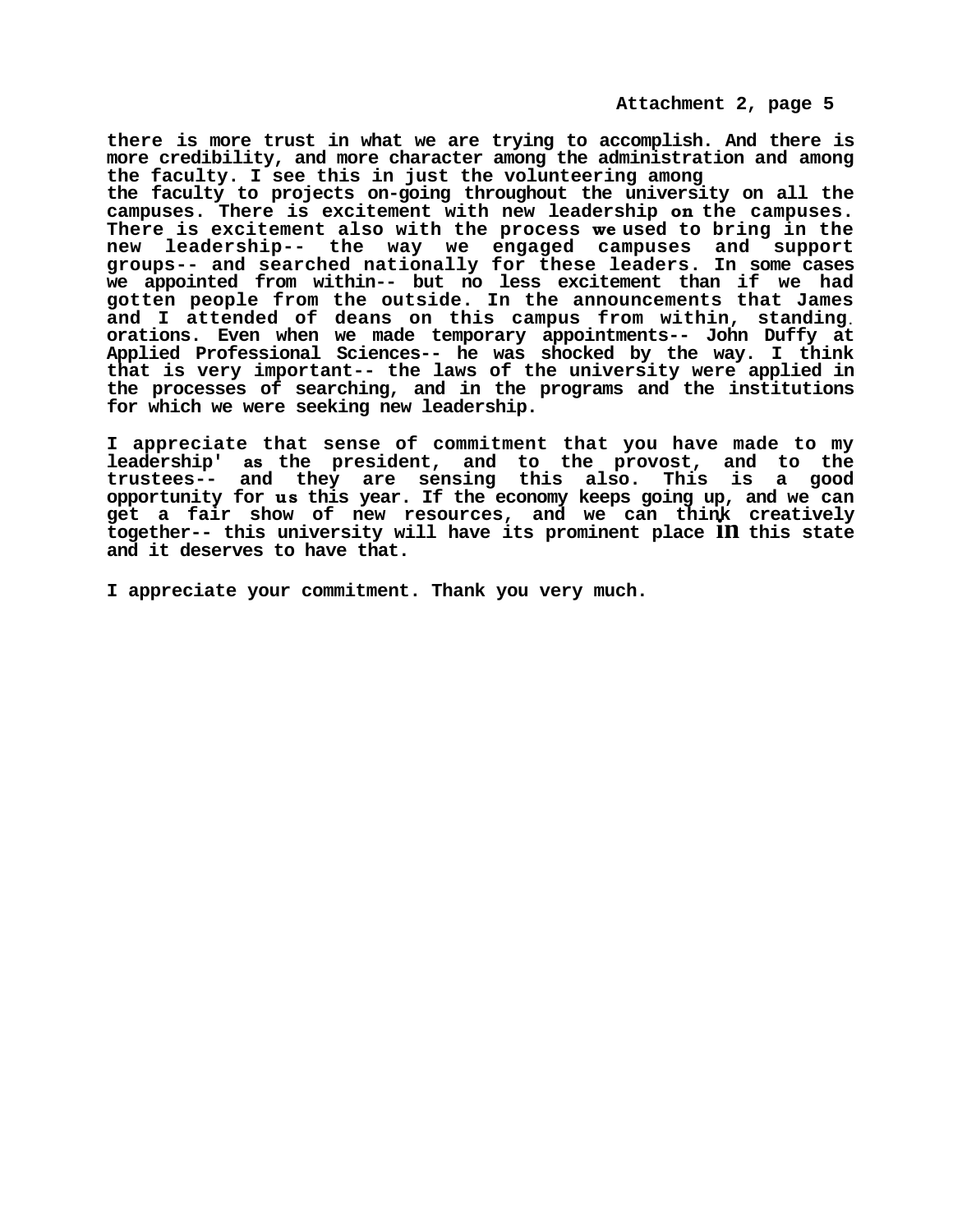## **Attachment #3**

**Provost, Moeeer's Comments to the Regional Gsmpuses Faculty Senate September 23,**

**As I came into this meeting this morning with you and just watched faces,and Interacted with people: a little bit, I very very struck by - the difference** *in the mood ofthis room, today* **as compared to my first meeting with the.Ragional C ;Faculty Senate two years ago. Ifs an oyerwhelming change! And yo, i know what I'm tag about- the tonsion was so great in that first meeting mat you, could, literally shoo it with a knife. But we I think: have come along way, In the change that has taken place.**

**Sometimes now, it's my third year at the University and .my third year in South Carolina, and i think l'm about ready to join a 12 step group for liberals. I can just see this meeting- wer'l all be sitting around this circle and I'll say "My name is. James and I'm a feral" You know one of the tragic things in our society that word has :gotten so bashed we have forgotten even what it means. To be a liberal means to believe in change. To believe in the ability to change people, to believe in the ability to change institutions,: to change the culture of an,institution. I think that we have cornea long-way in a**  basic **cultute, ; at this Institution, which is notto say that we have, [gone. as](http://gone.as/) far, as v neat, to go. As one of the early pilgrims said, it is not so much have, far we have gone, but the fact that our wagons are definately headed in the right direction And l want to underscore what the president has: already said in that regard.**

**We have talked slot about o change of culture on the Columbia campus, and much of what we, on trying toac hieve on this campus may already exist on the smaller campuses. A sense. of involvement by the faculty with students, recognizing that the faculty are; the university. And you rear cannot accomplish anything in a lasting sense without the full and active participation the enthusiastic perticpation of the faculty: On all the university:caunpuses we have been through some really tough times with morale, and a.sense of faith and trust with the lion, and the very concept of, higher education as-you-and I have known it -And I think that through some of the tinge we have been able to accomplish we we now seeing a change in that feeling towards** *the institution..* **That gives me hope that we will, be able to accompli even more, because as we gain trust between the admini on and the faculty, and between various**

**academic components of the university, :between the c on this campus, you wouldn't believe the sense of and- paranoia that existed from college to college, or, even department ore epartment within colleges ©n this campus. Or between the campuses. of this diversity. Woe are working towards a common good, towards a common goal. As those walls of distrust and cynicism come begin to come down the ability to accomplish much mare is before us. So I think there is the potential for even more to occur, so we cube optimistic.**

**As the president has already referenced, the change that is taking place across the,: street at the o ission on Higher Education, that's a dramatic change- it's a dramatic.**

**; change, that has occurred within In e m** *of a few weeks, or* **months. So of you were**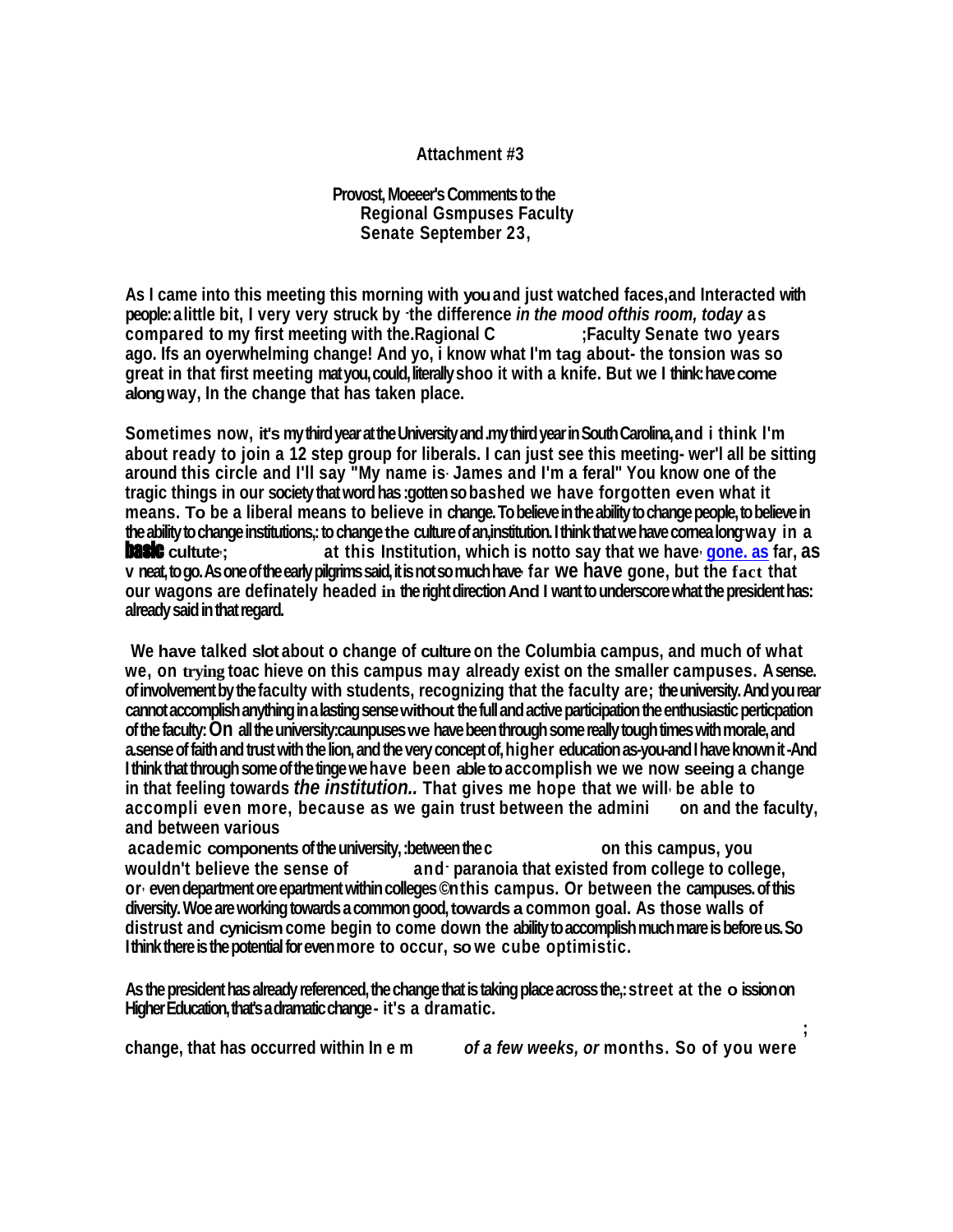present when we managed to get the full acceptance of the two year report. Which frankly some of us were a little bit shocked that we got it across, but we did. Yesterday, I must tell you, there was a meeting of the business and finance committee to hear step twelve proposals, and I heard something from the commission that I thought I would never hear. Yesterday Charlie Brooks, who is the new chief financial officer at Lander got up and made a request for a special appropriation for Lander University because, he compared Lander to USC-Aiken, he said that because Lander is a free-standing university, and it's own board of trustees and 2500 students they need a special appropriation to operate this administrative infrastructure. To which some member of the commission said maybe you would be better off as USC-Lander! Now that represents a C change! Unthinkable a few weeks ago. I want to actually come back to the two year study- because I want to say something very important. We have real opportunity here. We have been given a year by the commission to show what we can do as a university working in cooperation with the technical school system state-wide to improve the delivery of higher education to the people of this state. I believe that this is an opportunity that we absolutely must not allow to pass. You all must be aware of the fact, and I think everybody in this room ought to take out that two year report read it, ought to read the whole thing. Not everything in there is complimentary about the USC campuses, by any means. No, we are taken to task, and I think appropriately so. I think it is a fairly constructive study. I think we ought to listen carefully to the criticism that is there, because I think it is constructive criticism. The criticism is fairly balanced on both sides. We need to work closely and carefully where it is approriate to do so, with the technical college system across the state and in a variety of locations. I think we need to take that seriously. We have been given an unusual state of grace in my opinion from the commission to operate for a year to show what we can do constructively by working cooperatively with that system. Campus to campus, location to location, and in the broad context, university to the whole tech system. I think again that it will be the faculty on these campuses, as well as the administration, that will make these things happen. Clearly there are important differences between us and them, and we would never suggest that we are the same. One of the important things that comes out of this study is, not only is the university saying we have a separate mission, but the Tech system is also saying they have a separate mission. And they don't want to have their mission confused with ours. In some cases the message needs to be transmitted to the local citizens in the communities who in some cases don't understand those differences of missions. Not withstanding those differences, and those very clear differences in direction and orientation, there are alot of things we can do together. There are ways we can reduce costs, especially with regard to infrastructure, support staff, facilities, and the like. And I think in all those areas where we can do things we will do both ourselves and the people of this state a tremendous service by working closely with them, and by demonstrating to the commission what we can do without coersion, withoutregimentation, without bureucratic overlay from the CHE. It's a tremendous opportunity, and if we muff it, we will deserve what we get at the end. So we mustn't miss this opportunity I think.

We have placed under John Duffy the responsibility from our side for coordinating the implimentation of all of the recommendations of the two year study committee. And John will be working with the deans of the campuses and the faculty leadership. We will be preparing periodic reports, which are actually over and above what the commission asked us to do, because we want to keep them informed along the way. And we will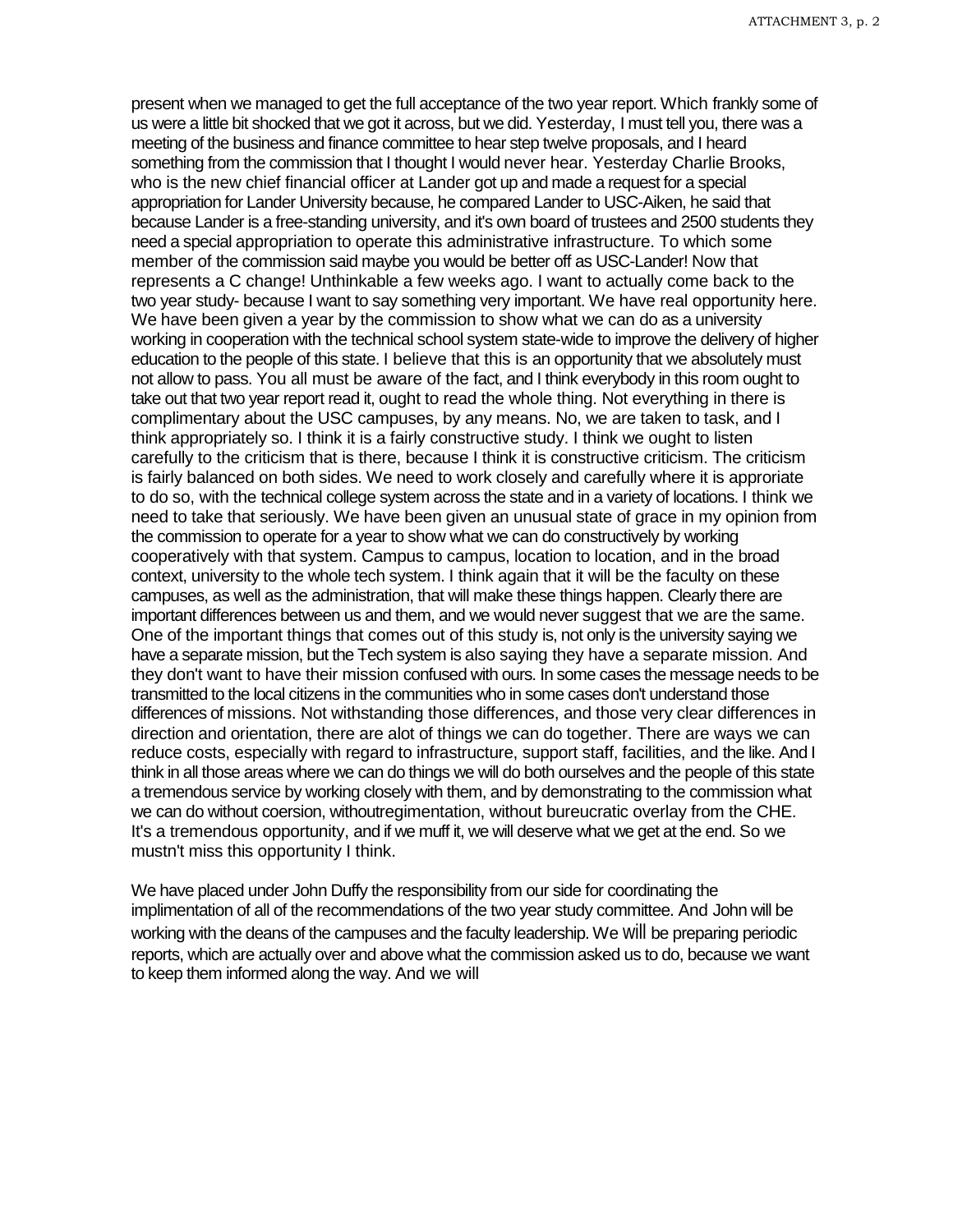prepare at the end of the year a comprehensive report of what we have done already, and what we have accomplished by that time. But I just lay this before you as a very serious issue, because it's such a tremendous opportunity, I think to show not only what we already done, but what is in the works, and is being done, but what is not yet being realized, but is capable of being realized. I think that is just an opportunity we must not miss. You have some serious business to do this morning and I don't want to take any more of your time. I want to thank you again for being here, for the constructive role that you play in the goverance of this institution. Thank you for your part in creating the culture change that makes this such a happier meeting than anyone I've seen to date. Thank you very much.

Ellen Chamberlain (Beaufort): I would like to thank both Dr. Palms and Dr. Moeser for the strong support that we felt you gave the regional campuses in the two year study committee and going before the commission, and it was wonderful to be there to read Dr. Palm's letter that he sent and also to, I wish that everyone could have been there to see the strong presentation that Dr, Moeser and the new director of the technical ..Mike McCall - he was wonderful. The two of you really ham-and-egged it very well, and it took on the spirit of kind of a revival, and where they together presented a very strong cooperative face to the commission and then reached out to the commission and said you can join us, let's hold hands, let's do this together, and the commission members responded. It was probably the most unusual commission meeting that I have ever attended, and one that I felt was very positive. We walked out of there with a feeling that the university was strongly behind us, and that we were a part of, and that we had great feelings that continue today. I want to just thank you both for that.

Jerry Dockery (Lifelong Learning): Provost Moeser, I have heard alot about cooperation with the tech schools and I have some positive results of it, but my question is are there any frameworks set-up to stop the university from offering programs that infringe in the tech area, and conversely to stop the tech system from offering courses and/or programs that infringe in the university area.

Moeser: Can you give just give me a ... I'm not sure I....

Dockery: I'll give you a specific example. Is it in our best interest to have tech school to develop what amounts to an upper level history course that in fact directly mirrors one of our course descriptions?

Moeser: I would say that it is not. Let me just say that this desire to cooperate on both sides means that conflict is a thing of the past. We are going to continue to have some disputes.

Dockery: So how do we address those conflicts when we see specific instances of this... should we just write you a letter and let you know where it is happening and how it is happening and let you handle it?

Moeser: I think so. Either to me or to John Duffy. I think we do want to deal with these kinds of issues. Let's also be aware, I think that you all probably know this better than I do, that within the tech system - the tech system is not a monolith- by any means. There is a great deal of tension between the technical board, the leadership of the tech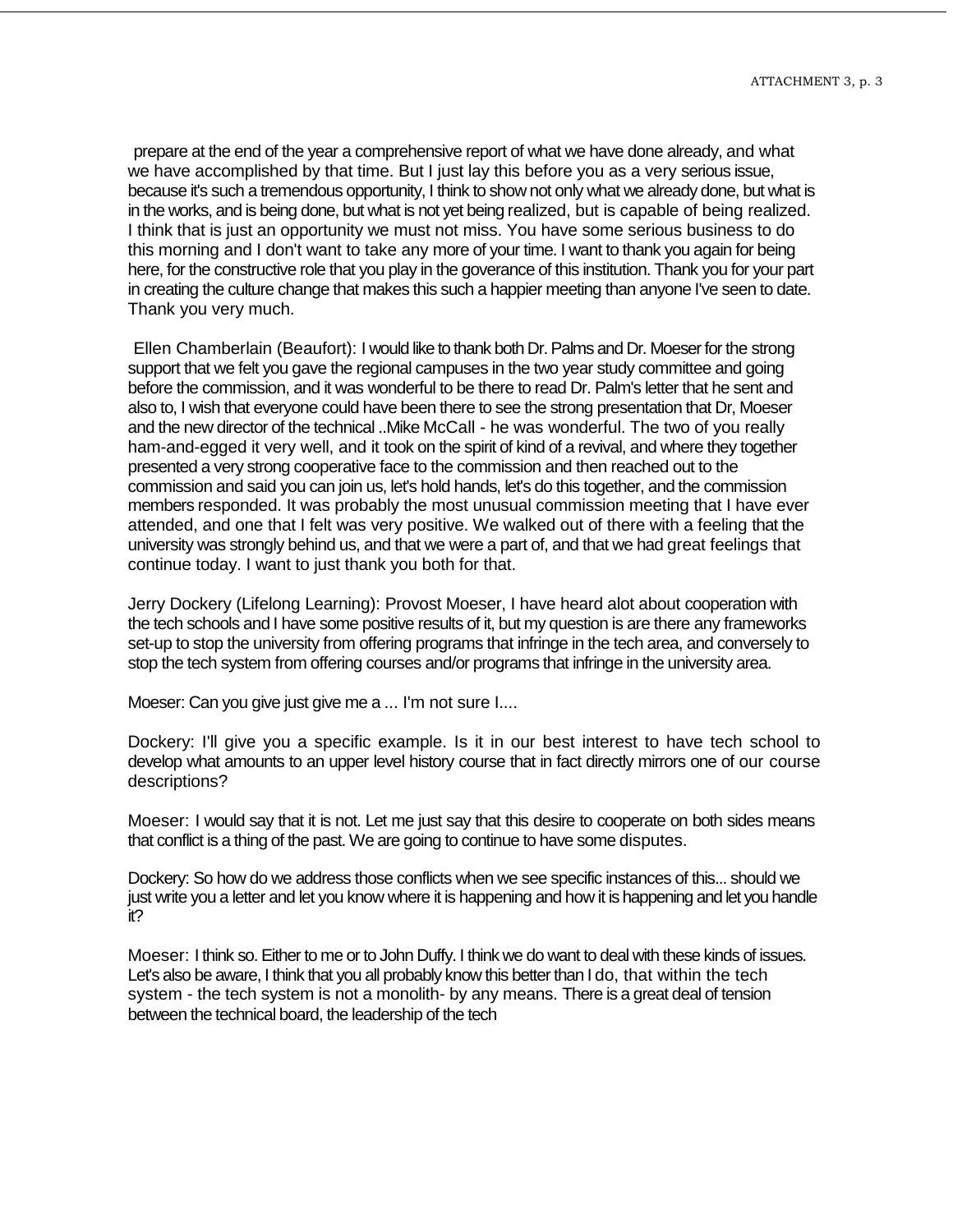system, and some of the presidents of the individual campuses who have different missions in mind than what their oversight board or their president have in mind for them. And that is one of the things we contend with is. Js which tech are we dealing with? Are we dealing with leadership at the state level, or are we dealing with local campus leaders? In some cases we can actually play to that and go to the state leadership and say look, you really aren't serious about this are you? Or do you know that this is happening over at campus X and does this really fit with your mission ..I really think this is on our turf. At the same time I don't think we want to get into the delivery of vocational programs that echo what they really should be doing. We are talking with them on the other hand about offering at Salkahatchie or Union, for example, letting them come in and offer programs on our campus site things that are really specific to their missionthat are truly vocational in nature. That's one of the areas where I think there can be an appropriate two-way street. But to say that all conflict is in the past is clearly naive, it's not, but I think we deal it in a new environment of frank, but cordial discourse.

Steve Bishoff (Sumter): I'm wondering, perhaps it's a little premature, but on the same question, after we establish increased cooperation in the regional campuses, can we anticipate support or some sort of following to that on the Columbia and four year campuses? Because they too have geographical realtionships with the technical insitutions.

Moeser: Can you be a little more specific with what you mean?

Bishoff: If we have academic cooperation that affects the student that may move around in the sytem, will we see support?

Moeser: Absolutely. We clearly have internal university issues that we need to address that so that we can facilitate the easy movement of students within the university. One of the things we have just done, by the way, we have now placed at Beaufort, a full EFT faculty member on the College of Education budget. And we are moving towards the offering of the MT and MAT degrees in Beaufort through Columbia, with a faculty member we have put down there really on our budget. I think I see alot more of this bilateral relationship between Columbia and one of the regional campuses being able to take place.

Gordon Haist (Beaufort): I enjoyed both of your presentations, it's very good to hear both of you. When you mentioned liberal that reminded me of a phrase you used in your discussion before the faculty, and I wondered if you could tell me what you mean by it, the expression is academic capitalism. An what I wondered about was what kind of human face you could possibly give to that.

Moeser: What was the last the part of the question? Haist: What

human face you could possibly put to that?

Moeser: I would put the face of Dean Fred Roper directly on it. The College of Library Science is the best example of what I call academic capitalism. They are exporting their master of library science degree to now to three different states- Georgia, West Virginia,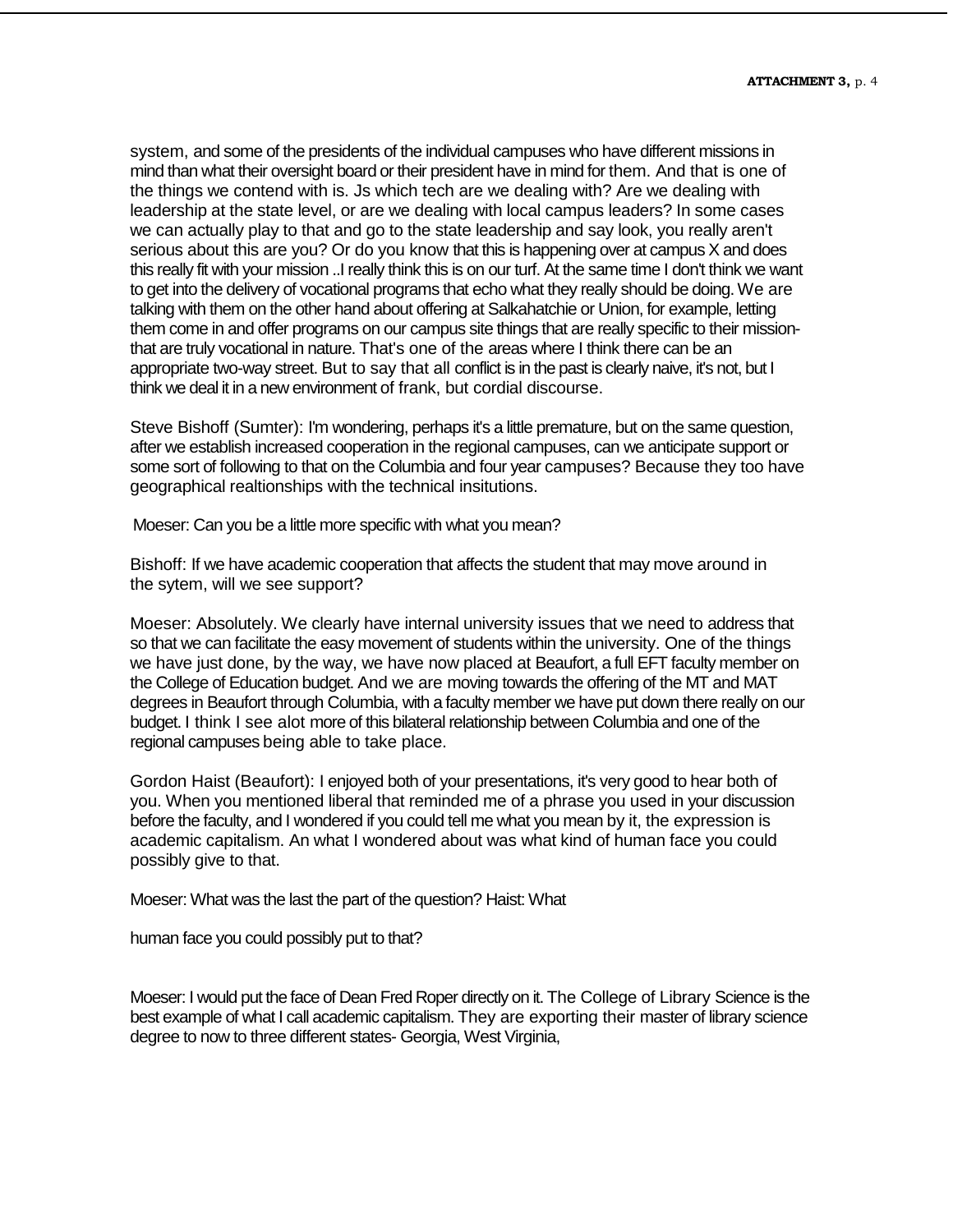**Catalano: I would also like to recognize Dr. Don Greiner, the acting Associate Provost for undergraduate education, I'm sure that he would be happy to handle those questions too. Thank you all for coming.**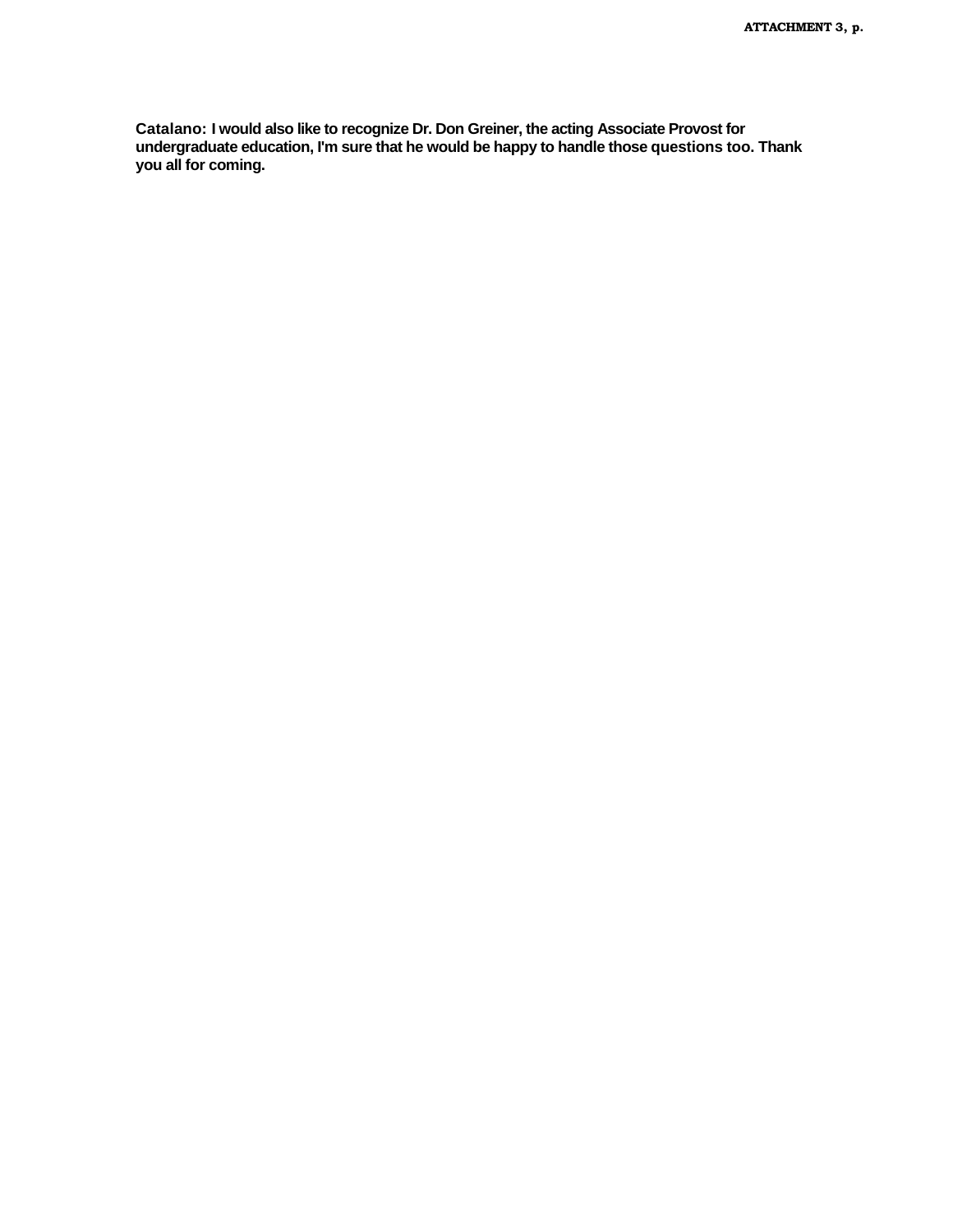and Maine. It is literally, it revenue positive, the College of Library Science is making money on theses programs, and it is accomplishing something else as well, it is really making a national university out of that graduate program. Another example of academic capitalism is what this college is doing, the College of Business Administration with contracts to offer the BA in business or the MBA degree by distance education to Sunoco and to Blue Cross Blue Shield - two new contracts we just signed with those two corporations. In fact, we may be doing this on a national level. After we beam the Sunoco to Hartsville, we don't really care whether somebody is in HArtsville, or Atlantic City, New Jersey working on an MBA. It's just like the president was saying, education.. state barriers, regional barriers are coming down in the era of distance education. Those are examples of what I mean by academic capitalism.

John Catalano (Lancaster): Since you mentioned our great strides and the excellence that takes place on these campuses, I was wondering if it wasn't time for a salary equity study among the regional campuses and the Columbia campus.

Moeser: You mean the regional campuses to the Columbia campus?

Catalano: That's right.

Moeser: Frankly no. I think just as I would oppose an equity study between the College of Business Administration and the College of Humanities and Social Sciences. I think you have to be, I think salaries have to be fairly pegged to markets and to disciplines. And with regard to campuses, you have to take into regard mission and scope, and focus of the individual campus. Just as I don't think you all ought to be held accountable to the same,... the Columbia tenure and promotion criteria, because of the different mission of your campus - the different emphasis on teaching, versus the time spent for research, creativity. I think those parameters need to be different. I think the other market parameters need to be in as well.

Dockery: Just one more thing Provost Moeser. I'd like to encourage you to make John Duffy an example to all of you other administrators and put them back into the classroom.

Moeser: I agree with you. By the way, you can start calling him double Dean Duffy.

Dockery: We call him Dean Dean Associate Provost Supreme Emporer and Almighty Conqueror Duffy.

Chamberlain: I feel like I'm just full of all sorts of compliments, but I think they are well deserved. I would like to just commend Dr. Palms again for some of the statements that you made last Wednesday in you address to the Columbia faculty particularly in regards to George Terry, the library program, the importance of the libraries within the university system, and especially the direction that we're taking that we could not take without the support of the university. In the Info-share and the loading of the periodical databases onto the notice USCAN network. It will just be wonderful. You have our gratitude and our appreciation for that.

Moeser: This is getting embarrassing - we aren't used to getting compliments.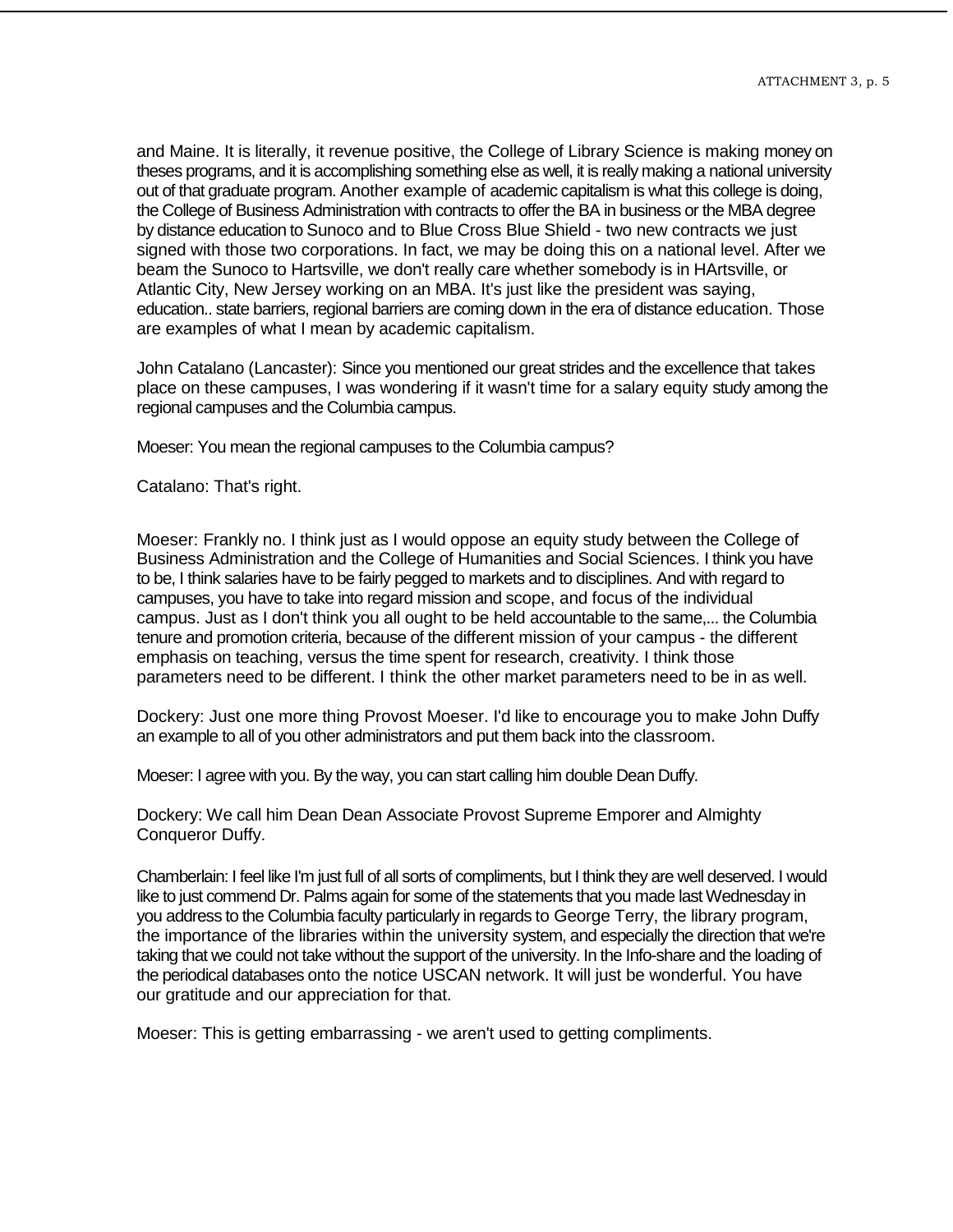ATTACHMENT 4

#### VICE PROVOST AND EXECUTIVE DEAN FOR REGIONAL CAMPUSES AND CONTINUING EDUCATION

### REPORT TO THE REGIONAL CAMPUSES FACULTY SENATE SEPTEMBER 23, 1994

#### APPOINTMENT AS INTERIM DEAN FOR APPLIED PROFESSIONAL SCIENCES

As most of you are aware I have been appointed Interim Dean for the College of Applied Professional Sciences. This *appointment* is in addition to my responsibilities as Vice Provost and Executive Dean for Regional Campuses and *Continuing* Education. I believe that this *appointment* makes sense because of the close working relationships our campuses have enjoyed with APS in the past, particularly with regard to the BAIS. I am confident that this dual role will be successful because of the outstanding support of the faculty and staff in both APS and the Regional Campuses and Continuing Education units. A *national* search will be conducted for a permanent replacement.

Currently my office is working with the Provost office, APS, and the CHE to have approved a Systemwide BAIS degree. Getting this degree approved is major objective for my office for the current year. INTERIM VICE PRESIDENT FOR BUSINESS AND FINANCE

Earle Holley has been appointed Interim Vice President for Business and Finance. Mr. Holley has a 20 year history with the University and in addition to being a very capable *finance* officer has been a long time supporter of the campuses.

#### OTHER APPOINTMENTS OF INTEREST

- Dr. Carol Garrison, Associate Provost and Dean of the Graduate School
- Dr. Blease Graham, Interim Dean, College of Criminal Justice
- Dr. Lester Lefton, Dean, College of Humanities and Social Sciences Dr. Jerry Odom, Dean, College of Science and Mathematics
- Dr. Joe Pappin, Dean of the University, USC Lancaster Dr. Dorothy Payne, Dean, School of Music Dr. Peter Sederberg, Dean, Honors College
- Dr. David Shrock, Dean, College of Business Administration
- Dr. John Stockwell, Chancellor, USC Spartanburg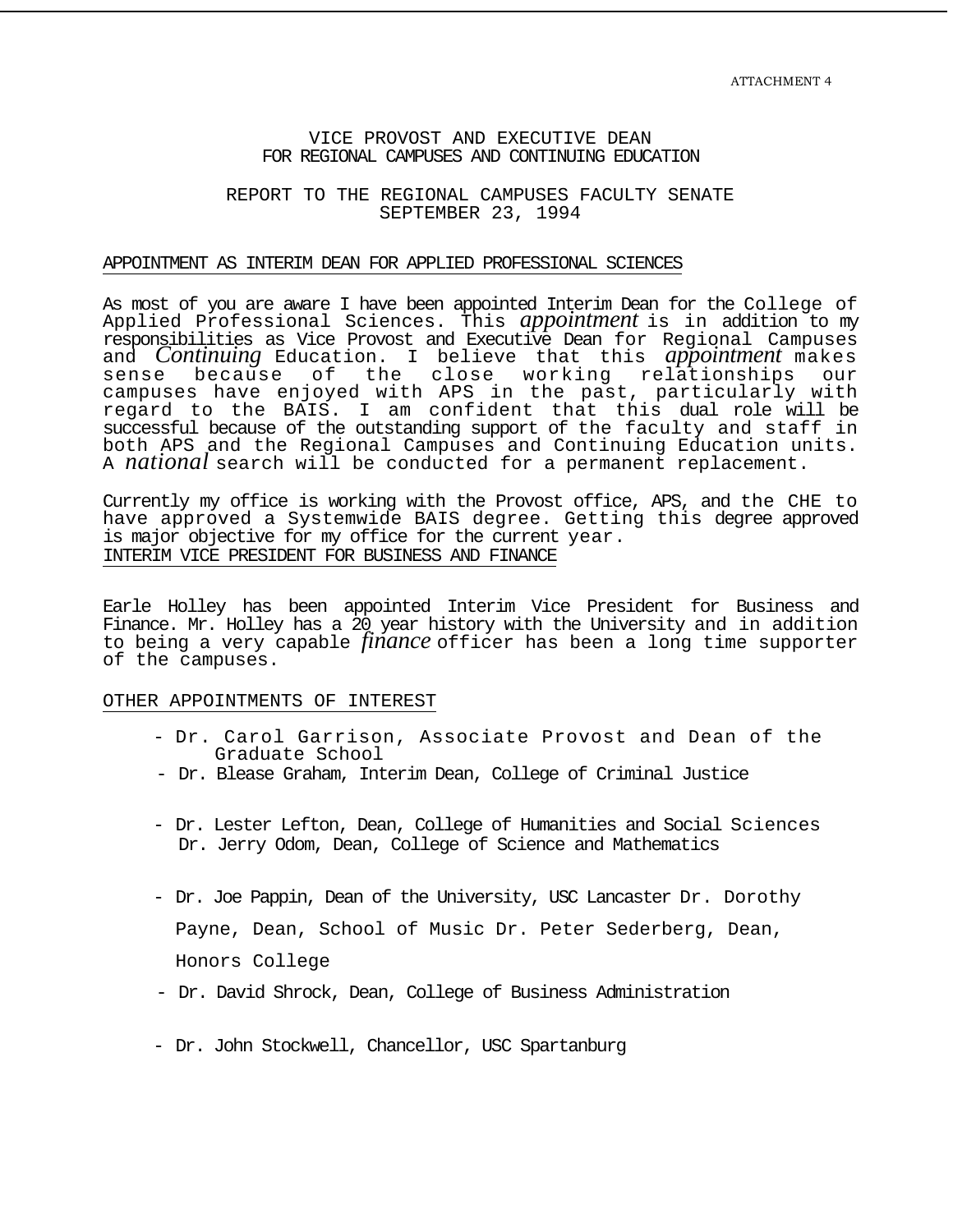VICE PROVOST AND EXECUTIVE DEAN FOR REGIONAL CAMPUSES AND CONTINUING EDUCATION REPORT CAMPUSES FACULTY SENATE SEPTEMBER 23, 1994 Page 2

#### STATUS OF CHE'S STUDY OF TWO YEAR EDUCATION,

The Commission on Higher Education has accepted the report of the Committee to Study Two-Year Education in South Carolina which was chaired by University Board Member, William Hubbard. The Commission accepted all recommendations in the report and added some requests for reporting progress from both the University and the State Technical System. We are working on these progress reports cooperatively with Tech. The sense of the Commission is that the University and the State Technical System are working cooperatively and they would like to see further efforts along these lines. I found the Commission's spirit to be very positive and supportive though there is still work to be done with the Commissioner and his staff in this area.

#### FACULTY SALARIES

Each of you should have received information concerning your salary increases for this fiscal year by now. Faculty Rank promotion increases were effective August 16, 1994. Other faculty increases are split with one-half of the increase effective August 16, 1994 and the other one-half effective January 1, 1995.

Last spring I asked the Faculty Welfare Committee to review the salary study data we generate annually for equity issues regarding race and gender. In response to-this request I received multiple letters from individuals making a case for individual salary adjustments. Of these requests, I found two situations that I felt were equity issues and these have been addressed. The remainder of the cases appeared to be related to salary compression or some combination of evaluations and salary compression. The University is in the process of studying salary issues related to compression and I will report to you on this when I have additional information. It is not my intention to respond in writing to those individuals who have raised questions with me about their individual salaries.

#### ENROLLMENT

Enrollments are down throughout the University. These decreases have a significant negative budgetary impact on all campuses not only in terms of the Formula but in terms of the revenue projections on which the budgets were developed. All campuses should be focused on Fall II and Spring registrations. Attached is enrollment data to date. I will provide updated number at the November meeting following Fall II registration.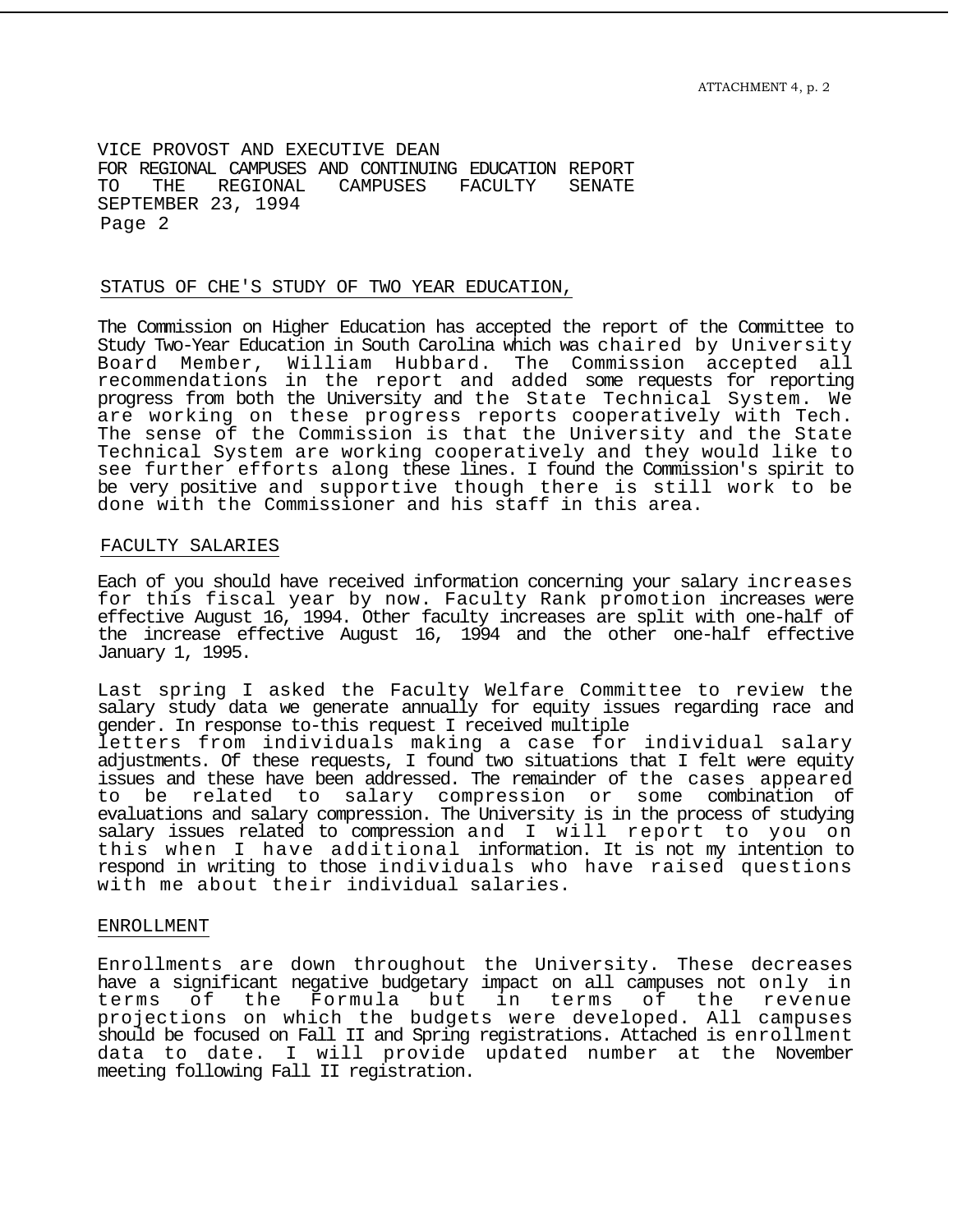ATTACHMENT 4, p . 3

### **PRELTIYNARY**

# **UNTYERSITY OF SOUTH CAROLINA ENROLLMENT COMPARISON IPRM: FALL 1994,**

|                     |                 |                  | <b>HEADCOLINT</b><br>AS OF | <b>F.T.E.</b>    |                |          |          |
|---------------------|-----------------|------------------|----------------------------|------------------|----------------|----------|----------|
|                     |                 | <b>ASOF</b>      | $\overline{3}$             | $AS OF = AS OF$  |                |          |          |
|                     |                 | 10/29/93         |                            | 10/29/939        |                | % CHANGE |          |
|                     |                 |                  |                            | $\mathbf{V}$     |                | IM, CT,  | F.T.E.   |
|                     |                 |                  |                            |                  | $\sim$ ~   a 3 |          |          |
| Columbia U/O        |                 | 16,255           | 14,830                     | 14,543           | 13,644         | $-8.77$  | $-6.18$  |
| Law                 |                 | 762              | 763                        | 834              | $\sim$ ; 786   | 0.13     | $-5.76$  |
| D.Phanu             |                 | 24               | 25                         | 129              | 118            | 4.17     | $-8.53$  |
|                     | Masters         |                  | 6,620                      | 3,755            | 3,425          |          | $-8.79$  |
|                     | Doctoral        |                  | 1,719                      | 1,231            | 1,231          |          | 0.00     |
| <b>Total Grad</b>   |                 | 9,332            | 8,339                      | 4,986            | 4,656          | $-10.64$ | .6.62    |
| sub - Total         |                 |                  |                            |                  |                |          |          |
|                     |                 | 26.373           | X3,957                     | 20.492           |                | :24H     | &7       |
| <b>Aiken</b>        |                 | 3,297            | 3,205                      | 2,376            | 2,245          | $-2.79$  | $-5.51$  |
|                     | <b>Graduate</b> | $\mathbf{0}$     | 5                          | $\boldsymbol{0}$ | 6              |          |          |
| Spartanburg         |                 | 3,281            | 3,268                      | 2,552            | 2,543          | $-0.40$  | $-0.35$  |
|                     | <b>Graduate</b> | $\boldsymbol{0}$ | 99                         | $\boldsymbol{0}$ | 31             |          |          |
| <b>Beaufort</b>     |                 | 1,161            | 1,011                      | 585              | \$111494       | $-12.92$ | $-15.56$ |
| Lancaster           |                 | 1,241            | 1,089                      | 691              | W1588          | $-12.25$ | $-14.91$ |
| <b>Salkehatchic</b> |                 | 872              | 795                        | 505              | 14q 1466       | $-8.83$  | $-7.72$  |
| Sumter              |                 | 1,614            | 1,459                      | 1,025            | g5b896         | $-9.60$  | $-12.59$ |
| Union               |                 | 459              | 394                        | 237              | .135191        | $-14.16$ | $-19.41$ |
| Sub - Total         |                 |                  |                            |                  |                |          |          |
|                     |                 | 1.925            | $M_LW$                     | 7.971            | 7. "0          | $-5.03$  |          |
| <b>Total</b>        |                 | 38,298           | 35,282                     | 28,463           | 26,664         | $-7.88$  | $-6.32$  |
|                     |                 |                  |                            |                  |                |          |          |
| Mcd. School:        | M.D.            | 285              | 299                        | 285              | 299            | 4.91     | 4.91     |
|                     | Grad            | 52               | 123                        | 64               | 80             | 136.54   | 25.00    |

**brand fax transmittal memo 767,**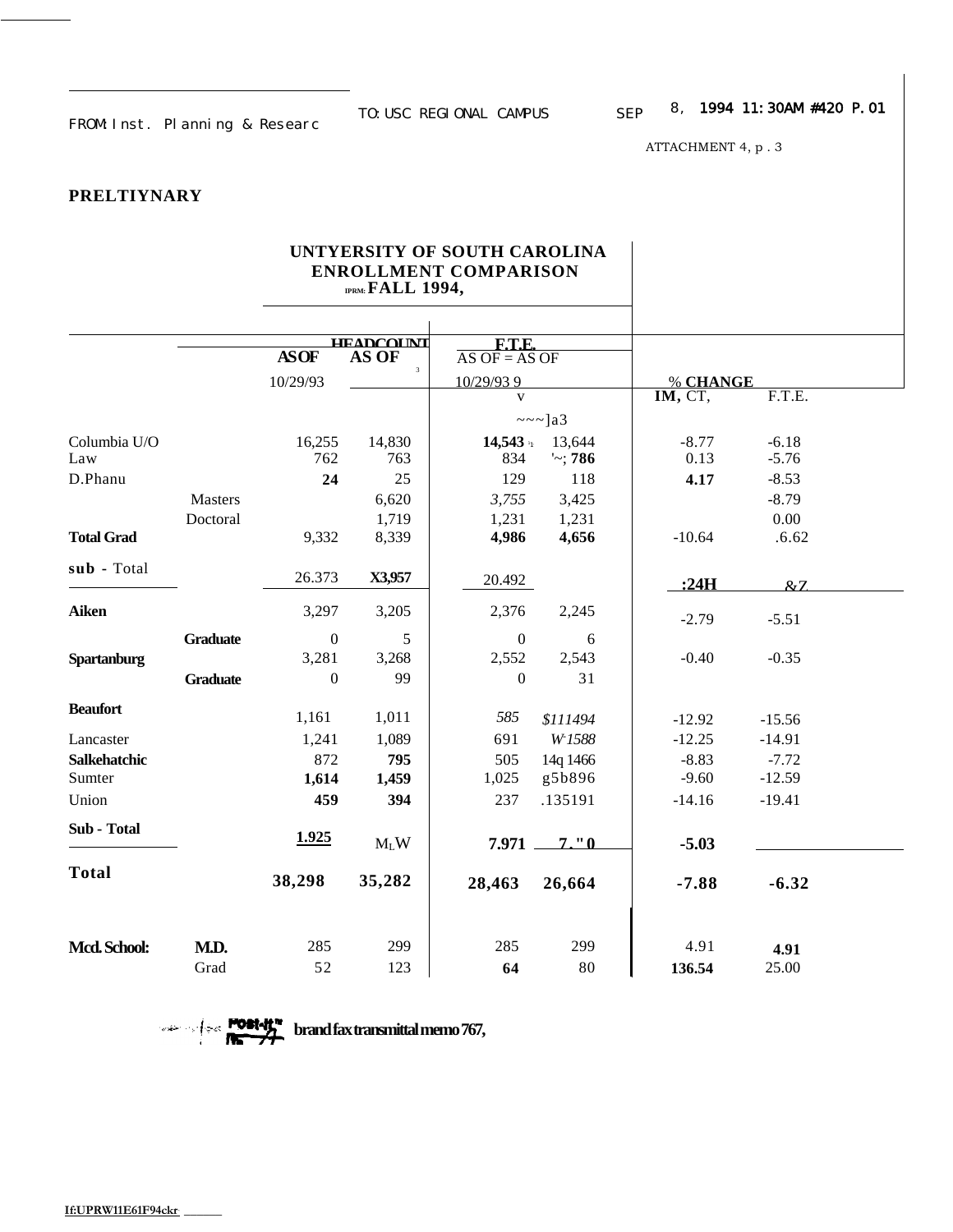ATTACHMENT 5

### REPORTS OF UNIVERSITY OFFICERS REPORT OF THE ASSOCIATE VICE PROVOST REGIONAL CAMPUSES AND CONTINUING EDUCATION John N. Gardner TO THE REGIONAL CAMPUSES FACULTY SENATE September 23, 1994

Due to the fact that both the President and the Provost will have been with us in person at this meeting, the written report of this University officer will be brief.

#### **FACULTY EXCHANGE PROGRAM**

I am pleased to be able to report you that the Faculty Exchange Program will be operating again this year. You should be receiving the proposal guidelines shortly. Proposals will be due December 1. **I** shall look forward to working with Associate Provost Olsgaard to review these proposals and I sincerely encourage you to take advantage of this continuing marvelous opportunity.

#### FAMILY FUND

I wanted to share one comment with you, from my prospective as the Chair of last year's Family Fund Campaign. Specifically, you should know that again the Regional Campuses employees of the University had a higher participation rate than did Columbia employees. Thank you for your tremendous support of the Family Fund. This year, in addition to the Family Fund on your campus, there are many worthy funds to which you may want to contribute but I would like to mention several that might be of particular interest to The Senate: the Ada B. Thomas Scholarship fund which was established by the Regional Campuses Faculty Senate a few years ago to provide funds to students transferring from a Regional Campus to Columbia (no specific major); the Faculty and Staff Dependents' Scholarship Program; and the USC Insurance Plans which help keep down the cost of premiums. I hope each of you realize how beneficial all contributions to the Family Fund are to the betterment of our University.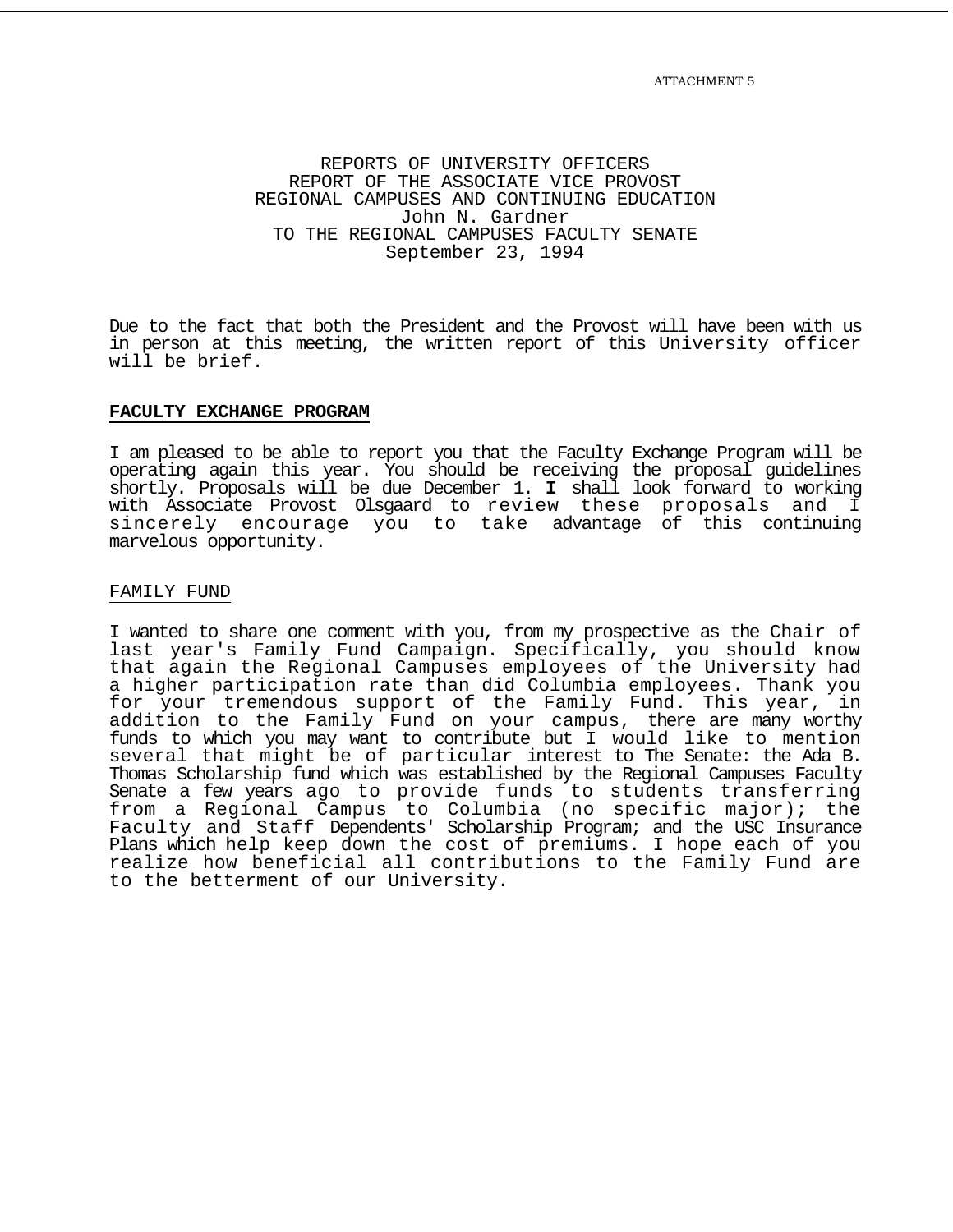Report of Rights and Responsibilities Committee Regional Campuses Faculty Senate September 23, 1994 Professor Danny Faulkner

The proposed grievance procedure and revisions to the Regional Campuses tenure and promotion guide were discussed. John Catalano and Provost Moeser were present to answer questions. The following four motions were passed for consideration by the Senate:

1) We move that the Senate adopt the proposed procedures for grievance "as is".

2) We move that the Senate adopt three editorial changes to the guide to tenure and promotion: a) page 4, paragraph 6 - change "10" to "11 "; b) page 4, paragraph 8, line 5 - delete "be recorded and"; c) page 6, line 2 - delete "this" and "member".

3) Noting that the guide to tenure and promotion has no provision for notification to the candidate of the vote of the RCTP committee as it does for the local committees, we move that on Page 9, under section IV B, the following item 7 be added: "The chair of the RCTP shall write a letter informing the candidate of the committee's recommendation".

4) On today's agenda the Senate will consider revisions to the guide on T&P proposed this summer. We offer a friendly amendment that the Senate strike VII and replace it with the following: "The recommendations and written justifications of each level of review will be available to each candidate after the candidate has been notified of the decision of the Board of Trustees".

# In Attendance

John Blair, Gordon Haist, Bruce Nims, Danny Faulkner, Jerry Dockery, Jeff Strong, Paul Stone, John Logue, Joanne Klein, MAitland Rose, Allan Charles (for Stephen Buchanan). Also present: John Catalano, Provost James Moeser.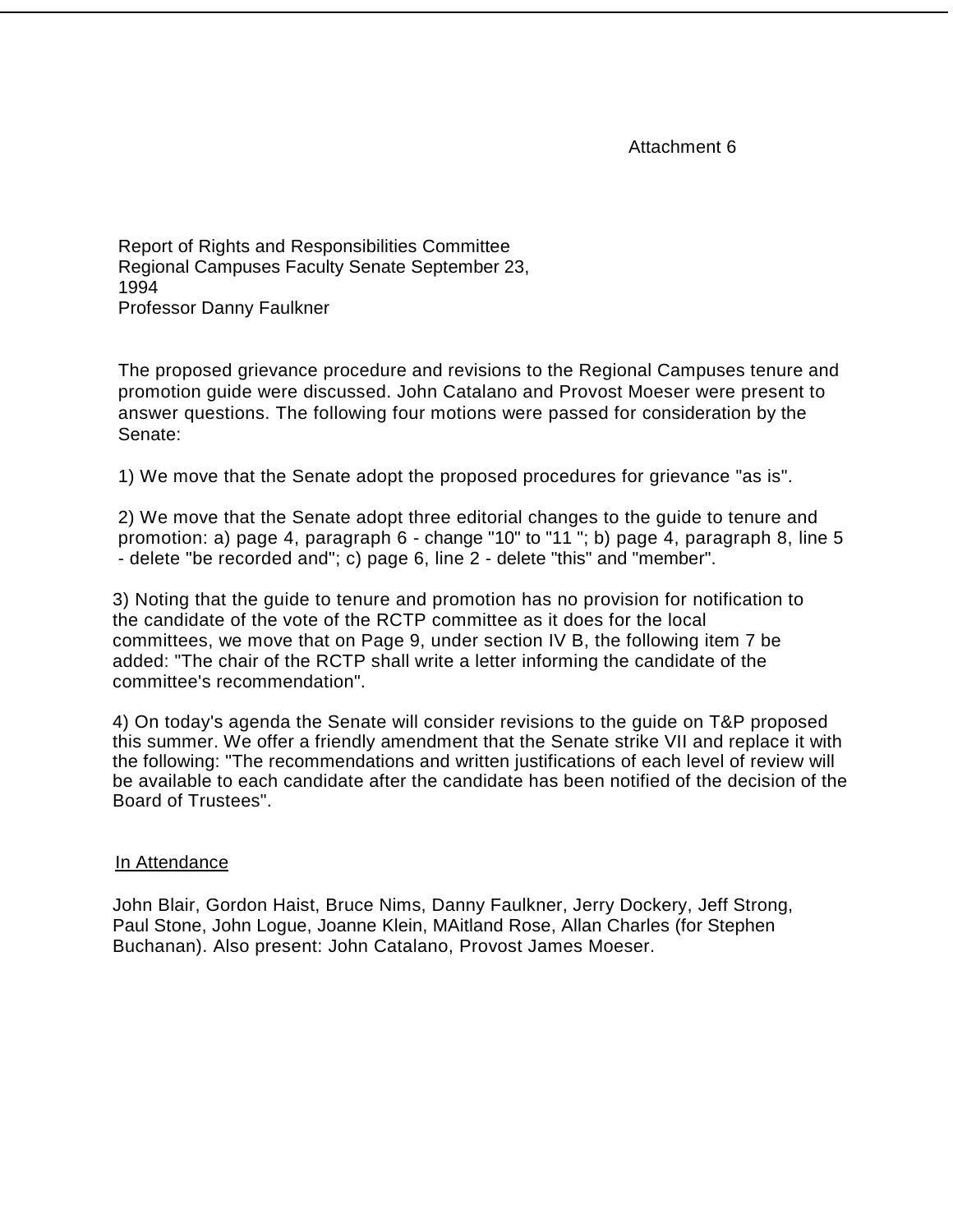# **REVISION SHEET (Fall 94),**

# p. 5 (under D) Item 1

• amend first sentence to read "only faculty of equal or higher rank may vote on those applying for that rank"

• add statements defining a quorum and authorizing the formation of a select committee when necessary: *cam:-- <sup>i</sup>*

"The minimum number of ecessary for voting on a candidate fgr -p is five. Local tenure and promotion committees will request the participation of **f p w** I - mers from other regional campuses in order to form a quorum."

# p. 6 (Item 41

• Item numbers 4 and 5, with revisions, will become Item 4.

• Retain the original wording of the first four sentences. Change the sentence beginning "The result of all votes..." down through Item 5 to now read:

"Original ballots with justification must be provided by each voting faculty member. The justification may either be recorded on the ballot itself or on a separate form. Justifications need not be signed but must be clearly identified as justifications and must state how the author voted. Any ballot without justification will be voided."

# p. 6 **(new** Item 51

- The original Item 6 will now be Item 5.
- Change the wording of Item 5 to

"After the votes have been recorded and reported to the committee, the ballots and justifications will be included in the file."

# top of p. 7 (continued from the bottom of p. 6)

• Delete second sentence only ("Copies of all materials added....").

# p. 7 (Item 1) under B

- change "interprets" to "applies"
- delete the second part of the first sentence ("and in conjunction...")
- add a second sentence which reads "The RCTP in conjunction with the R&R

committee of the Regional Campuses Faculty Senate shares T&P issues and concerns with the faculty.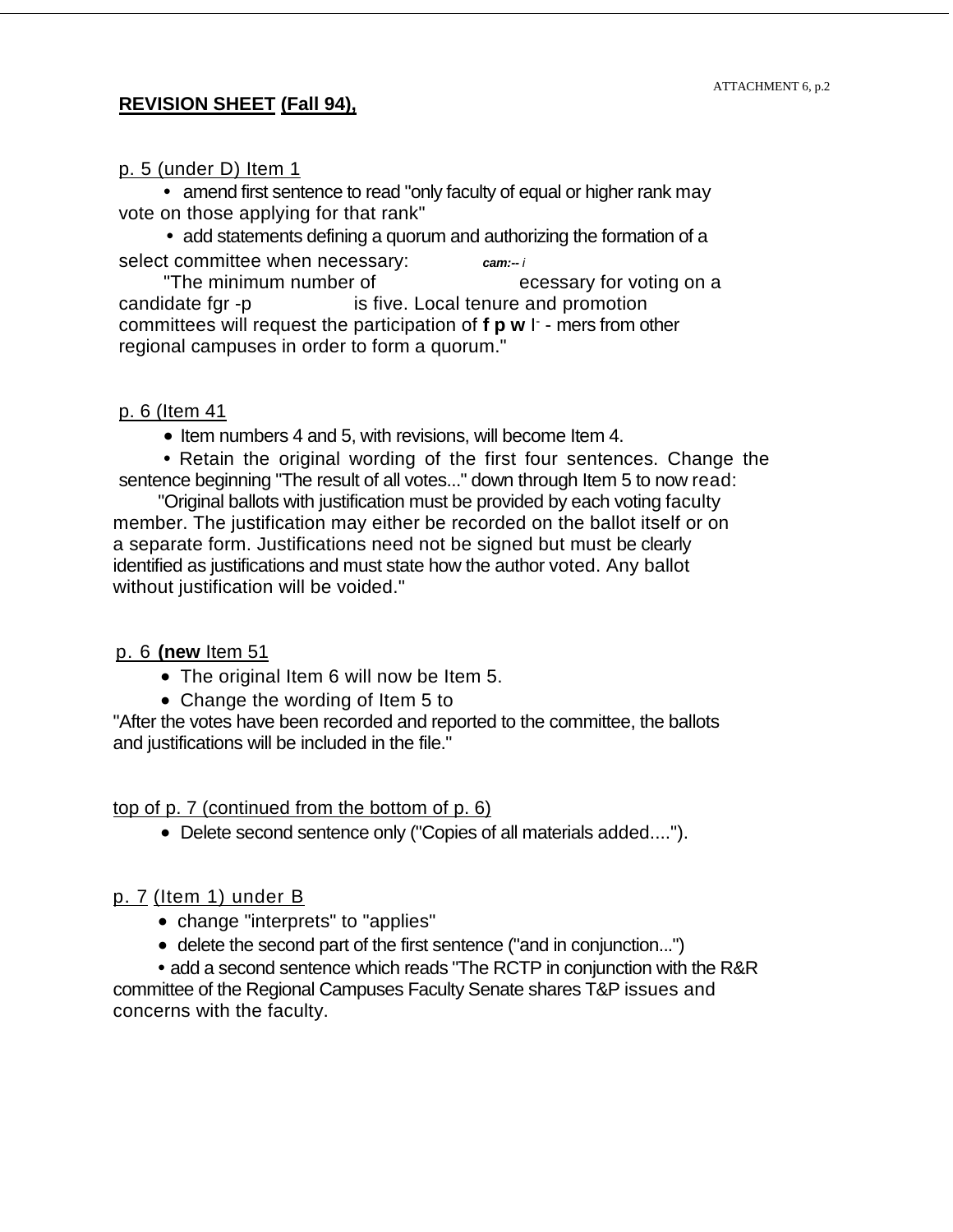# p. 10. VI

• add a second-to-last sentence which reads: "The report will be as complete as possible while protecting the confidentiality of each candidate."

# p. 10 (add new sections

• add Roman numeral VII which will read: "Each candidate will be notified of the recommendation made at each prescribed level of review in a timely fashion."

# p. 11 flowchart

• Retain left side of flow chart only

• include an asterick in the flow chart boxes which refer to departmental recommendation and academic dean recommendation. At the botttom of the page, note that "These steps may not apply on all campuses."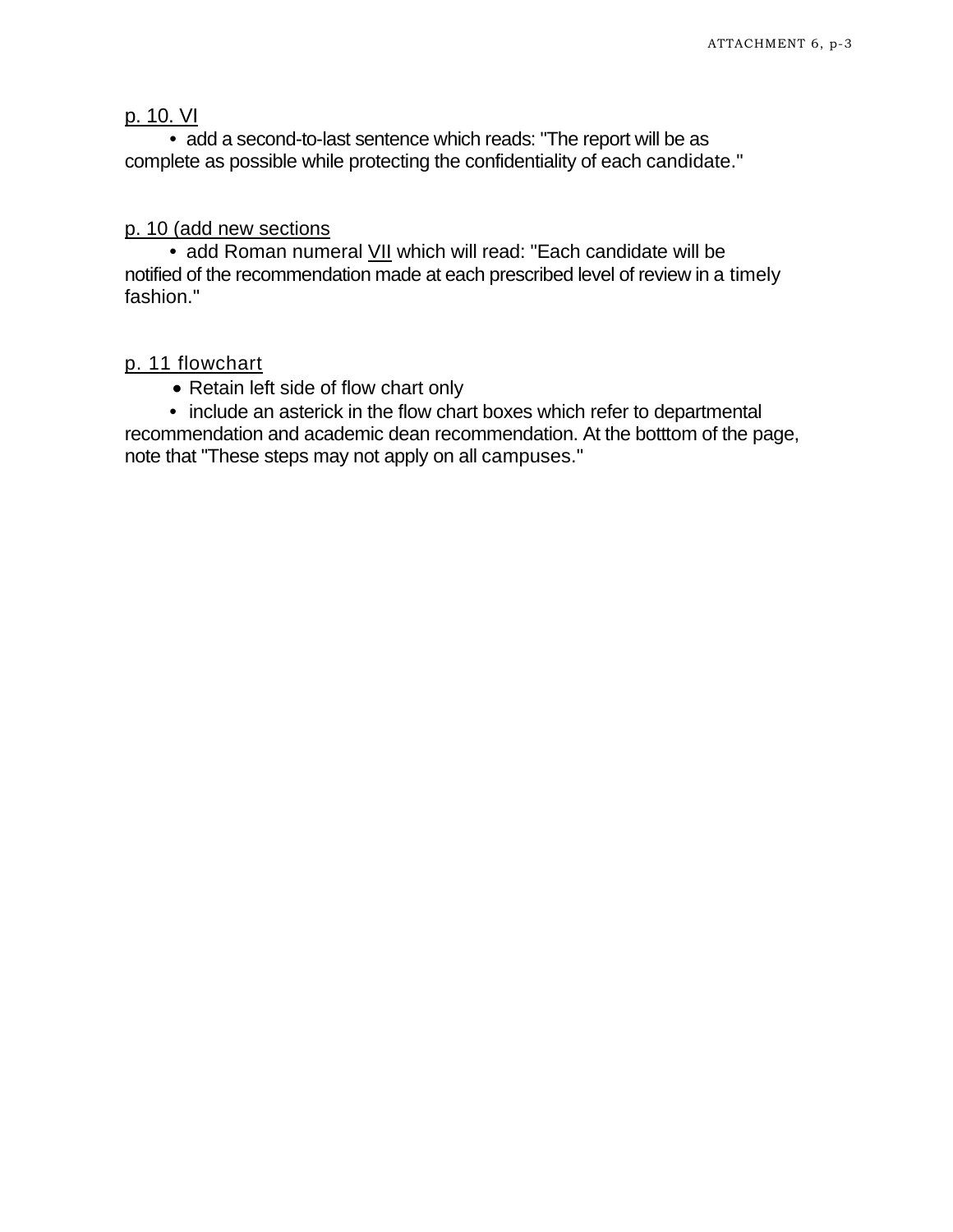# **A GUIDE TO REGIONAL** *CAMPUSES* **TENURE AND PROMOTION PROCEDURES**

### **1993**

### INTRODUCTION

The Rights and Responsibilities Committee of The Regional Campuses Faculty Senate prepared this guide (patterned after \_A Guide, TQ USC Columbia Tenure. and Promotion Procedures) to provide a description of the tenure and promotion process for the Regional Campuses. Special attention is given to the organization and operation of the Regional Campuses Tenure and Promotion Committee (RCTP) because most faculty members know little about it. Since this guide is a description of procedures for the operation of the tenure and promotion process for the Regional Campuses, it should not be considered a source of authority. In the event of any inconsistency between this document and the tenure and promotion procedures published in The Regional Camouses Faculty Manual and/er duly established criteria as amended from time to time by the Regional Campuses -Faculty Senate, the latter authorities represent the official procedures. The Guide uses a simpie and direct approach and should be easily understandable. The flow chart (Table 1) provides a convenient over-view of the tenure and promotion process.

The Guide does not deal with the university's grievance procedure. Interested faculty will find that procedure described at length in, The\* Regional Campuses , Faculty Manual.

### **1. ELIGIBILITY FOR TENURE OR PROMOTION**

Each year all non-tenured tenure-track faculty and professional librarians may be considered for tenure, and all tenure-track faculty members below the rank of professor may be considered for promotion. (Application, however, should be guided by the time constraints suggested in the Regional Camouses Faculty, Manual.)

The Dean, or the Dean's designated academic administrator will write to each eligible faculty member asking if the individual wishes to be considered for tenure or promotion. Each campus will consider and vote on all eligible faculty members except those who, in writing, waive consideration until the following year. Each campus must consider for tenure any faculty member in the penultimate year of a probationary appointment (sixth year for assistant professor and third year for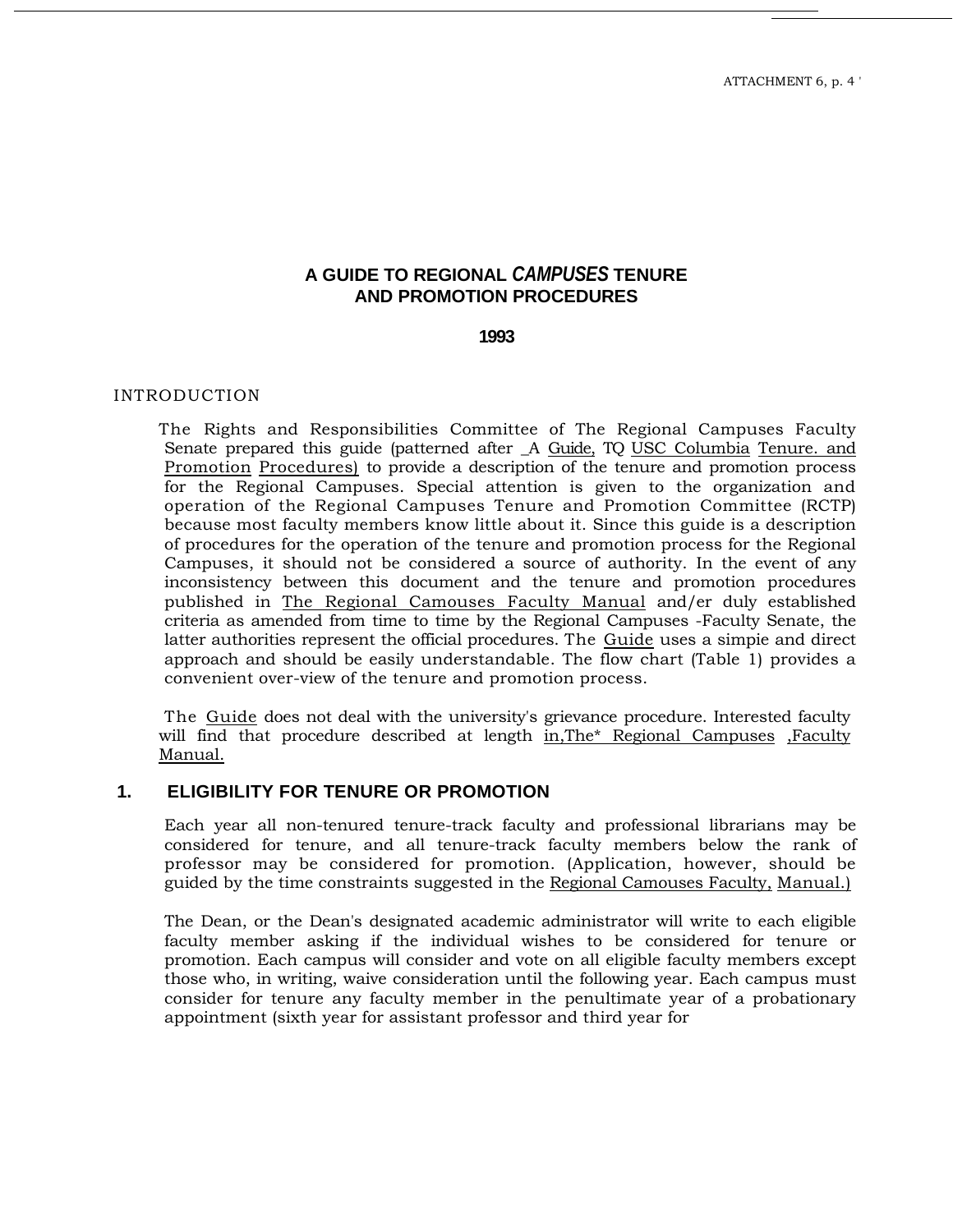those appointed at the associate professor level or above).

### **II. PROCEDURES AT THE LOCAL LEVEL**

A. Notification

The dean or the dean's designated academic administrator shall notify each faculty member eligible for promotion or tenure that he or she should file written intent of application for promotion and/or tenure. The notice must be in writing and must be sent at least one month before the candidate's file is .to be considered by the campus tenure and promotion committee. This provision is to allow time for the compilation of information for the Tenure and Promotion Process.

B. Files

Each faculty member who wishes to be considered for tenure and/or promotion and all faculty members who have served the maximum probationary period must complete the Tenure and Promotion File Form. Subject to the conditions below, the completed Tenure and Promotion File Form, information requested by the Tenure and Promotion Process and information selected by the applicant to support her or his application shall constitute a Tenure and Promotion File.

- 1. A promotion and tenure file will be started at the time a faculty member is hired. This file will include hiring dates, rank, penultimate dates for tenure consideration and such review forms as dictated by campus and system policy. The file will be maintained in the office of the campus academic dean.
- 2. The candidate bears primary responsibility for further additions to the file on which decisions will be based. Documents mandated by campus policy, such as peer review forms, administrative reviews, etc., will be delivered to the academic dean (by the originating authority) for placement in the candidate's file.
- 3. Files normally should not exceed 25 typed pages excluding documents mandated by campus policy and materials added by the various levels of review. The candidate also may prepare a reference collection of documents (books, other publications, copies of grant proposals, student evaluations, etc.) which will not be duplicated but will accompany the T&P file through the various levels of review. The reference collection of materials will be returned to the candidate at the end of the review process.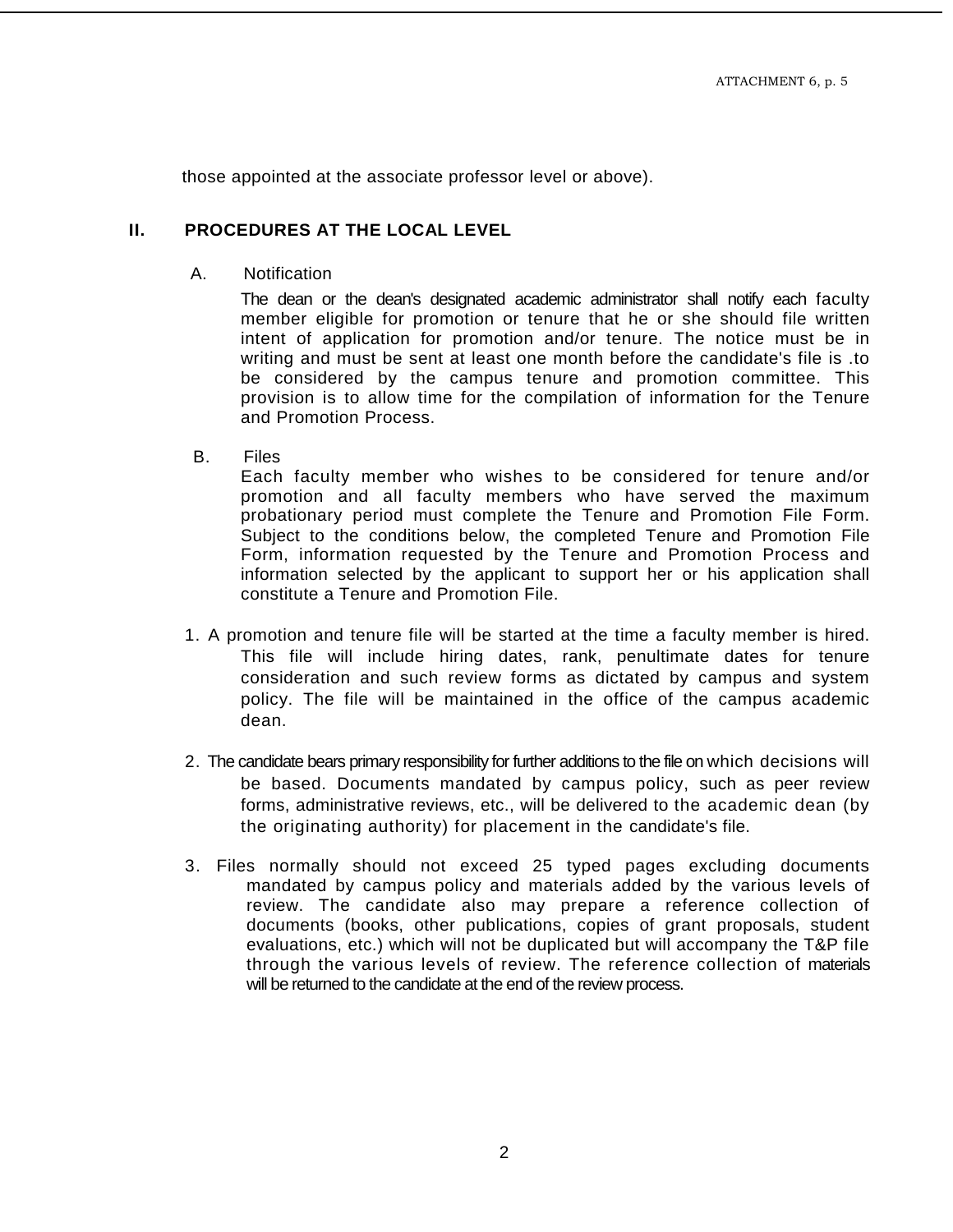- 4. Each file and/or reference collection should contain the following items when relevant to the criteria and to the candidate under consideration:
	- a) Evaluations and/or evidence of effective teaching performance and/or service as a librarian;
	- b) Evidence *of* research and/or scholarship in the candidate's academic field which may include a list of publications, papers presented, grant proposals, and the like;
	- c) .As appropriate, evidence of creativity or performance in the arts;
	- d) Evidence of professional growth and experience which may include workshops, seminars, consulting, additional coursework, participation in professional societies, participation in interdisciplinary education and research activities and the like;
	- e) Evidence of campus and system activities such as work on department, division, campus and university committees;
	- f) Evidence of community service especially if it relates to the candidate's discipline and reflects well on the university;
	- g) Experience at the University *of* South Carolina;
	- h) Relevant experience elsewhere;
	- i) External evaluations of a candidate's scholarly or creative achievements and other professional activities received by the candidate, department, division or campus.
- 5. The file should be arranged in the following order: (Each section may refer to materials in the reference collection)
	- a) TEMP File Form
	- b) Candidate's Personal Statement
	- c) Evidence of Effective Teaching
	- d) Campus and System Activities
	- e) Community Service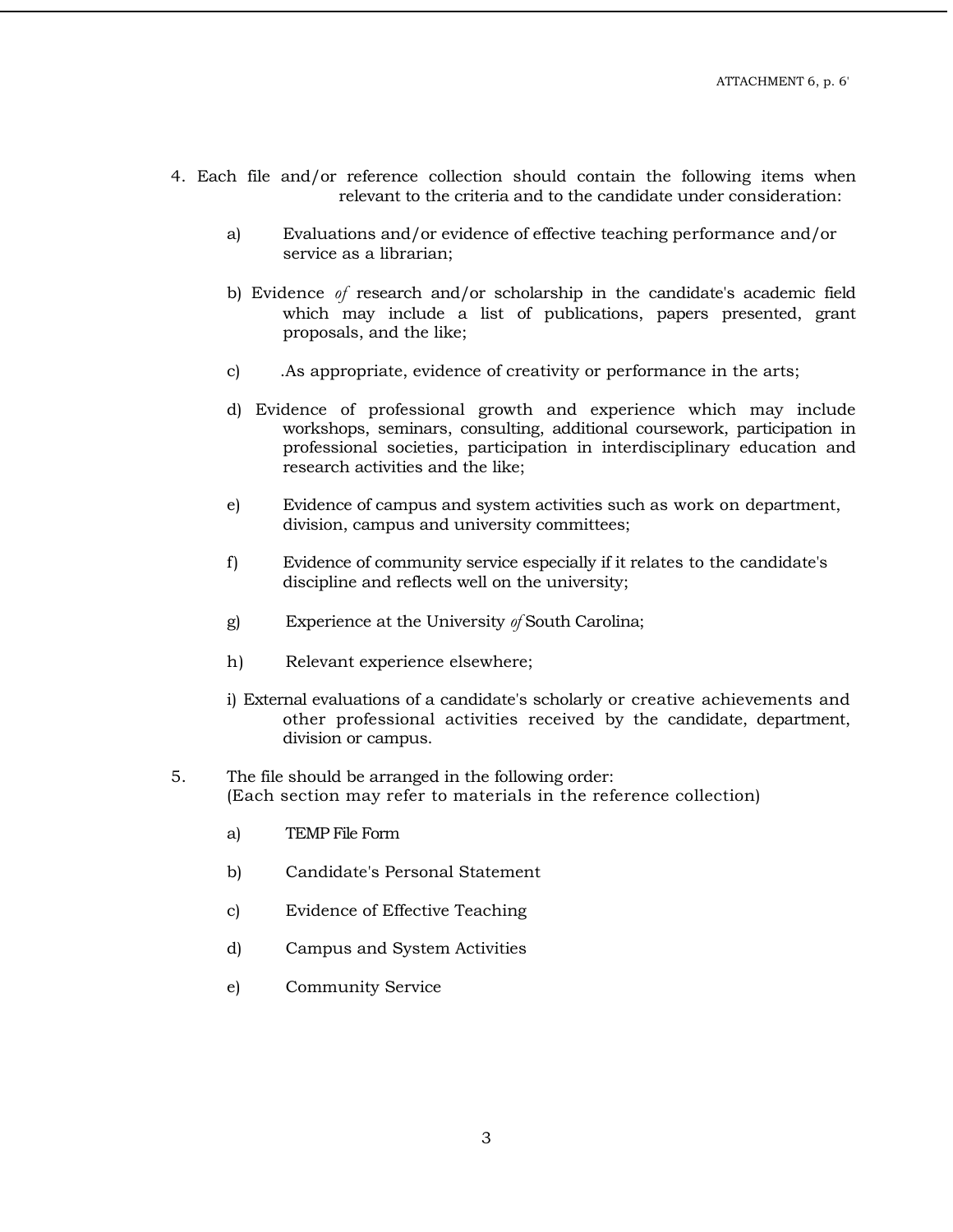- f) Professional Growth and Experience
- g) Research and/or Scholarship
- h) Other items noted above (4.)
- 6. Apart from material added by the candidate, only materials from division chairs, associate dean for academic affairs, local tenure and promotion committee, the campus dean, the vice provost, and the RCTP may be added to the file. Except for those items specified in paragraph 10 of this section, the file must be complete by Nov. 1 and before the campus tenure and promotion committee begins to review it.
- 7. Neither the candidate nor any other person may bar or remove any document or other evidence (duly filed and permitted by the T&P process) from a file.
- 8. No faculty member other than the candidate, unit chair, or dean may require that any document or other evidence be included in the file, but faculty members may cite or quote from any evidence not in the file in their vote justifications or in separate letters to their dean or unit chair. Justifications which accompany individual votes will become a part of the file. Letters to deans or unit chairs may also be added or cited by these reviewers.
- 9. Letters written by outside reviewers or faculty members in previous years are not automatically included in the file. The candidate or a reviewer may include such a letter in the file but is encouraged to seek the authors permission.
- 10. Instruments or mechanisms authorized by the local campus for evaluating a candidate's teaching will be included in the file, such as peer and student evaluations. All such evidence shall be organized in reverse chronological order. The candidate, or a reviewer may include other evidence of teaching effectiveness.
- 11. After the campus review process begins, only the following items may be added to the file:
	- a) Campus tenure and promotion vote justifications, and statements from the dean, and other academic administrators which accompany the file to the next ste.. s of the procedure.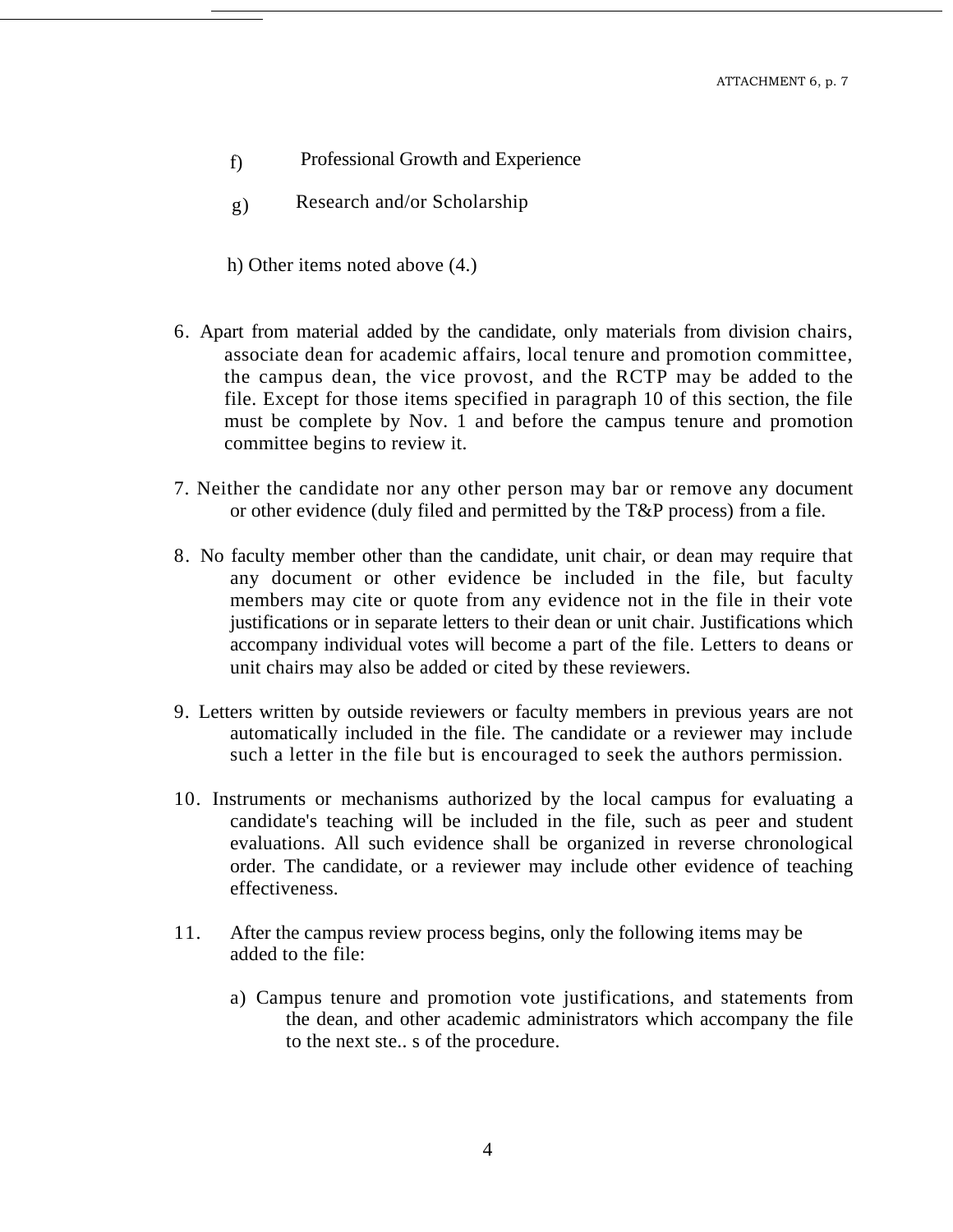- b) The votes and vote justifications of the members of the RCTP.
	- C) If referred to in the file, material information arising as a consequence of actions taken prior to the campus vote, for example () letters from outside evaluators solicited before but received after the campus review process is initiated; (ii) notification of acceptance of a manuscript referred to in the file; (ii) publication of books or articles which had been accepted prior to initiation of the review process; and (iv) published reviews of a candidate's work which appear after initiation of the review process.
	- d) Information received by the RCTP which may not be added to the file Under the provisions of paragraph 10 will not be considered by the RCTP in its deliberations.
- C. Access to Files
	- 1. The university's policy is to provide candidates with the fullest possible access to their files.
	- 2. All materials in the file will be accessible to the candidate unless collected by the candidate with a waver granting confidentiality.
	- 3. At or prior to the time that the file is forwarded to the RCTP, the campus committee will notify the candidate of its vote and vote justifications, and administrative officials at the local level will inform the candidate of their recommendations.
	- 4. The candidate (unless for tenure consideration in the-penultimate year) has the right to remove the file from further consideration at any point in the process. Removal will be accomplished through a written request for non-; consideration by the candidate. The request should be forwarded to the level where the file is being actively considered.
- D. Voting at the Local Level
	- 1. Only tenured members of a campus above the rank of assistant protessor may vote on an application for promotion. All tenured Tai ty may vote on applications for tenure. Facu Nng administrative positions (such as chair, dean, provost or president) which require them to make separate recommendations on a candidate may not vote on those candidates. Emeritus professors may not vote. A faculty member on leave may vote only upon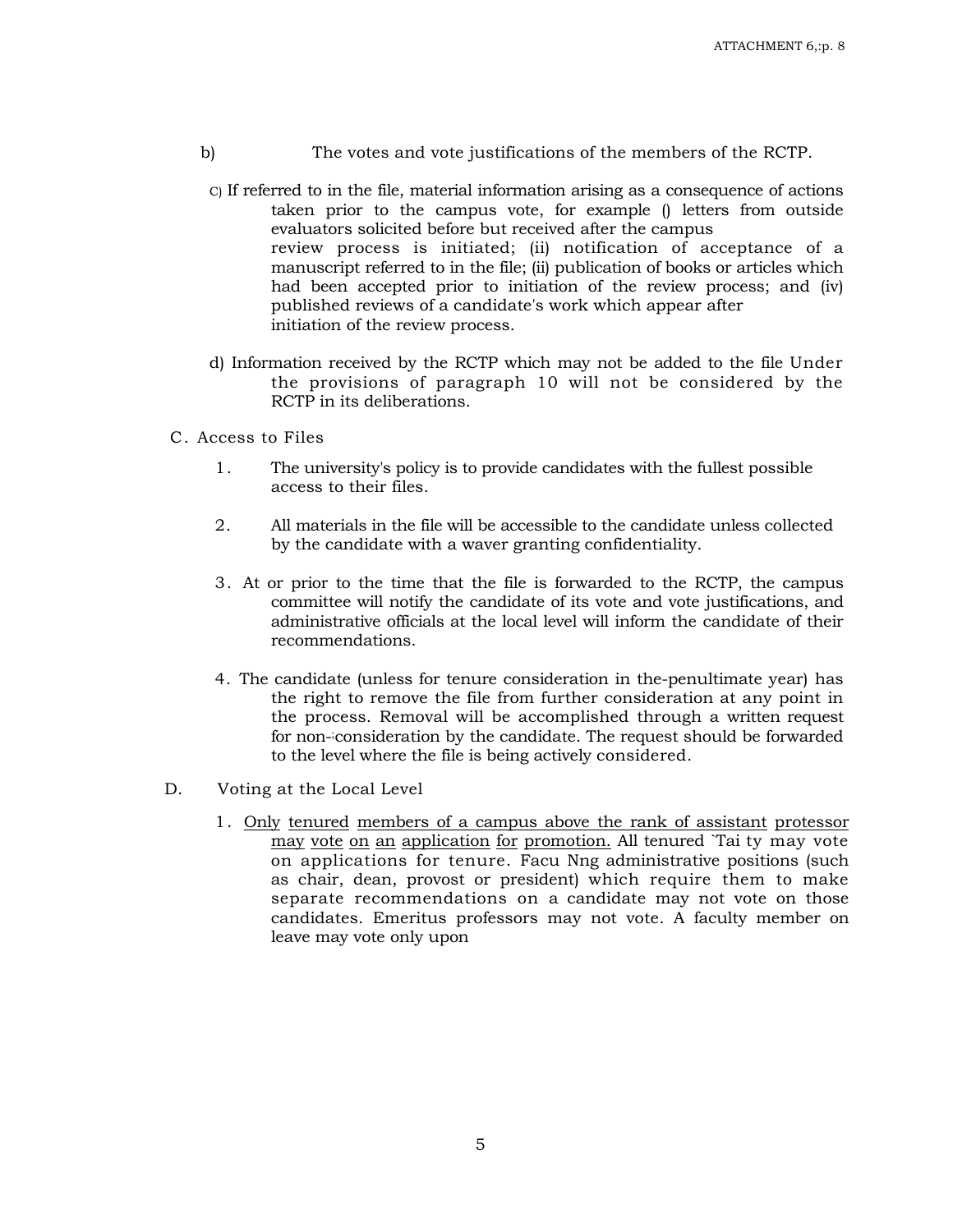notification to the unit ch it or dean of a desire to do so before beginning the leave. culty member must attend the meetings of the committee to cast a vote.

- 2. Meetings at which candidates are considered for promotion and tenure are closed to everyone except those eligible to vote on the candidate. A local tenure and promotion meeting may, however, by rule or- by motion, be opened to anyone the body wishes to be present at the meeting and/or be heard.
- 3. Tenured faculty of a campus may review a candidate as a committee of the whole or operate through an elected local committee. No 'local committee will have fewer than five members.
- 4. Each member of the local tenure and promotion committee shall vote "yes," "no," or "abstain." Absent a special unit rule to the contrary, abstentions shall be recorded but not used in the determination of majority for a favorable recommendation. Each campus may decide what percentage of the vote constitutes a favorable recommendation. Where campus rules do not specify majority, a majority of yes votes among those voting "yes" and 'no" shall constitute a favorable recommendation.

| S) h                         |   |               |  |
|------------------------------|---|---------------|--|
| - G. z ${\bf Q}$             |   |               |  |
| see I'leNsioft               |   |               |  |
|                              | . | $\sim$ $\sim$ |  |
| $A$ $\#$ ar $\#$ ata $\pi$ a |   |               |  |

Ill. PROCEDURES ABOVE THE LOCAL LEVEL

A. Notification of Vote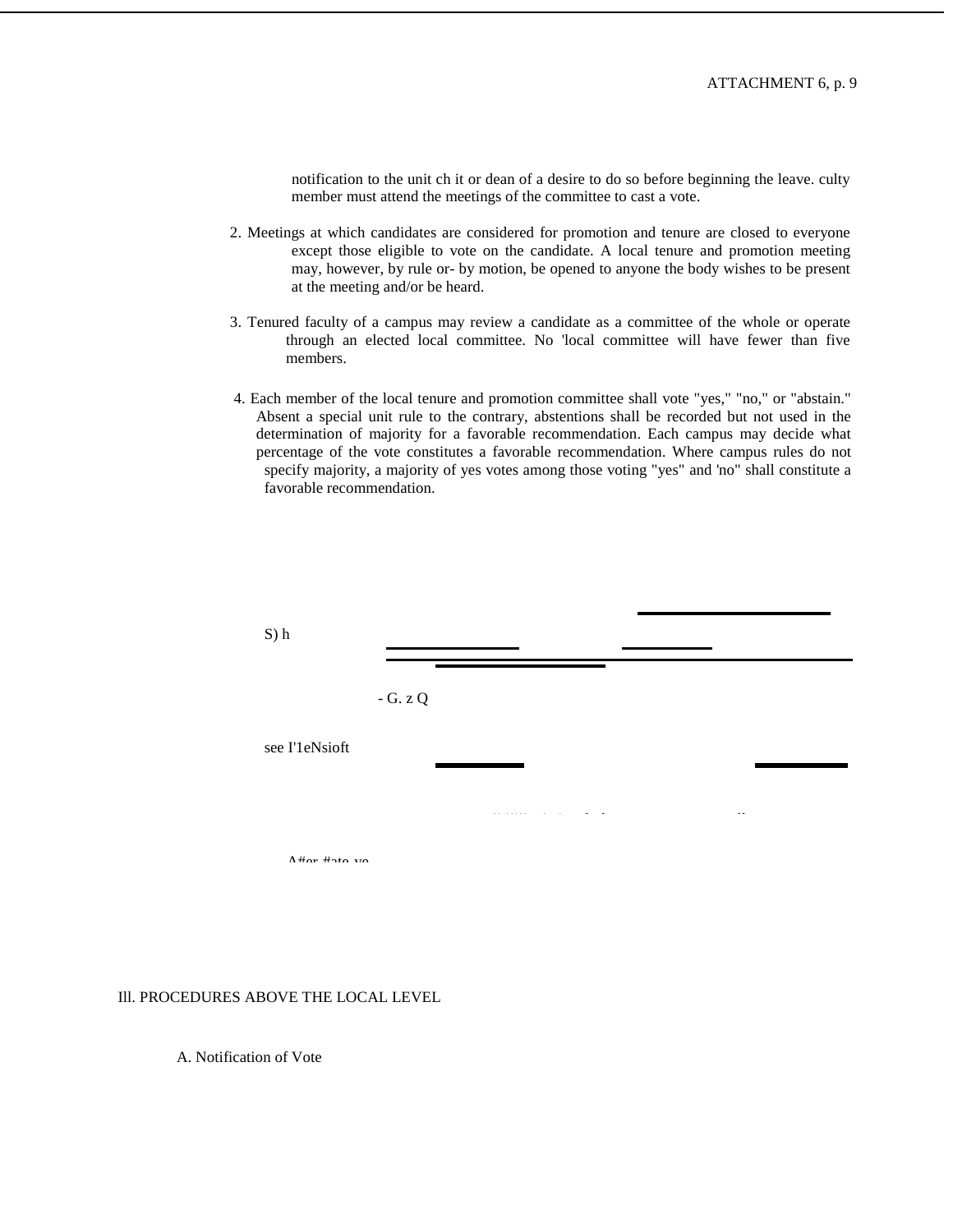The chair of the campus committee shall write a letter informing the candidate of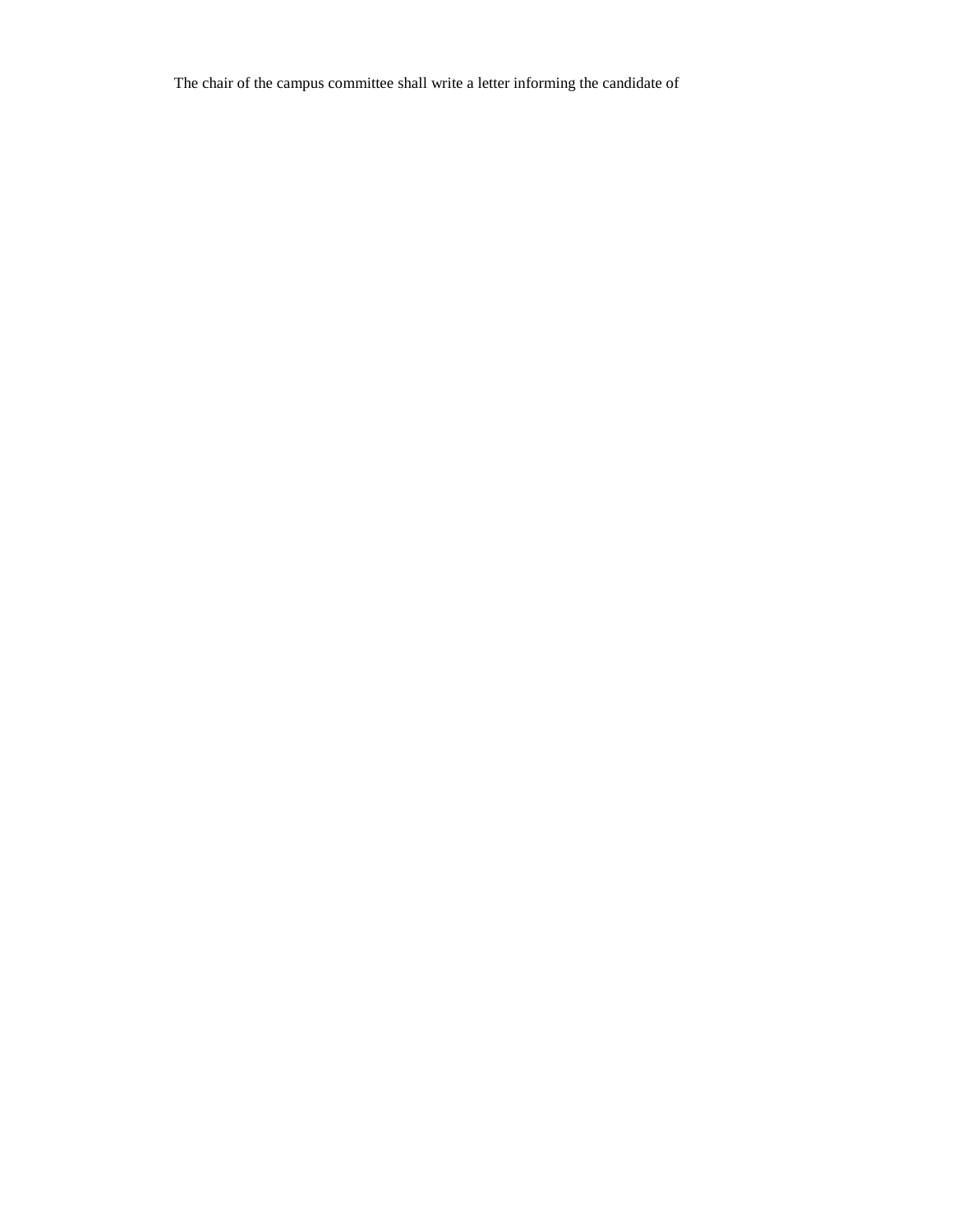the committee's recommendation.  $C$ -  $1 \_\_\_\_\$  a  $\sim$ ° The file, including- the ballots 4-t e f

s **ea ions,** and administrative letters (if any), will be forwarded to the dean of the campus. i Fe dean will review the file, add an assessment and recommendation, and forward the file to the vice provost. The dean will notify the candidate, in writing, of his or her recommendation. The vice provost will forward the file to the RCTP.

B. Appeals

Unless governed by local policy, appeals of campus recommendations will be handled in accordance with the "Grievance Procedure for Denial of Tenure or Promotion%located in Appendix III of the Regional, Campuses Faculty, Manual.

## **IV. THE REGIONAL CAMPUSES COMMITTEE ON TENURE AND PROMOTIONS**

Membership

A.

- 1. The RCTP is composed of twelve tenured associate or full professors. All are elected; two from each campus and two from Lifelong Learning.
- 2. If a member must vacate a seat, the tenured members of the local campus other than the person to be replaced elect a qualified faculty member to fill the vacancy.
- 3. No member shall serve for more than three consecutive years.

Responsibilities of the RCTP

B.

enure and promotion guidelines as a part of its rpplies

> *, vG !rLYiSi -'*

.. .

2. The tenured members of each campus formulate and revise their own guidelines and internal procedures for tenure and promotion. Each campus then submits its guidelines and procedures to the Rights and Responsibilities Committee of the Regional Campuses Faculty Senate where they are reviewed for clarity and consistency with The Reoional Campuses Faculty Manual. If inconsistencies are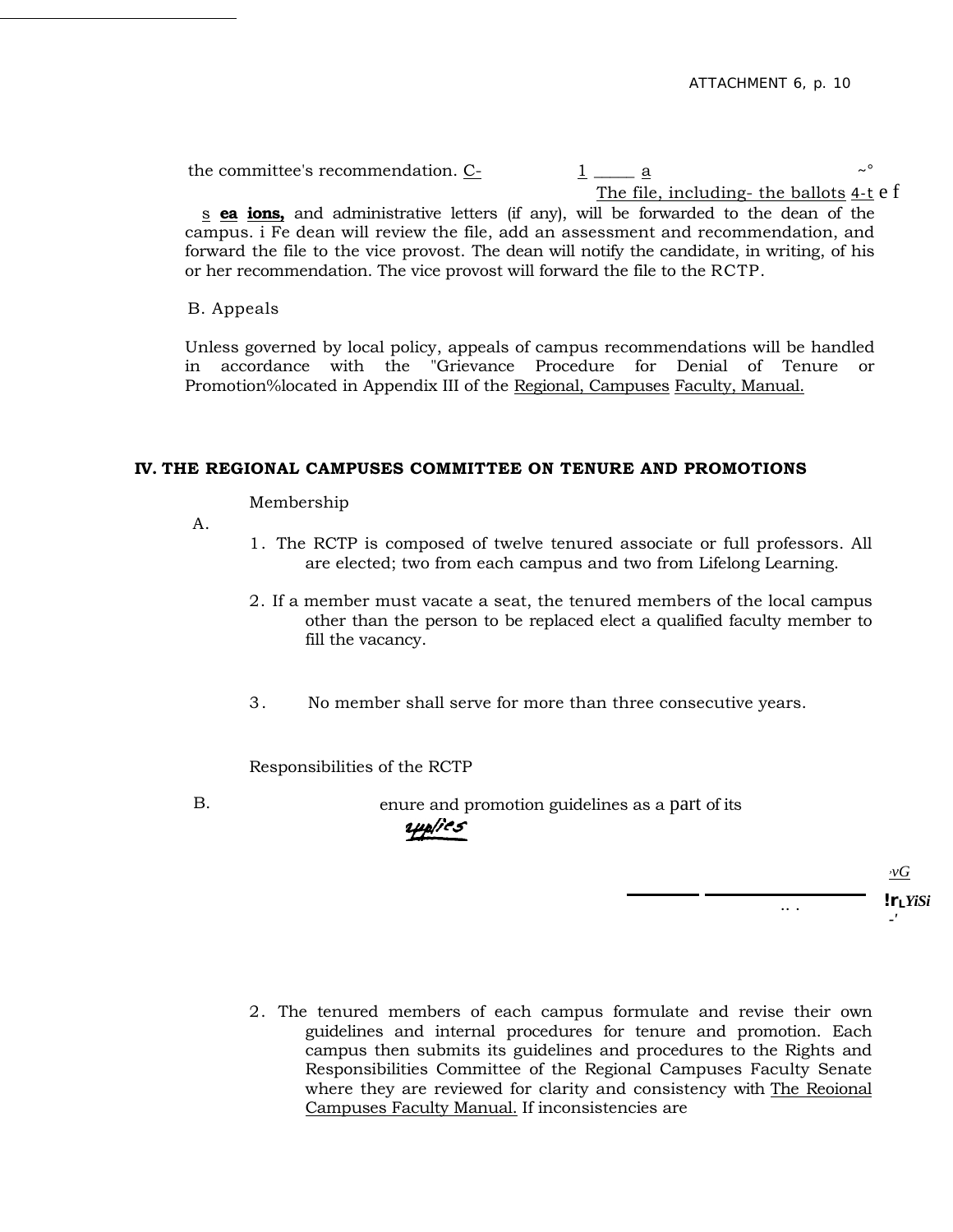noted by RCTP during their deliberations, the chair will communicate the nature of such inconsistencies to the chair of the Rights and Responsibilities Committee.

- 3. The RCTP receives from the vice provost all files of faculty and professional librarians being considered for promotion or tenure. The RCTP reviews each file and determines whether it supports the conclusions and recommendations of the campus T&P committees and- campus deans. This review includes an examination of decisions to determine consistency with the criteria published in the Manual,. In reviewing files the responsibility of the RCTP is two fold:
	- ' a) To verify that criteria used by campus are consistent with the Manual; and
	- b) To review individual tenure and promotion cases and to recommend to the vice provost for or against tenure and/or promotion.
- 4. The basis for voting by individual RCTP members is the material in the file presented to the RCTP and the recommendation and justifications of the campus T&P committee and the recommendations and rationale of administrators that accompany it. Members of the RCTP consider only the criteria applicable to the case and are guided by reasonable deference to the votes and rationale of the members of the campus T&P committee, the quality of the material in the file, the quality of the justifications that accompany the votes and administrative recommendations, and the strength of support on the local. campus and within the USC system.
- 5. No person who serves on a campus T&P committee or who is in a supervisory role relative to the candidate, may serve on the RCTP.
- 6. A Typical RCTP Meeting:
	- a) Before the meeting, the Vice Provost for Regional Campuses and Continuing Education sends the members of the RCTP the files of all candidates who are seeking tenure and/or promotion. Committee members are expected to have read all files thoroughly before the meeting. The vice provost will appoint a temporary chair to call the meeting to order and proceed to the first order of business; electing a chair and secretary for the meeting. After the chair and secretary have been elected, an agenda will be agreed [upon. by](http://upon.by/) the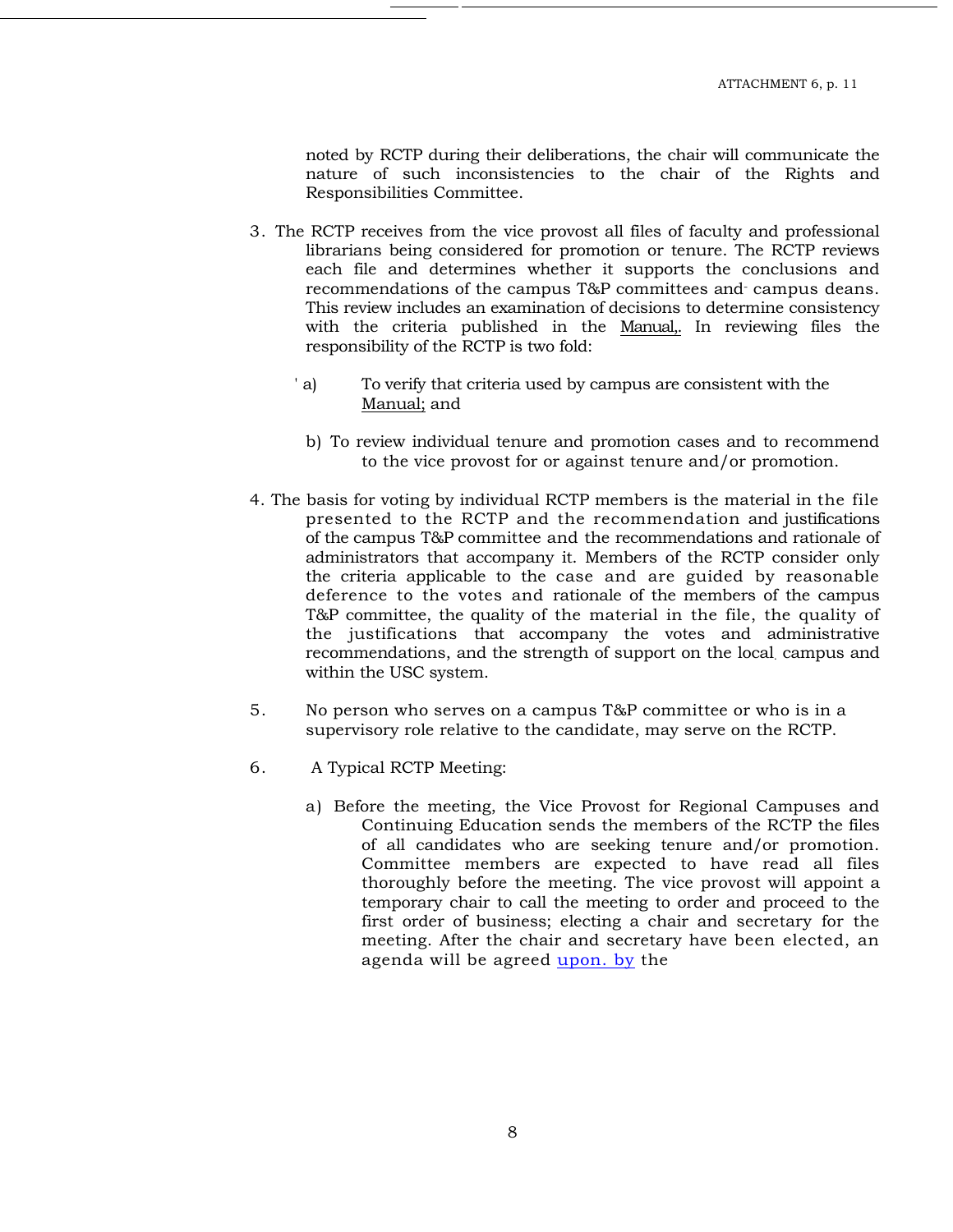committee which usually consists of agreeing on how to review the files. (Though there is no mandatory procedure, the usual order is that files for tenure will be considered first followed by files for assistant professor, associate professor, and professor.)

- b) After review and discussion of each file the chair calls for a vote on the candidate by secret ballot. Each member votes \_and writes a justification on the ballot which should focus on the six areas of evaluation as outlined in the Regional, Camouses Faculty Manual; however, there shall be no limit on the candid expressions of support or non support by a committee member. A majority of those voting 'yes" and "no" constitutes the recommendation of the RCTP. Voided ballots and abstentions will be recorded but not used to mathematically compute a majority.
- c) Ballots and justifications will be collected and the ballots counted by the chair. Justif fations will be tabulated by the secretary and included on  $5 -1$  A ' ' <sup>4</sup>S  $\overline{L}$  which will be forwarded with the committee's recommendation and vote to the Vice Provost. The tabulation of justifications will be approved by the committee as an accurate record of the ,

thoughts and actions of the committee. The e# VG4'o

also will contain the local tenure and promotion committee's

vote, the academic dean's (or other supervisor's) expression of support or non support, and the campus dean's recommendations.

AvAk

d) After the t has been completed and reviewed, the RCTP recommendation/s for each candidate will be placed in the candidate's file. The chair will then send the

VC r cc *UGH'* beet and all the files, to the Office of the Vice  $t^{\prime\prime}$  ( $\cdot$  ... ',  $\cdot$  ;  $\sim$ . Provost for Regional Campuses and Continuing Education.

> e) The procedures, rules, and actions of the committee not related to individual files are a matter of [record. AU](http://record.au/) other matters, including file contents, and committee discussion of candidate files, are strictly confidential.

4

## **V. PROCEDURES AFTER THE UNIVERSITY COMMITTEE ON TENURE AND PROMOTIONS**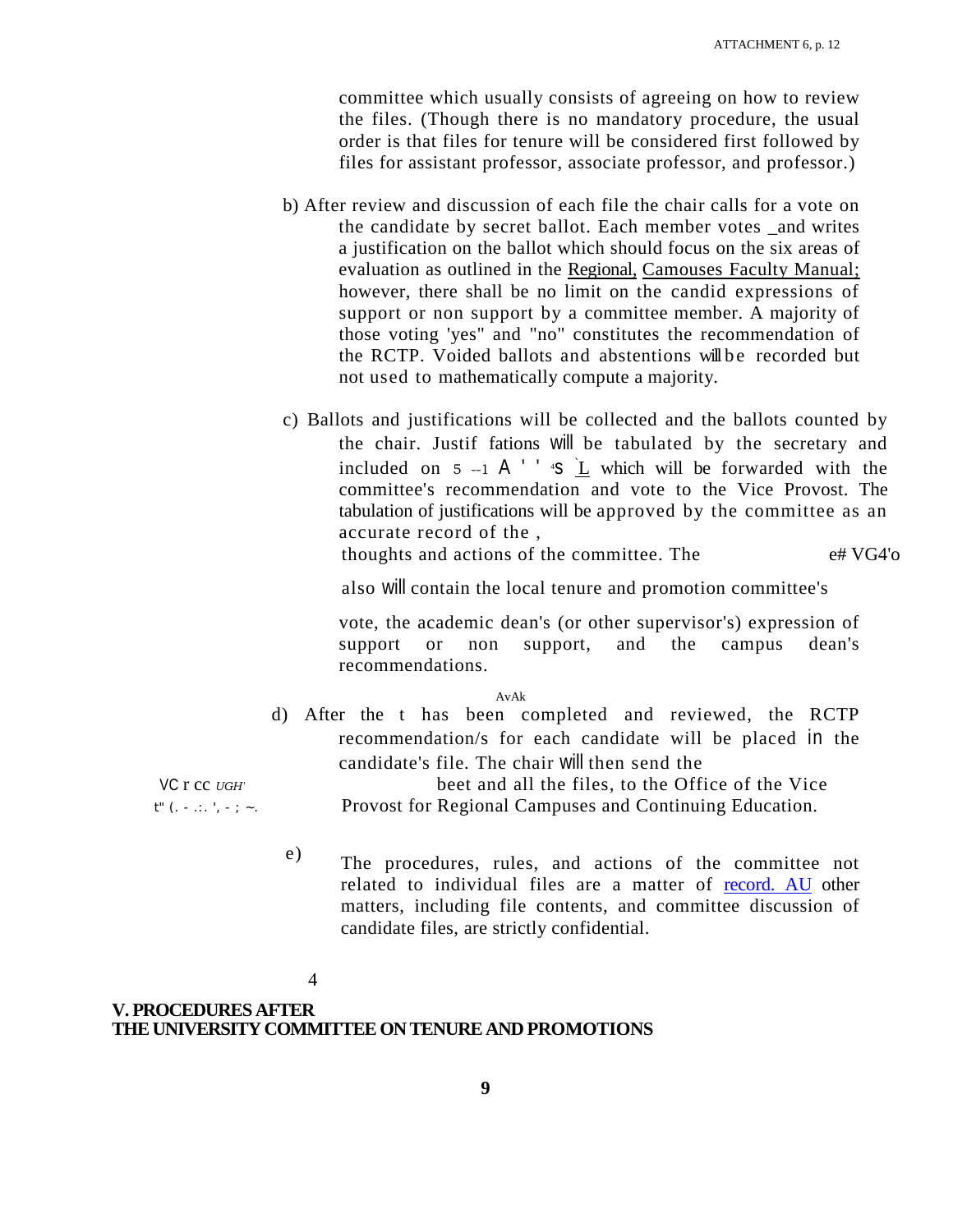The file will be reviewed by the Vice Provost for Regional Campuses and Continuing Education and the Provost. Files will then be forwarded with comments to the President. If, after reviewing a file, the President favors promotion and/or tenure, a recommendation to that effect will be forwarded to the Board of Trustees for final action\_ The appropriate administrative officer will inform the candidate of the Presidents decision.

## *VI. REPORT TO REGIONAL CAMPUSES* **FACULTY SENATE**

After candidates are notified by the Board of Trustees, a report shall be generated by the office of the Vice Provost for Regional Campuses and Continuing Education which is to include the recommendations of each level of review from *unit rt pin* (campus) reviewers up through the Board of Trustees. The report should be presented at the first fall meeting of the Regional Campus s Faculty Senate.

*sce rev;.-5-Purl sh&°7*

*S« rri/iSS'f 5f1PPf*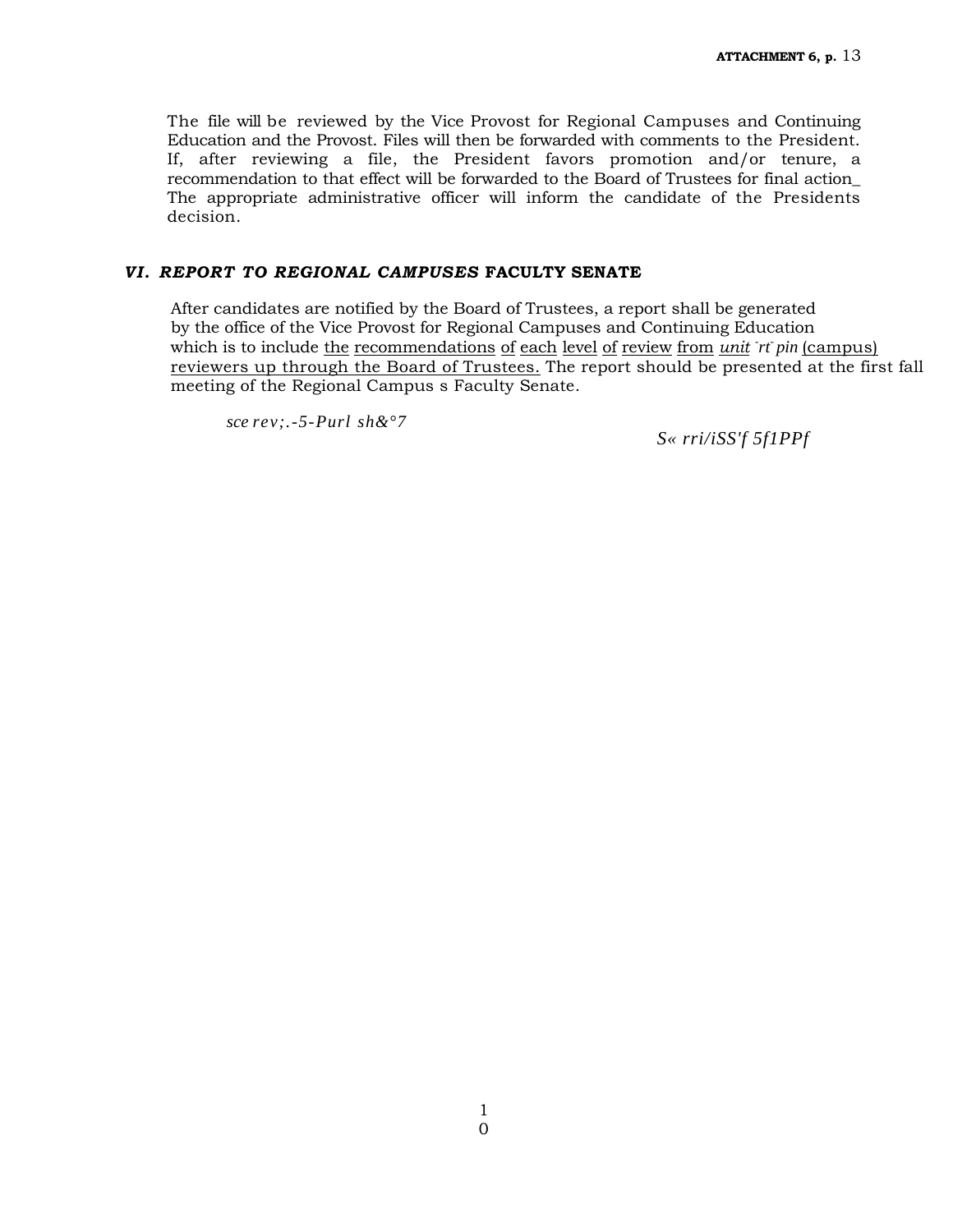## Attachment 7

Report of the Welfare Committee Regional Campuses Faculty Senate September 23, 1994 Professor Nora Schukei

1) Outside activities

The Welfare Committee recommends that an ad hoc committee be appointed by (the chair) John Catalano to investigate and develop the conflict of interest policy and reporting format. This committee will report to the Welfare Committee. The recommendation is that this be done at the next meeting.

## 2) Sexual harrassment

The Welfare Committee recommends that the sexual harrassment policy as published in the minutes be approved.

3) Faculty salaries

Our committee will continue to get salary information.

## 4) Faculty development

The Welfare Committee will continue to investigate faculty development opportunities.. Susan Pauly handed out information about the publication "The Professor as Teacher". Information should be available on each campus.

## 5) Administrative/faculty ratios

The Welfare Committee will continue to study and report on administrative/faculty ratios to the Senate.

## In Attendance

Sal Macias, Noni Bohonak, Buddy Dunlap, Kwame Dawes, Susan Moskow, Carolyn West, Sally LaPoint, Nora Schukei, Mary Barton, Susan Pauly. Also present: Tandy Willis, Mike Schoen.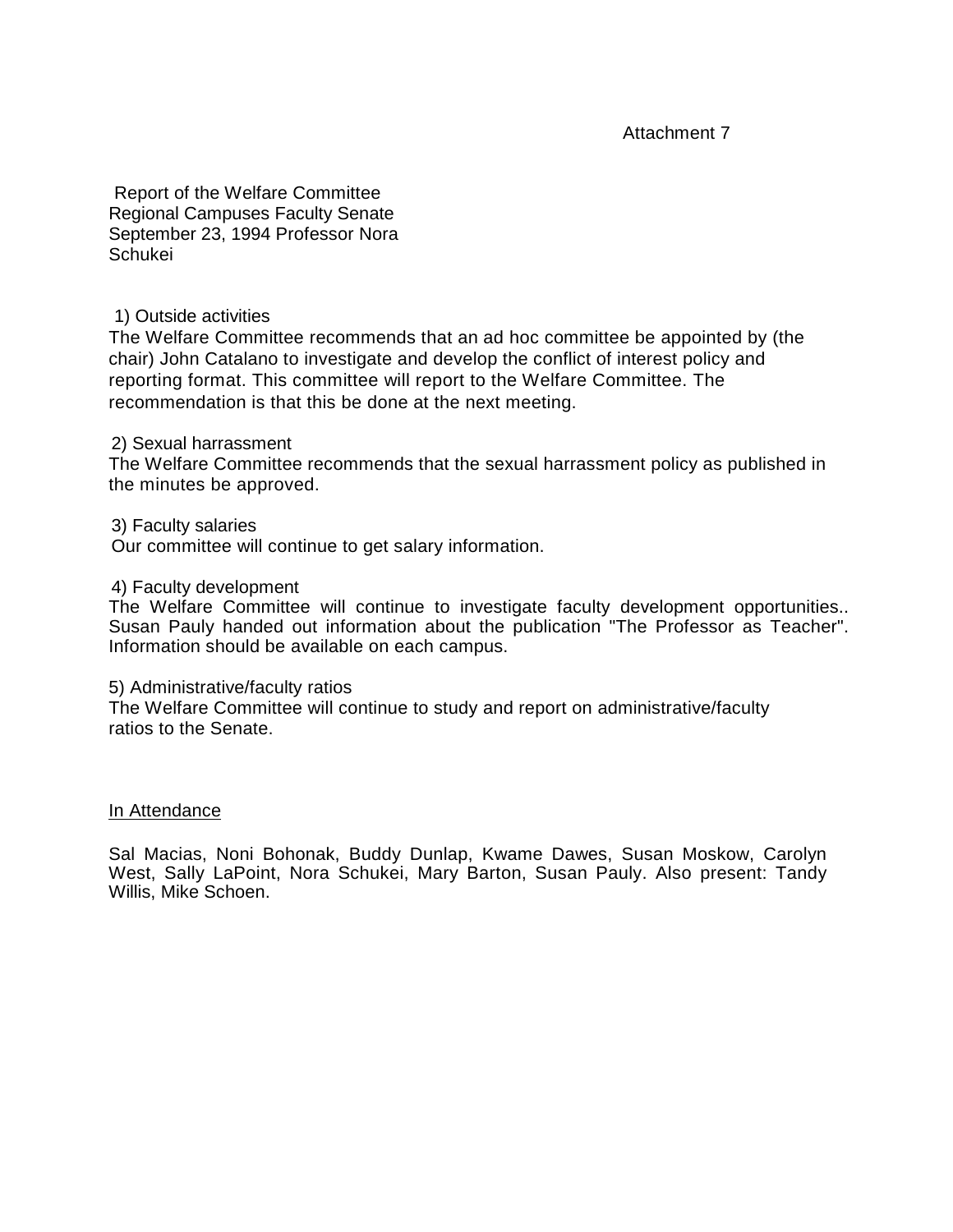## About The Publication

*TO Prof\*s's'or as' Vrarftr* is a new publication dedicated to promoting the regional campuses of USC as sites of teaching excellence.

CONTENT: Individual faculty members from the regional campuses will be featured in each biannual issue, with all articles focusing specifically on an idea, strategy, or course design that has proven successful with students. Any teaching strategy is welcome as a topic--contributors might choose to share a highly specific tactic that has worked well for them, or they may prefer to describe an entire course design. Examples of appropriate titles/subjects are listed below:

*"Creative Pairing of Students in Biology Lab: One Professor's Solution to an Age-Old Dilemma" "Ice Breaking Exercises for Large Sections: How to Make the Most of the First Day of Class" "A Calculated Risk in Calculus: Integrating Pair Work in the Traditional Math Setting" "Introducing Group Projects in the Tradional History Survey Course"*

If an outside text or participation in a workshop was influential, it would be helpful if it were mentioned within the article. However, outside sources are no required. Many innovative ideas are solely the product of experience/experiment, and these are also welcome.

Two lengths are appropriate to the publication's format: very .short essays of approximately 500 words (2 typed pages), and longer articles of approximately 1,200 words (4-5 typed pages).

AUDIENCE: Copies of each issue will be mailed to each member of the CHE, the President and Provost of USC, and other selected state/university personnel. Bulk mailings will also be delivered to all campuses of USC.

*Please help us foster community awareness of the wonderful work we do on the regional campuses!! Your contributions are needed! Direct any questions or comments to the Office of Academic Affairs and Planning, USC-Lancaster (285- 7471)*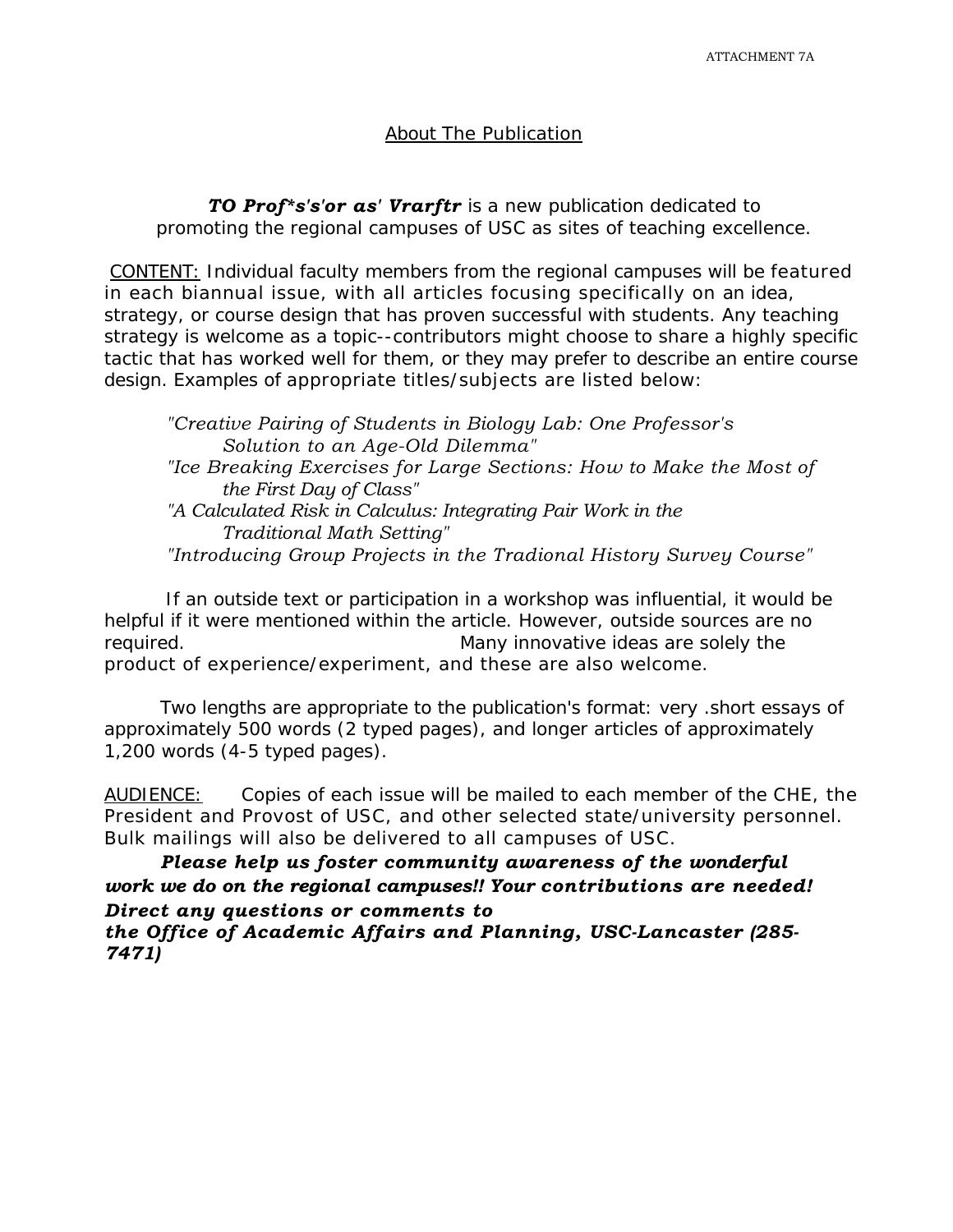A biannual newsletter of the USC regional campuses dedicated to the promotion of teaching excellence on the postsecondary level.

Contributor Information

| the control of the control of the control of the control of the control of the control of the control of the control of the control of the control of the control of the control of the control of the control of the control<br><b>Name</b> |
|----------------------------------------------------------------------------------------------------------------------------------------------------------------------------------------------------------------------------------------------|
|                                                                                                                                                                                                                                              |
|                                                                                                                                                                                                                                              |
|                                                                                                                                                                                                                                              |
| <b>Title of Article</b>                                                                                                                                                                                                                      |

Current Projects (research, teaching, etc.) \_\_\_\_\_\_\_\_\_\_\_\_\_\_\_\_\_\_\_\_\_\_

Checklist for submissions:

- computer diskette with article (identify program used)
- hard copy of article
- photo of yourself
- contributor information worksheet

**Mail to: Professor as Teacher, Office of Academic Affairs and Planning, USC Lancaster, PO Box 889, Lancaster, SC 29721 (803) 285-7471**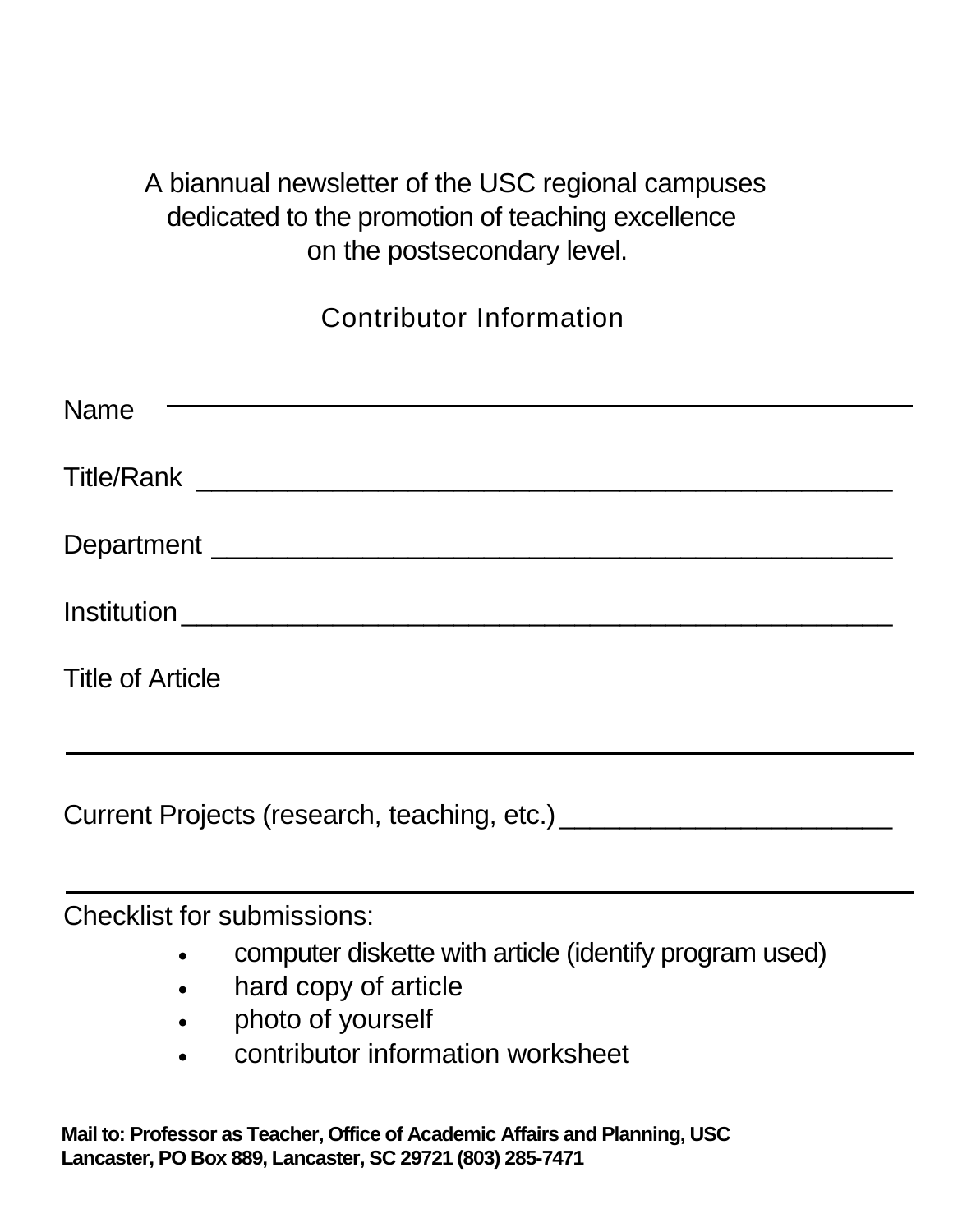## THE UNIVERSITY OF SOUTH CAROLINA

John M. Palms, Prcsijent

C0111mbia, SC 29203 803.777-2001 *FAX* 803-777.3264

May 12, 1994

The Honorable C. Edward Floyd, M.D. Floyd Medical Associates Florence Doctor's Building 511 South Dargan Street, Suite 2200 Florence, SC 29501

Re: Sexual Harassment Policy

Dear Mr. Chairman:

For several months the University's Affirmative Action Advisory Committee has worked to produce a systemwide sexual harassment policy. Last week they completed their work and presented me with a final draft of their proposed policy. A copy is enclosed.

I am very pleased with the product of their deliberations as I believe it will well serve the University as a systemwide policy. Therefore, I recommend it to the Board for the Board's consideration and approval. By copy of this letter, I also am asking that the chancellors and campus deans share the proposed policy with their respective faculty senates.

Thank you.

Sinc ely,  $\mathscr{N}$ 

 $\sqrt{\frac{1}{2}}$  John M. Palms

Enclosure

c: Dr. James C. Moeser Mr. Thomas L. Stepp Dr. Marcia Welsh John Dr. Duffy James *G. Burns* Dr. Robert E. **Alexander**  Dr. William J. Whitener Dr. John C. Stockwell Dr. John R. Arnold Mr. Leslie C. Carpenter Dr. Carl A. Clayton Dr. James W. Edwards Mr. Chris P. Plyler Dr. Adm ini Council of Deans Council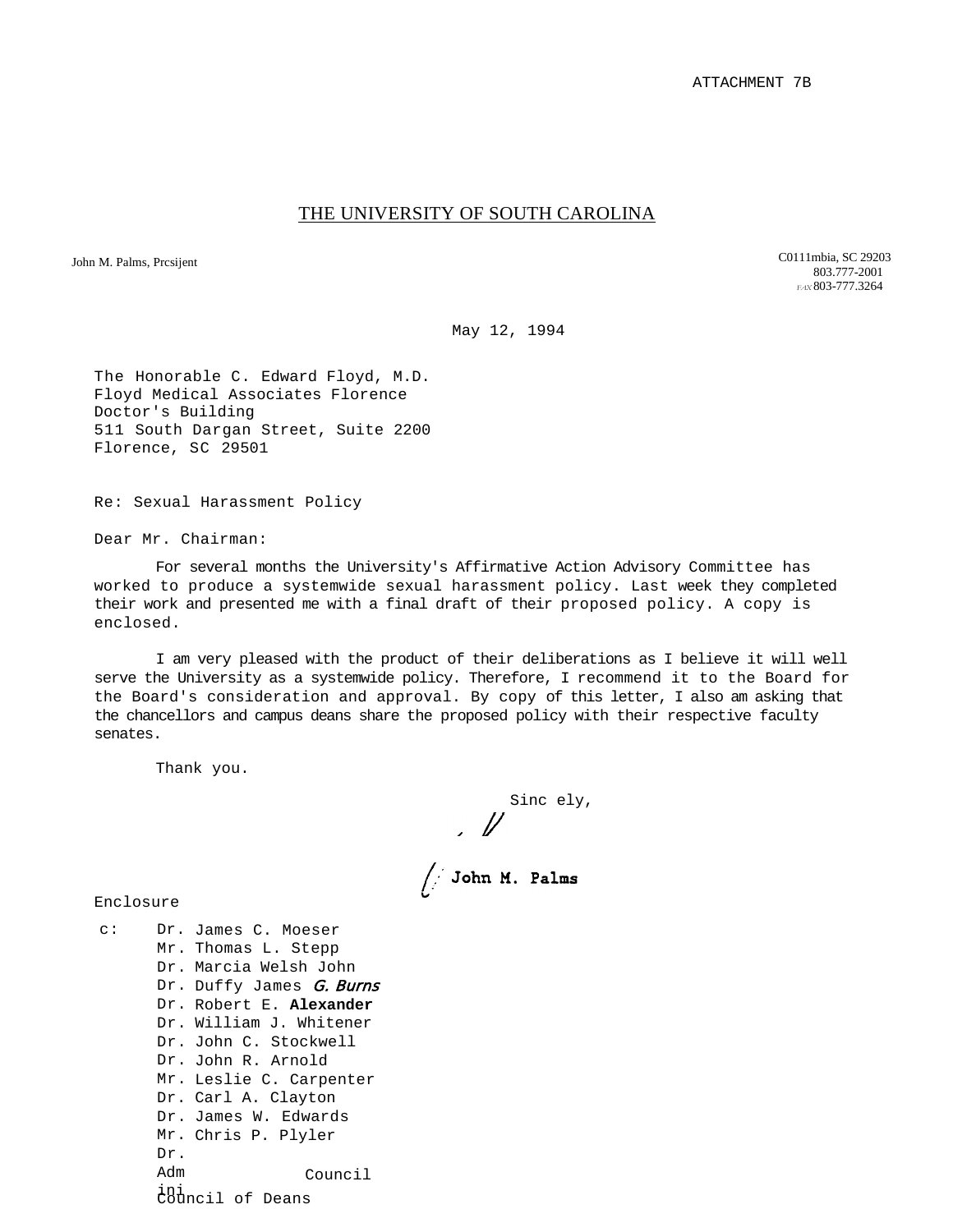ATTACHMENT 7B,  $\mathbb{P}^{-2}$ 

## UNIVERSITY OF SOUTH CAROLINA

**COLUMBIA, S. C. 29208**

**OFFICE OF THE PRESIDENT**

May 13, 1994

Enclosed is a copy of the systemwide sexual harassment policy that you should have received with your copy of Dr. Palms' May 12 letter to Chairman Floyd.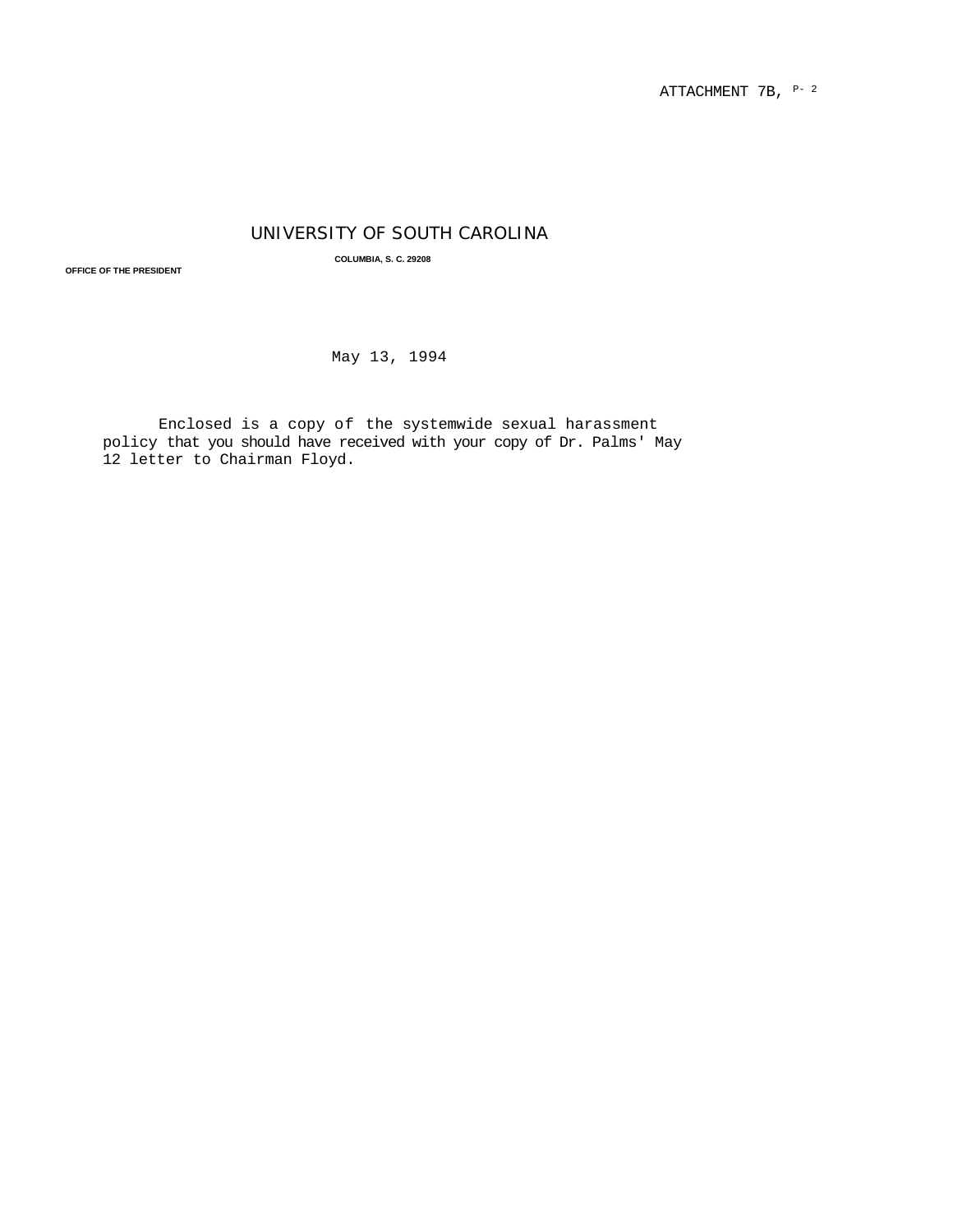not because we are required to do so, but because conscience dictates it.

Inappropriate consensual sexual relationships among members of the University community, even those not expressly forbidden, are generally deemed unwise. If a charge of sexual harassment is lodged regarding a onceconsenting relationship, the burden may be on the alleged offender to prove that the Sexual arassment Policy was not violated.

## II. SEXUAL HARASSMENT

A. Coverage

This policy covers sexual harassment by and among all members of the University community -- including faculty, staff, and students. The prohibited harassment may arise between employment supervisors and subordinates, between instructors and students, between peers, or between any of the foregoing persons and persons who do business with the University.

B. Definitions

- 1. "Members of the University community" includes all faculty, adjuncts, visiting faculty, teaching assistants, administrators, staff, students, and persons engaged in research.
- 2. "The University EOP" is the Executive Assistant to the President for Equal Opportunity Programs (hereafter referred to as University EOP) or his or her designee with special responsibilities to carry out the provisions of this Sexual Harassment Policy.

2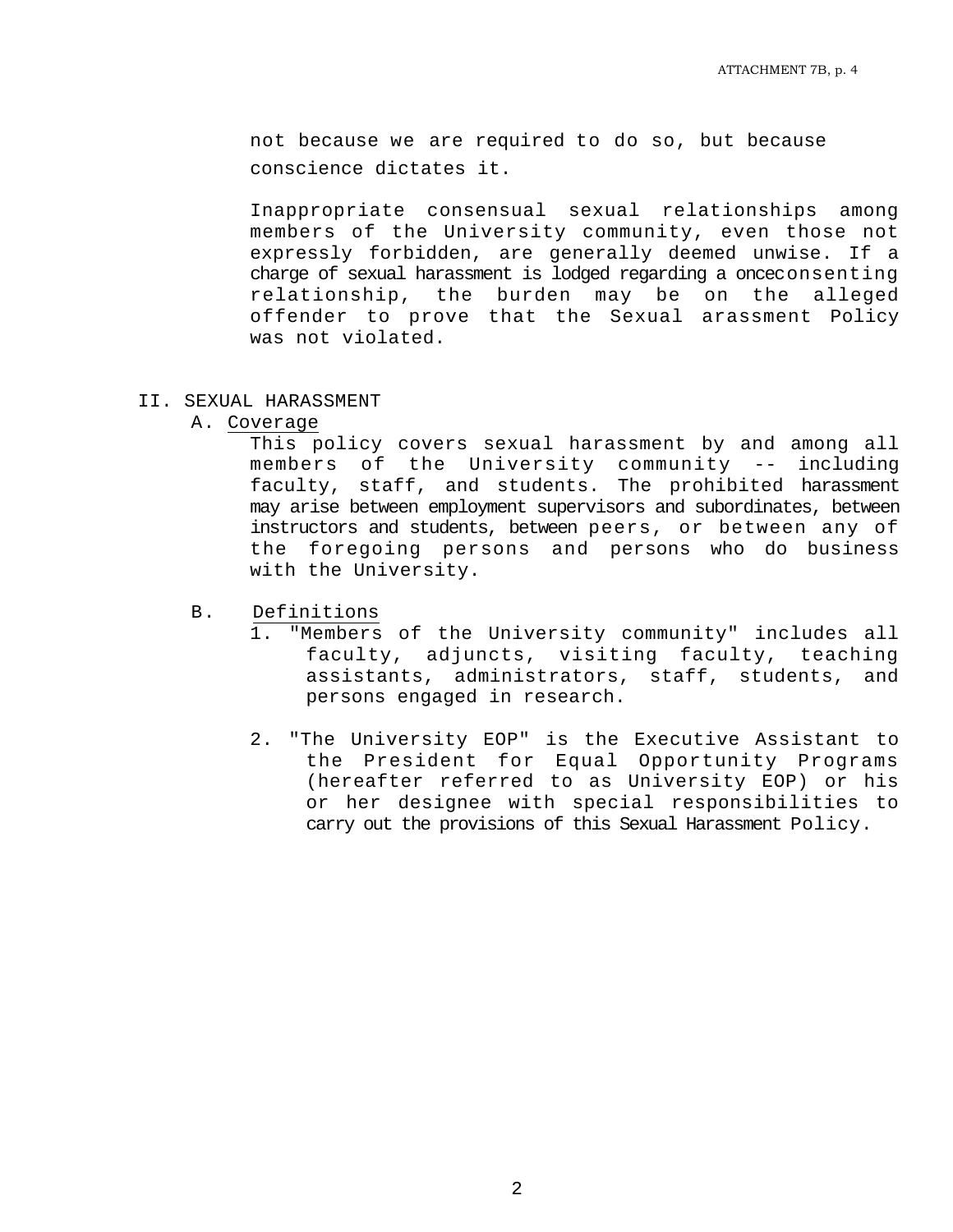- d. Unwelcome and 'unnecessary touching or other<br>sexually suggestive physical contact, or physical contact, or threats to engage in such conduct.
- e. Indecent exposure.
- f. Invasion of sexual privacy.

Sexual advances,. requests for sexual favors, sexual comments and questions, and other sexually-oriented conduct that is directed against. a specific individual and persists despite its rejection.

- h. Conduct, even that not specifically directed at the complainant, which is sufficiently pervasive, severe, or persistent to alter the conditions of the complainant's employment or status as a student and create a hostile working or learning environment, *when* viewed from the perspective of a reasonable person of the complainant's gender.
- C. Education and Prevention
	- 1. Education is an essential component in the prevention and elimination of sexual harassment. A claim of ignorance is not a defense.
	- 2. To accomplish an adequate educational program the President shall:
		- a. Inform members of the University Community of the Sexual Harassment Policy and programs to assure their implementation.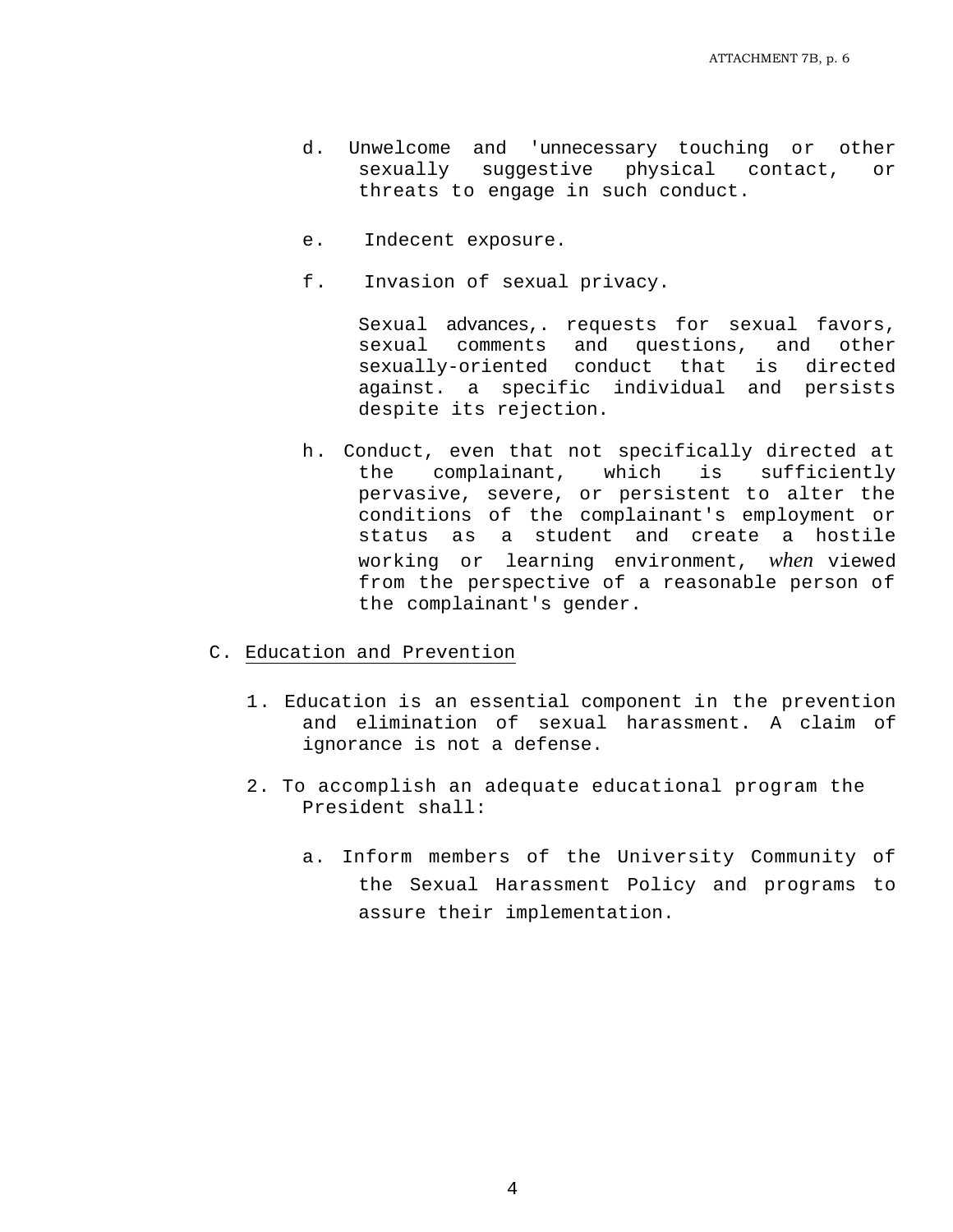- c. Providing educational programs for special audiences within the University Community, such as orientation seminars on sexual harassment for new faculty and students.
- d. Providing education directed to the special needs of identified groups and individuals, such as foreign students, or in response to specific requests.
- e. Providing educational programs for the community at large.
- 2. The subcommittee shall monitor compliance with all aspects of the Sexual Harassment Policy.
- E. Prohibited Conduct
	- 1. A member of the University engage in the sexual harassment of another member shall not of the University community.
	- 2. A member of the University community shall not

encourage, condone, or fail to take reasonable steps within this person's power to stop the sexual harassment of another member of the University community, regardless of whether the harassment is by another member of the University community or by persons doing business with the University.

a. A member of the University community shall not retaliate, threaten to retaliate, or attempt to cause retaliation against any person (1) who reasonably protests against sexual harassment practices within the University or (2) who becomes involved in any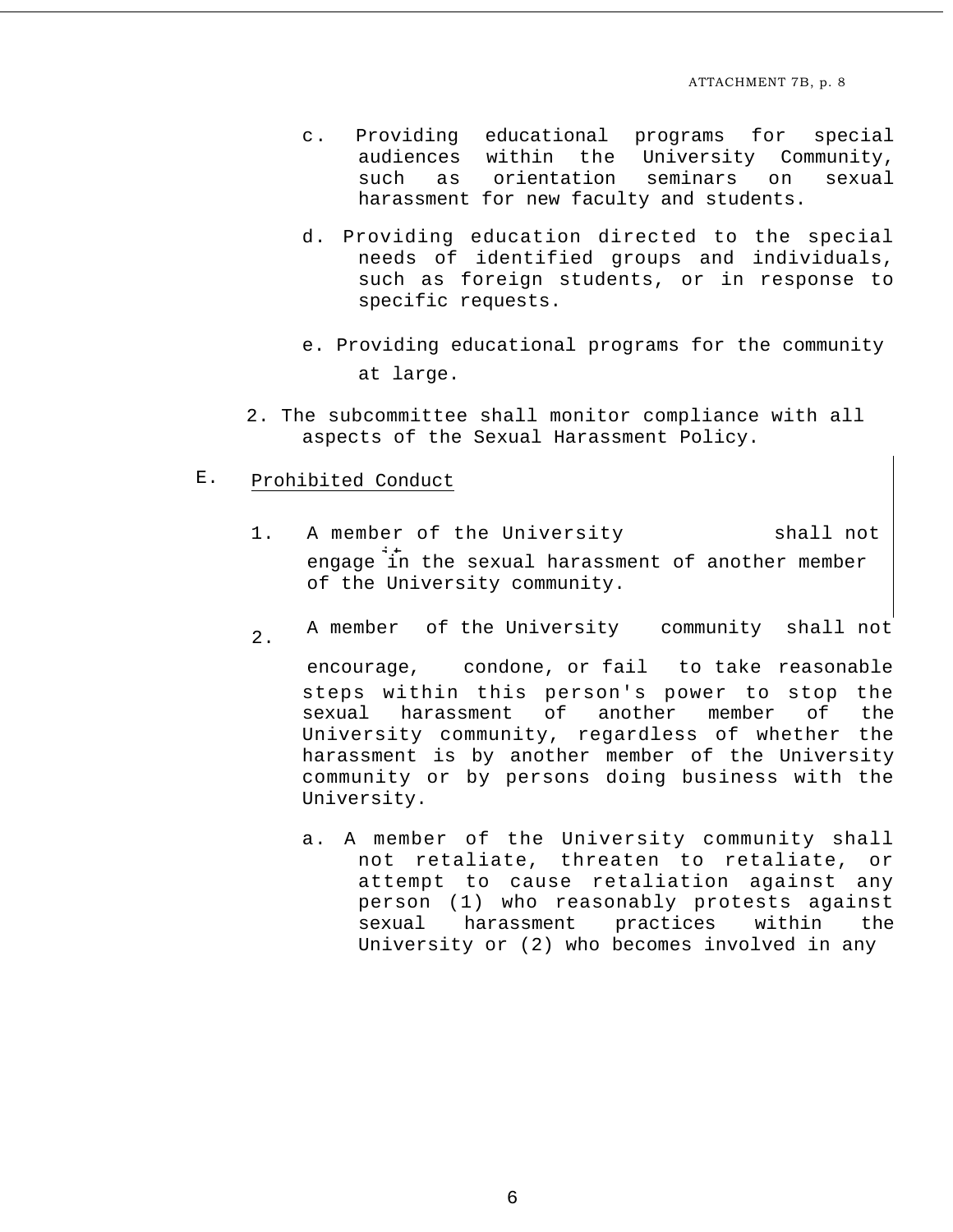## G. Enforcement Procedures

### 1. Sexual Harassment Resources within the University.

Sources of advice and assistance with the procedures of the Sexual Harassment Policy are available to all members of the University community. They include the Unit Liaison; the Vice President for Student Affairs; the Vice President for Human Resources; Unite Chairs, Directors, or such other persons, as designated by the campus; Chair of the<br>Subcommittee of the Affirmative Action Subcommittee of the Advisory Committee; Chair of the Equity Oversight Subcommittee of the Faculty Welfare Committee; and the University EOP. a.

- b. The University shall provide the above named with training in prevention, education,' the law of sexual harassment, the investigation of sexual harassment complaints, and the methods of resolving sexual harassment complaints through settlement between the parties.
- 2. Informal Resolution Procedures (Optional)
	- a. A person who believes that he or she has been the victim of sexual harassment should initially attempt to discuss the matter with the person who is-thought to have engaged in the harassment.
	- b. At his or her option, the person can meet with the above named. This procedure may be the quickest and least burdensome manner of resolving the problem.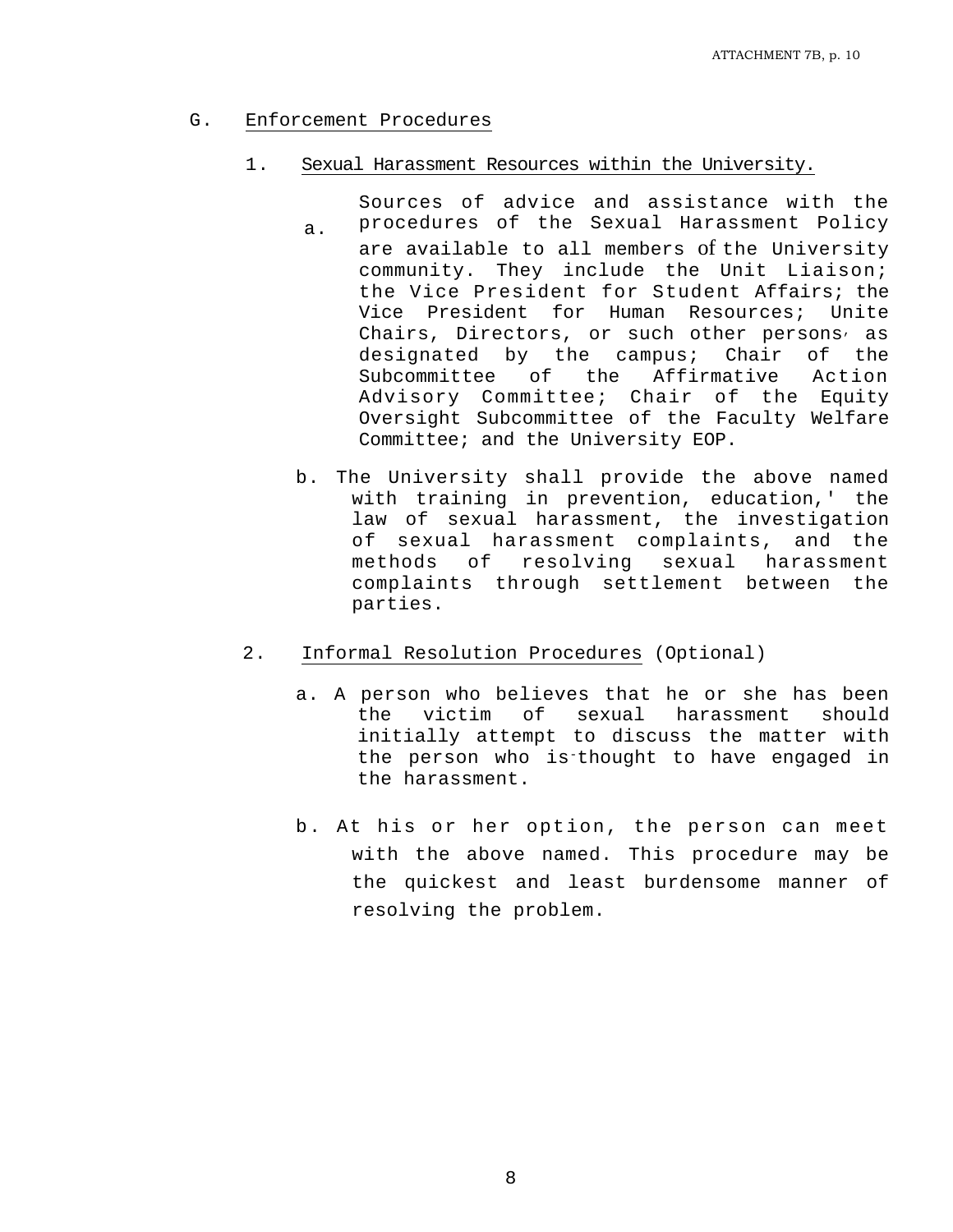**ATTACHMENT 7B, p. 12**

- (4) The effect this has had on the complainant's employment or academic **pursuits;**
- **(5)** The names of any witnesses to the harassment;
- (6) The names of other members of the University community who might have been subjected t the same or similar harassment;
- (7) What steps the complainant has already
- (3 ) Any other information the complainant believes relative to the harassment complained of.

taken to stop the harassment; and

- f. The Sexual Harassment Complaint form shall contain a provision informing the complainant that the information contained in the complaint will **be** kept as confidential as possible, but that the identity of the complainant will be revealed to the alleged harasser, potential witnesses, and other persons within the University with a need to **know.**
- g. The University EOP shall provide the complainant a written acknowledgment of the

10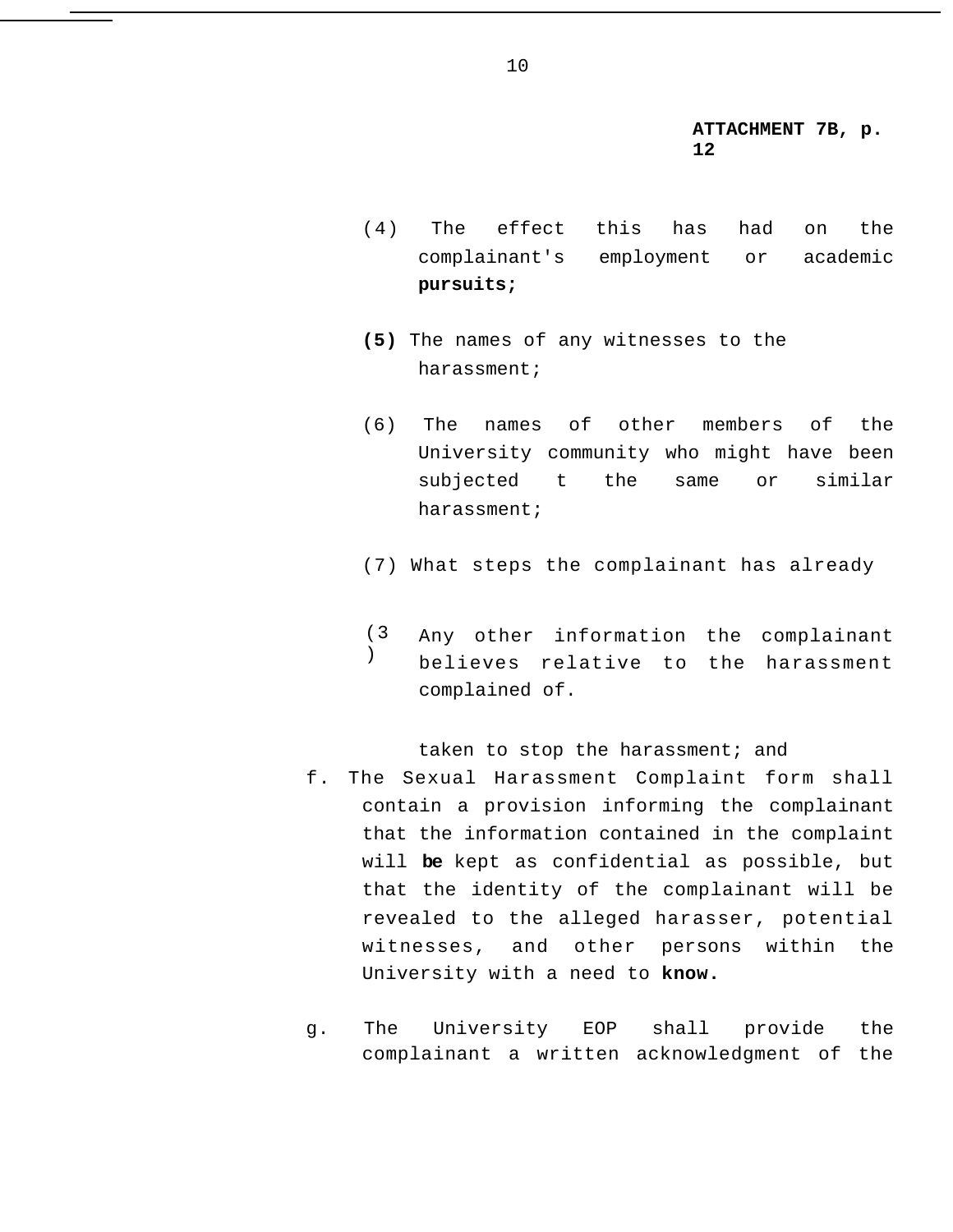complaint.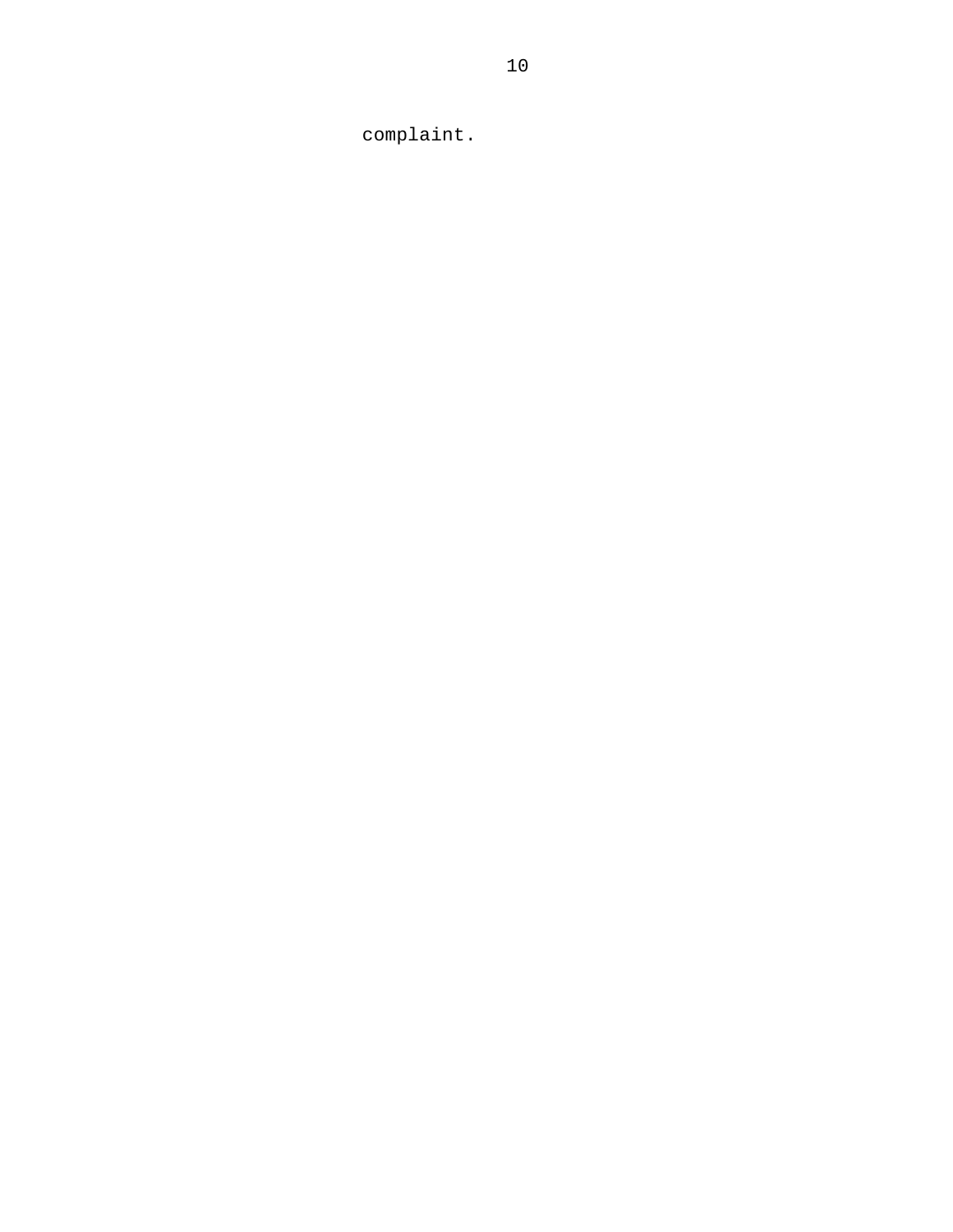retaliation will be taken against the complainant;

- (iv) contain a provision in which the party who makes the complaint gives assurances that no further complaints will be made, providing the offensive behavior is stopped and does not reoccur;
- (v) contain any other provision the University EOP deems necessary to insure full compliance with this Policy.
- (2) The University EOP shall provide a copy of the settlement agreement to both parties, and shall file the original in the Equal Opportunity Programs Office.
- (3) The University EOP shall recommend to the appropriate vice President, Chancellor, or Campus Dean restoration of any academic or employment benefits lost by the complainant as a result of the alleged sexual harassment.

d. In the event the parties do not reach a settlement agreement, the University EOP shall conduct a full investiga.=ion which may include obtaining oral and/or written statements from any person either the complainant or the charged party has listed as a witness, as well as from any other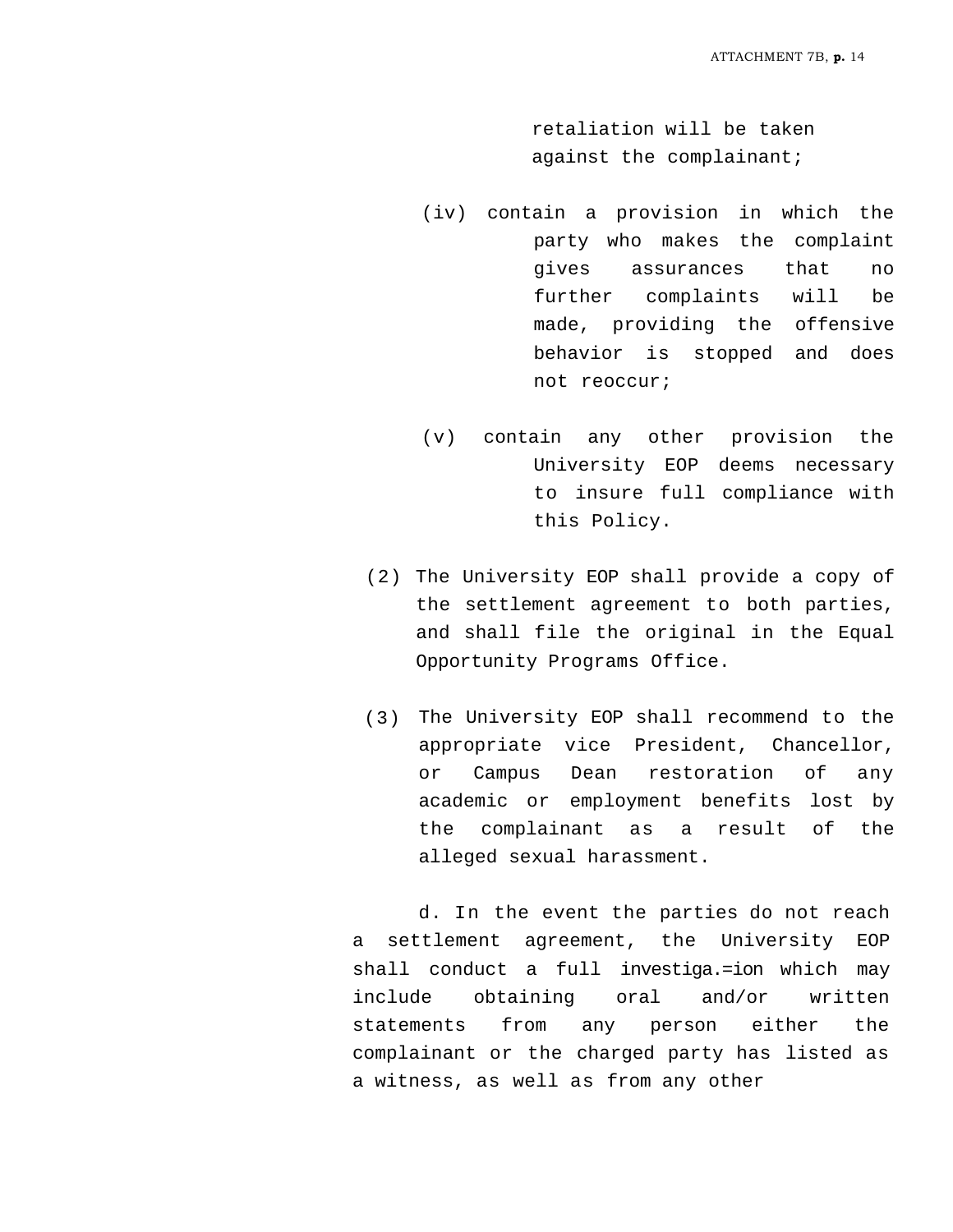A summary of the response by the party against whom the complaint was made; **2**

(3)' A summary of the statements and evidence obtained during the investigation;

- (4) A finding whether a violation of this Policy, including the prohibition against reckless false accusation, has occurred. The findings shall include a statement "about the severity of the violation; if any, and an explanation that supports the finding.
- (5) A summary of prior settlements or substantiated complaint against the charged party;
- (6) A recommandatic-n of a sanction, if appropriate, made in consultation with the System Legal Office and the Division of Human Resources;
- $(7)$  A recommendation as to the restoration of any academic or employment benefits lost as a result of the alleged sexual harassment; and
- (8) An appendix containing the complaint, written statements, and ether tangible evidence obtained during the investigation.
- c. The Report and Recommendation shall be sent to the complainant, to the charged party, and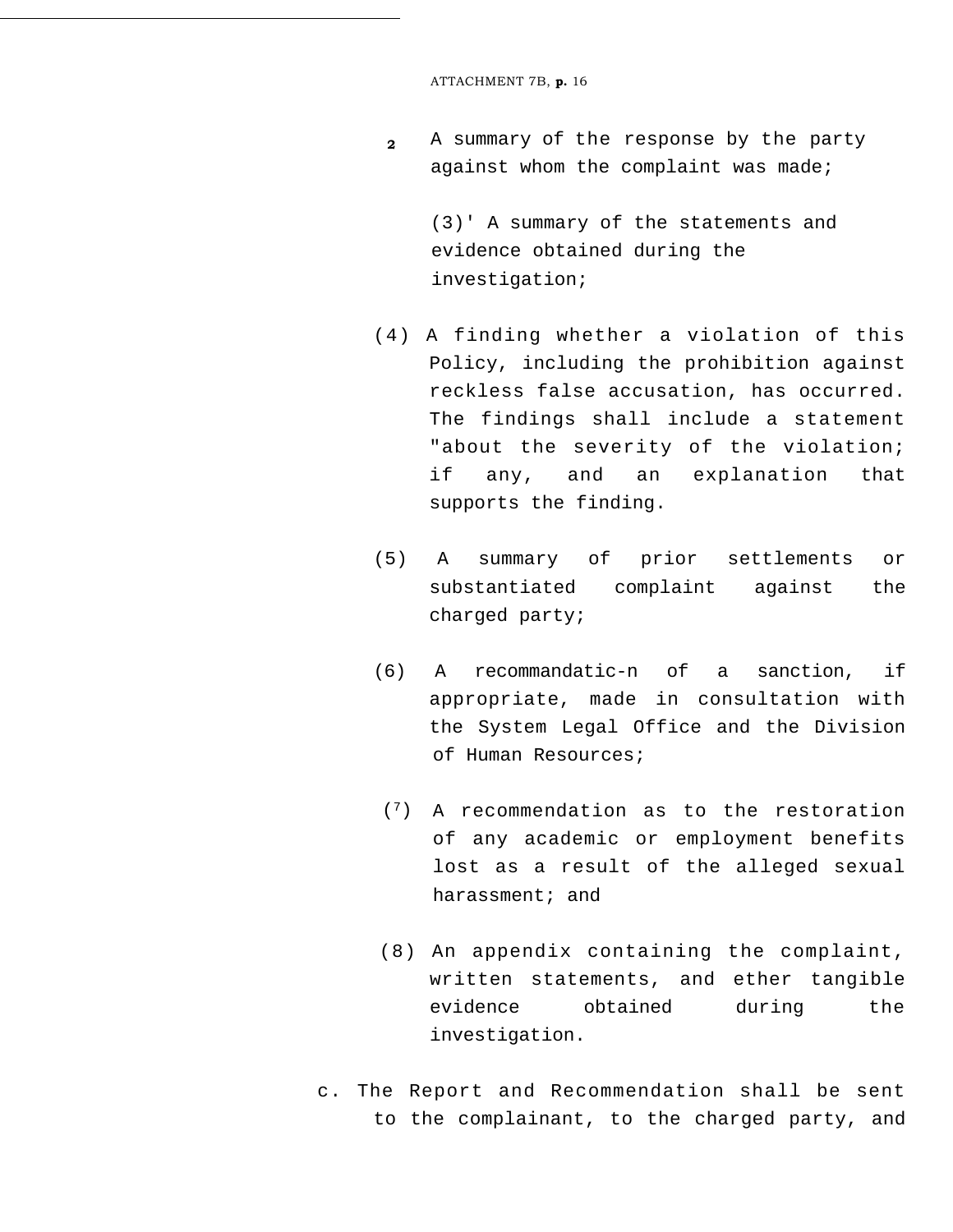to the appropriate University officer for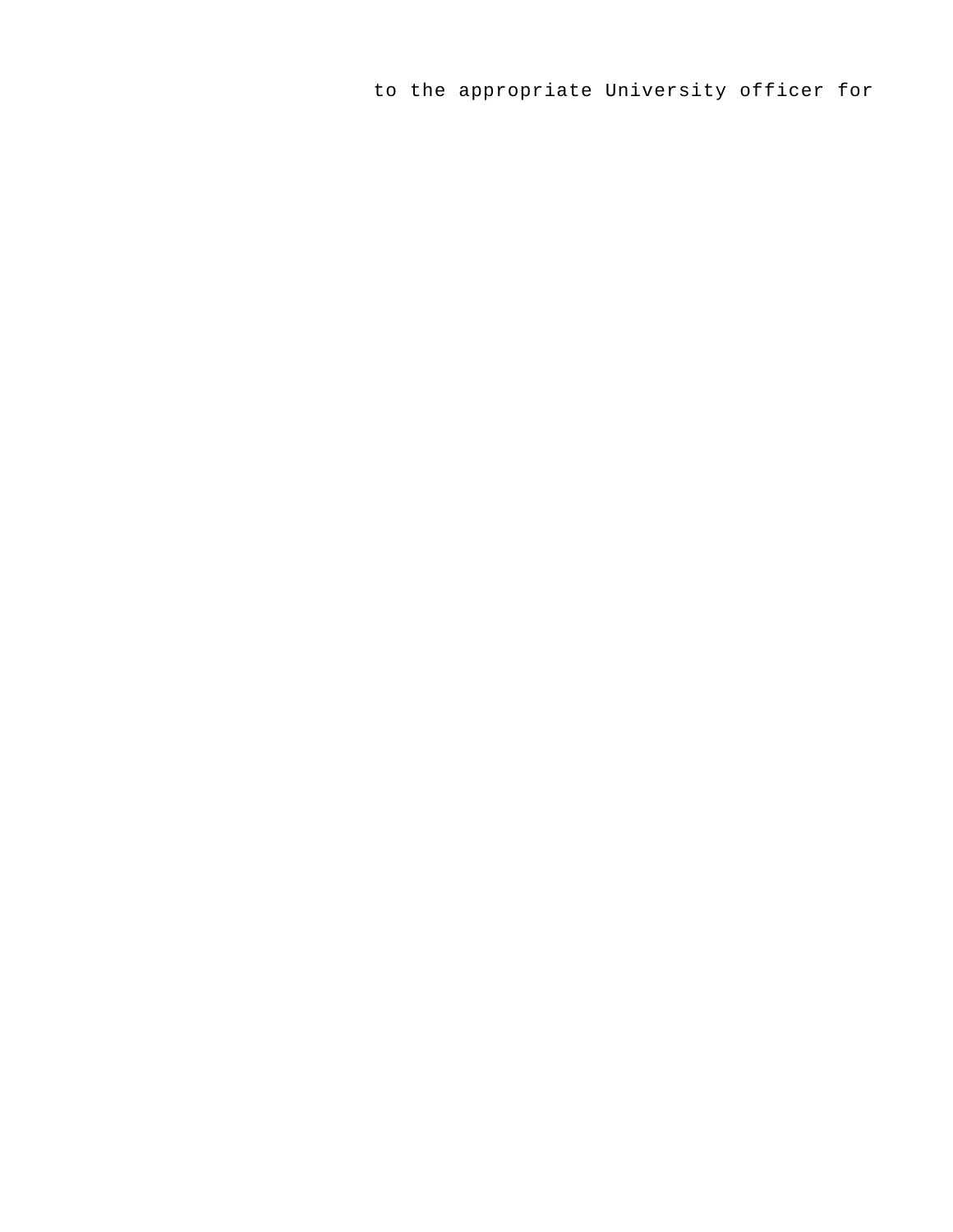with the System Legal office and th, Division of Human Resources.

- b. If the charged party has alleged that the conduct is constitutionally protected, the Deciding officer must obtain the written opinion of University counsel concerning this issue. University counsel shall provide that opinion within five working days after being requested to do so.
- c. The Deciding Officer shall render a final written decision within ten working days from the expiration of the 'time the parties have for filing responses to the University EOP's original or Supplementary Report and Recommendation, as the case may be, and shall serve a copy of that decision on both the complainant and the charged party.
- d. The Deciding Officer shall inform the charged party's unit head of the decision. If the violation is found to have occurred, the unit *head* shall be advised of the sanction being imposed. The Deciding Officer shall send a copy of all decisions to the University EOP.
	- (1) If the charged party is a faculty or staff member *and* the Deciding Officer concludes that a violation has occurred, the Deciding officer shall also include a copy of the decision in the employee's system personnel file.
	- (2) If the charged party is a student and t he Deciding officer concludes that a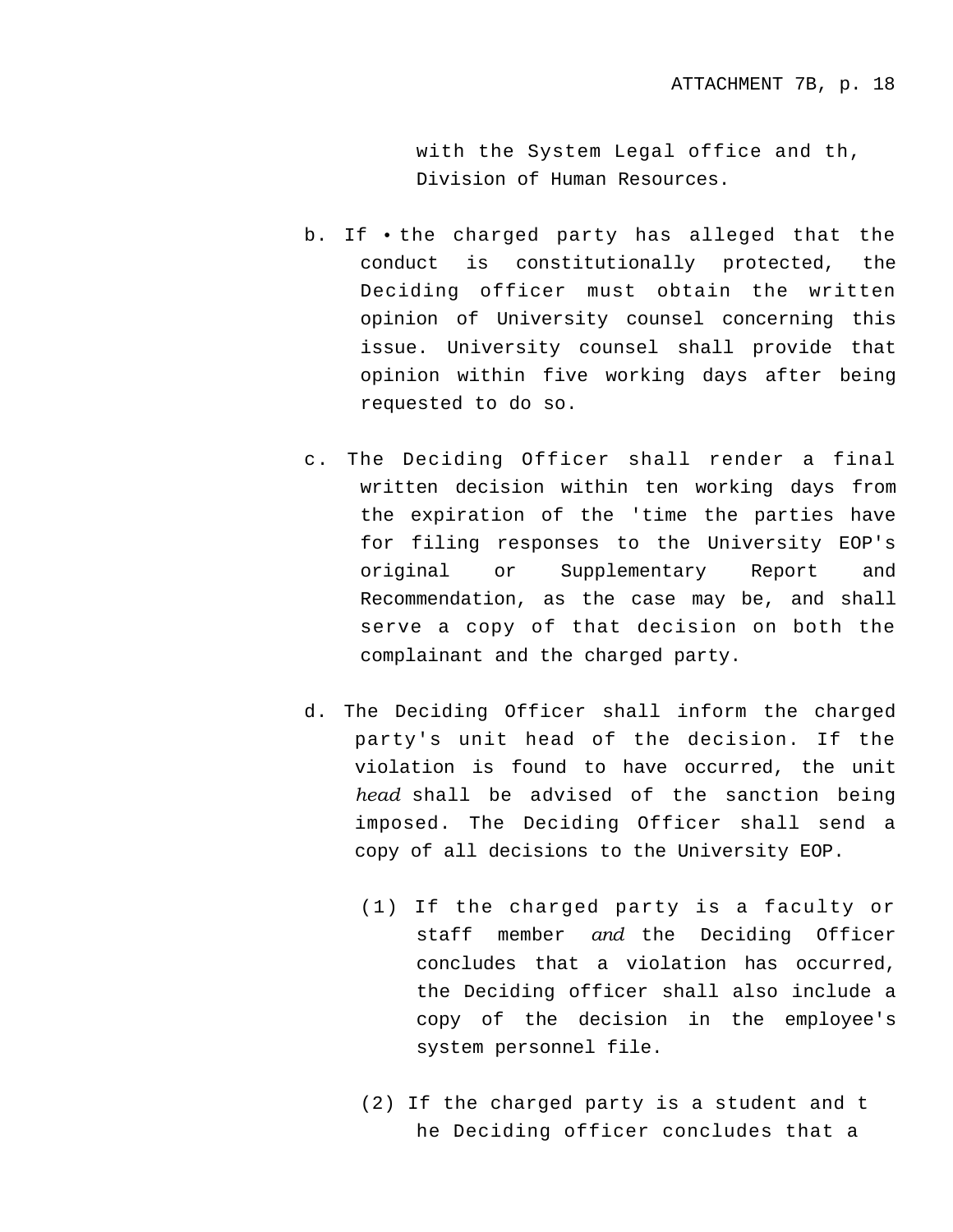Affirmative Action Advisory Committee, shall be posted on appropriate..bulletin boards.

In addition, the University shall adhere to the policy through educational activities. The University EOP shall from time to time distribute brochures and post notices summarizing the University's Sexual Harassment Policy and procedures that are available to those who believe they are being sexually harassed.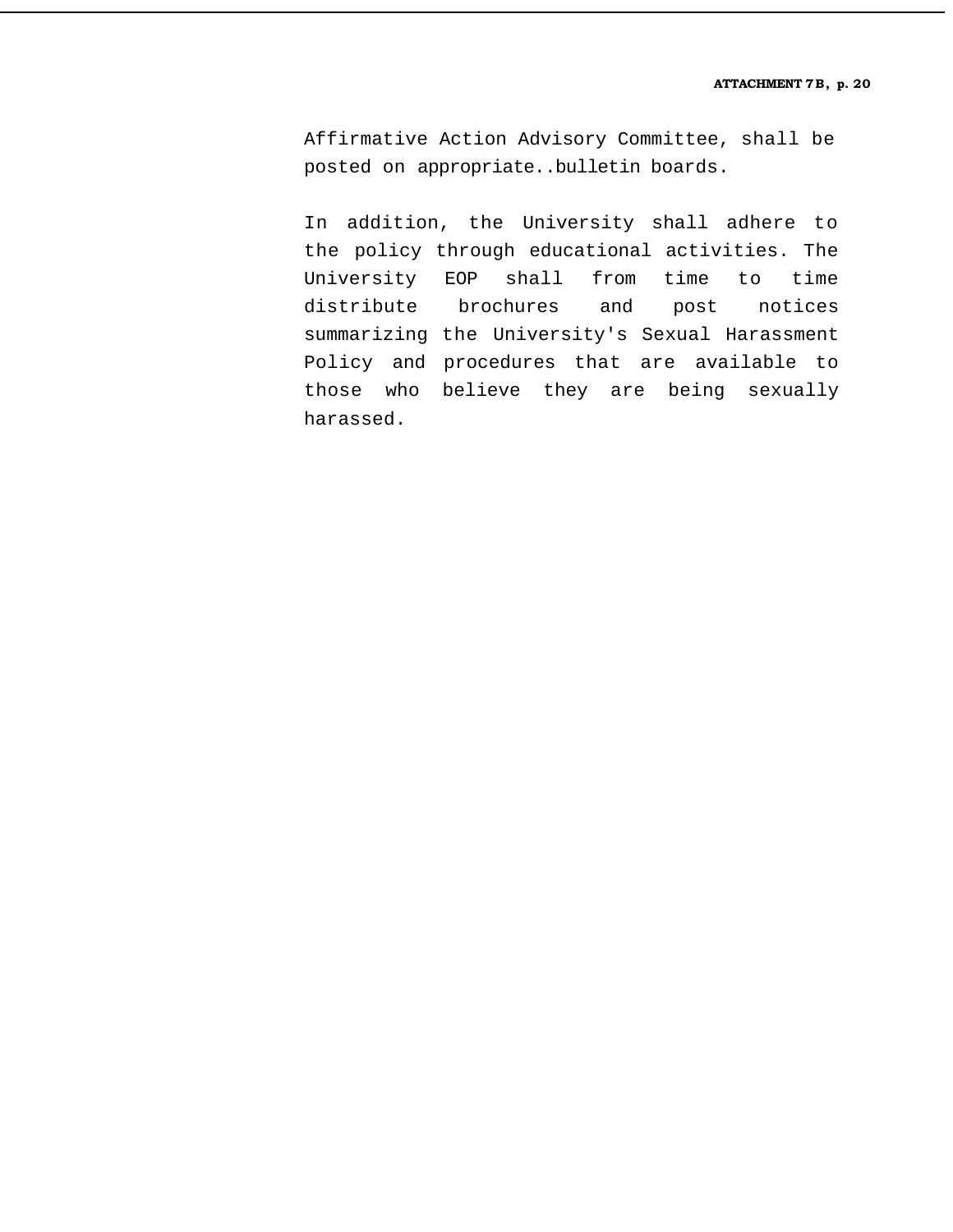## SYSTEM AFFAIRS COMMITTEE

Regional' Campuses' Faculty Senate:

Dr. Stephen T'. Bishoff, Chair ,

Minutes of Meeting 23 SEP 94

Professors: **Sumter:** Stephen T. Bishoff, Robert B. Castleberry, Susan Hendley; **Beaufort:** Roy Darby, Ellen Chamberlain; Union: Susan Smith for Steve Buchanan; **Salkehatchie:** Marvin Light, Jennifer Viereck; **Lifelong Learning:** David Bowden; **Lancaster:** Dianne Evans, Carolyn Starnes, Nancy Hogan for Wayne Thurman

#### I. **Charges for the System Affairs Committee from the Executive Committee for 1994-1995:**

- A. The following charges were presented to the committee.
	- 1. Assess and recommend improvements in the Regional Campuses use of

communications technology now available.

- a. Are computer links being exploited to their maximum to reduce the quantity of paper and supplies consumed while improving the efficiency of information sharing?
- b. Can phone links be used more effectively to improve campus-to-campus communication and reduce unneeded travel time and costs?
- c. Can the new satellite access be used for live or recorded transmission of portions of the Regional Campuses Senate meetings? for committee meetings?
- 2. Examine the suggested grading policy (the addition of minus grades).
- 3. Examine mechanisms to improve our relationship with the Columbia Faculty Senate.
- 4. Examine the status of articulations between the campuses of the USC System and with schools outside the system.

Are transfers destined to lose courses at a new campus?

Are course numbers and descriptions consistent within the system?

- Is course content a perceived or real problem in mobility of the students within the
- system? outside the system? Is degree content consistent within the system? a.
- Specifically respond to the remarks of Prof. Robert Castleberry, Sumter. (See 15 b. C.
	- APR 94 minutes; attachment 8.)

#### B. Suggestions and modifications

- 1. (Charge 1) The addition of LISTSERV topics was suggested to increase intercampus communications. Existence of such a system might have avoided problems on the sexual harassment policy. 2. (Charge 3) e.
- a. If a more formal, cooperative structure needs to exist between our campuses and possibly some external campuses, evidence of that need should be gathered.
- b. A survey of the organizational relationship of other educational systems would be helpful.
- c. Clearer definition is needed for who we are, where we fit into the organization, and how we differ from technical institutions.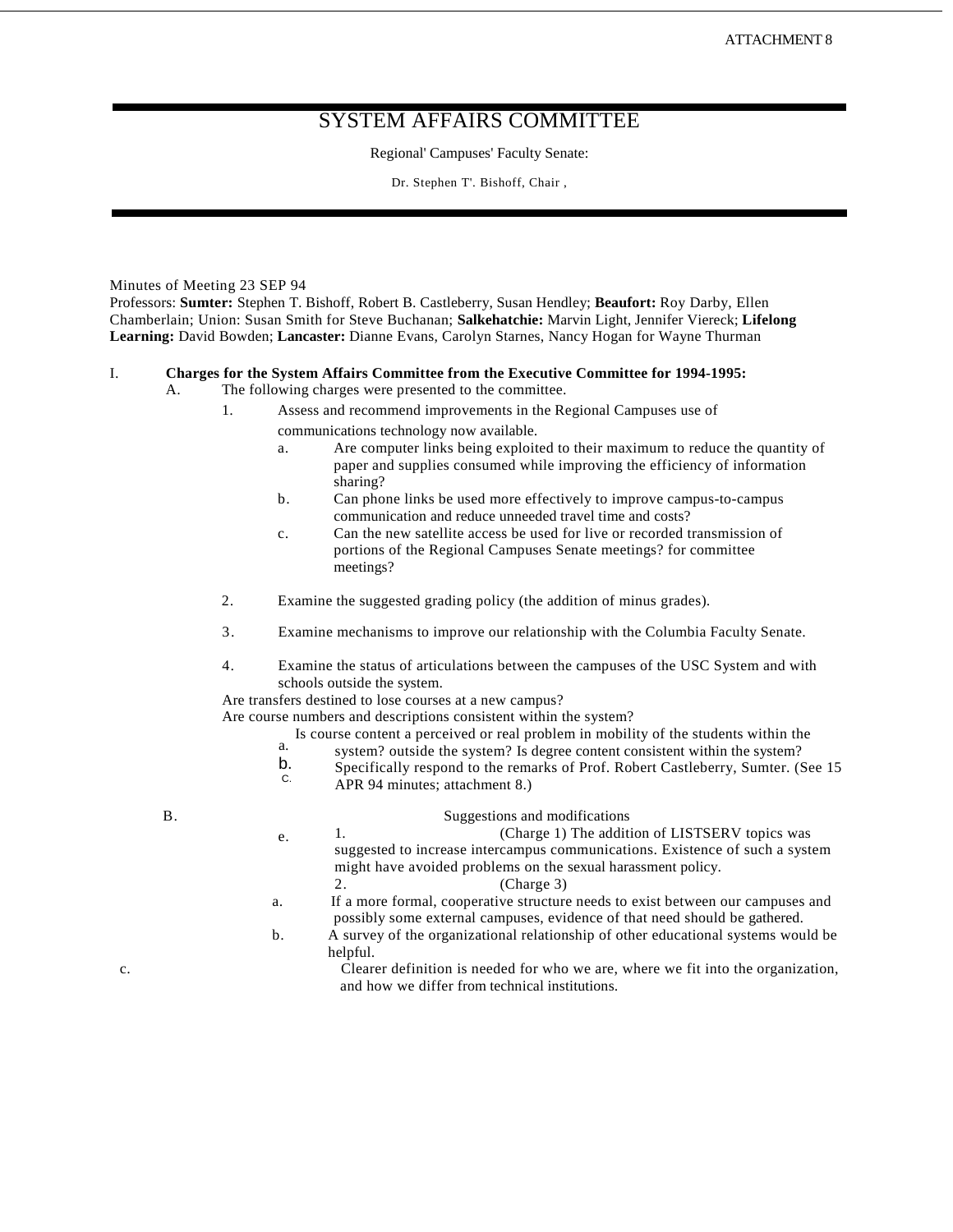### II. Division of responsibilities

- A. Professors Bowden, Bishoff, and Light will address charge 1; Professor Light will coordinate.
- B. Professors Starnes and Evans will address charge 2.
- C. Professors Darby, Chamberlain, and Castleberry will address charge 3.
- D. Professors Thurmon, Hendley, and Viereck will address charge 4.

The meeting adjourned to allow the subcommittees to organize.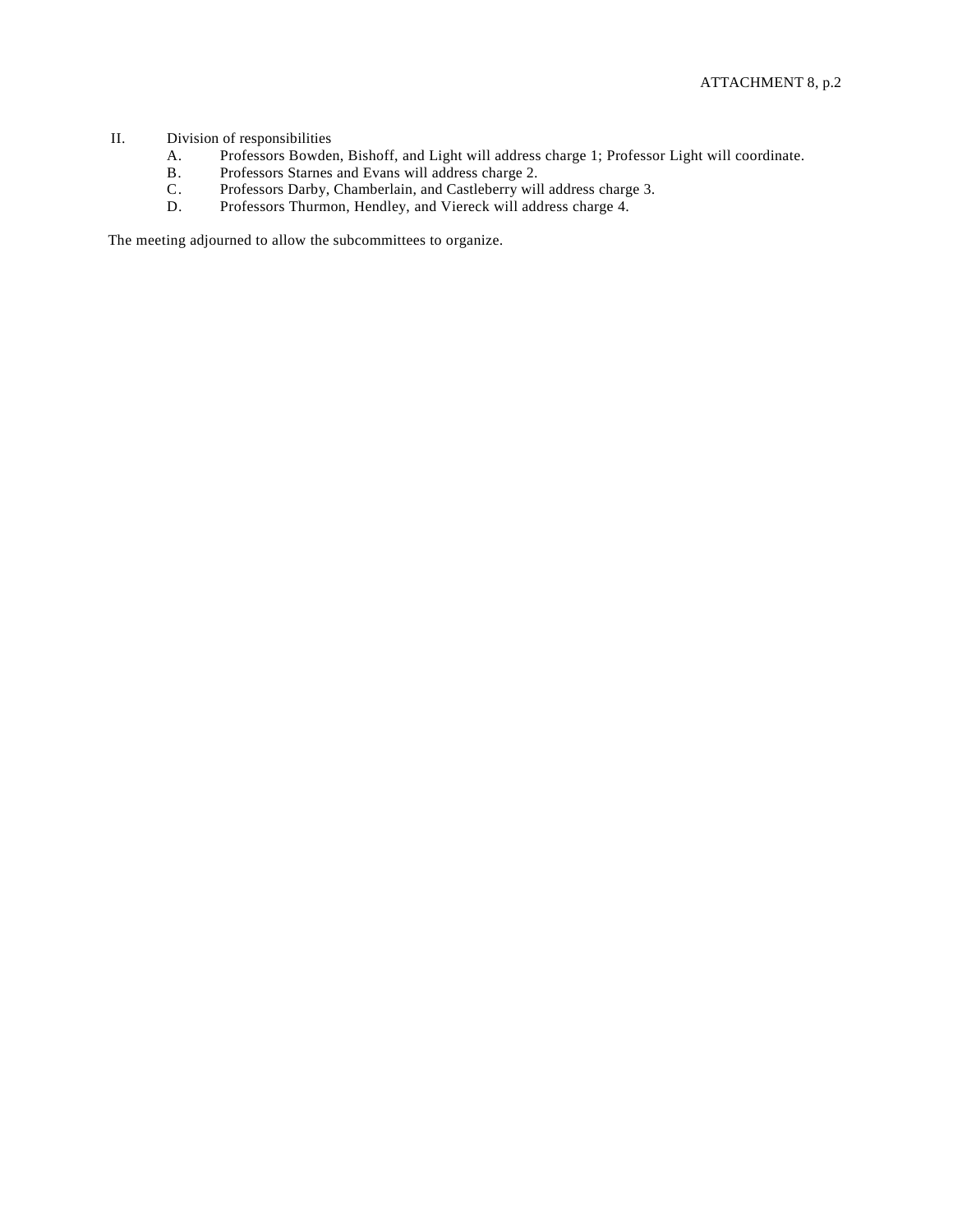**Report of the Executive Committee September 23, 1994 Submitted by Mike Schoen, Secretary**

The Executive Committee held its' annual summer retreat August 14-16th in Myrtle Beach, SC. Joining the Executive Committee members from the Regional Campuses were Vice Provost John Duffy, Associate Vice Provost John Gardner, and Mary McDonald from Dr. Duffy's staff. The following agenda items were discussed:

1. the resignation of a librarian from the Lifelong Learning faculty 2. need for a new archivist to document RCFS history 3. proposed changes to the grievance policy 4. proposed changes to the tenure & promotion guidelines 5. "Effective teaching" 6. suggested review of grading procedures 7. sexual harassment policy 8. proposed "outside activities policy" 9. USC policy towards Tech Prep courses 10. representation on the Columbia campus senate 11. RCFS meeting times, places, and guests 12. charges and goals for the RCFS secretary, Vice-chair, executive committee, and standing committees

The following RCFS meeting times and locations were decided upon: September 23rd (Columbia), November 18th (Lancaster), February 17th (Union), and April 21st (Beaufort).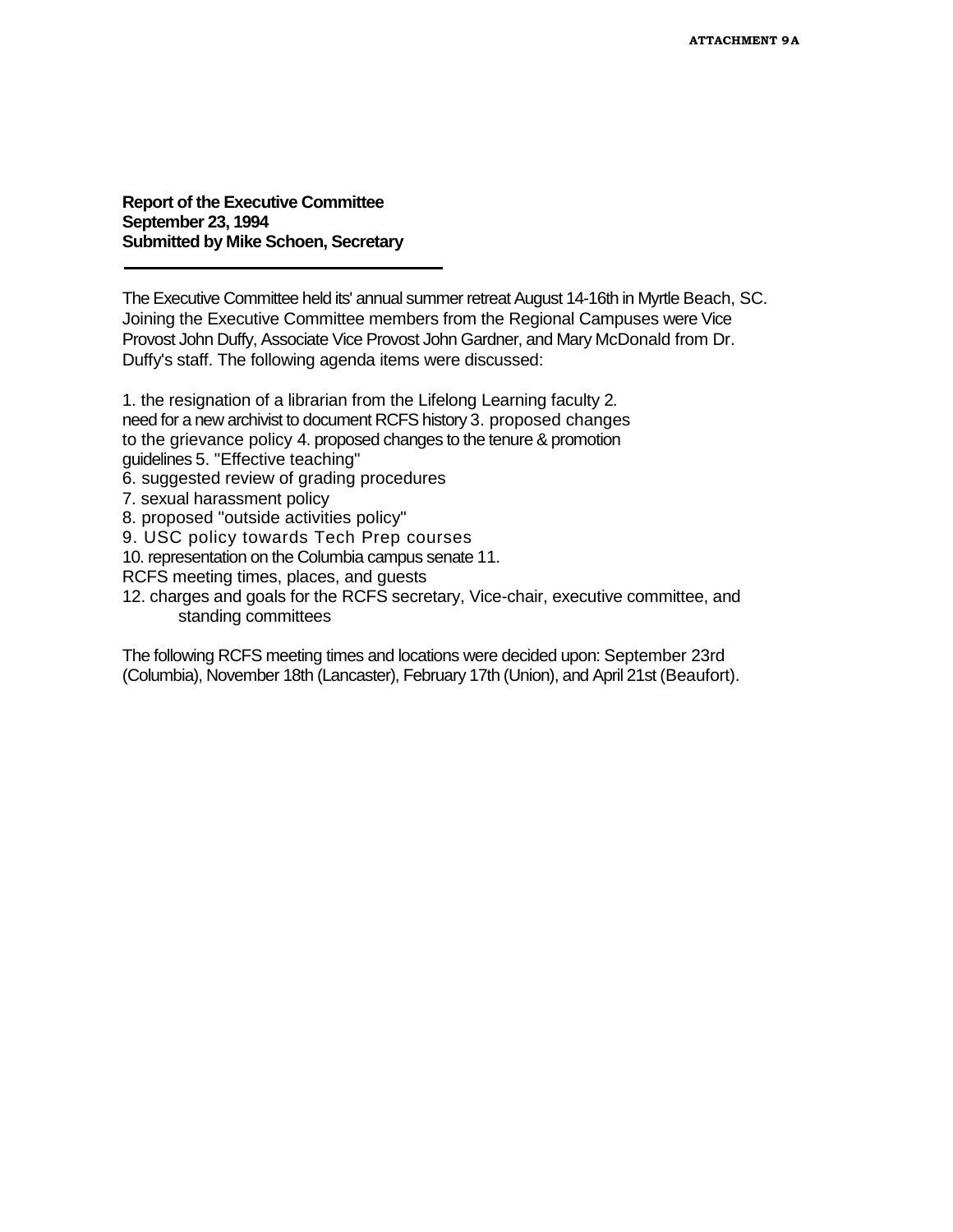# **Regional Campuses Faculty Senate 94-95**

| <b>USC-Beaufort</b>      | John Blair                | <b>Rights &amp; Resp</b>                |
|--------------------------|---------------------------|-----------------------------------------|
|                          | Nora Schukei              | Welfare                                 |
|                          | <b>Sally LaPoint</b>      | Welfare                                 |
|                          | <b>Gordon Haist</b>       | <b>Rights &amp; Resp</b>                |
|                          | <b>Roy Darby</b>          | <b>System Affairs</b>                   |
|                          | Ellen Chamberlain         | <b>System Affairs</b>                   |
|                          | Jane Upshaw               | <b>Executive Committee</b>              |
|                          | <b>Billy Cordray</b>      | <b>System Grievance</b>                 |
|                          |                           |                                         |
| USC-Lancaster            | <b>Susan Pauly</b>        | <b>Welfare (Chair)</b>                  |
|                          | Noni Bohonak              | Welfare                                 |
|                          | <b>Bruce Nims</b>         | <b>Rights &amp; Resp</b>                |
|                          | Danny Faulkner            | Rights & Resp (Chair)                   |
|                          | <b>Wayne Thurmond</b>     | <b>System Affairs</b>                   |
|                          | <b>Dianne Evans</b>       | <b>System Affairs</b>                   |
|                          | <b>Carolyn Statues</b>    | <b>System Affairs</b>                   |
|                          | John Catalano             | <b>Executive Committee (Chair)</b>      |
|                          | John Catalano             | <b>System Grievance</b>                 |
|                          |                           |                                         |
| <b>Lifelong Learning</b> | <b>Buddy Dunlap</b>       | Welfare                                 |
|                          | <b>Jerry Dockery</b>      | <b>Rights &amp; Resp</b>                |
|                          | David Bowden              | <b>System Affairs</b>                   |
|                          | Mike Schoen               | <b>Executive Committee (Secretary)</b>  |
|                          | <b>Jerry Dockery</b>      | <b>System Grievance</b>                 |
|                          |                           |                                         |
| USC-Salkahatchie         | <b>Susan Moskow</b>       | Welfare                                 |
|                          | <b>Jeff Strong</b>        | <b>Rights &amp; Resp</b>                |
|                          | <b>Paul Stone</b>         | <b>Rights &amp; Resp</b>                |
|                          | <b>Jennifer Vierick</b>   | <b>System Affairs</b>                   |
|                          | Marvin Light              | <b>System Affairs</b>                   |
|                          | <b>Wayne Chilcote</b>     | <b>Executive Committee (Vice chair)</b> |
|                          | <b>Larry Strong</b>       | <b>System Grievance</b>                 |
| USC-Sumter               | John Logue                | <b>Rights &amp; Resp</b>                |
|                          | Joanne Klein              | <b>Rights &amp; Resp</b>                |
|                          | <b>Maitland Rose</b>      | <b>Rights &amp; Resp</b>                |
|                          | <b>Steve Bishoff</b>      | <b>System Affairs (Chair)</b>           |
|                          | <b>Robert Castleberry</b> | <b>System Affairs</b>                   |
|                          | <b>Kwame Dawes</b>        | Welfare                                 |
|                          | Susan Hendley             | <b>System Affairs</b>                   |
|                          | Sal Macias                | Welfare                                 |
|                          | <b>Robert Costello</b>    | <b>Executive Committee</b>              |
|                          | <b>Carolyn West</b>       | Welfare                                 |
|                          | J.T. Myers                | <b>System Grievance</b>                 |
|                          |                           |                                         |
| USC-Union                | <b>Mary Barton</b>        | Welfare                                 |
|                          | <b>Stephen Buchanan</b>   | <b>System Affairs</b>                   |
|                          | <b>Susan Smith</b>        | <b>Rights &amp; Resp</b>                |
|                          | <b>Tandy Willis</b>       | Executive Committee (Past chair)        |
|                          | Greg Labyak               | <b>System Grievance</b>                 |
|                          |                           |                                         |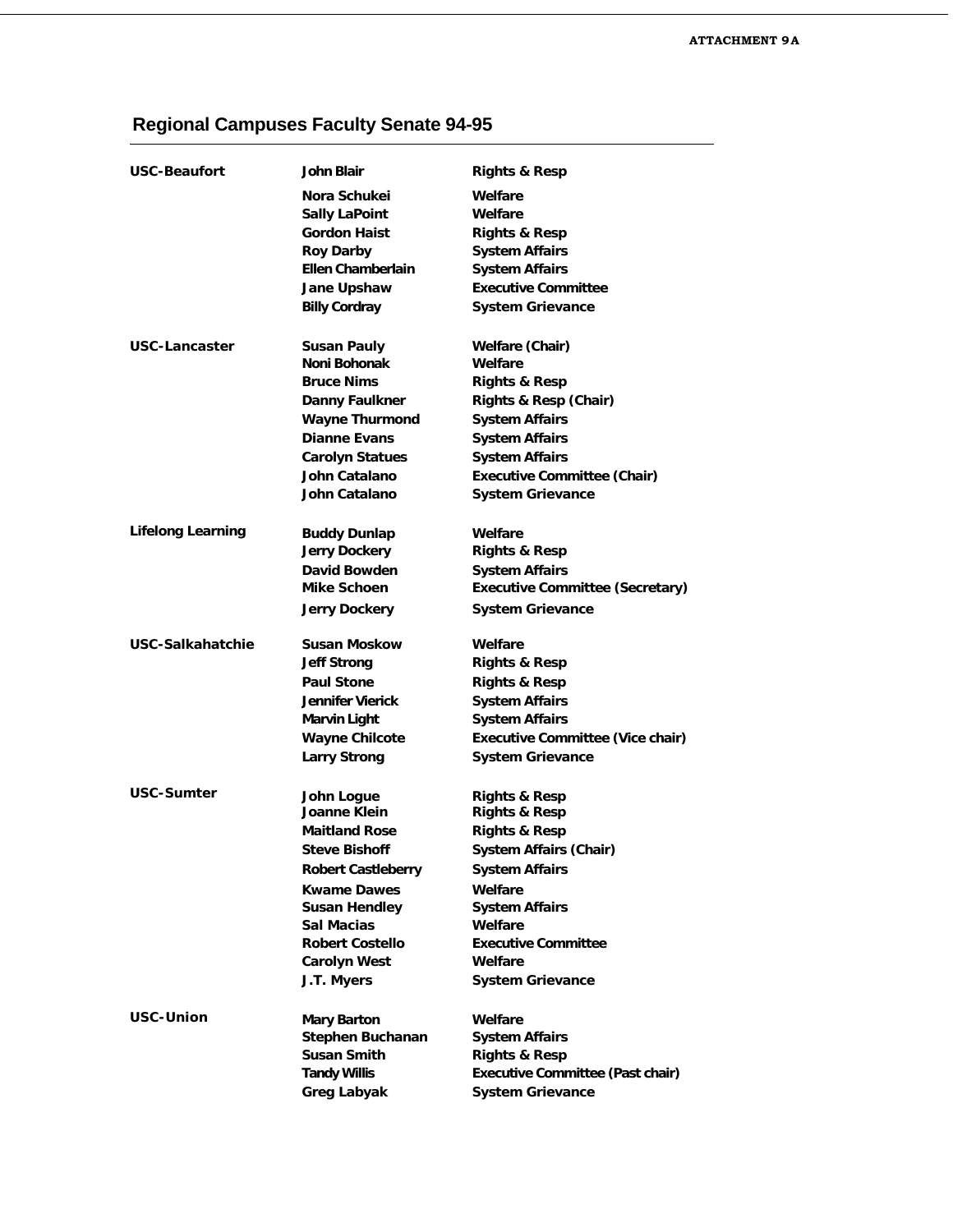### **MEMORANDUM**

**To:** Regional Campuses Faculty Senate

From: Bruce Nims, USC-Lancaster

**Subject:** Faculty Senate Committee on Libraries

Date: September 23, 1994

The USC Faculty Senate Committee on Libraries met on Friday, September 16, 1994, at 2:30 p.m. in the Thomas Cooper Library mezzanine conference room. Professor Robert Weir of the History Department was elected chair for 1994-1995 and presided.

The library's budget report would normally have been given at this meeting, but George Terry was attending the Board of Trustees meeting. The budget report will instead be given at next month's meeting.

The committee discussed proposed agenda items for the year. Among them were a possible information literacy component as part of general education requirements, a review of the library's salary structure, setting priorities for materials to be moved to the library's new storage facility,the possibility of information technology as an alternative delivery system for serials, and the always thorny problem of serials review.

Of particular interest to the regional campuses is the prospect of a new system called InfoShare, whereby commonly used citation data bases that our libraries must subscribe to individually on CD-ROM would be made generally available through USCAN. This resource may be available as soon as next semester.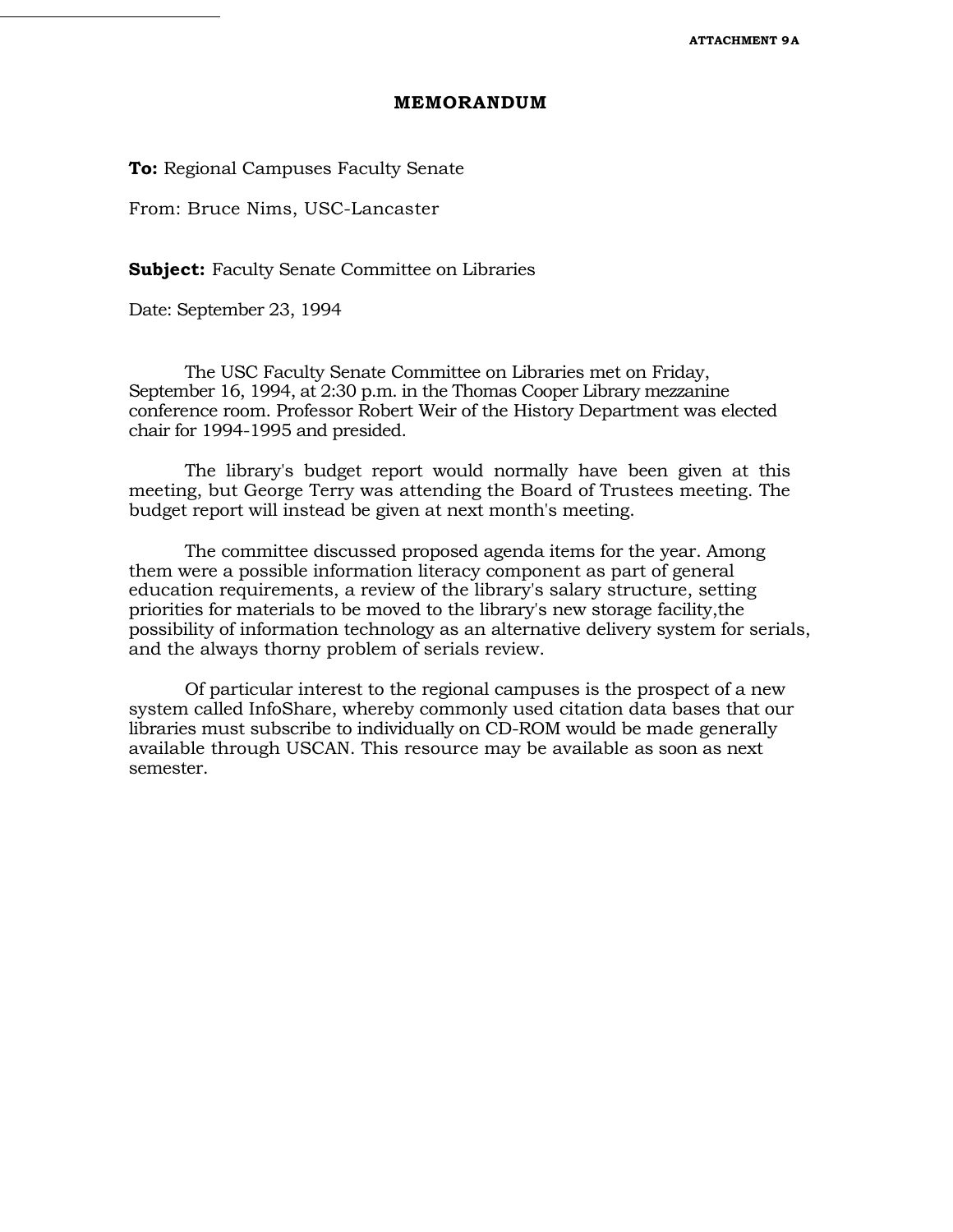### PROPOSED

The Department of English offers four different tricks within the major. The General Major assures a broad knowledge of literature and composition. The Intensive Major is tailored for those students planning to pursue graduate study In English and/or American literature. The Writing Concentration is a version of the major placing special emphasis on advanced composition. The General Major leading *to Secondary* **Education Certification guides students toward State Certification to teach** *English In* **the public schools.**

## **Basic Degree Requirements In English Language and Literature ' 1. General Education Requirements 53-62**

For a general outline of other General Education Requirements see College of Humanities and Social Sciences [certification].

### 2. **Major Requirements**

### *General Major*

| I.  | Prerequisites<br>ENGL 280, 287, 288, 289,                                                                    | 12 |
|-----|--------------------------------------------------------------------------------------------------------------|----|
| II. | <b>Major Courses</b><br>A. General Major<br>including either 380 or 381                                      | 12 |
|     |                                                                                                              | 12 |
|     | B. Intensive Major<br>Five courses chosen from among English 380-389,<br>including either 380 or 381 and 388 | 1S |
|     |                                                                                                              | 15 |
|     |                                                                                                              | 3  |
|     | C. Writing Concentration<br>including either 380 or 381 and 387                                              | 12 |
|     | and one literature course numbered 390 or above                                                              | 15 |

D. Secondary Education Certification Concentration

**a**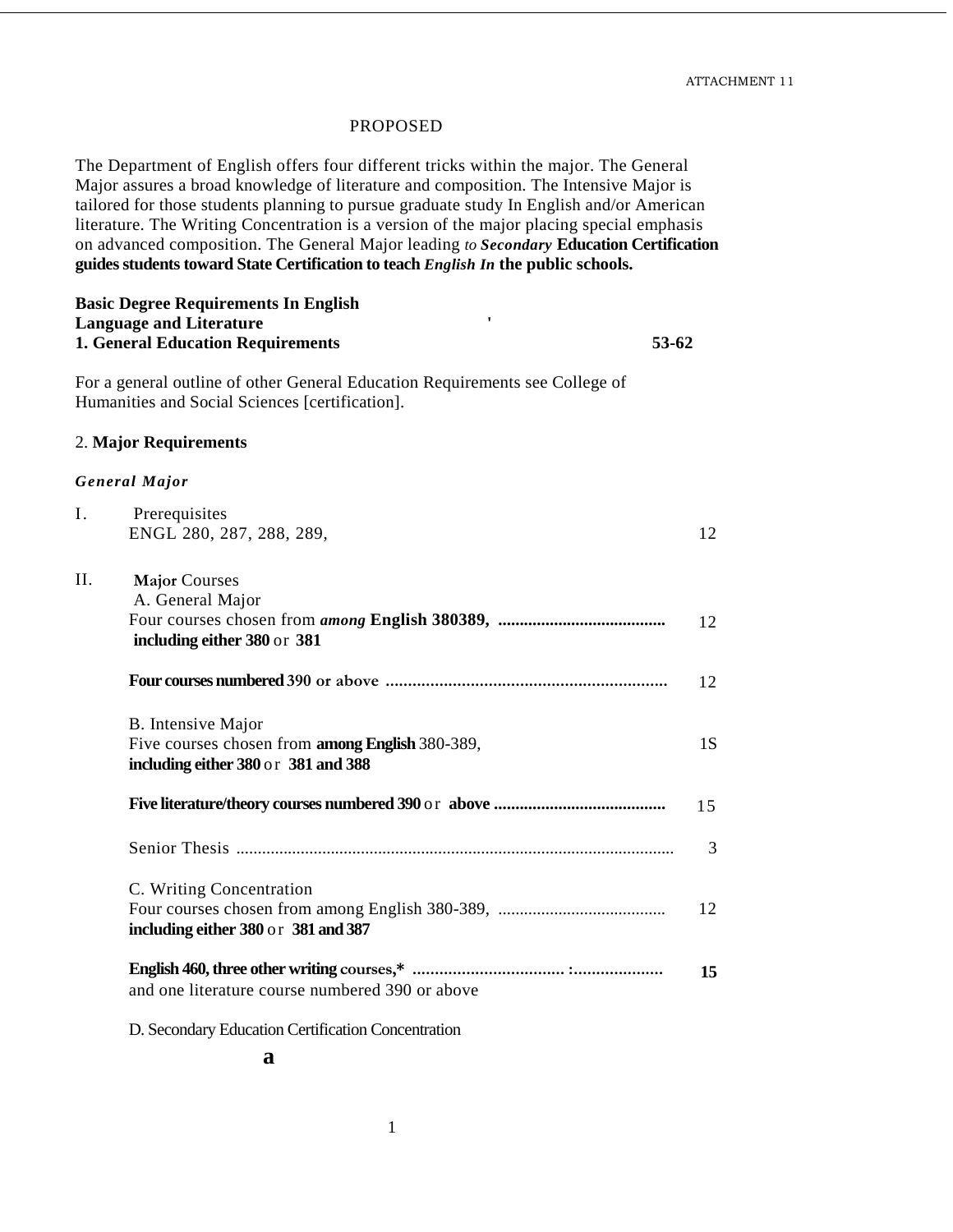Clay

*IN\* be u kea u part of Hu.twdes diwlbrwoe r.guiremwu.*

## 7btaspto¢amba .(ore 1W afro ................................................................ x136

## **Other Special Sections**

**"Special Topic" Courses. The Department of English ftcquendy offers one or more "special topic" courses under tie following numbers: •419 (Topics in English Literature), 429 (TopicsinAmeicanUteraturn).438 (StudiesinAegionalL.iterature), 439 (Selected Topics), 449 (Special Topics in Teory), and** *566 (Topics In Film).* **The subjects studied vary from term to term. Depending on the nature of the topic, students may substitute one of these courses for a major distribution requirement, with the approval of the Director of Undergraduate Studies of the Department of English.**

### **Exemptions 4s.**

One or two semesters of freshman English may be exempted on --)p4u the basis of sufficiently high scores on one of two placement examinations: (1) the Advanced Placement Test or (2) the Col

**loge Level Subject Exanination(s).**

# **Course Descriptions (ENGL) )qq ~- qS'**

**With titw approval of the student's sdvher, earn. eoaria ofrer.d throgb the Comperaerv. Ut.rsture program may be taken for E.plisb major credit. 100 Beak WMtlag. (3)AcoueminbWcw dagikifls with closely supervised** *prsetrdx in* 

- *writing the eeaunee, die paragraph. sad the diems. with* **sive review of epeWag. grsrarasr. )nauwadoa, and machaoia. May** *as be used to adsty any* Engasih *rsgwzemeat.*
- **101 Compoeooa. (3) A comas in die eomposiag proems with attend" to invendoa, arnagems n. and style, and closely supervised pucdct in ht ailing and**
- **wridag rya. 102 Compoeldon and Utaraaue. (3) (Pt": FN(A.101) A comet in the** *+rrhiag of eaPodtery lad erldCal ware wi h set is gducdon to titeeaptn* **and including a research paw.**

**Now Students must complete Eagllsh 101 and 102 (or equivalent) before taking**

#### **O '3 any**

**2 & r re**

**3 ' ( W1** 

**uoo fcev~:a coiramlesaadb;seo,icalpaiods,i3lu:nu,**

*ATTACHMENT 11, p. 2 Humanities and Social Sdmca*

**maaoing of words, and history and** *linguistic 392*

- **Nobt Students assess comple a one sopbomae aairamre comas (212.289) bef e e taking any uppue4sv.t cone... English majors mast complete two of the three aoorm floor RtMX 387, 25\$. and 3\$9 and men at taut a C In both; tiny mast yyy laumbem before ~~mat~~ beyond the too** *393 3,4*
- **With the sppovd of the D.aaea, a Veduw saw" my ~emrA! In gee**  *393*
- *QQVW* Al *the 000 lavel ad receive gtadtaa reedit by doing additions! work. 396*
- *3!B Great Hocks of.ebe Written* wend *L ( CUT 390) (3) Emupw* **mauapleca Aran antiquity to the begianiag c( the Rsaafaame. 391 Great Books of the Waiere World s . t a CLiT 391)(3) European maaerpteose foam the Reaaiwrtos to die prmmt. 393'7-4mw.ire.s"** *397 398*

**3&1 .39 cc k'.oa.Rw**  *s ,* **••,** *399*

*3 82 - 3Ec rwaj a ,,, m s s 400*

**Great**

**CW" and 260W po ay coaum of saZINUM d press of die Middle CUT ~ RwL Eple Poetry. (a C LIT 3931 (1) Selected spla float Homer ie Data.. Satire. I**  *403* **a CUT 4141 (3) Hlstaind stvvvy of msjoo forms of sidle llunatts. Cseeskal Drama. ( w CLIT 469) 0) Raprmsmavs Plays by Greek and Roman**  *404* **dramuinL Mw Ri tefEwwp eaDrama.t.CUT4731(3)C tthssomlplayrfrom die**  *405*  **Reaaisesncs to mlal9di century. Modem European Drams. (** ∎ C U T *406*  **474)(3) Coodnsatal plays theta raid-19th century to die prawn.** *407 410* European n naturalists and <sup>1</sup> symbous tu<sup>t</sup> ~ **d** a lndependent **Study. (3.9) (Prang: Consent of imaeator) Contract ap•** *411*  **, adviser and depltmteel chair is required far widen INdOW 9111114111L** *412* **Eadlth Lkmftm (3) Major works of Old and Middle Eaplish Mallow. (3) Chwcsr's works. with :pedal attention to 75e Canteebuq ="4&~wooa d**  *413 414* **made poesy and prose of the 16th** *415*  **oeotury. TM Seventeenth Csauuy. (3) Poetry ad prose of major 176-cwtuey .niters (encludlng Milton),** *416*  **RUM Drama ro 166L (3) Drama in Eagla"d. from ire Middle ASH to the Reno ration (excludiag Shakespesw). Shakespeera's Trspdlt. (3) Sbakespaev's Comedies and Hstorla. (3)** *419*  **Milton. (3) Milton's works, with special Mention to Paradise Lost. 60 The Retorattoe and Eighteenth Century. (3) Poetry and prose from to the** *420* **1 8th at(n~uy.** *421* **rti id Lt,of1,, e tne SIM Romantic Period. Vktorlaa Literature. (3) Pony and prose from the**  422 **1330s to ire end of the century. Mod are Lndtdr Uterature. (3) Poetry ad prose of the 20th oratory. English Drama Siam 1660. (3) M jjordw"dsu from the Restoration to die pmem.** 423 **TheNove1L(3)Aat dyotdrsnovelhvmthebeginninpth**  424 **wahar The English Novel M (3) A study oldie Doves from Walter Scott into the 20th**  *425E*  **oanury. Topics In English Uteratur . (3) satsnsive study of selected topics. May be repeated for credit cadet a different suffix, American Immature to 1130. (3) Oak" Revolutionary and** *easy 436* **Romantic poesy acid prose. true 11)704160. (3) Poetry and penm of the Attention Amedow Uieramre 1160.19IfR(3)PoeryaedproesfromtbeClvil War to the early** 

#### **modes see.**

| 6 | -iftatm3f.-Oeeev<br>fag the mitre of to two.                                                | +~ ois •~~ | hiaarksl periods.saUaoau~ |     |                      | Reprseaatadve plays from die 11th many sothe petrsenr.                                              | Modern American L\$tarabsee. (3) Pasty and proeeottits 20th oeonny, Aseerleae Drama. (3)<br>. The American |
|---|---------------------------------------------------------------------------------------------|------------|---------------------------|-----|----------------------|-----------------------------------------------------------------------------------------------------|------------------------------------------------------------------------------------------------------------|
|   | P 389, Anwins I rs (3) Sm rcy of America ataames major authors,                             |            |                           |     | seamy to World War L | Novel to 1914.01 Rsprsuatative novels from the 11th                                                 |                                                                                                            |
|   | 13 English Utemem L (3) Drift poesy, drama, and prose floss Beowulf to the It tit<br>camwy. |            |                           | 431 | du preaeDt.          | TsAmerInnNovd\$4ialf14.(3)Repre<br>Amsrican Powy. (3) Repr ssneadve web from do 17th con ug io tit. | vaovslafrom19i4to                                                                                          |
|   | L 289 English Uteoeere fl. (3) BRodt poesy, drama, sad prose Atom will the OM7 to           |            |                           | 432 | 4t7                  |                                                                                                     | "w of Sowheru truces.                                                                                      |
|   | ire pnaeac<br>292 Vewbusay and Lsaguap. (3) Native and borrowed sources of the English      |            |                           | 435 | 9 428<br>m. wrkaa.   |                                                                                                     | vsworbof8lsdcAmaf                                                                                          |
|   | vocabulary. with anemia. to Impose Mationsbips. Chaog" In to P a                            |            | ad                        |     |                      | 429 Topta In American Lierature (3) Inteasive                                                       | $5 - 12$                                                                                                   |

 $30.7$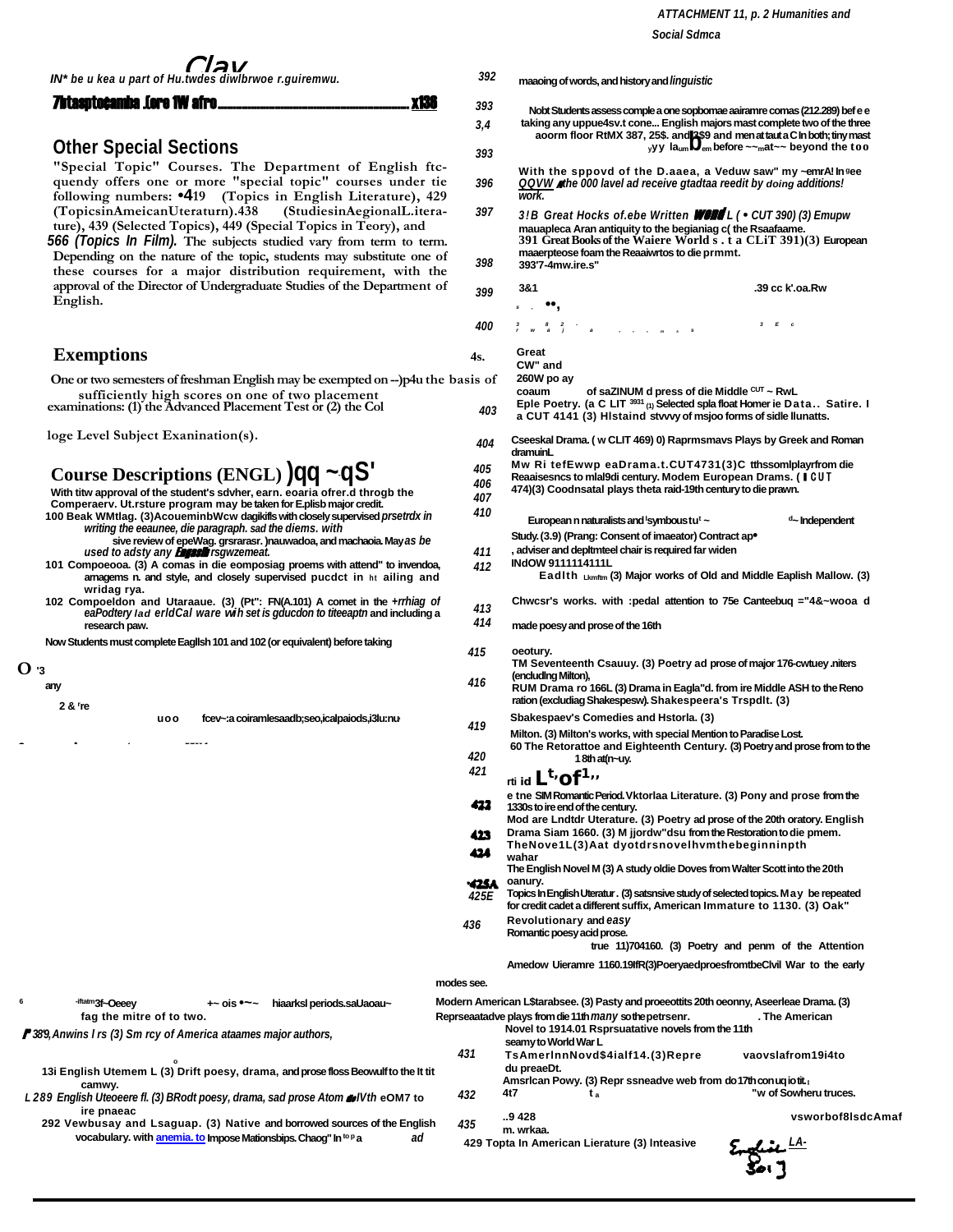**study of selected Apia. May be repeated for audit under a d fib ant tut Csdidnn's Uteratsr s. (3) Radial sod evalasdng npwsartadvs waft approprata for the alpwt-y ached 4494. Adelsec at..heatar\*.(3)Reedingsadewsuadngrepressntadwworkr sppropdam for du adokaaatt testier,**

**in .prey a<dts:batetorysediu oeiad** *UOPL*

*teen 329 387 ,J'{L. -kr 'Rite-t~'rc.. p,,e~ 3 w, - a Lri Fe.*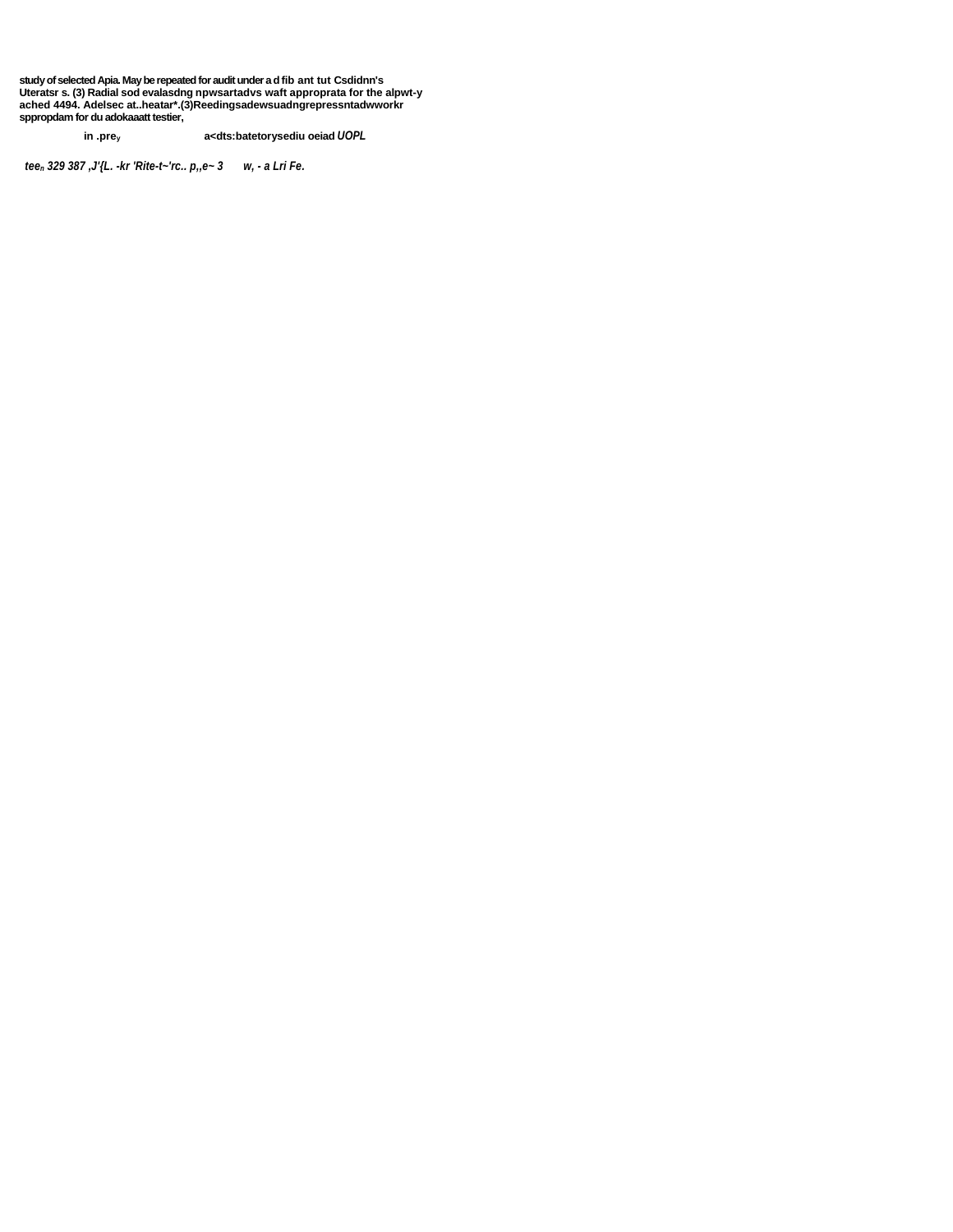**ATTACHMENT 11, p. 3**

#### **NEW COURSES**

*ENGL* **280: Introduction to Literary and Language Studio**

**introduction to techniques of close-reading, to the analysis of literary teats, and to the theoretical approaches that give rise to these methods.**

*ENGL* **2831 Themes In British Writing**

**Reading a variety of British texts that exemplify persistent themes of British culture.**

#### *ENGL* **285: Themes in American** *Writing*

**Reading a variety** *of* **American texts that exemplify persistent themes of American culture.**

#### **ENGL 380: Epic to Romance**

**Comprehensive exploration of pre-Renaissance literary culture using texts representative of the evolution of dominant literary forms.**

#### **ENGL 381: The Renaissahce**

**Cultural and historical aspects of the Renaissance, explored through representative texts.**

## **ENGL 382: The Enlightenment**

**Cultural and historical aspects of the Enlightenment, explored through representative texts.**

## **ENGL 383: Romanticism**

*Cultural* **and historical aspects of Romanticism, explored through representative texts.**

#### *ENGL 381:* **Realism**

**Cultural and historical aspects of Realism, explored through representative texts.**

#### **ENGL 385; Modernism**

**Cultural and historical aspects of Modernism, explored through representative texts.**

#### **ENGL 386; Postmodernism**

**Cultural and historical aspects of Postmodernism, explored through representative texts.**

#### **ENCL 387: Introduction to Rhetoric**

Theories of human communication useful for understanding and informing the everyday work of speakers and writer. Emphasis *on* intensive **analysis and writing.**

#### ENGL 388: H istory **of Literary Criticism and Theory**

**Representative** theoreis of **literature from Plato through the 20th century.**

#### ENCL 389: The **English Language (wLING 3011**

**Introduction to the field of Linguistics with an emphasis on English. Covers the English sound system, word structure, and grammar. Explores history of English, American dialects, social registers, and style.**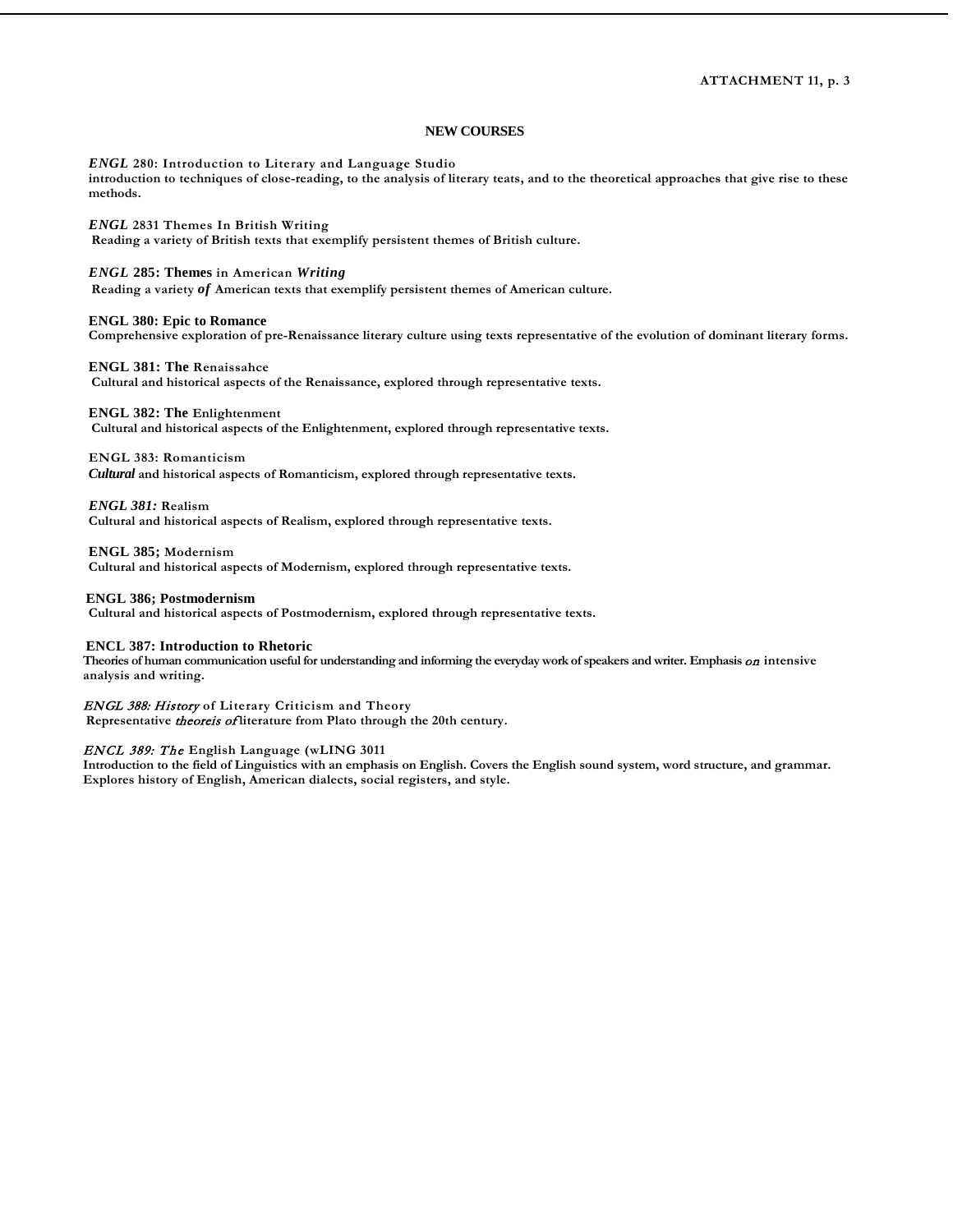## **Report to the Regional Campuses Faculty Senate on**

USC Faculty Welfare Committee September 15, 1994

The committee was convened by the Chair at 3:00 PM. There was discussion as to who should chair the Faculty Wellness/PE Center Operations subcommittee and who wanted to serve on that committee. The decision was made to ask Professor Harriet Williams to serve as subcommittee chair as she had the most knowledge regarding the operation of these two programs.

Professor Wedlock discussed the state of negotiations regarding summer stipends for faculty. The proposal has been made to increase them from 15% to 22%, which seems to be the norm for other major universities throughout the southeast. The obstacle to this proposal seems to be that over 400 faculty have contractual rights to summer employment by virtue of their pre-1974 contracts. Some members of the committee question whether this figure is current in light of the early retirement of some faculty members since the data were gathered. Other questions were raised regarding the accuracy of these figures and whether it would be realistic to assume that all these faculty would then want to teach during the summer, thus overburdening the financial resources. The subcommittee chair will attempt to get specific information from personnel and administration.

Professor Strobel reported on the status of the study on salary compression and inequities undertaken by a separate task force. A formal report is to come out in late October. The subcommittee will look at possible procedural and systemic issues which might help to avoid these situations in the future rather than just fixing the problem.

A general discussion regarding faculty parking was undertaken There were no clear charges derived for this subcommittee from the discussion.

The. Sexual Harassment Guidelines have been disseminated to the Regional Campuses for consideration less the clause regarding consensual relations. Their vote will take place on September 23rd. This clause passed by **the Faculty Senate is being reviewed somewhere in the university system, perhaps, in Legal.** The subcommittee will attempt to track it down. This clause will also be submitted to the campuses at some future date.

The Sexual Orientation subcommittee reports that the sexual orientation amendment to the non-discrimination clause of the policies and procedures manual approved by the Faculty Senate has not come up for approval by **the Board of Trustees and is not on the agenda** for September.

The Committee will meet at 3:00 PM, October **6,** 1994, at the Faculty House.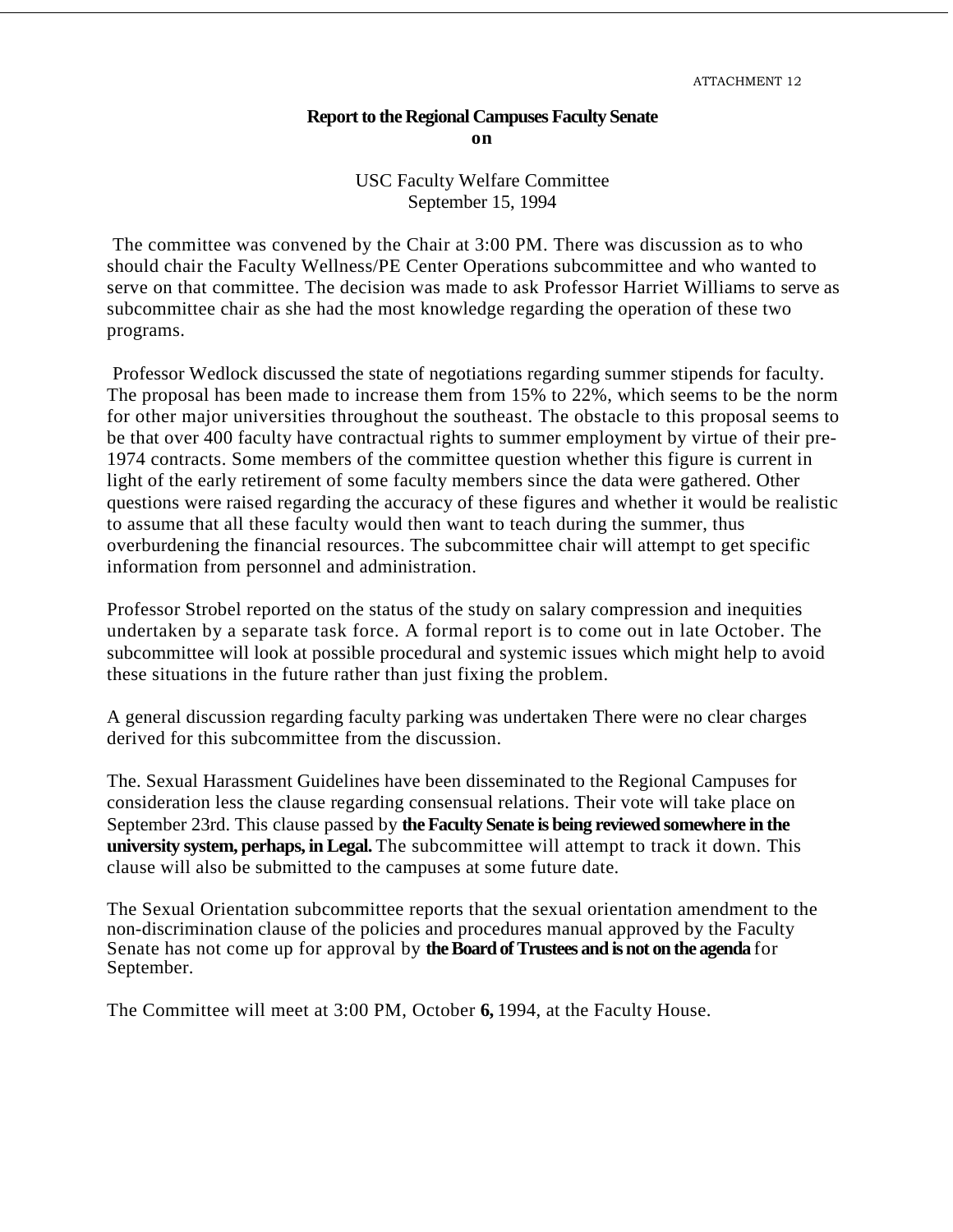| TO:   | REGIONAL CAMPUSES FACULTY SENATE                                            |
|-------|-----------------------------------------------------------------------------|
| FROM: | DEBORAH B. CURETON                                                          |
| RF :  | THE ACADEMIC AFFAIRS AND FACULTY LIAISON COMMITTEE USC<br>BOARD OF TRUSTEES |
| DATE: | SEPT. 23, 1994                                                              |

The Academic Affairs and Faculty Liaison Committee of the USC Board of Trustees met June 14,and August 12, 1994. On June 14, the committee began in open session. Members heard views on the possible reorganization of the College of Criminal Justice from faculty, student, and public representatives. Provost Moeser recommended that the board conduct internal and external studies on the future of the college. Dr. George Reeves was asked to chair the self-evaluation of the college, and three outside experts would be obtained to conduct the external evaluation.

The August 12th meeting went into executive session immediately after opening and dealt with personnel matters. In open session, the members received information on the status of the Board of Trustees Carolina Professorship and a comprehensive report on the array of degrees and services offered by the College of Education,including enrollments on regional campuses. No action was taken on that report.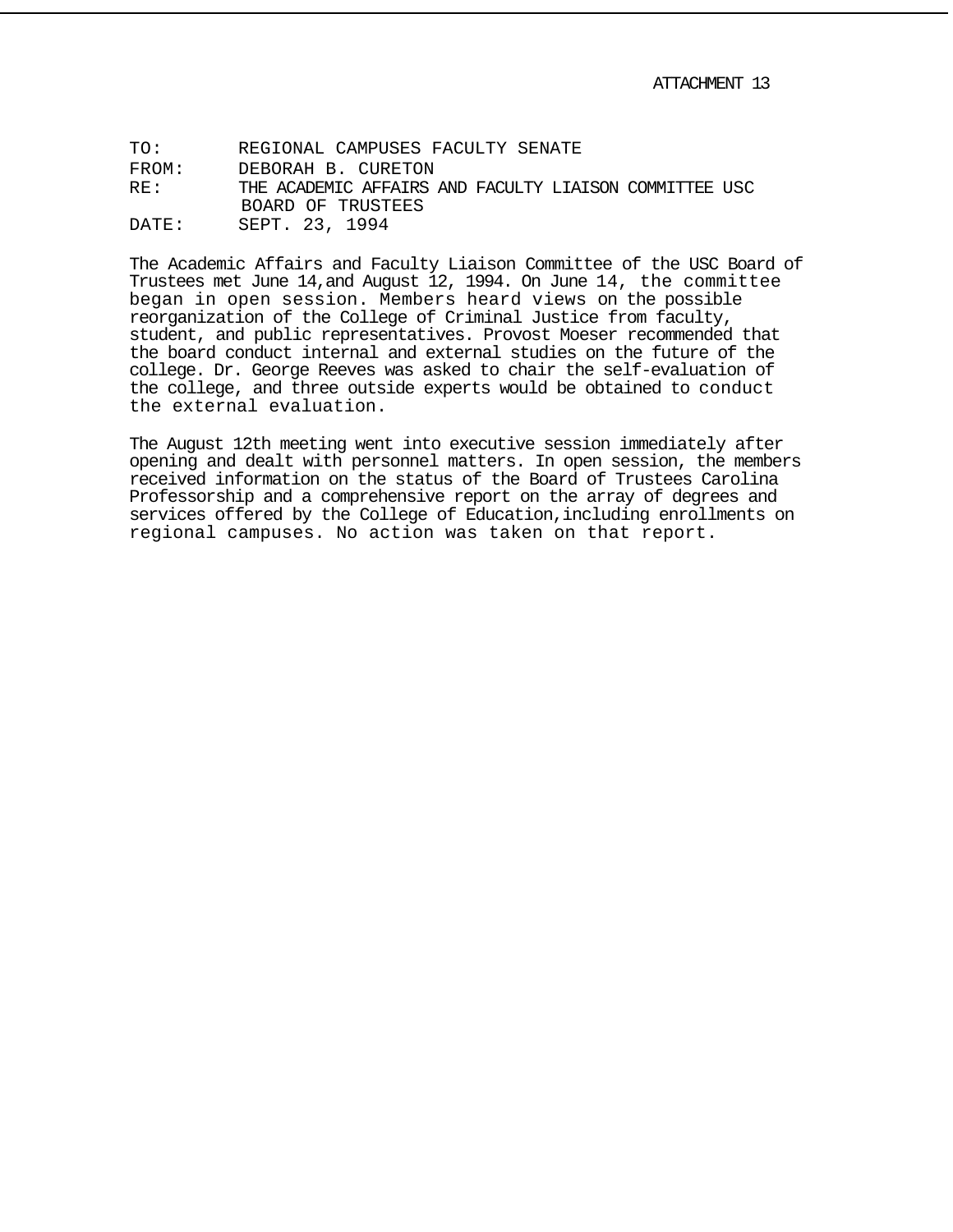### **COLLEGE OF EDUCATION University of South Carolina Columbia**

Enrollment Categories (1993-94)

|       | $1\cdot$ Professional Education Unit $6$ Ce% $GS$<br>In collaboration with five other colleges, the COE serves<br>68 different programs in the preparation of professional<br>$/ \sim$<br>educators. to ek.e.L, a-,, C                                                         |
|-------|--------------------------------------------------------------------------------------------------------------------------------------------------------------------------------------------------------------------------------------------------------------------------------|
| $2$ . | IIndergraduate Degree Programs<br>Although the COE collaborates with programs which prepare<br>Art and Music teachers, the only undergraduate program<br>housed in the COE is one in Physical Education.                                                                       |
| $3$ . | Extended Baccalaureate Programs<br>The COE offers undergraduate coursework to<br>enable<br>students to become certified in approximately 4 1/2 years<br>in:<br>Early Childhood Education<br>$191.86 - 1$<br>Elementary Education<br>Secondary Education                        |
| 4.    | Graduate - Certified Teachers. Any certified teacher is                                                                                                                                                                                                                        |
|       | eligible to enroll in 12 hours of study.                                                                                                                                                                                                                                       |
| 5.    | Graduate - Masters Level                                                                                                                                                                                                                                                       |
|       | Through the COE, the following are offered:<br>MAT - Master of Arts in Teaching - init ' al teacher<br>preparation<br>$K-12$ : a 5,t ccsLd. $\cup$ ,tol.                                                                                                                       |
|       | MEd - Master of Education and MA - Master of Arts.<br>Some<br>programs are offered for previously certified teachers in the areas<br>listed above.<br>Others are_ designed_ for initial<br>$h^{\wedge\vee\circ}\sim'$<br>preparation in: $W_{\text{adv}}$<br><b>Counseling</b> |

Community and Occupational Programs in Education

in: Early  $\overline{\text{hi}}$  ood Elementary Secondary

e

l E uc t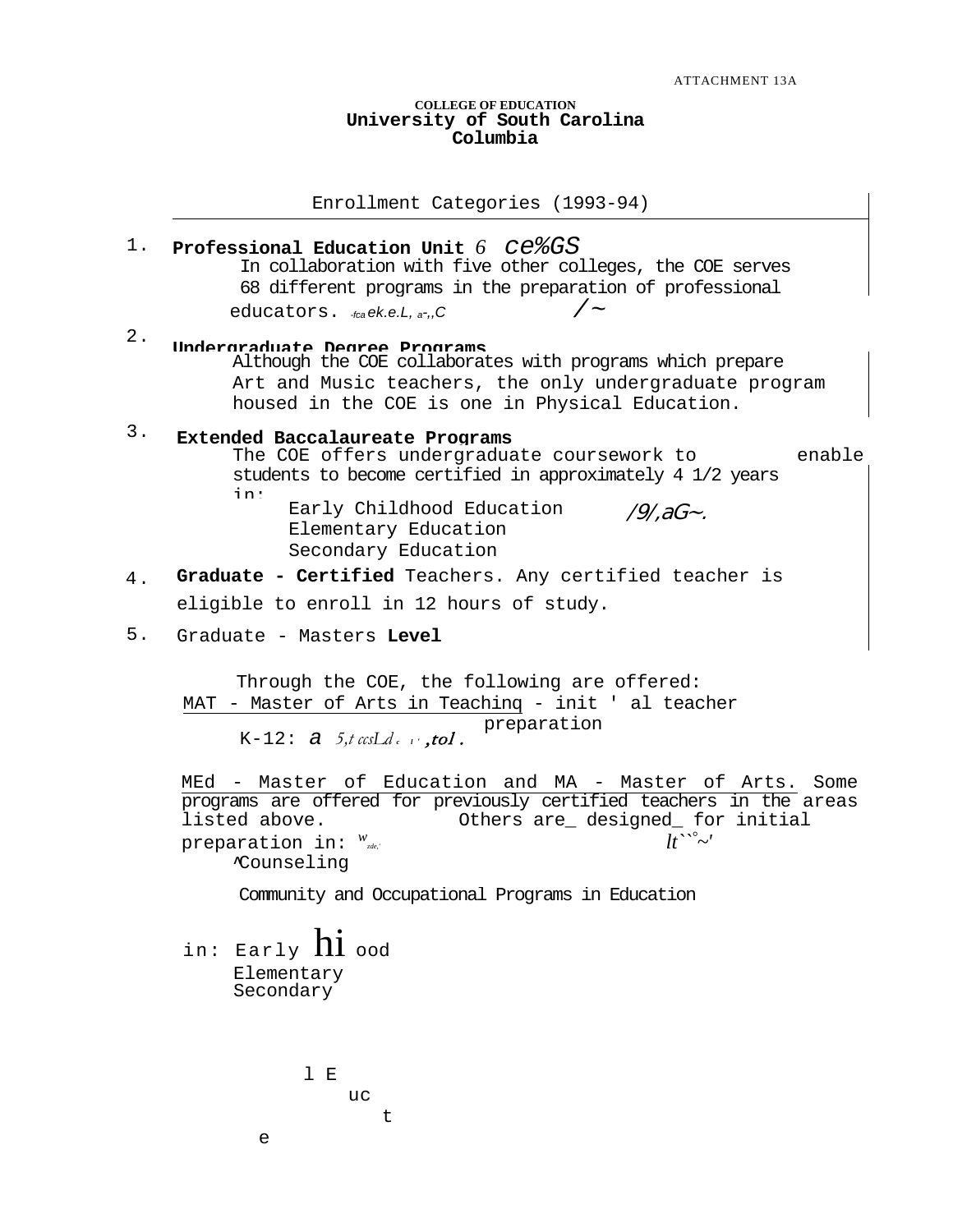$\ket{\psi}$ 

A

## Higher Education

IMA - InterdisciDlinarv -Master of Arts. For previously certified teachers who wish to complete a collaborative program designed by professors in education and a field of specialization (e.g., science)

- 6. Graduate **Educational Specialist.** Designed for students who wish to pursue study beyond the masters level.
- 7. **Graduate - EdD and** PhD. Both advanced degrees are offered in various areas in professional education.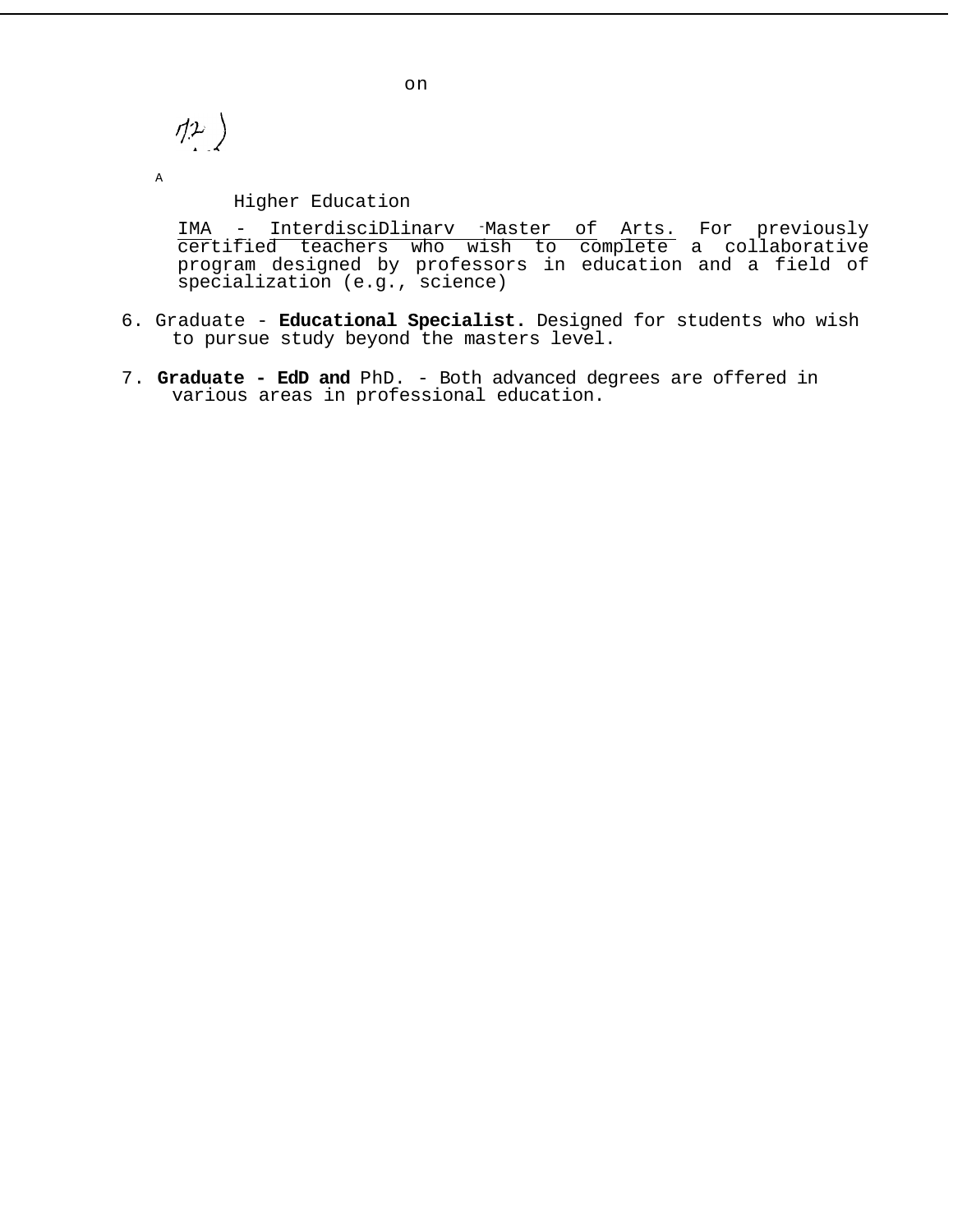## **College of Education University of South Carolina**

## **Enrollments By Program Columbia Campus, Regional Campuses and Distance Education**

## **Department of Educational Policies and Leadership**

|                                                   | 1990-91 | 1993-94 |
|---------------------------------------------------|---------|---------|
|                                                   |         |         |
| <b>Educational Policies and Leadership (EDLP)</b> | 2,849   | 3,117   |

## **Department of Educational Psychology**

|                                        | 1990-91 | 1993-94 |
|----------------------------------------|---------|---------|
|                                        |         |         |
| <b>Counselor Education (EDCE)</b>      | 1,347   | 1,480   |
| <b>Special Education (EDEX)</b>        | 734     | 886     |
| <b>Educational Foundations (EDFN)</b>  | 417     | 285     |
| <b>Media Arts (EDMA)</b>               | 37      | 67      |
| <b>Educational Psychology (EDPY)</b>   | 755     | 813     |
| <b>Rehabilitation (EDRH)</b>           | 165     | 204     |
| <b>Research and Measurement (EDRM)</b> | 837     | 690     |
|                                        | 4,292   | 4,425   |

## **Department of Instruction and Teacher Education**

|                                                   | -1990-91                                | 1993-94 |
|---------------------------------------------------|-----------------------------------------|---------|
| <b>Community and Occupational Programs (EDCO)</b> | 222                                     | 456     |
| <b>Early Childhood (EDEC)</b>                     | 1 197                                   | 1.850   |
| <b>Elementary (EDEL)</b>                          | 2,096                                   | 2,749   |
| <b>Reading (EDRD)</b>                             | 680                                     | 929     |
| <b>Secondary (EDSE)</b>                           | 700                                     | 1,492   |
| <b>Teacher Education (EDTE)</b>                   | 1720                                    | 1.331   |
|                                                   | 6,615                                   | 8,807   |
|                                                   | <b>Department of Physical Education</b> |         |
|                                                   | 1990-91                                 | 1993-94 |
| <b>Physical Education (PEDU)</b>                  | Not in college                          | 2,248   |

## **College-Wide Enrollments**

# **990-91 1**

| <b>Education (EDUC)</b> | 3,305 | 1,169 |
|-------------------------|-------|-------|
|                         |       |       |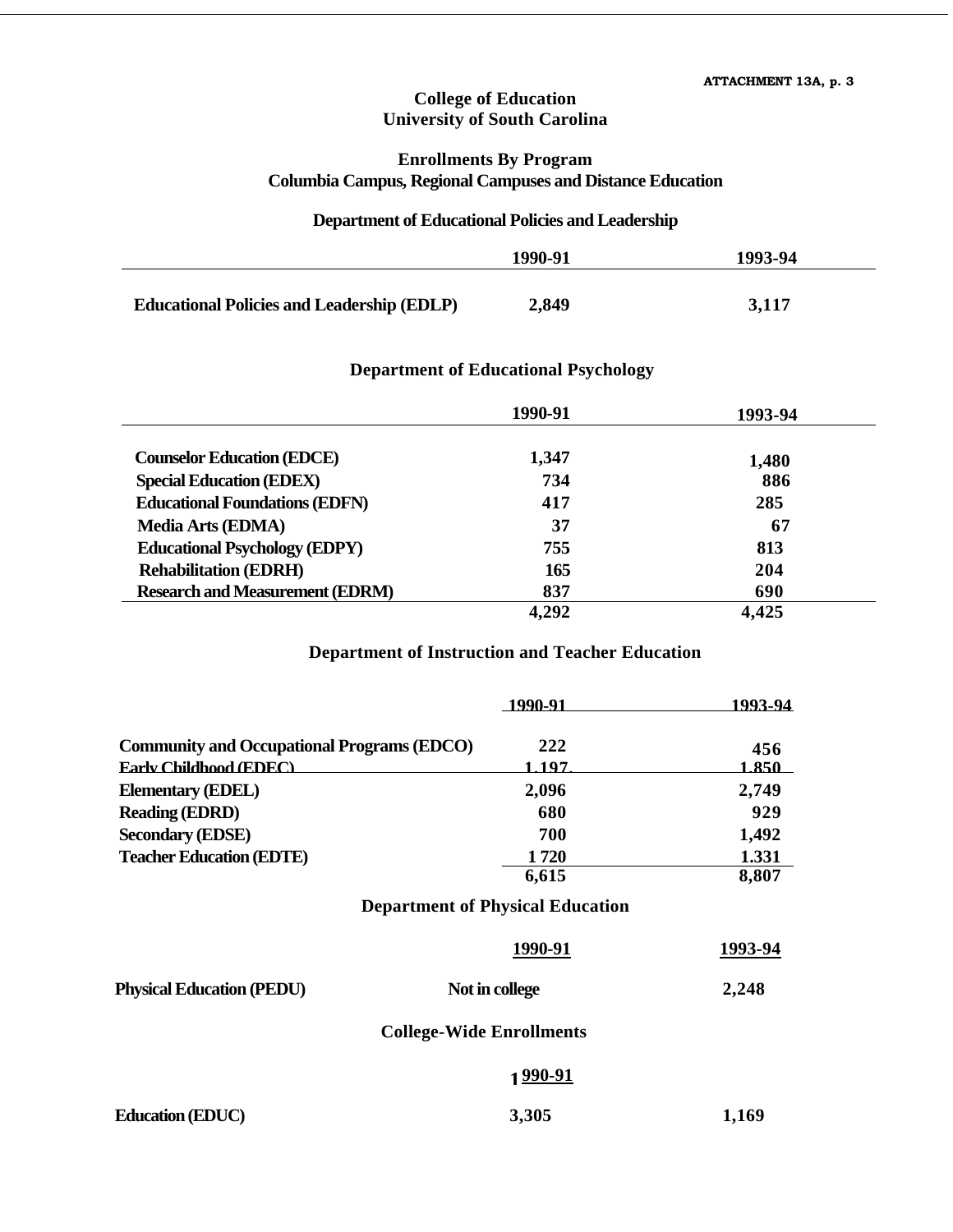**COLLEGE GRAND TOTAL 17,061 19,766**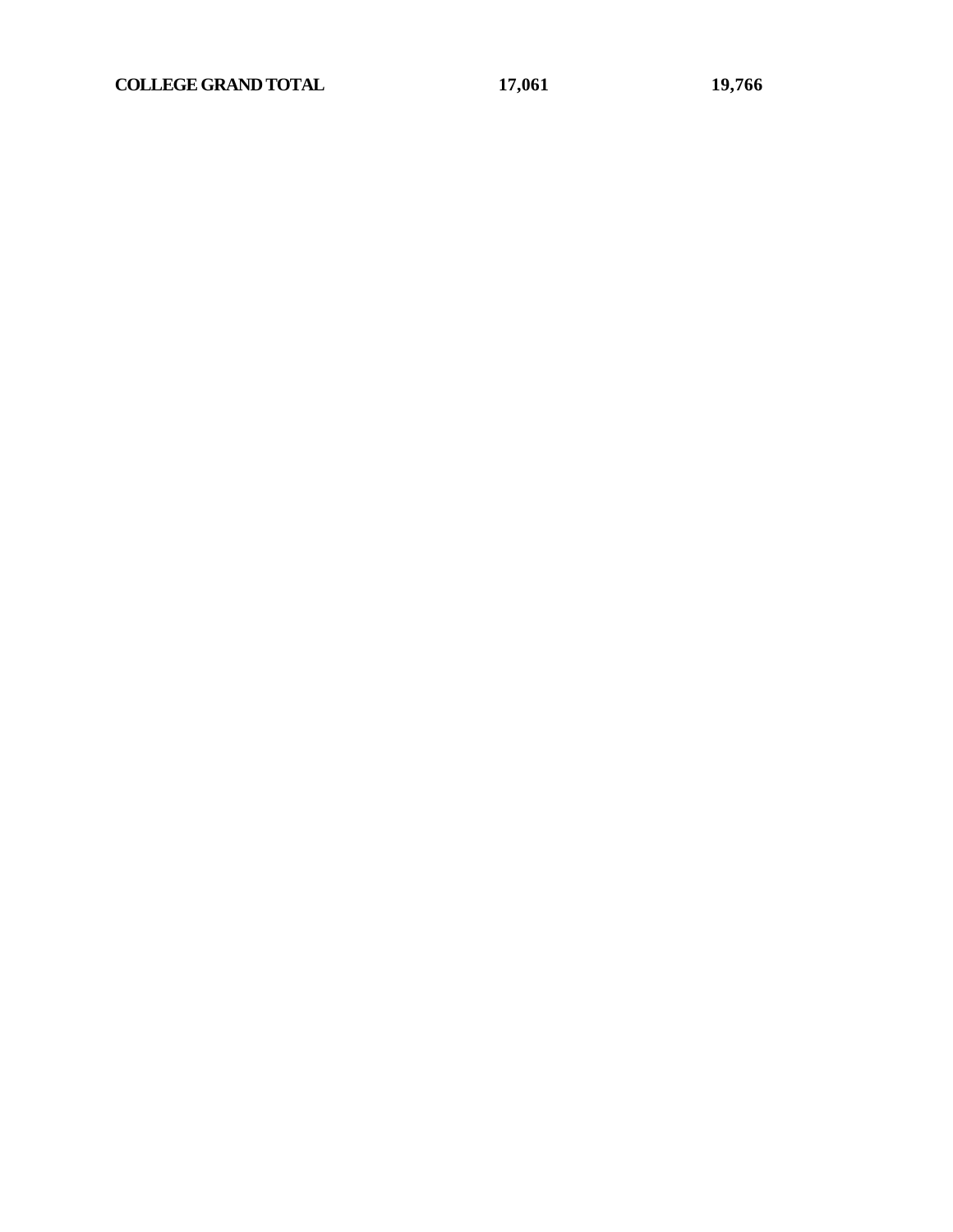# **College of Education University of South Carolina**

## **Enrollments By Program Columbia Campus**

## **Department of Educational Policies and Leadership**

|                                            | 1990-91 | 9193-94 |
|--------------------------------------------|---------|---------|
| Educational Policies and Leadership (EDLP) | 1.774   | 1,697   |

# **Department of Educational Psychology**

|                                        | 1990-91 | 1993-94 |
|----------------------------------------|---------|---------|
|                                        |         |         |
| <b>Counselor Education (EDCE)</b>      | 815     | 651     |
| Special Education (EDEX)               | 427     | 687     |
| <b>Educational Foundations (EDFN)-</b> | 309     | 227     |
| Media Arts (EDMA)                      | 20      | 16      |
| Educational Psychology (EDPY)          | 483     | 444     |
| Rehabilitation (EDRH)                  | 165     | 204     |
| Research and Measurement (EDRM)        | 569     | 573     |
|                                        | 2,788   | 2,802   |

# **Department of Instruction and Teacher Education**

|                                            | 1990-91                                 | <u> 1993-94</u> |
|--------------------------------------------|-----------------------------------------|-----------------|
| Community and Occupational Programs (EDCO) | 117                                     | 185             |
| Early Childhood (EDEC)                     | 672                                     | 849             |
| Elementary (EDEL)                          | 1,191                                   | 1,288           |
| Reading (EDRD)                             | 544                                     | 666             |
| Secondary (EDSE)                           | 652                                     | 774             |
| <b>Teacher Education (EDTE)</b>            | 39                                      | 195             |
|                                            | 3,215                                   | 3,957           |
|                                            | <b>Department of Physical Education</b> |                 |
|                                            | 1990-91                                 | 1993-94         |
| Physical Education (PEDU)                  | Not in college.                         | 2,248           |
|                                            | <b>College-Wide Enrollments</b>         |                 |
|                                            | 1990-91                                 | <u>1993-94</u>  |
| Education (EDUC)                           | 1,409                                   | 1,169           |
| <b>COLLEGE GRAND TOTAL</b>                 | 9,186                                   | 11,873          |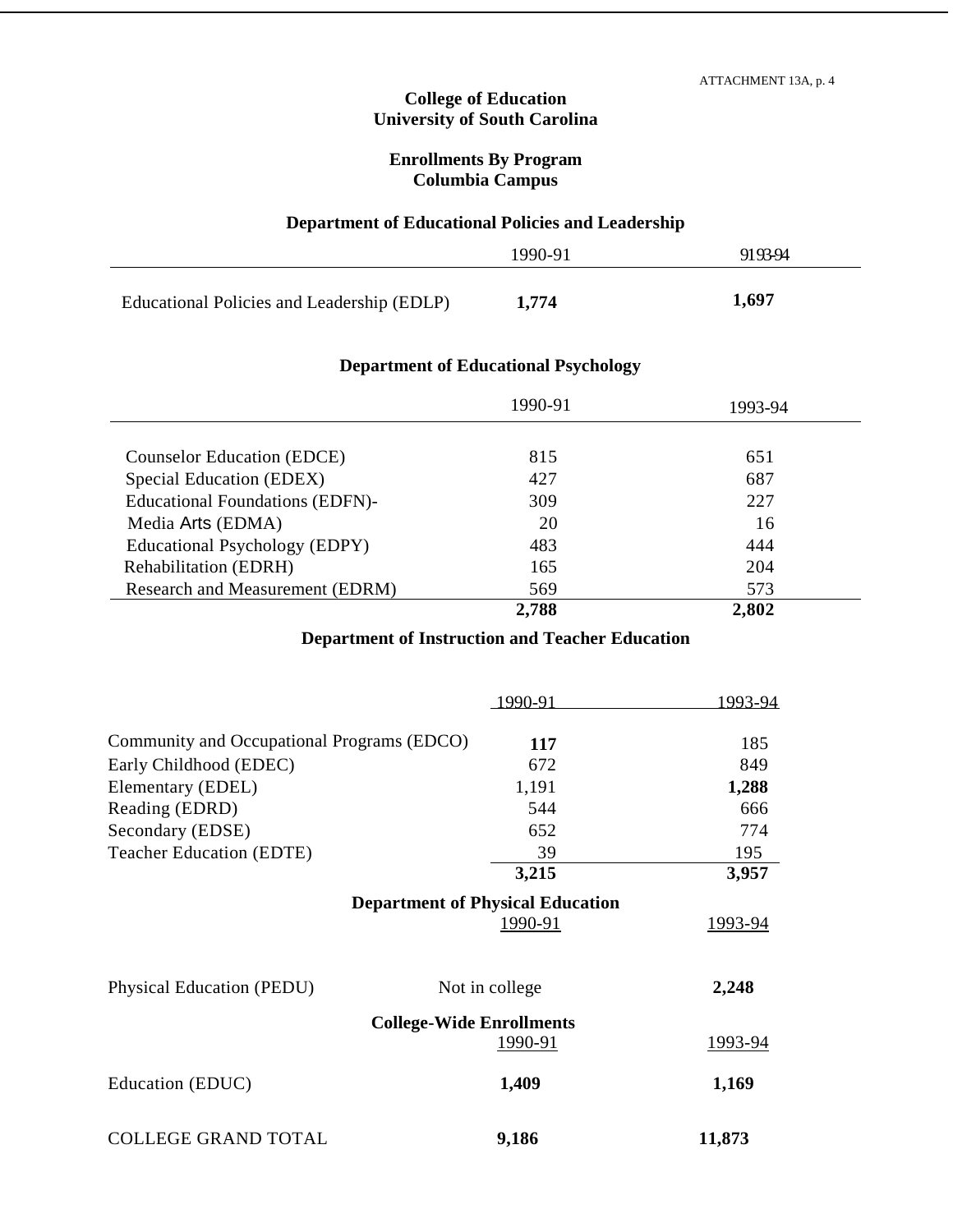## **College of Education University of South Carolina**

# **Regional Campus Enrollments (1993-94) College of Education and Other USC Academic Units**

|              | Fall. 1993        |                  | Spring .1994      |                  | Summer I and II, 1994 |                  | Total             |                |
|--------------|-------------------|------------------|-------------------|------------------|-----------------------|------------------|-------------------|----------------|
|              | <b>College</b> of | <b>Other</b>     | <b>College</b> of | <b>Other</b>     | <b>College</b> of     | <b>Other</b>     | <b>College</b> of | <b>Total</b>   |
|              | Education         | USC ,;elf        | Education         | <b>USC</b>       | Education             | <b>USC</b>       | Education,        | Other USC      |
| Aiken        | 186               | $1 W^-$<br>25    | 236               | 151              | 226                   | 80               | 648               | 256            |
| Beaufort     | 157               | 69               | 161               | 11               | 102                   | $\boldsymbol{0}$ | 420               | 80             |
| Coastal      | 158               | $8\,$            | 115               | 19               | 138                   | $\boldsymbol{0}$ | 411               | 27             |
| Lancaster    | 379               | $\boldsymbol{0}$ | 322               | $\mathbf{0}$     | 358                   | 21               | 1,059             | 21             |
| Metro        | 203               | $\boldsymbol{0}$ | 581               | 69               | 794                   | 170              | 1,578             | 239            |
| Salkehatchie | 118               | 26               | 260               | 86               | 67                    | $\boldsymbol{0}$ | 445               | 112            |
| Spartanburg  | 639               | 65               | 496               | 130              | 692                   | 80               | 1,827             | 275            |
| Sumter       | 245               | 24               | 272               | 49               | 245                   | 5                | 762               | 78             |
| <b>Union</b> | 54                |                  | 67                | $\boldsymbol{0}$ | 71                    | $\boldsymbol{0}$ | 192               | $\overline{0}$ |
| <b>TOTAL</b> | 2,139             | 217              | 2,510             | 515              | 2,693                 | 356              | 7,342             | 1,088          |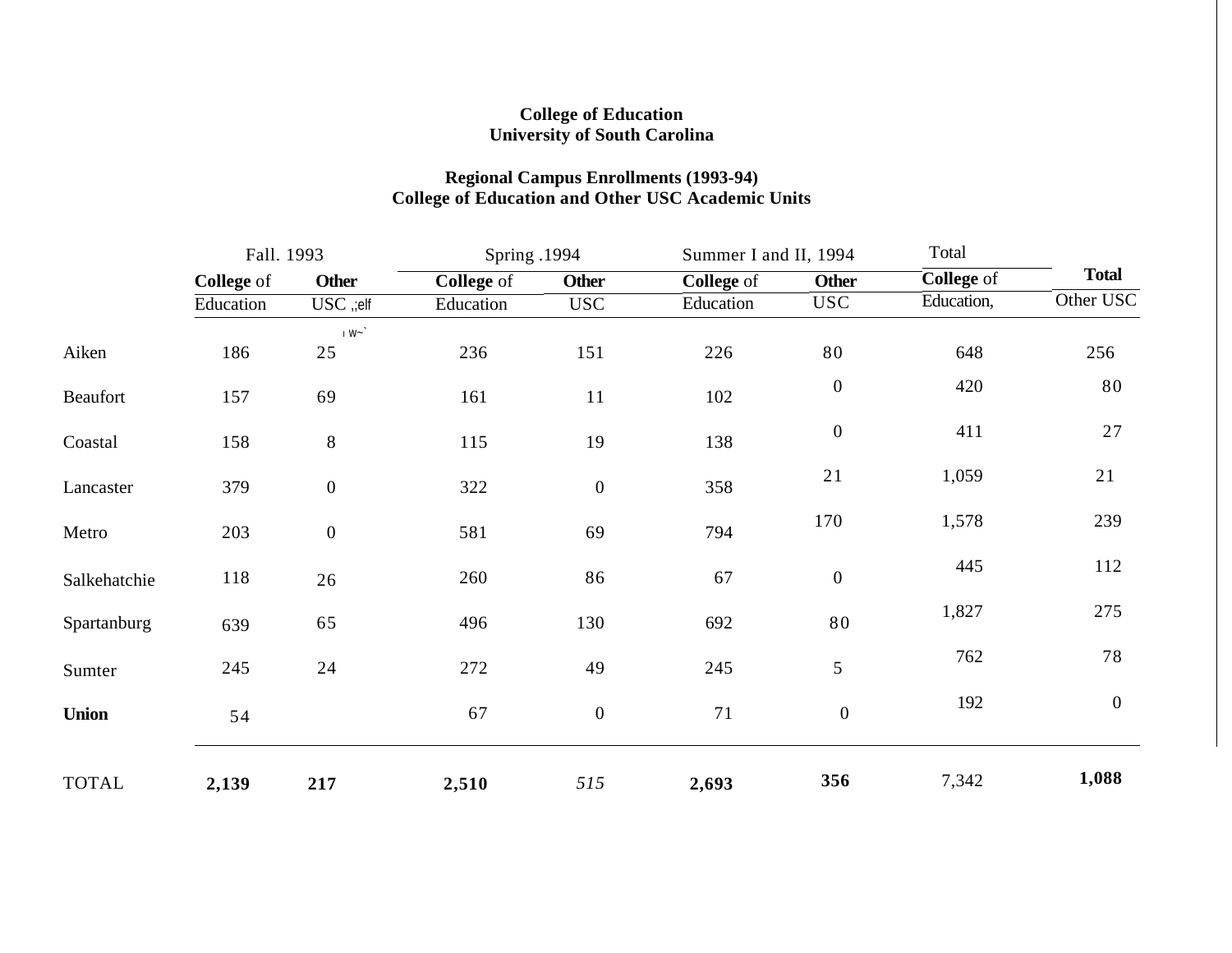### **COLLEGE OF EDUCATION Admissions and Certifications by Categories 1993-94** (Fall '93, Spring '94, Summer '94)

93-94 Four Year Total (est.) 1. **UNDERGRADUATE DEGREE PROGRAMS** A. P.E. - Students Admitted 151 B. Recommended for Certification - P.E. 7 41 Music 10 71<br>
Art 11 28 Art 11 28 2. **UNDERGRADUATE - EXTENDED BACCAULAUREATE PROGRAMS** A. Admitted to Professional Program 260 200 1000 (60 hours) B. Recommended for Certification (includes Aug. '93 data) 173 532 3. GRADUATE - MAT A. Admitted to Professional Program 109 310 B. Recommended for Certification 105 105 288 4. GRADUATE - ADVANCED PROGRAMS (Includes Administration, Counseling, Reading, Speech, Library) Recommended for certification 125 512

5. **GRADUATE - CERTIFICATION ONLY - 7,783**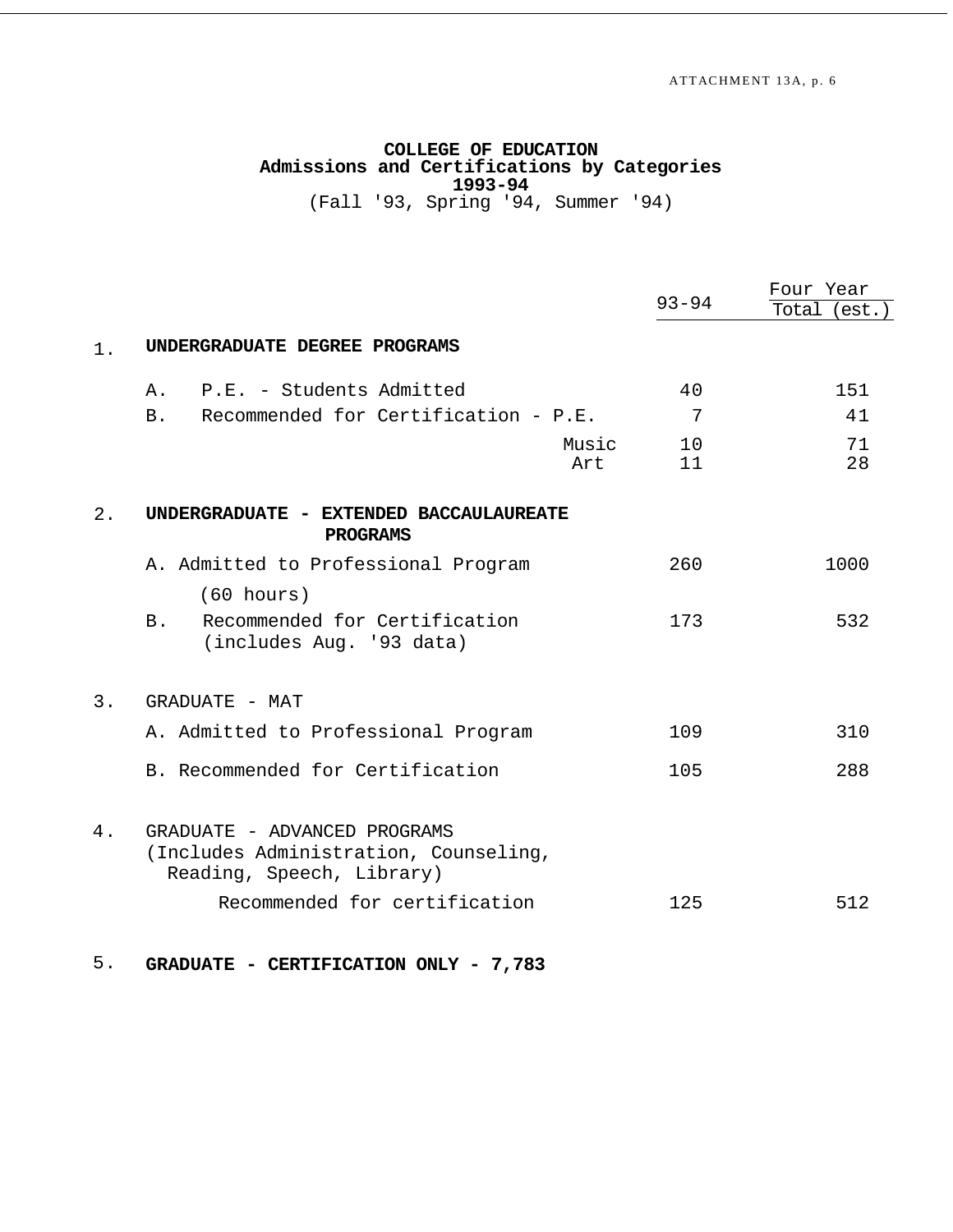6. **NON-DEGREE, PROBATIONARY HOURS ASSIGNED - 2385**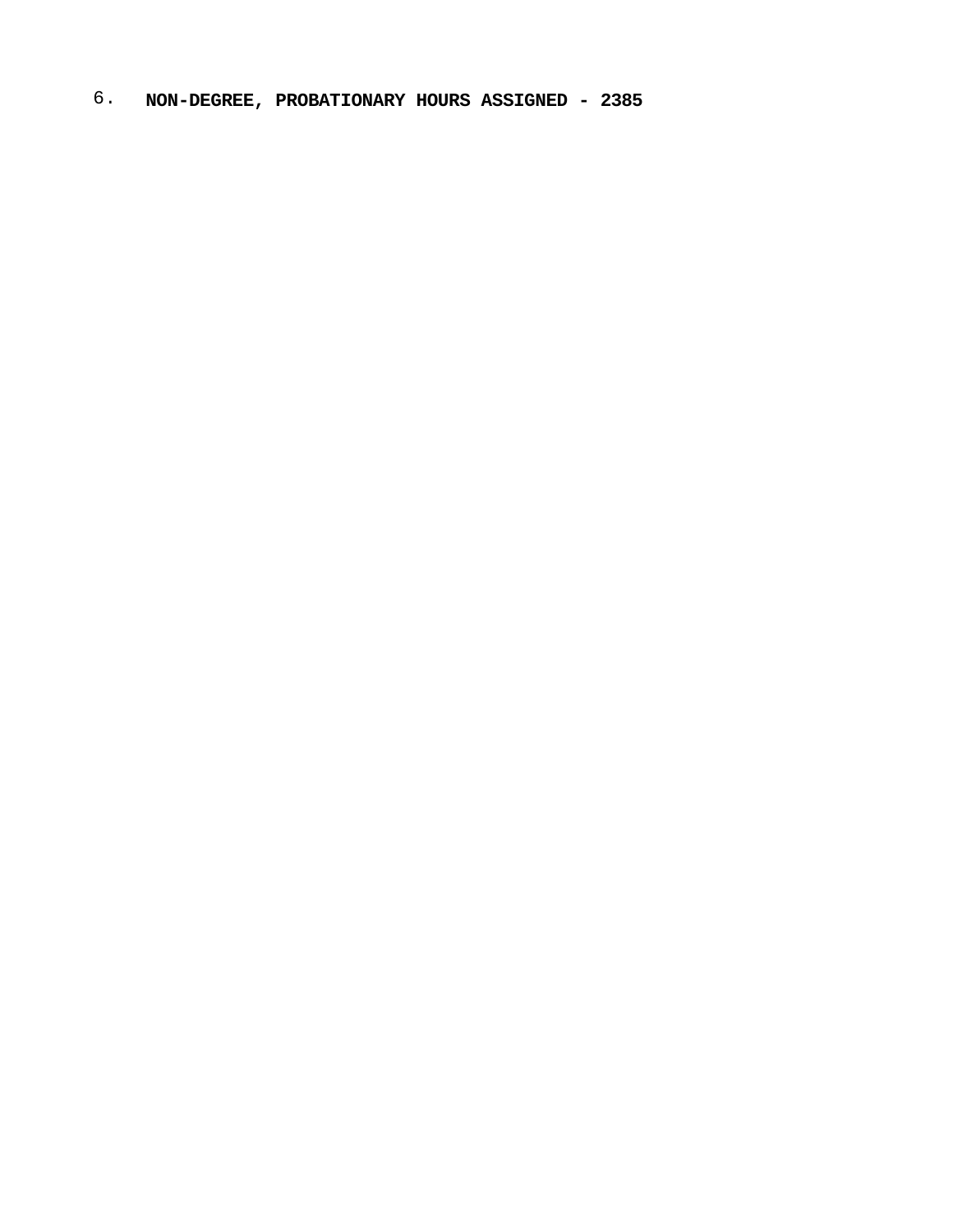# **MA** MEd EdS EdD PhD

ATTACHMENT 13A, p. 7

### GRADUATES **BY** PROGRAM **Summer 1993, Fall 1993, Spring 1994**

| Early Childhood Education         |              | 92           |    |              |    |
|-----------------------------------|--------------|--------------|----|--------------|----|
| Elementary Education              |              | 44           |    |              | 17 |
| Instructional Media               |              |              |    |              |    |
| Reading                           |              | 11           |    |              | 6  |
| Elementary School Counseling      |              | 25           |    |              |    |
| Secondary School Counseling       |              | 26           |    |              |    |
| Student Personnel Services        | $\mathbf{1}$ | 57           |    | $\mathbf{1}$ |    |
| Rehabilitation Counseling         |              | 28           | 3  |              |    |
| Secondary Education               | $\mathbf{1}$ | 34           |    |              | 5  |
| Community & Occupational Programs |              |              |    |              |    |
| in Education                      |              | 29           |    |              |    |
| Educational Research              |              | 3            |    |              | 3  |
| Testing & Measurement             |              | $\mathbf{1}$ |    |              |    |
| Educational Administration        | $\mathbf{1}$ | 73           | 15 | 3            | 33 |
| Special Education                 |              | 12           |    |              |    |
| Counselor Education               |              |              | 31 |              | 4  |
| Curriculum & Instruction          |              |              |    | 28           |    |
| Health Education Administration   |              |              |    | 3            |    |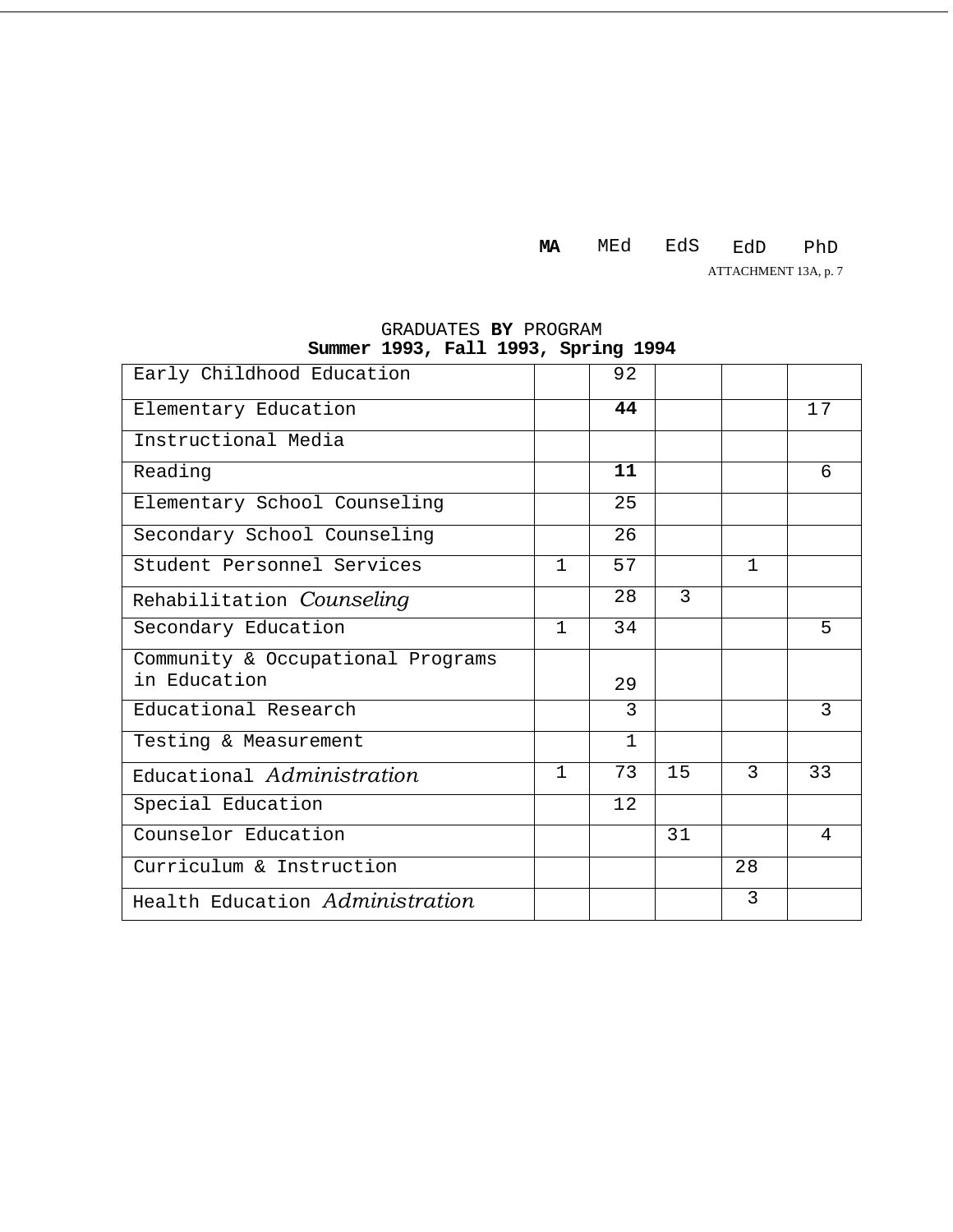| Special Education Administration |     |    |    |  |
|----------------------------------|-----|----|----|--|
| Foundations of Education         |     |    |    |  |
| TOTALS                           | 435 | 49 | 27 |  |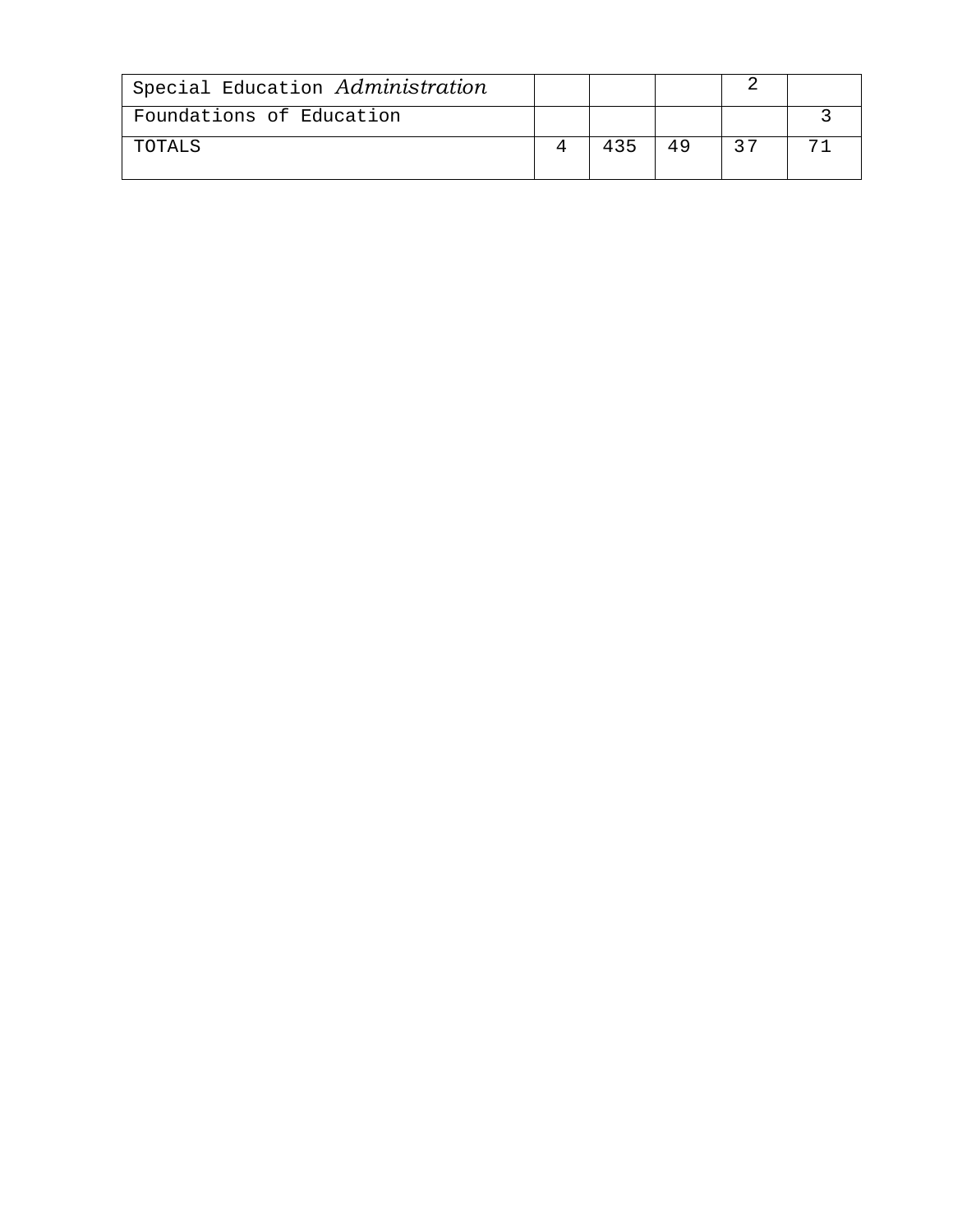|                                           | F 90           | <b>SP</b><br>91         | SS 91        | F 91                    | SP 92          | 92<br>SS       | F 92                    | SP 93                   | SS<br>93                | F 93                     | TOTAL                   |
|-------------------------------------------|----------------|-------------------------|--------------|-------------------------|----------------|----------------|-------------------------|-------------------------|-------------------------|--------------------------|-------------------------|
| SPS/HE                                    | 10             | 30                      | $7 * *$      | 6                       | 38             | 8              | $7\overline{ }$         | $\overline{\mathbf{4}}$ | 8                       | $\overline{\phantom{m}}$ | 118                     |
| <b>ELEM</b>                               | 20             | 8                       | 54           | 21                      | 11             | 48             | 15                      | 10                      | 26                      | $\overline{\phantom{a}}$ | 213                     |
| SECOND                                    | 18             | $\overline{4}$          | 23           | 16                      | 9              | 17             | 20                      | $\overline{7}$          | 23                      | $\blacksquare$           | 137                     |
| <b>COPE</b>                               | $\mathbf{9}$   | $\overline{\mathbf{3}}$ | 11           | 6                       | 11             | 16             | 11                      | $\overline{4}$          | 12                      | $\overline{\phantom{m}}$ | 83                      |
| COUNS                                     | 25             | 24                      | 16           | 25                      | 25             | 11             | 27                      | 25                      | 17                      | $\overline{\phantom{m}}$ | 195                     |
| <b>ECE</b>                                | 13             | 15                      | 34           | 17                      | 32             | 40             | 17                      | 20                      | 60                      | $\overline{\phantom{a}}$ | 248                     |
| <b>EDAD</b>                               | $18$           | 24                      | 38           | 10                      | 26             | 23             | 27                      | 35                      | 34                      | $\blacksquare$           | 235                     |
| INS MED                                   | $\overline{2}$ | $\mathbf{2}$            | $\mathbf 0$  | 0                       | $\mathbf 0$    | $\mathbf 0$    | $\mathbf 0$             | $\mathbf 0$             | $\mathbf 0$             |                          | $\overline{\mathbf{4}}$ |
| <b>READING</b>                            | 4'             | $\overline{\mathbf{4}}$ | $\mathbf{2}$ | 3                       | $\overline{7}$ | 3              | 7                       | $\mathbf{1}$            | $\overline{4}$          | $\overline{\phantom{m}}$ | 35                      |
| <b>REHAB</b>                              | 3              | 6                       | $\mathbf{3}$ | $\overline{2}$          | 6              |                | $\overline{\mathbf{4}}$ | 5                       | 11                      | $\overline{\phantom{a}}$ | 48                      |
| RES/T&M                                   | 0              |                         | $\mathbf 1$  |                         | $\mathbf 1$    | $\overline{0}$ | $\mathbf{1}$            | $\overline{2}$          | $\overline{a}$          | $\overline{\phantom{m}}$ | 8                       |
| SPEC ED                                   | $\mathbf 0$    | $1\,$                   | 5            | $\overline{\mathbf{4}}$ | $\mathbf 1$    | $\overline{3}$ | $\mathbf{3}$            | $\mathbf{1}$            | $\overline{\mathbf{4}}$ | $\overline{\phantom{a}}$ | 22                      |
| TOTAL                                     | 122            | 122                     | 194          | 110                     | 167            | 177            | 139                     | 114                     | 201                     |                          | 1346                    |
| 1990-91                                   | 1991-92        |                         |              |                         |                |                |                         | 1992-93                 |                         |                          |                         |
| <b>TOTAL</b><br><b>FOR</b><br><b>YEAR</b> |                | 438                     |              |                         | 454            |                |                         | 454                     |                         |                          |                         |

### **COLLEGE OF EDUCATION MASTERS GRADUATES FALL 1990-FALL 1993\***

\* INCLUDES ED. **S.** GRADUATES

\*\* HIGHER ED WAS COMBINED WITH EDAD IN AUGUST 1991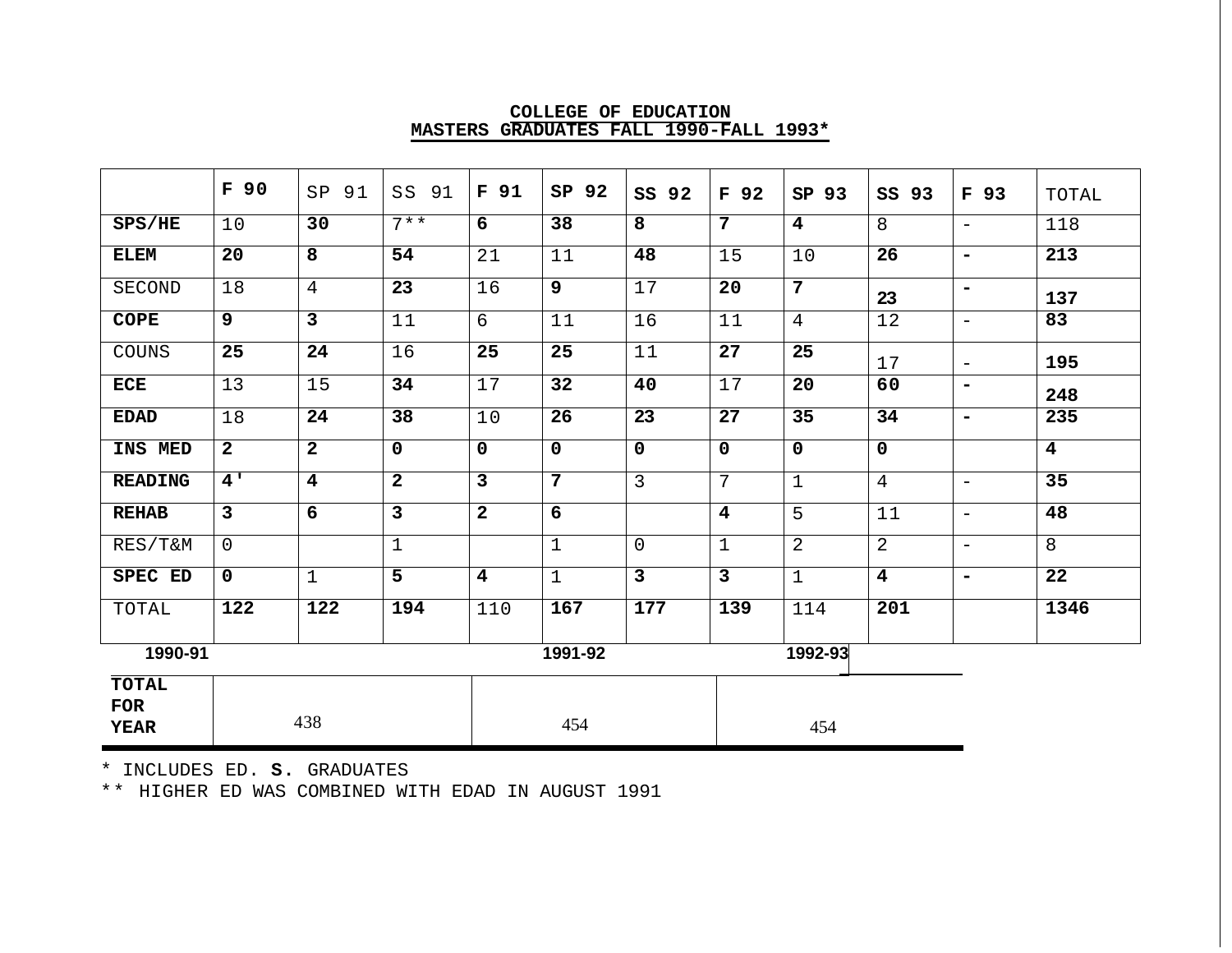|                        | 90<br>$\mathbf{F}$ | 91<br>SP       | SS<br>91       | F<br>91     | 92<br>SP       | 92<br>SS       | 92<br>$_{\rm F}$ | 93<br>SP       | SS<br>93       | F 93         | TOTAL             |
|------------------------|--------------------|----------------|----------------|-------------|----------------|----------------|------------------|----------------|----------------|--------------|-------------------|
| EDAD<br>$\ddot{\cdot}$ | 15                 | 13             | 9              | 8           | 15             | 10             | 14               | 5              | 12             | 12           | 113               |
| COUN<br>ED             | 2                  | 3              | 1              | 2           | 3              | 3              | 2                | $\overline{0}$ | $\overline{2}$ | $\mathbf{1}$ | 19                |
| RESEARC                | 1                  | $\mathbf 1$    | $\overline{0}$ | 1           |                | $\overline{2}$ | $\mathbf{1}$     | $\mathbf{1}$   | $\mathbf 1$    | $\mathbf 1$  | 10                |
| FOUNDA                 | 2                  | $\mathbf 0$    | $\mathbf 0$    | $\mathbf 1$ | 3              | $\overline{0}$ | 2                | $\mathbf{1}$   | $\mathbf 0$    | $\mathbf 1$  | 10                |
| ELEM                   | 2                  | $\overline{2}$ | 4              | 1           | $\overline{2}$ | 5              | $\mathbf 1$      | 5              | 13             | 3            | 8<br>$\mathsf{3}$ |
| SP ED                  | $\mathbf{1}$       | $\mathbf 0$    | $\mathbf 0$    | $\mathbf 0$ | $\mathbf 0$    | 1              | $\mathbf{1}$     | $\mathbf 1$    | $\mathbf 1$    | $\mathbf 1$  | 6                 |
| C&1                    | 4                  | $\mathbf 1$    | 5              | 4           | 7              | 10             | 2                | 6              | 9              | 12           | 60                |
| HEALTH                 | 1                  | $\overline{0}$ | $\Omega$       | 2           |                | $\overline{0}$ | 0                | $\overline{0}$ | 1              | 2            | 7                 |
| READING                | $\Omega$           | $\mathbf 1$    | $\overline{0}$ | $\mathbf 0$ |                |                | $\overline{0}$   | $\overline{0}$ | 5              | $\mathbf 1$  | 9                 |
| SECOND                 | $\mathbf{1}$       | $\overline{0}$ | 4              | 3           | 0              | $\mathbf 1$    | 2                | $\mathbf 0$    | $\mathbf 1$    | 3            | 15                |
| TOTAL                  | 29                 | 21             | 23             | 22          | 33             | 33             | 25               | 19             | 45             | 37           | 287               |

COLLEGE OF EDUCATION DOCTORAL GRADUATES FALL 1990-FALL 1993,

|                      | 1990-91          | 1991-92 | 1992-93 |  |  |
|----------------------|------------------|---------|---------|--|--|
| TOTAL<br>FOR<br>YEAR | $\neg \cap$<br>▵ | 88      | 89      |  |  |

 $\overline{\mathsf{I}}$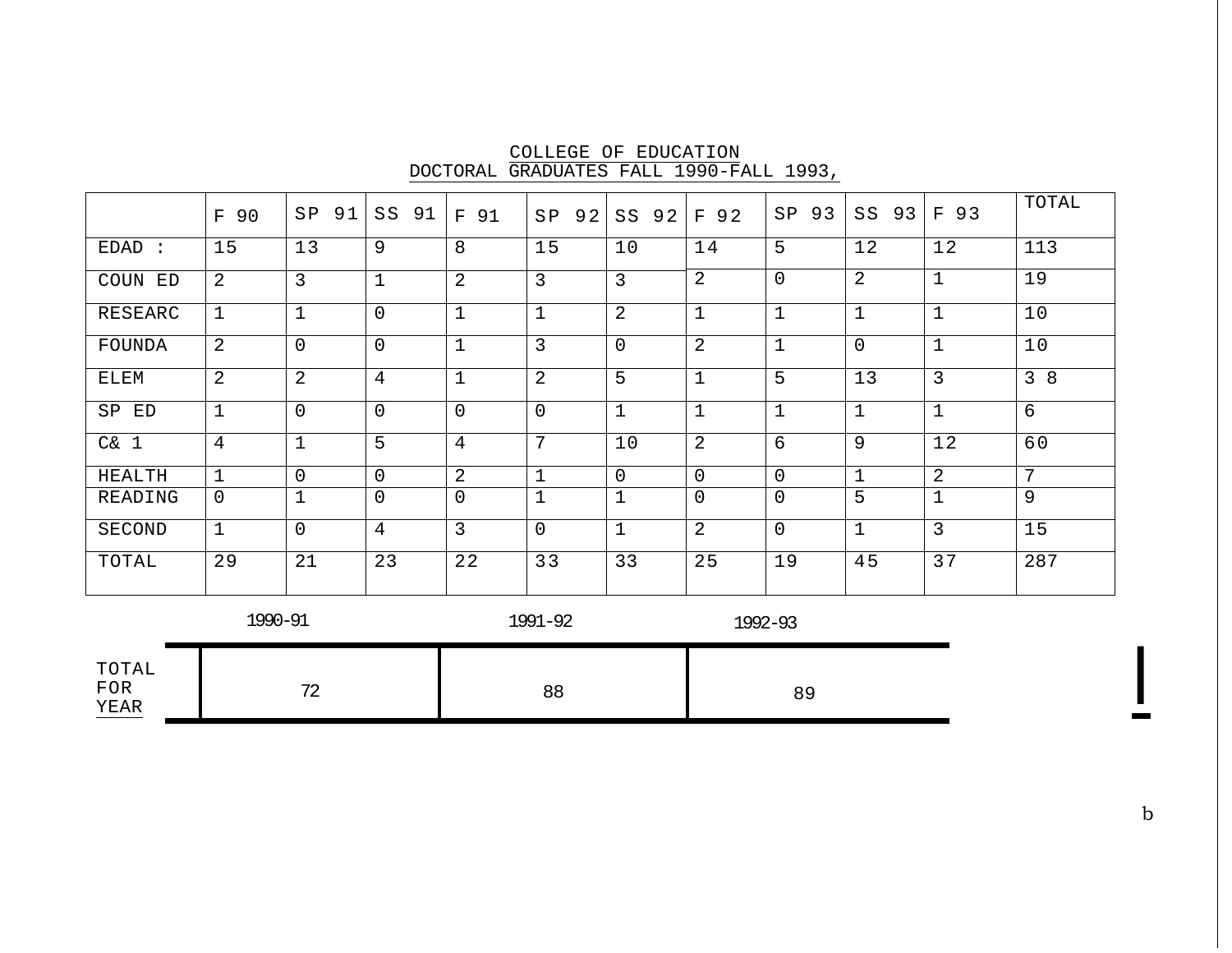## **College of Education University of South Carolina**

## **Regional Campus Enrollments Comparative Analysis 1990-91 and 1993-94**

|              | F11   |       |       | Spring |       | Summer I and II | Total <sub>1</sub> |         |
|--------------|-------|-------|-------|--------|-------|-----------------|--------------------|---------|
|              | 1990  | 1993. | 1991  | 1994   | 1991  | 1994            | 1990-91            | 1993-94 |
| Aiken        | 167   | 186   | 218   | 236    | 228   | 226             | 613                | 648     |
| Beaufort     | 155   | 157   | 150   | 161    | 109   | 102             | 414                | 420     |
| Coastal      | 328   | 158   | 372   | 115    | 479   | 138             | 1,179              | 411     |
| Lancaster    | 224   | 379   | 315   | 322    | 249   | 358             | 788                | 1,059   |
| Metro        | 190   | 203   | 524   | 581    | 1,120 | 794             | 1,834              | 1,578   |
| Salkehatchie | 255   | 118   | 340   | 260    | 130   | 67              | 725                | 445     |
| Spartanburg  | 570   | 639   | 694   | 496    | 718   | 692             | 1,982              | 1,827   |
| Sumter       | 401   | 245   | 394   | 272    | 217   | 245             | 1,012              | 762     |
| <b>Union</b> | 48    | 54    | 50    | 67     | 67    | 71              | 165                | 192     |
| <b>TOTAL</b> | 2,338 | 2,139 | 3,057 | 2,510  | 3,317 | 2,693           | 8,712              | 7,342   |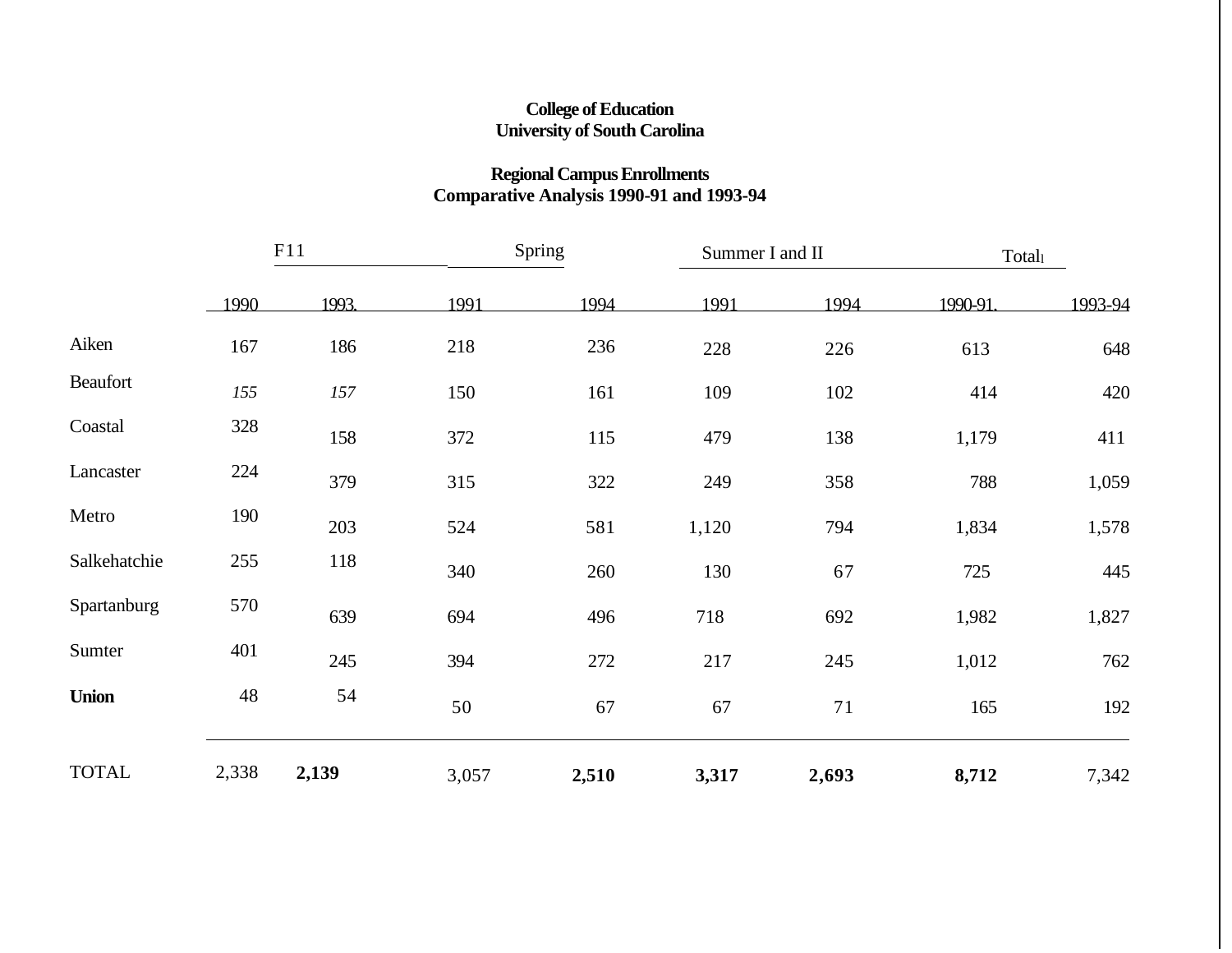Report from the Ad Hoc Committee on Teaching Effectiveness RCFS Meeting - September 23, 1994 Professor Susan Pauly

1) The Ad Hoc Committee on Teaching Effectiveness met with John Catalano, John Gardner, and the Rights and Responsibilities committee over the summer (1994) in order to expedite the revision of the T&P guidelines for Regional Campuses. The issues which had to be dealt with were again revisited with Provost Moeser in a meeting on August 16th. With the exception of a possible problem concerning levels of notification, consensus was reached. A vote will be called for, it is hoped, at the September RCFS meeting.

2) The committee has been charged with the following for the current year:

a) Developing a sample teaching portfolio (or sample elements) to be put on reserve in the libraries of the regional campuses. This can be used as a general guide for those assembling portfolios. Volunteer "segments" will be solicited from various regional campuses and various disciplines.

b) Reviewing the current research on student evaluations, that is, their appropriate use in a candidate's teaching effectiveness portfolio in a T&P application and the design of student evaluation forms themselves. Provost Moeser agreed at the August meeting to give our committee the coming year to research this issue further.

c) Sample support materials such as sample "peer review forms" that a candidate might use as he/she prepares a packet, copies of the packet guidelines, etc.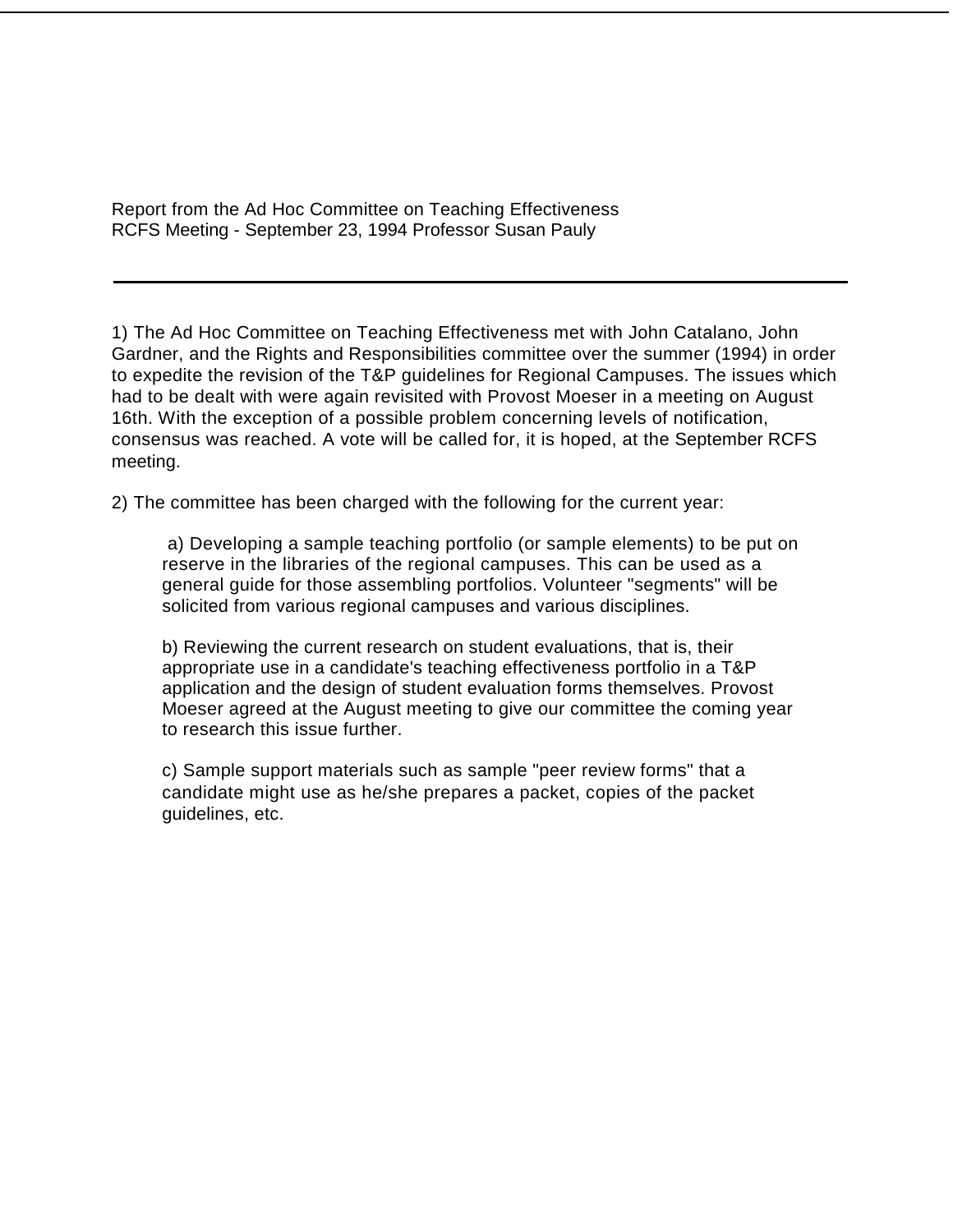#### **Appendix** A **RCFS Meeting 9-23-94 Afternoon session: Guidelines for Tenure** & **Promotion (New Business),**

John Logue (Sumter): I don't know if it is really new business, but I would like to have the T&P materials sent out to the campuses if possible.

Catalano: That motion that was passed has been taken into consideration. I'll have all of those materials updated. We'll have one copy of each sent to each faculty member in the regional campuses.

John Gardner: I wonder if I could respond to Professor Logue's question. You asked early that you felt your faculty needed to know what they were supposed to be doing this Fall and I guess in my opinion I think it would be constructive and helpful if we could just summarize what the practical mechanics are, what people are expected to do this Fall. Would that be helpful?

#### Logue: That would help alot.

Gardner: Last year what happened was in April of 1993 you adopted this set of guidelines and John Duffy and I took them to the Provost's office and some were approved and some weren't. We came back to your academic deans and to the chairs of your promotion and tenure committees and we said this is what has been accepted and this is what has not been accepted, and these are some things we would like you to do this Fall - to make some changes in the way we do this business. And we made a significant number of changes last year. I guess it might be appropriate for us to understand what the major differences are between what we are currently doing and the way we have done this many years in the past. One is that last year we agreed upon and our senate adopted a standardized format for the file. We are going to use the same form this year- does everybody understand what that means, okay. And critical to that is the portion in it where the faculty member is expected to write a personal statement in which he or she explains how he or she believes how they have addressed the criteria satisfactorily. So it's a self-advocacy operation. One of the things we did last year I think was we achieved considerably more sophistication with our faculty in terms of how they wrote those personal statements. So they use the form, it's the same one as last year, they write a personal statement as part of that. In addition, we had a discussion a year ago in this senate which the faculty took back and implimented very, very professionally, although there were some differences between the campuses, but it was still the basic theme of incorporating peer review. And you were going to define how you were going to do peer review, but you had peer review. And they want that again this year, and if you don't have it, the faculty member is going to be at a dramatic disadvantage. So that is something you will include.

The next major thing we wanted on all of the campuses, some of them have been doing it and some haven' t, we wanted the two critical faculty committees- the campus-based committee and the university-level committee each one was to, each voting member of each committee was to write a written justification for the vote that they took, as an individual. Those ballots were to stay in the file and go forward. An all but one of the campuses did that, and we got to make sure that all five do that. It is very very important because the level of administrative review we want to be able to read why you voted the way you did. So that was a very significant element of this process last year. Another thing that was added we that last year for the first time, the deans were required, some of them had been doing this on an optional basis before, but they were required last year to join the faculty in the process of writing a written justification for their recommendation. So each of the deans had to write such a letter. That will be done again this year. In addition, John Duffy and I were required to write a letter. Previously, we had just sent forward a recommendation yes/no, we were not required to give a written justification, only on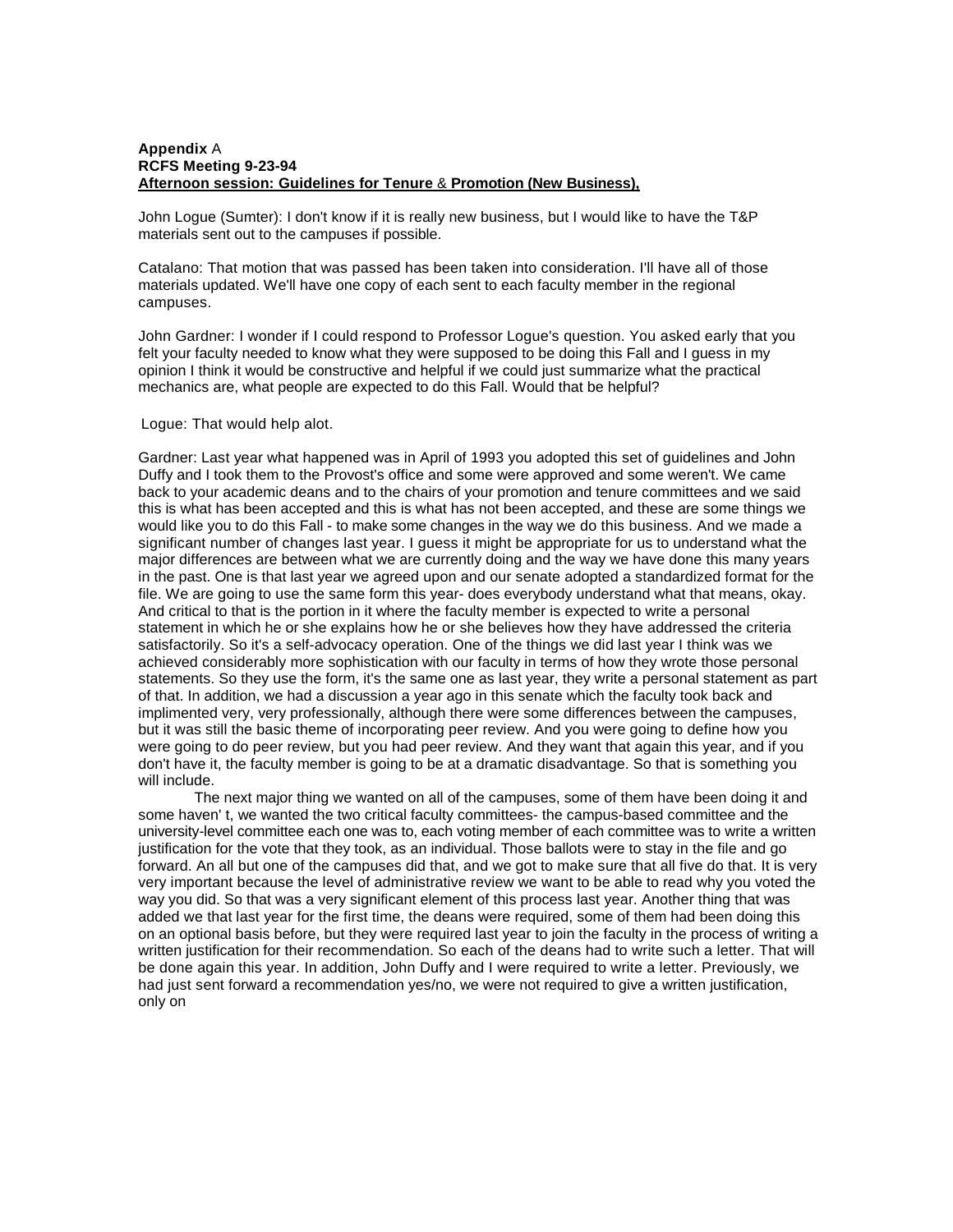appeals to the board, a grievance matter did we have to provide a written juistifcation. So last year we did that and we will continue that process.

I think the one other major change was we did not continue the practice of having associate professors vote on other associate professors who were applying for the rank of full professor. And in at least two cases as I recall in Lancaster and in Lifelong Learning where we did not have a minimum quorum of five full professors to vote on those who were applying for the rank of full professor. So we worked to put together what is called a select committee where we drew faculty from other campuses and created this select committee. Professor Logue as I recall, those were the major changes in procedure that were made and that we will want to continue. This past year our performance we fared better through the review process than we did the previous year. All the recommendations that our office made to the next level were accepted, but one. It's better than where we were before. And that was not fatal to the candidate by any means. So anyway, those are the major changes that I recall that we would certainly be looking at a similar process this year. If there are any questions that the faculty have, or if there are T&P chairs who we can help in any way, we stand ready to help. Our job is to support you in this process and help you to design one that helps you to make your case, and we want you to be able to do that.

Logue: I think the primary thing is that the process has started. Since the dates were changed, and since people used so much of the written criteria last year, I just wanted everyone to know where to start.

Catalano: Thanks John. Haist (Beaufort): Can I ask a question of Professor Gardner?

Catalano: Are you willing to answer a question over here?

Gardner: Certainly.

L

i

Haist: You talked about having to justify at all levels, the applications that are evaluated, and since we made some references to justifications earlier, the question to you is a little more general. I'd like to know whether, when it comes time to writing a justification on an individual, whether you can say that there are some reasons that are.. that we see greater priority or consideration than others as a general rule, for example, diversity of campus mission, would that be a high priority in considering. *j3* case? Or would conformity to the perceived character of the campus faculty, would that be a ,high consideration? Or would these be more limited in scope?

Gardner: Gordon I don't know, I may be feeling overly taxed today, but I do not understand your question.

Haist: Are there certain standards for justification that can be generally expressed? If somebody comes to you that appears to fill in the unique mission of the campus, as opposed to the general requirements of faculty members throughout the system, is that a heavy priority that would count significantly?

Gardner: Let me explain to you our charge as I understand it, the charge of our office and how we are expected to respond in writing . Really two things; we are expected to see whether the previous levels of review (all of them), have fairly applied the criteria for the action sought. That is, the criteria for tenure and promotion. We are being asked to look at what all the previous levels have done and answer this fundamental question- have those preceedingh levels fairly applied the criteria to the faculty member under review? Then, in our judgment, based on our understanding of the criteria, is it our judgment that the individual being reviewed has demonstrated that he or she meets the citeria. That's what we are being asked to do.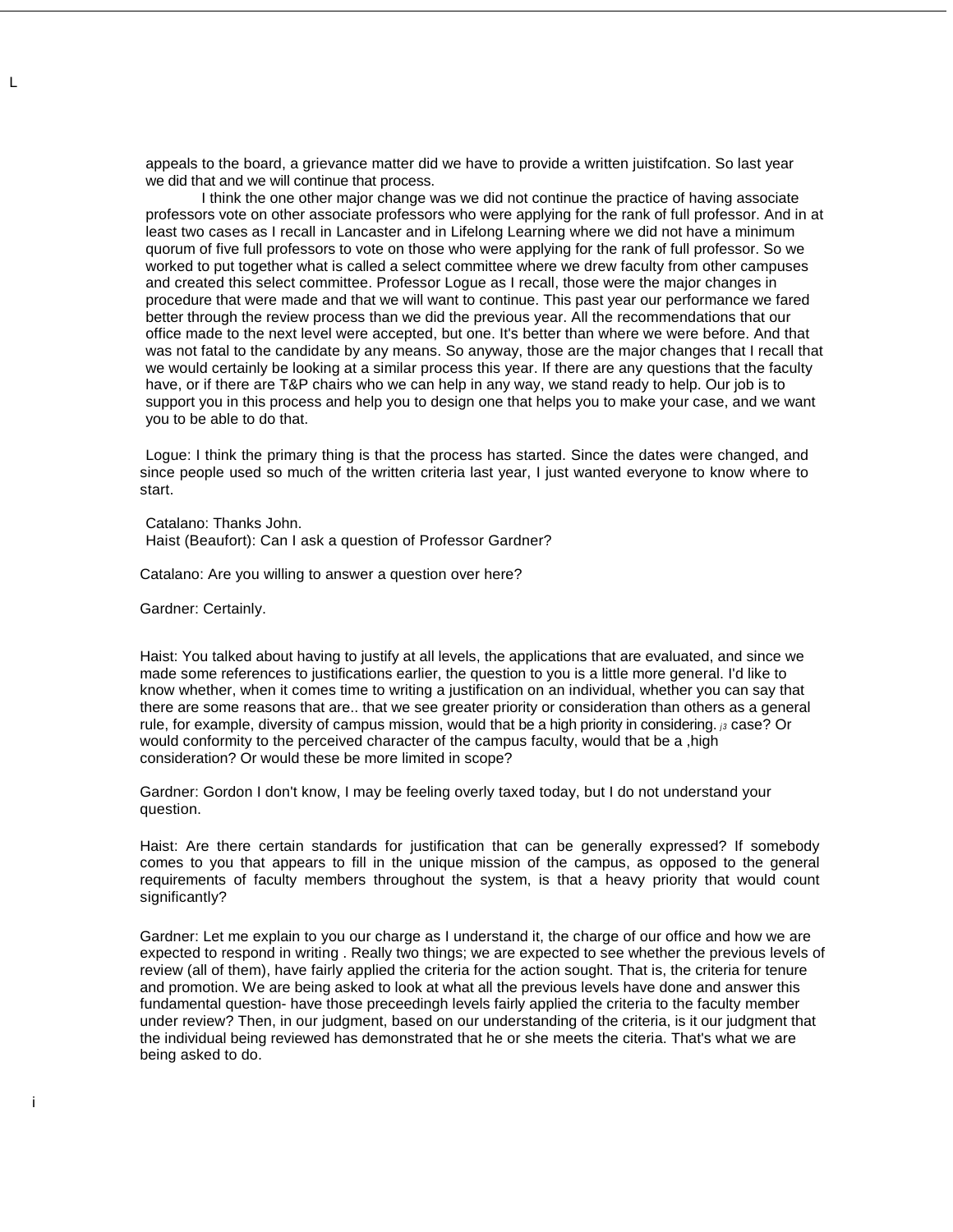Haist: So competence would be competence and demonstrated ability to have fulfilled the specific requirements that our stated.

Gardner: Yes, the criteria that have been stated in the faculty manual.

Haist: Character of the individual...

Gardner: Well, there are six criteria in the faculty manual. We are trying determine whether or not the file that the faculty has presented speaks to those criteria. Whether or not that has been satisfactorily addressed. That is our charge. I know the Provost told you a year ago and said the same thing when he met with Professors Catalano, Pauly, Duffy and myself. That they really want the files to speak for themselves. In essence, the faculty member has to persuasively document that he or she has addressed the criteria, and on our level we are trying to determine whether or not the faculty member has done that and whether the preceeding levels of review have fairly applied the criteria. This is of course in the context of applications for tenure and/or promotion.

Haist: Correct. What I see developing out of our need to write justifications, although that is an advance over what we previously did, what I see coming out of that eventually is a need to develop certain formal patterns of justification based on certain assumptions about what it is to be a "promotionable" or "tenurable" individual. Themore we go down this road, the more fixed our conceptions might be.

Gardner: That's why the work of the committee last year that Professor Pauly chaired struggled with this definition of teaching effectiveness is so important. Because the criteria that are now stated in the manual it does you a disservice, because it is hard to measure whether or not you have addressed that. So we are evolving in the direction of greater specificity, on that criteria especially. And that's why it is a very important unfinished piece of business. I think that in the long run the requirement that the system we worked out last year will better protect the faculty member under review. Previously, with all due respect, as a reviewer of those files, it was a crap shoot. I didn't know why you voted the way you did. And if I hadn't know the faculty members under review, I would have been at a tremendous disadvantage. And that informal system would work fine as long as we all know each other, but you're not a small mom and pop operation any more. And you have people now actively involved in the review process who don't know you. That's a very critical change. John Duffy and I previously could previously truthfully say we know this person under review, and we have been learning about this person for a minimum of six years. Our Provost, of course, cannot say that. So this process I think is for your own protection, and you deserve it. One of your campuses, Sumter, has gone so far as to break down its individual ballot into categories for the criteria. Sound a faculty member who is voting yes, no, or abstaining has to vote by each of the criteria - that's the most thorough justification process I' ve seen in my professional life. You all may not want emulate that, but that's one way of doing it.

Willis (Union): Just a comment about the teaching effectiveness guidelines. Those have been approved by us and by the administration I understand.

Gardner: No the guidelines have not yet been approved. We talked about these with him in our meeting, we have been in effect been given a year's grace to come up with a procedure for numeric evaluation for instruction, somehow to define that process.

Willis: But the definition of teaching effectiveness was accepted, and the document, all except for how the effectiveness would be measured.

Gardner: That one point.